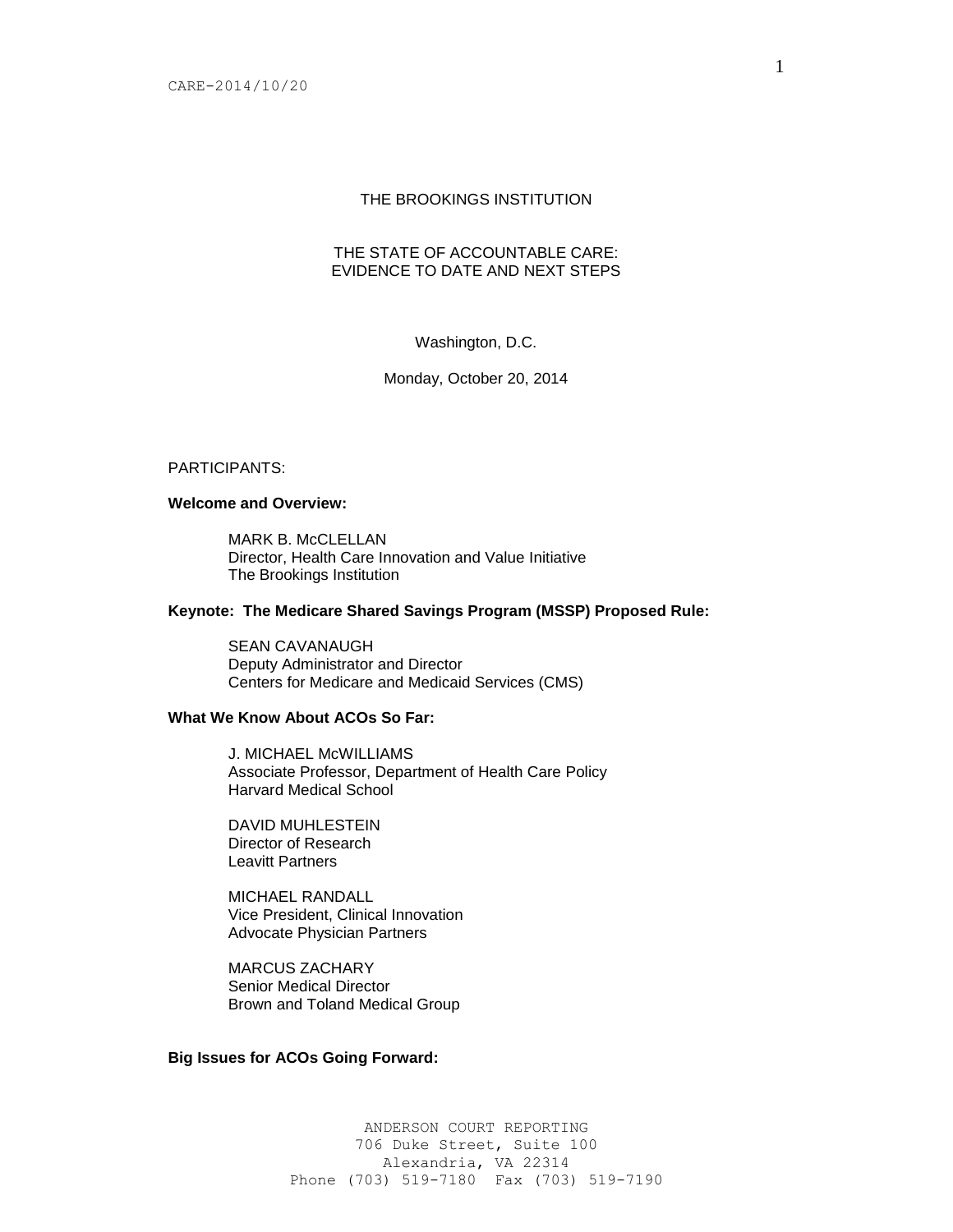MOREY MENACKER President and Chief Executive Officer Hackensack Alliance

JENNIFER SWEENEY Vice President National Partnership for Women & Families

KELLY TAYLOR Director, Care Management and Quality Mercy Clinics

## **ACO Policy Issues and Solutions on the Horizon:**

JOE DAMORE Vice President, Population Health Management Premier Healthcare Alliance

PAUL GINSBURG Norman Topping Chair in Medicine and Public Policy USC Schaeffer Center for Health Policy and Economics

MARK MILLER Executive Director MedPAC

MARK WAGAR President Heritage Medical Systems

### **Closing Remarks:**

MARK B. McCLELLAN Director, Health Care Innovation and Value Initiative The Brookings Institution

\* \* \* \* \*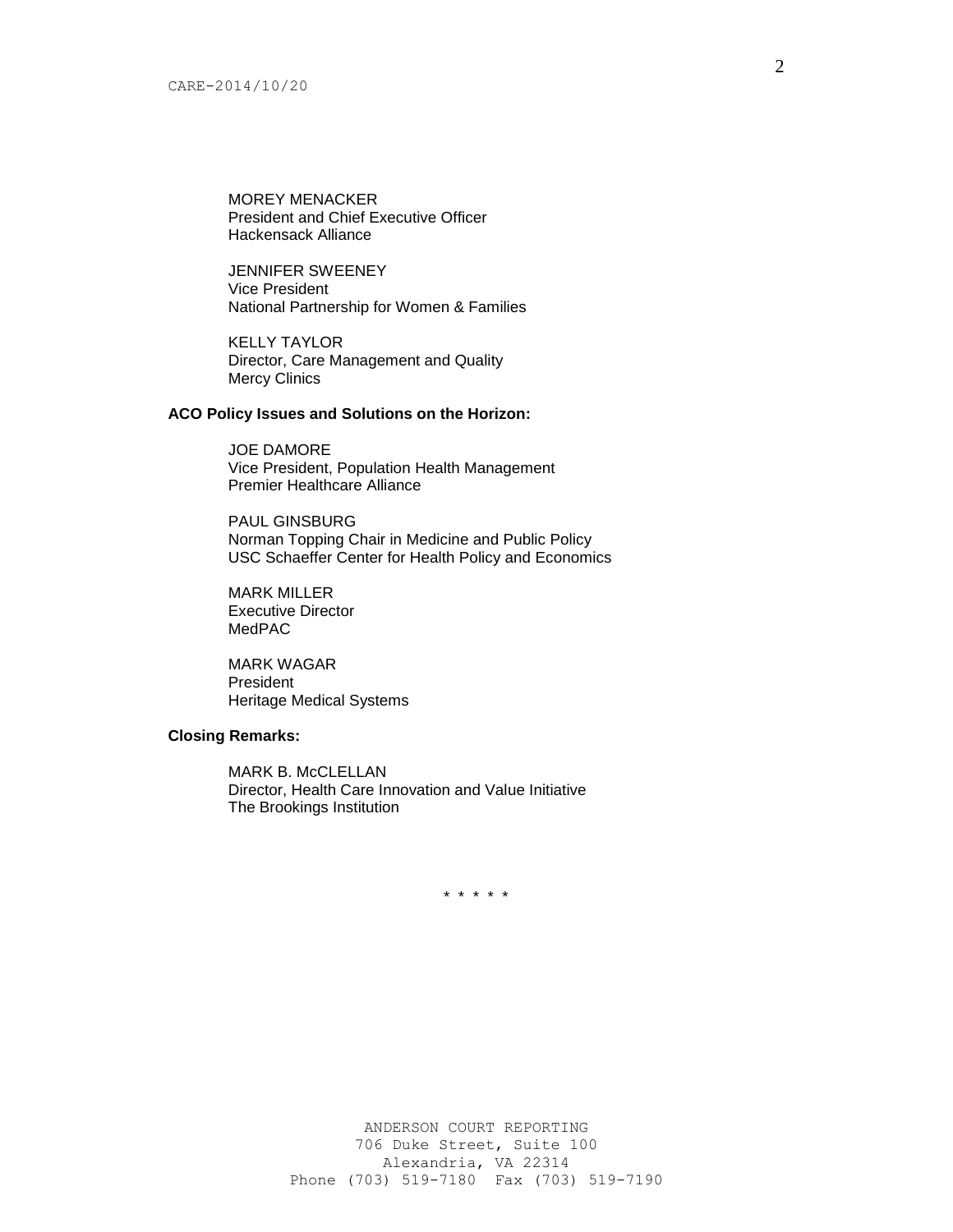## P R O C E E D I N G S

MR. McCLELLAN: Let me welcome you to the Engelberg Center for Health Care Reform here at the Brookings Institution for today's event on The State of Accountable Care: Evidence to Date and Next Steps.

I'm Mark McClellan. I'm a Senior Fellow here and the director of the Health Care Innovation and Value Initiatives at Brookings, and we're very glad that all of you could join us today both in the room and participating by webcast. We'd also like to thank C-SPAN for broadcasting this event today, and we'd like to acknowledge support from our ACO Learning Network here at Brookings and from the Merkin Initiative on Payment Reform and Clinical Leadership. These are two of our major initiatives on payment and improving care in the United States and around the world.

This is a good time for today's forum. The idea behind accountable care is to pay for better quality care, better results, and lower cost at the person level. This is different from the traditional approach, a fee-for-service payment for specific services and procedures, and it's intended to give clinicians, hospitals, and other health care providers more ability to customize the treatments needed by their patients, especially the treatments that are not paid much or at all under the traditional fee-for-service payment systems. This includes things like spending time with a patient to discuss their condition, hiring a nurse or a pharmacist as part of a care team to help patients stay on their medications or change their behavior, or coordinating care across all of the different physicians and other health care providers that are increasingly involved in patient care. Clinicians get more flexibility in care, but they also have more accountability for demonstrating that they are getting better results and avoiding unnecessary costs.

The physicians and other health care providers who take on accountability for the overall results and costs of a population of patients are called an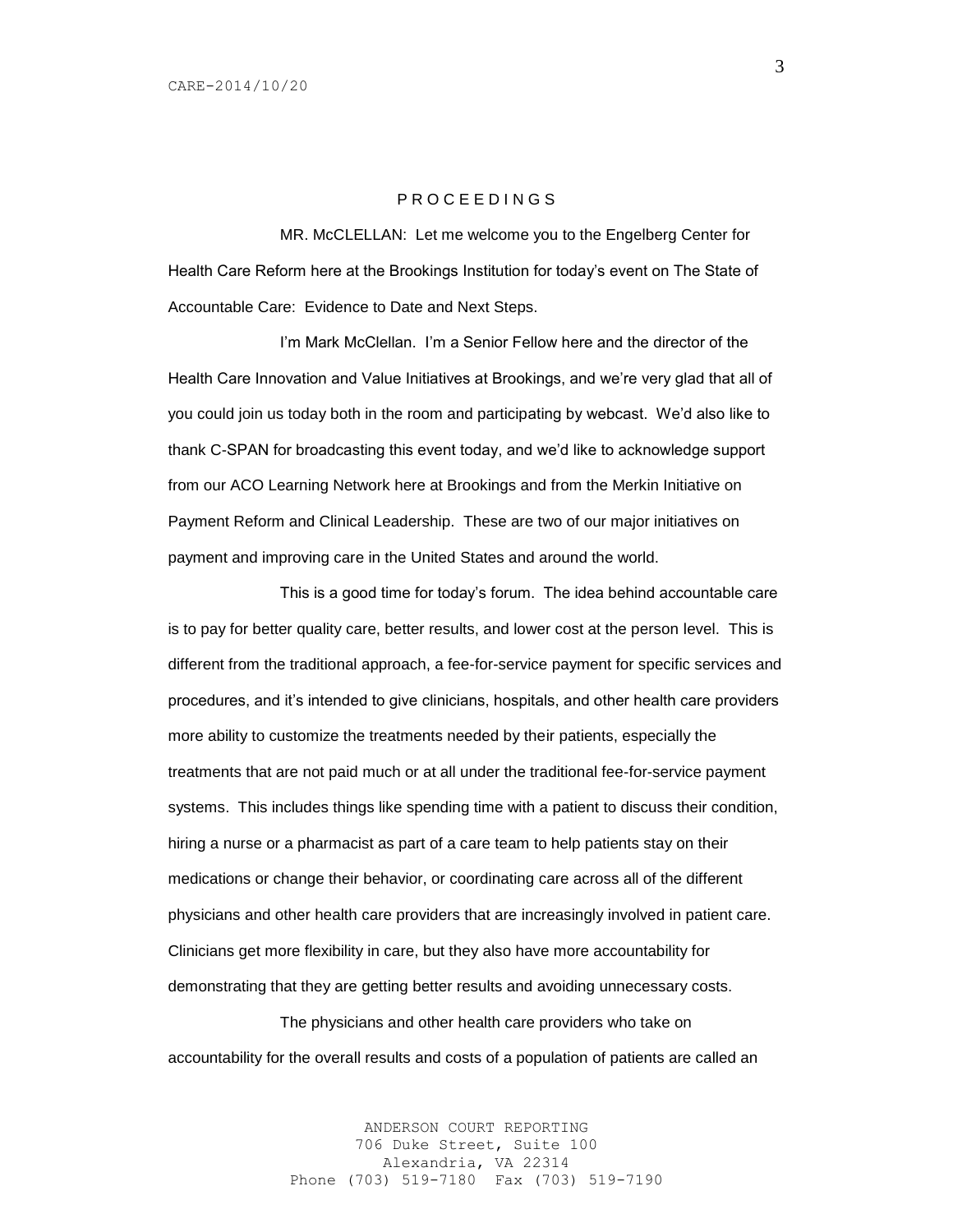accountable care organization, or ACO. And as we'll discuss, ACOs have been growing in Medicare, in private health insurance plans, and in state Medicaid programs across the country.

Now, while this all might sound good in principle, there are some concerns. On the one hand, accountable care has been criticized as requiring too much change without strong enough support for it. Health care providers have to make real investments of time, effort, and money to change the way that they deliver care with bigger changes requiring bigger investments; and the savings from better results to pay for this don't come till later if at all. In this view, the idea of shared savings is not enough of a change away from fee-for-service payment to be able to support innovative payment models. Instead a bigger shift away from fee for service toward more capitated payments, more fully person-level payments, as in the Medicare Advantage program for private health insurance plans might be needed in this view.

On the other hand, others are concerned that movement away from feefor-service payments and ACOs would make them look too much like a replay of the managed care plans of the 1990s that were viewed by the public as skimping on care. In any event, there's a wide range of ACOs in existence today and a wide range of early experience and growing evidence behind the programs.

Finally, many hospital-based accountable care organizations have been viewed as part of a trend toward consolidation in health care, which many view as leading to higher prices.

So, what we're going to do today is look at some of the latest evidence on accountable care, discuss strategies to overcome the unique challenges that ACOs face in succeeding in their mission of better health and lower cost and also to provide an overview of the ongoing accountable care reforms across the country.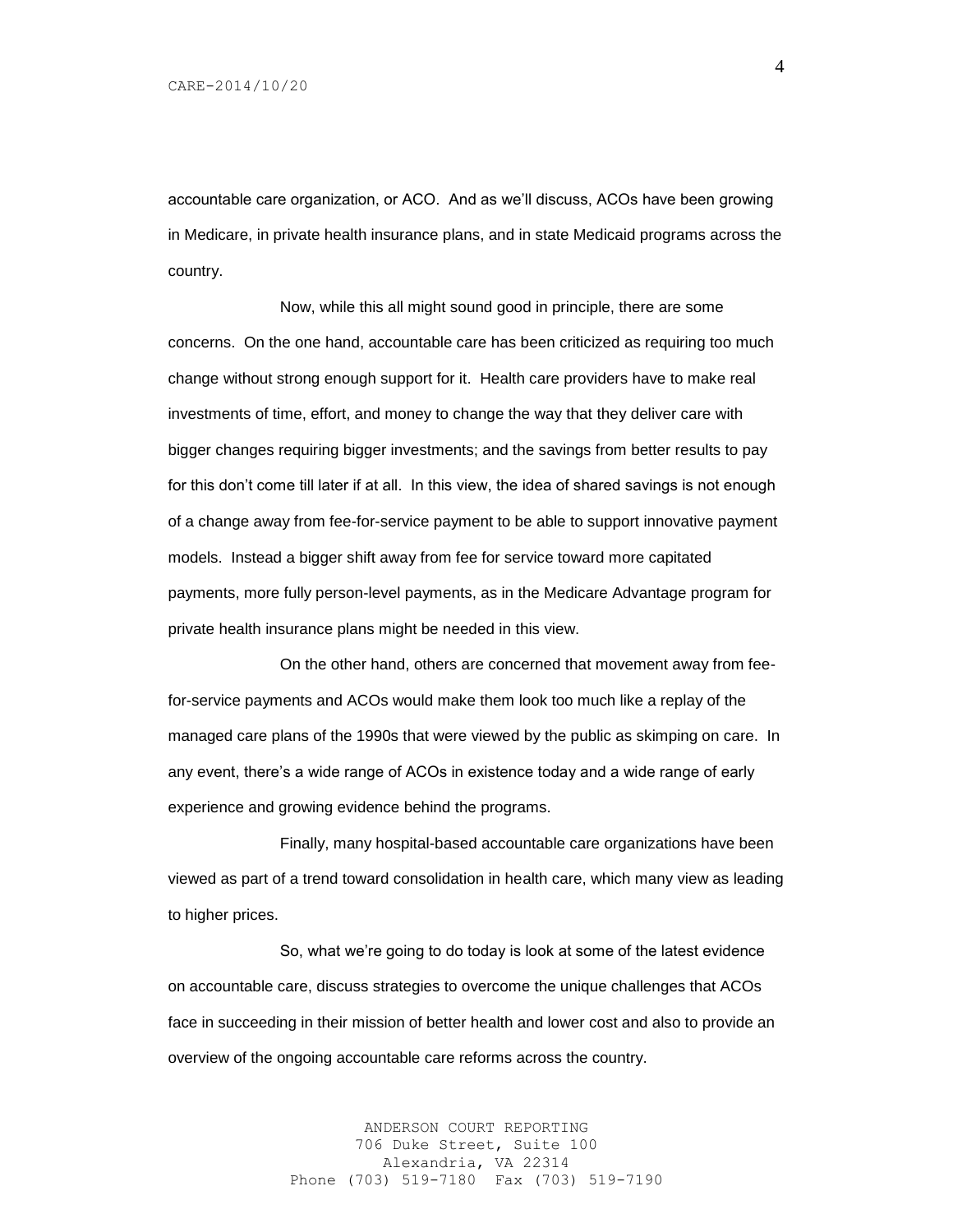Now, here at the Engelberg Center for Health Care Reform we've been working on issues related to ACOs and other forms of accountable care for quite a while through our ACO Learning Network and our initiatives on value and innovation in health care. And we're very pleased to bring together a wide range of experience and expertise from the public and private sectors to address these issues.

The issues are very timely. Initial results of early ACO experiences are starting to emerge, and while better data are needed, it's time to start looking closely at what the data show and what it means from next steps for accountable care.

We're also approaching the next major phase in the Medicare ACO program with the next version of ACO regulations expected soon and probably including some significant revisions. And both private insurers and states are taking the accountable care concept in new directions. All of this should be informed by the discussions we're having today.

I'd like to just mention a few brief housekeeping items. As I noted at the beginning, this event is being broadcast on C-SPAN and via webcast as well as being video recorded. A full recording will be available on our event page at Brookings Health in the coming days. We're also expecting to have some time for questions in each of our sessions, and we'll be using microphones in the audience for that.

I encourage all of you in the room and those joining us by broadcast to follow us further on Twitter using the hashtag *ACOFuture*. Please also follow the Engelberg Center Twitter account at *BrookingsMed* and the ACO Learning Network Twitter account at *aco\_ln*.

So, I'm going to start with a brief overview of some of the current ACO trends. This is an outline for the day. I'm going to start with a brief overview of the current ACO trends and results to date.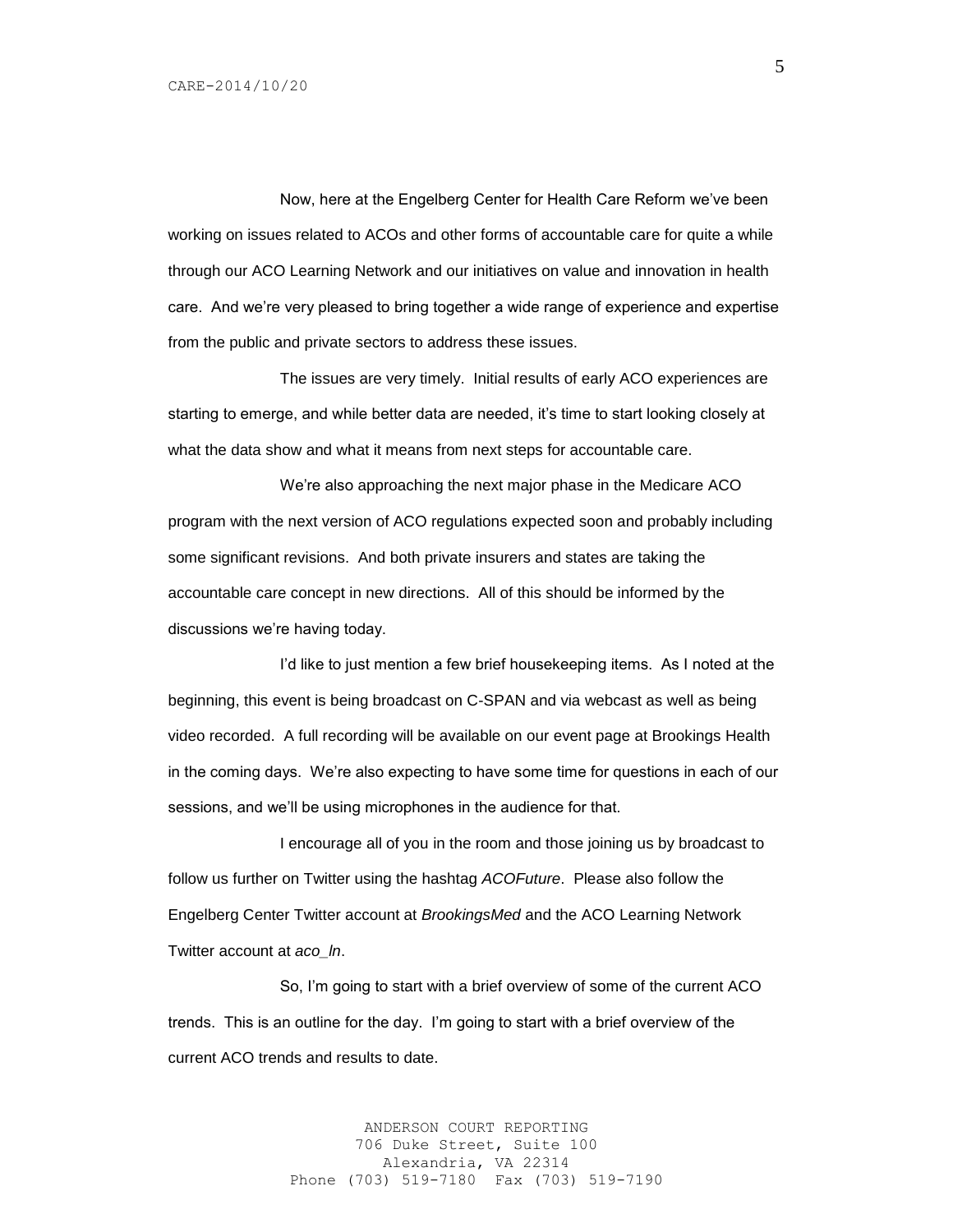Then we're going to have some opening remarks from Sean Cavanaugh, the deputy administrator and director of the Center for Medicare at CMS. Sean's going to describe some of the latest ACO results in Medicare and some of the issues that CMS is considering in terms of the future of the ACO programs there.

Next we're going to have a panel discussion on what we know about the evidence on ACOs so far. We're then going to have a short break with refreshments out in the hallway. After the break we'll reconvene here in this room for a panel on some of the big issues for ACOs going forward, and that will focus on issues like engagement of beneficiaries.

Immediately after, we'll have a final session on ACO policy issues and solutions on the horizon.

So just, again, with a little bit of an overview of where we are with ACOs in the United States, over the past few years a number of organizations forming ACOs have grown rapidly. Our own internal tracking shows over 640 ACOs in every region of the country working with commercial health plans, the Medicare program, and state Medicaid programs. As you can see from this chart, Medicare ACOs continue to outnumber private sector ACOs, but private plan ACOs have been growing steadily as well and are now part of almost every major health insurance plan in the country. In addition, 19 states are now in the process of implementing Medicaid ACOs.

This slide summarizes some of the current take-up and results of ACOs. There is quite a bit of variation and beneficiary enrollment around the country and in the public and private sector, but it's becoming a significant part of both public and private insurance programs. Medicare ACOs now serve over 5½ million patients, and commercial ACOs are providing care to 10-15 million beneficiaries through around 280 plans.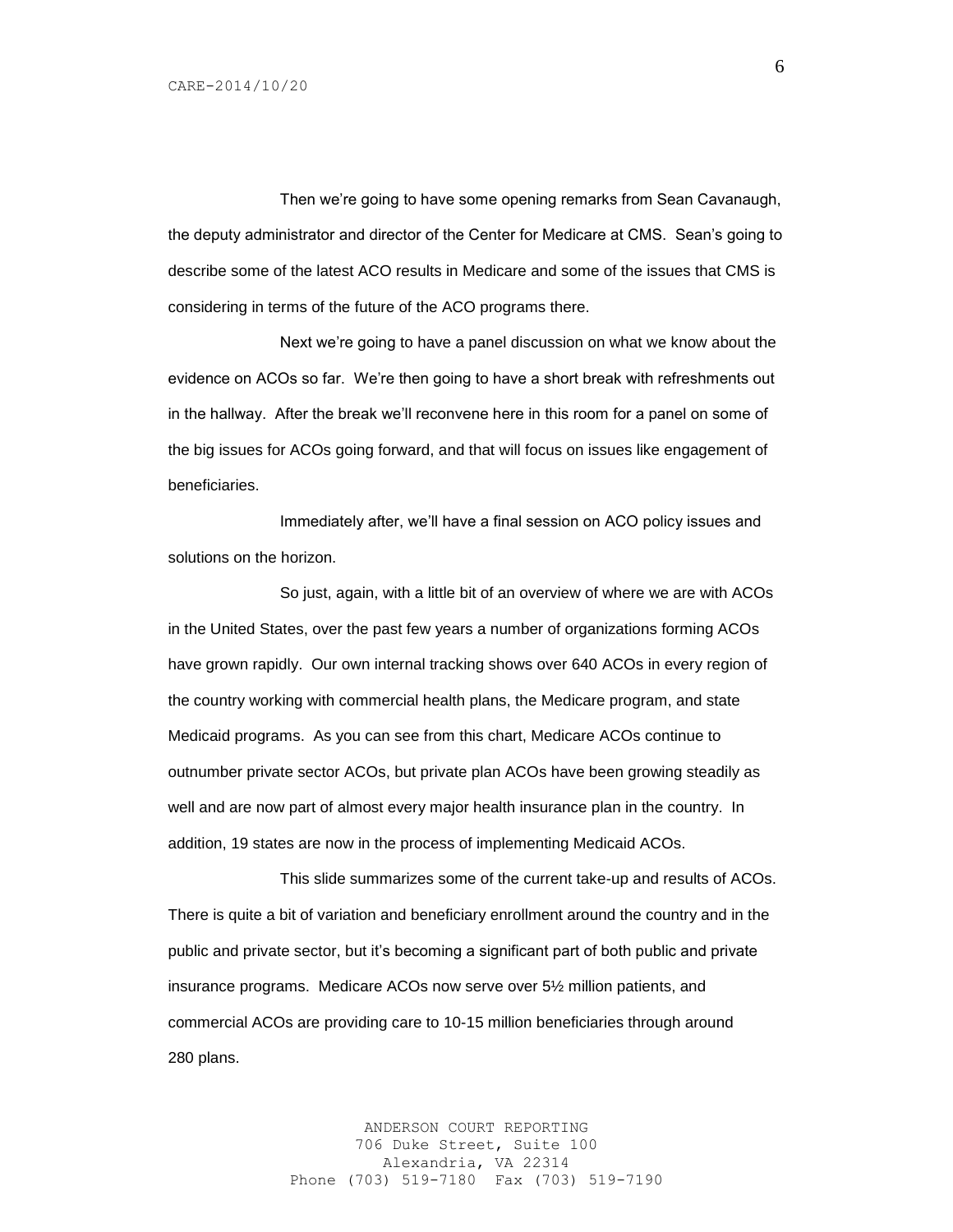In the results from these programs that we've seen to date, Medicare has released some results over the past month. I think you'll be hearing more about that from Sean. These results generally show better quality performance levels on these performance measures that are a key part of ACO reimbursement. And in the Medicare Shared Savings Program, the largest ACO program in Medicare -- which represents a step toward paying, in part, based on beating a cost benchmark while improving quality - doesn't take away the fee-for-service payments that the ACO providers receive as well, but it does set up a second track of payment.

In that Medicare Shared Savings Program, overall savings were around one percent or so in the first year with significant improvements in quality. That's on top of the slow rate of growth that Medicare has experienced in recent years. And a subset of these ACOs -- about a quarter -- has achieved significant savings, a large enough savings, large enough reductions off of expected trends to get some of those funds back -- the Shared Savings fund back.

I will talk more about Medicare Pioneer ACOs in just a minute.

I did want to spend a moment on private plan experiences so far. As you'll hear from our panel, these results were a little bit harder to compile comprehensively. Different plans report on their results in different ways and perhaps not as comprehensively as we'd like either. But if there is a basic finding that is worth noting, I think it's that many of these private plan ACOs do more than just provide shared savings up front. They provide more investment support through, maybe, partially capitated payments to primary care providers as in a medical home; they provide some infrastructure support, data, care managers. But in conjunction with that, they also expect more in terms of impact on financial performance, and that means more risk sharing -- so, instead of just shared savings, a two-sided risk with the providers being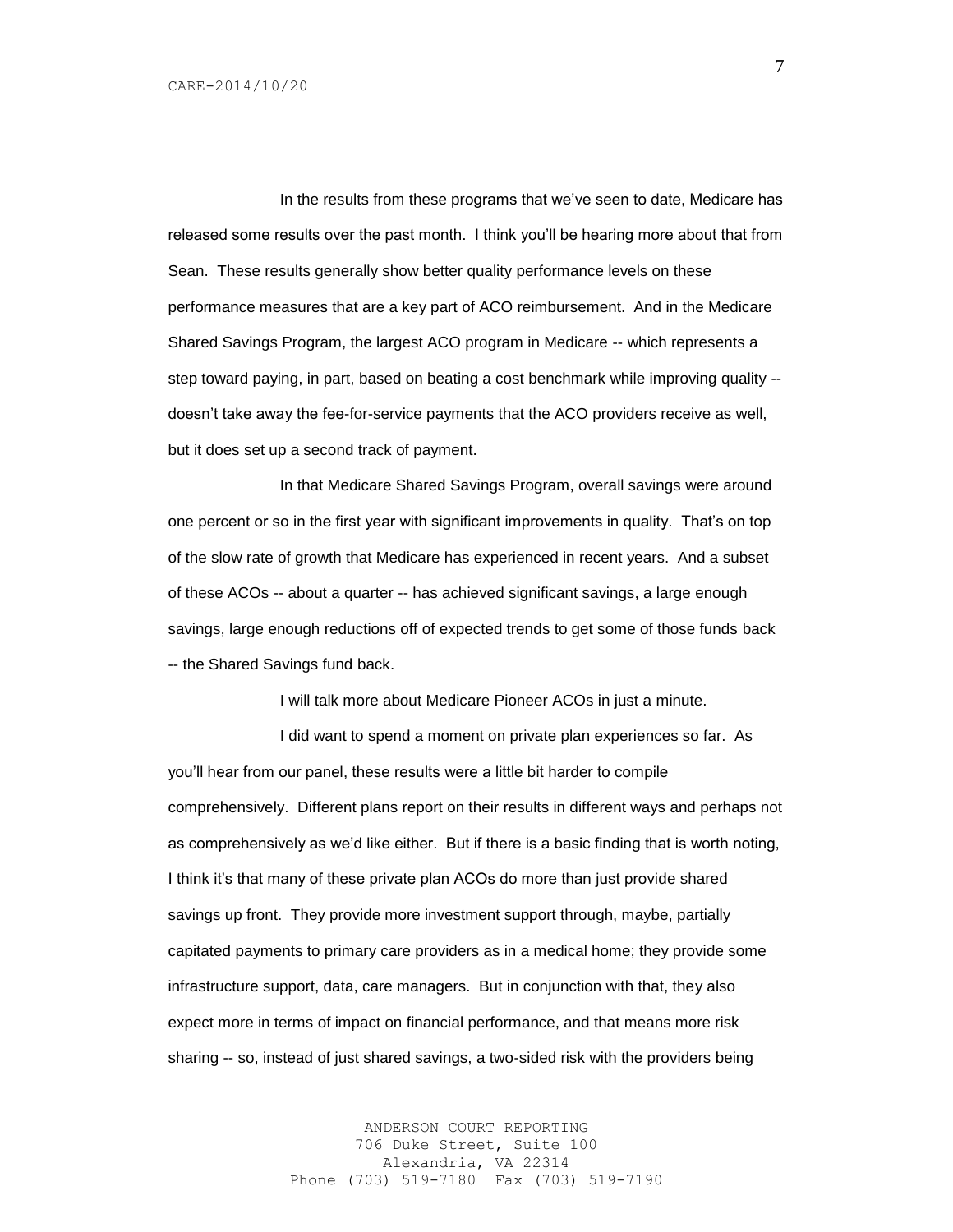accountable, in part, for holding trends close to overall growth in the economy or achieving larger savings and facing some downside risk if they don't.

Many of these plans have shown some more significant impacts on savings, as well as -- as in the Medicare case -- some significant improvements in quality with reported savings on the order of 2-12 percent in many of these major private plan implementation efforts.

In Medicaid, the programs are in early stages, but some promising results are there as well. Many of the Medicaid plans are also going beyond shared savings in traditional health care to integrate other types of activity, such as coordination with Social Services or behavioral support in other community-based programs that may have a bigger impact for some vulnerable individuals than just the medical interventions alone.

This is a slide that highlights some of the early Medicare ACO performance. It shows the distribution of Medicare plans in terms of quality performance compared to the overall Medicare provider community. Most of the ACOs perform at or above the 70<sup>th</sup> percentile, so that's a shift on the slide to the right toward a higher level of performance on the quality measures that were established by Medicare for this program, particular good performance in areas of patient experience and coordination of care, as you might expect.

It's also important to note that there are a lot of different kinds of ACOs out there, some that are led by academic medical centers, some that are led by federally qualified health plans, some that are led by hospitals or integrated delivery systems, and a growing number that are led by physician groups, often primary care physician groups that are willing to take on overall accountability but with a much smaller number of providers directly involved. And we're starting to see some differences in performance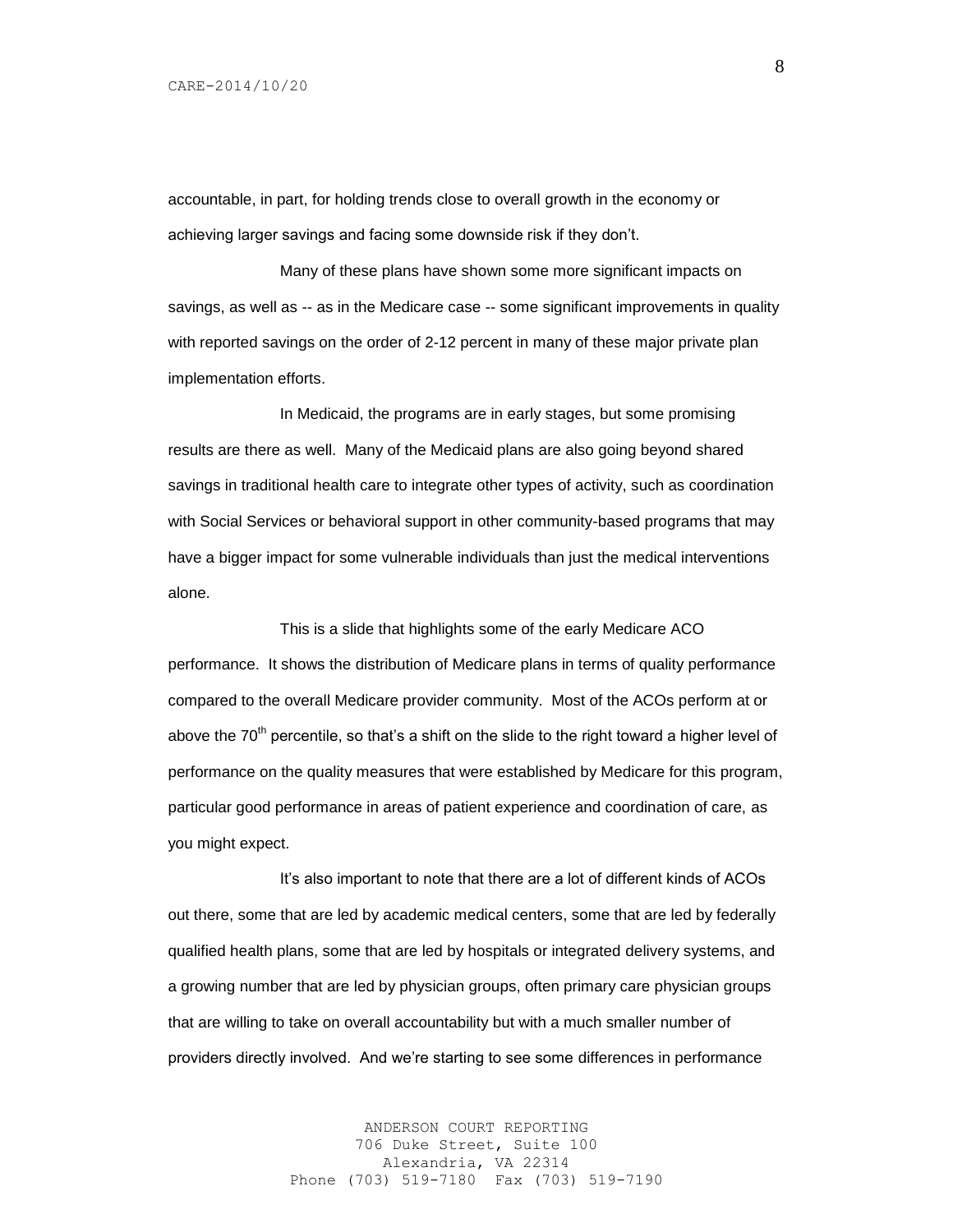both across and within these categories of ACOs.

The next slide highlights for the Pioneer Program, as you'll hear more about from Sean, a program for a smaller number of accountable care organizations that have been willing to commit to Medicare to move further beyond shared savings into some more significant financial reforms and accountability for both cost and quality.

The ACOs that are continuing the program are showing some further improvements in the second year relative to the first year. Again, this is percentile of performance, so you can see the shift to the right on the slide. That's higher levels of measured performance.

This is a chart for the Pioneer Program that shows for their first two years results on both quality versus savings. As you can see here -- and this is something I think we'll discuss as well -- many of the Pioneer ACOs, just like many of the ACOs overall, are doing quite well on the performance measures, so they're over to the right side of this chart. But some have not done as well in terms of achieving savings, and some of the Pioneer ACOs have dropped out of the program. As you can see from this chart, those are the ones that are the red dots. All of those are ones that did not do well against the financial performance benchmarks that were set up by the program, and one of the things that we'll discuss today is why is that, what's going on with the benchmarks, and is this really reflecting the ACO performance accurately or are there ways to learn from this early experience to try to encourage better performance and lower cost at the same time?

So, that's a little bit of an overview. I would highlight that a good bit of this evidence came from our work with a range of health care providers, payers, associations, experts, and others through our ACO Learning Network to compile some of this evidence and share experiences. I'll have more to say about that a little bit later.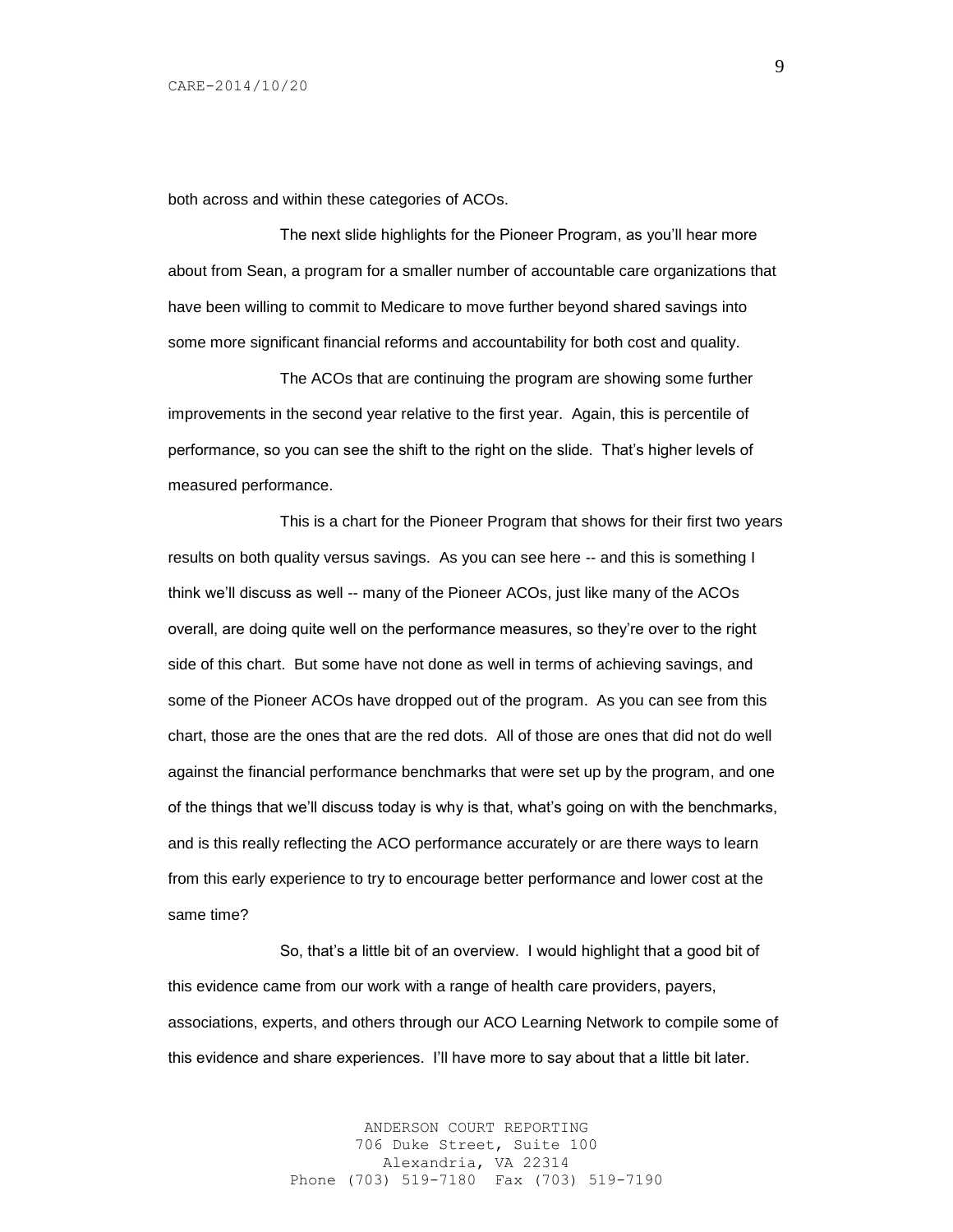But what I'd like to do right now is introduce Sean Cavanaugh, the deputy administrator and director of the Center for Medicare at CMS. There Sean is responsible for overseeing the regulation and payment of Medicare's traditional program providers, the privately administered Medicare health plans, and the Medicare Prescription Drug Benefit program.

Medicare collectively provides health insurance coverage for 50 million elderly and disabled Americans with a budget of over \$550 billion, so Sean definitely has his hands full in his day job.

Prior to assuming his current role, Sean was the deputy director of Programs and Policy in the Center for Medicare and Medicaid Innovations, so he came to the oversight of the overall CMS Medicare programs from some experience with the pilot programs like the Pioneer ACO Initiative that I just described and there he oversaw the development and testing of a range of new payment and service delivery models as well.

Previously, Sean was the director of Health Care Finance at the United Hospital Fund in New York City. He's also served in senior positions at Lutheran HealthCare in Brooklyn and in the New York City Mayor's Office of Health Insurance Access and the Maryland Health Services Cost Review Commission.

He started out his career on Capitol Hill on the Ways and Means Health Subcommittee.

Sean, we're very glad to have you here with us today. Please come on up.

MR. CAVANAUGH: Thank you, and good morning.

I'm going to speak for about 15 minutes and then leave about half the time for questions and answers, partly because that's what Mark asked me to do but partly in recognition -- I looked at the other panelists and the people here in the audience,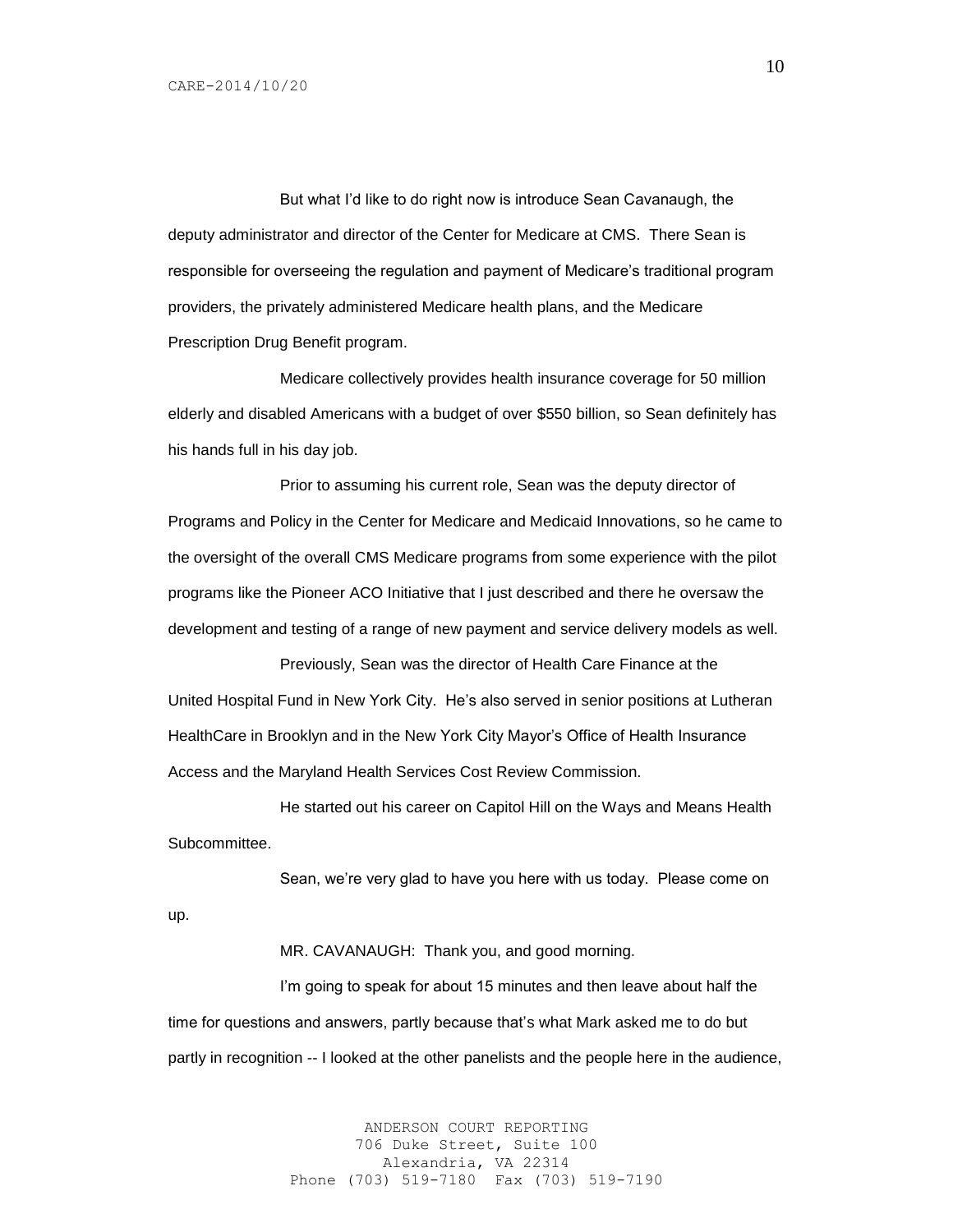and I think we have a very distinguished group. In groups like this, people like me from the government should do less speaking and some more listening.

So, my remarks -- quickly I just to give you some very big-picture context of how we think of the Shared Savings Program, so starting at 40,000 feet and then coming down fairly quickly to ground level and talking, as Mark indicated, about we are in development of a proposed rule for the future of the next generation of the Shared Savings Program. So, I'll talk to you a little bit about where that might be headed.

So, first, we're about four years out from the Affordable Care Act and, probably more importantly, we are one year out from the 50<sup>th</sup> anniversary of the Medicare Statute passed in Congress 50 years ago.

So, where are we on the most important measures, which are controlling costs and improving the quality of care that our beneficiaries receive? Well, on controlling costs, the news is historically good. We are in the middle of about a four-year period where the cost per capita of providing care to a Medicare beneficiary is essentially going to be flat for four years. Some of that is data that's already in; some of it's the actuary forecast for next year. So, unprecedented performance on reducing the growth and the cost for care.

That bodes well for the program in many ways. One, the trust fund, the life of the hospital insurance trust fund. If you go back to 2009, the forecast was that it was eight years from being exhausted, that it would be exhausted in 2017. This year, the trustees are saying we're 16 years from being exhausted, that the life has been extended to 2030. So, that's good news. Also I think when you control health care costs, it allows not just relief for the federal deficit, but also allows for better health care policy. Probably the best example is serious discussions now about getting rid of the sustained growth rate provision in the Medicare statute, which many feel has outlived its usefulness, but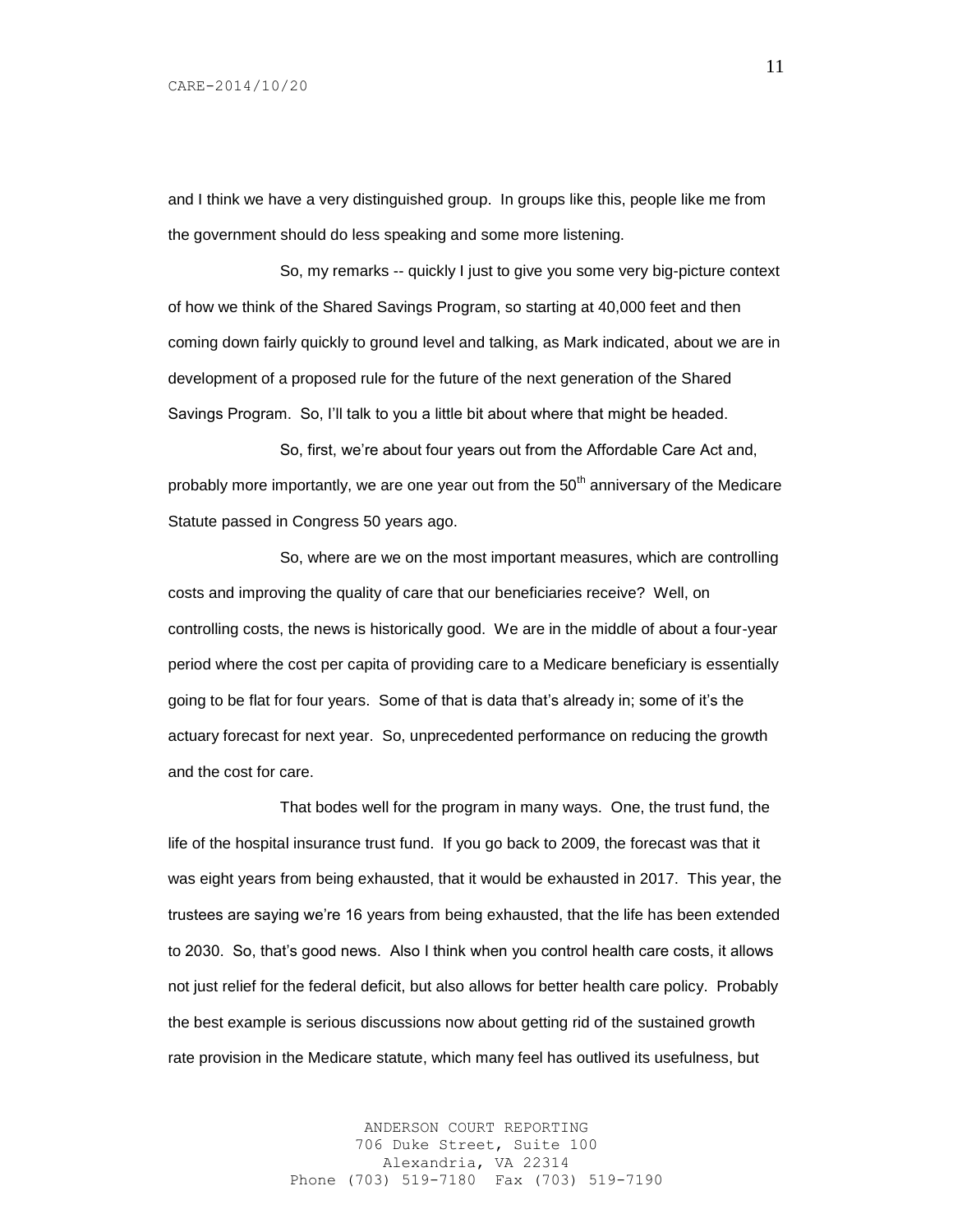the discussion to get rid of it is only made possible by the low cost in Medicare spending. So that's the cost side.

On the quality improvement side, again, historically good news. Hospital-acquired conditions -- many forms of hospital-acquired conditions are dropping: ventilators, associated pneumonias, early elected deliveries -- I could go on and on. But lots and lots of signs of improvement in the care that our beneficiaries are receiving; hospital readmissions dropping. So, historically one in five Medicare beneficiaries - about 19½ percent -- readmitted to the hospital within 30 days of being admitted. That's now in a precipitous decline, now at about 17½ percent.

So, what's causing all this good news? Well, there are a lot of factors. Some of it is public policy, both predating the ACA but also things coming out of the Affordable Care Act. Some of it has nothing to do with public policy. It's changes to the professions and the hospitals and the delivery system they've made on their own, because I think what you see is the beginning of a genuine quality improvement performance, improvement revolution in health care, which we've had in other industries but sort of late coming to health care. We see actions by other payers, commercial payers, state Medicaid programs that are incentivizing these changes. So, we're in a very good position. We've got challenges ahead.

How do we continue this level of performance and improvement? Well, first of all, the challenges ahead are significant. One, the actuaries, although they're predicting that Medicare costs will continue to be flat next year, when they looked further out into the future predicted a return of inflation of about 5 percent of price growth every year, which is a challenge for us.

But more of a challenge is the baby boomers. In the next 20 years -- we have 50 million, give or take, Medicare beneficiaries today -- in the next 20 years we'll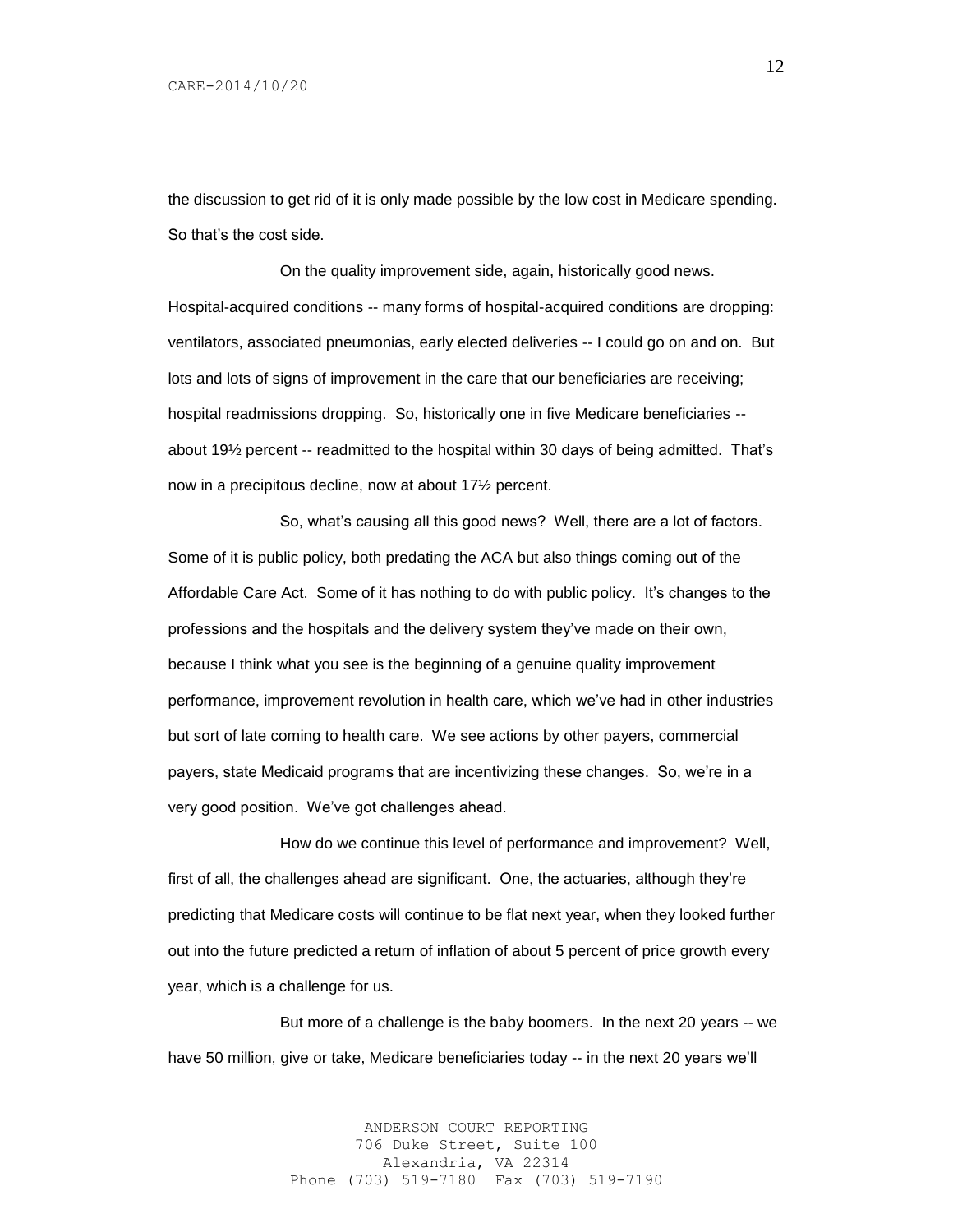add another 30 million, so 60 percent growth in the next 20 years. Very substantial challenge, even if we continue to control growth per capita.

So, that's sort of the landscape that we view the program in. We're in a great position in controlling costs. We have made some significant strides in improving quality, but we face very, very significant challenges. So, I think the way we look at the landscape is we need to continue to support delivery system reform.

And how do we do that? Well, Secretary Burwell, within her first hundred days, articulated a vision of delivery system reform, which was providing information to providers so that they know how to improve and then where they need to improve; improving the incentives, so making sure all of our payments incentives support improvement; and building capacity within the delivery system for improvement. And I think the ACA has already initiated a lot of that work.

As you see on the quality side on information, we're providing quality measurement in almost every one of our provider groups that are in Medicare. We're providing transparency with publishing these on our websites, whether it's nursing home compare, hospital compare. And, more importantly -- and this is where I wanted to get to -- is we're injecting the notion of value of paying for quality and efficiency into all of our payment systems.

And what are those payment systems? Very briefly, we have the Medicare Advantage Program; we've got the Fee-for-Service Program; and we've got new models of care that Mark referenced. In the Medicare Advantage Program, a lot of progress. The Affordable Care Act I think set us on a course to pay more reasonably, so we're getting significant savings there. But at the same time, we're getting higher quality care in Medicare Advantage. Sixty percent of Medicare Advantage beneficiaries next year will be in four- and five-star plans. Premiums have been essentially flat since the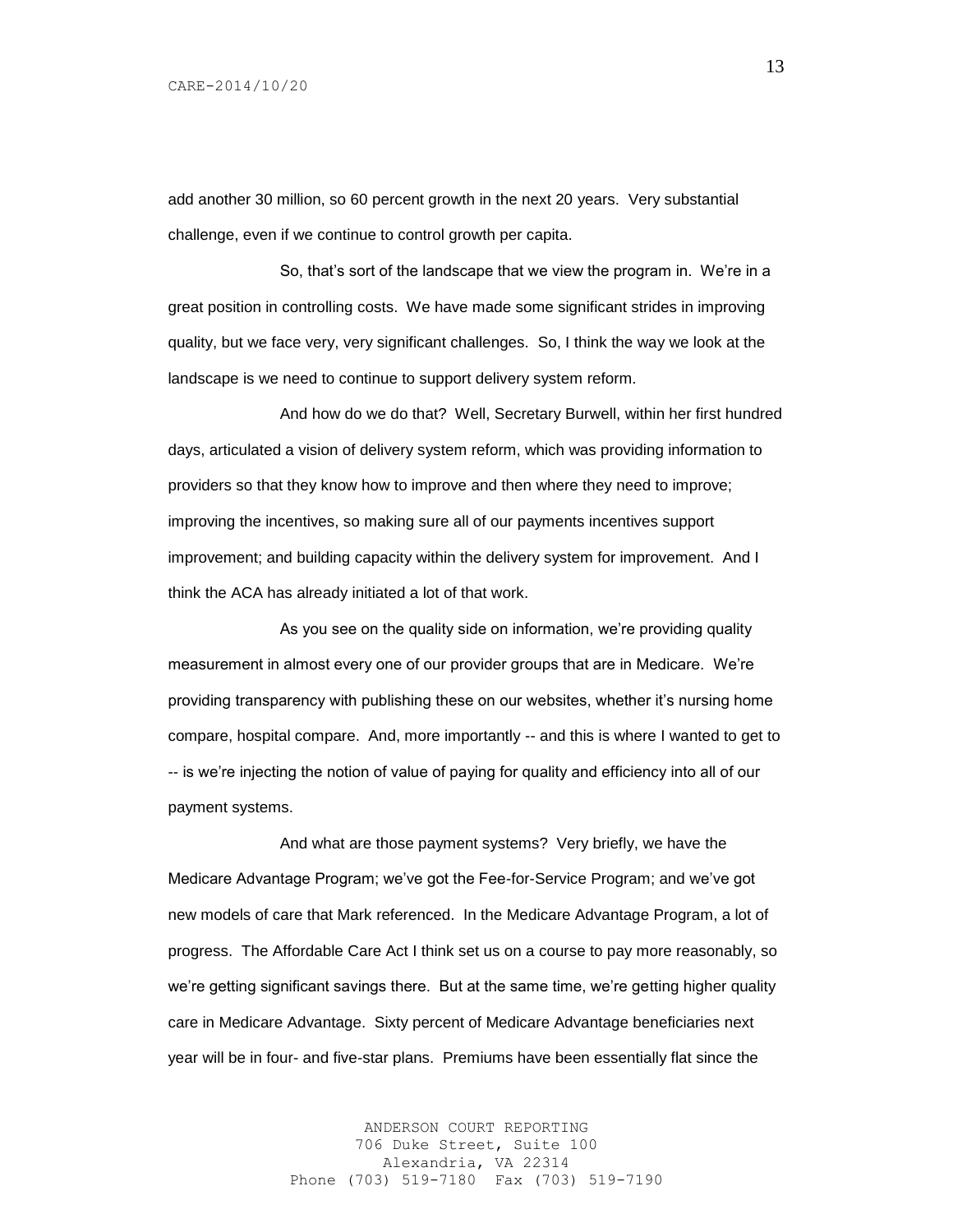passage of the Affordable Care Act. So, good news there.

And fee for service, hospital-based purchasing, physician-value modifier. Even in dialysis payments we're building in the concept of paying for quality, paying for efficiency into all these fee-for-service models.

But, as Mark said, for many providers, they believe that to truly achieve change and to fundamentally change the way they deliver care, they need to move out of fee for service and move into a different model. And that's where ACOs and other models come in. I'm not going to go into depth unless we get questions, but the Innovation Centers testing any number of models around ACOs, primary care medical homes, lots of variations all focused on ACOs. But, as I say, it's an important part of our strategy on new payment models.

So, where do we stand on the ACO program? Early results -- and I would use very similar slides to what Mark did -- the early results are very promising, particularly on the quality side. On the quality side, it's pretty clear that mostly ACOs have figured out how to improve care beyond what's provided in the fee for services.

And we see that in beneficiaries. One of the measures we do is patient satisfaction. And patients in ACOs tend to be, almost across the board, more satisfied with their care than patients who are not in ACOs in the Fee-for-Service program. But there are more quantifiable measures. The Pioneers from one year to the next improved collectively on almost all objective measures of quality. I think 28 out of the 33 measures they improved on. In the Shared Savings Program, the shared-saving ACOs outperformed fee for service in 17 out of the 22 measures where large group practices had reported quality measures. So, in the quality story, very good promising results.

On the cost side, a little less -- more of a mixed result so far, but I would caution that it's very early in the program. If you recall, you know, if you went back to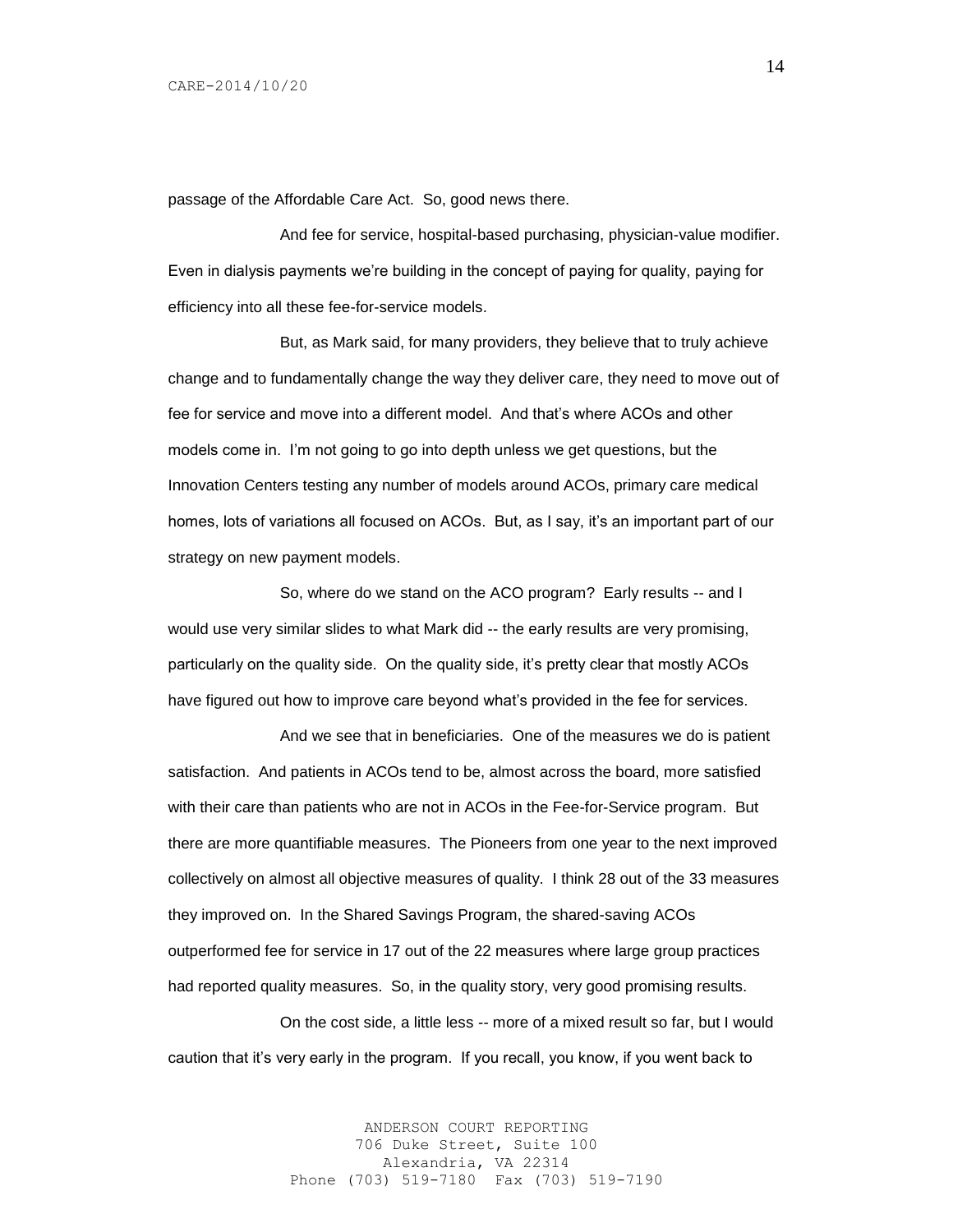January 2012, there essentially was no such thing as an ACO, and now we have, as Mark said -- I usually use the number 360 in the Medicare program but many more in the private sector as well, with 5.6 beneficiaries participating in that.

Several Pioneers have clearly figured out how to generate cost savings and do that consistently from year to year. A number of shared savings ACOs as well. But the story is still mixed, and the question isn't can the leading edge figure out how to generate cost savings but can we get the fast majority of the ACOs in the long run generating cost savings to go along with the quality improvement.

So, if the situation is promising but needs to do better, how do we move forward? Again, I go back to the Secretary's vision. We need to improve the incentives that the ACOs receive, improve the information and help build the capacity of the ACOs.

Since, as I mentioned, we're developing a new regulation for the ACO program, I can't tell you specifically -- what I'll talk about now briefly are some of the areas where the private sector, the ACOs, have come to us, including through the Brookings Learning Network, and have told us areas where they think we could improve. And they map perfectly to the incentives -- the information on capacity building.

On capacity building, we've heard, you know, a lot of small practices that want to get into ACOs or are in ACOs need help in understanding how to transform themselves, and we've heard this outside the ACO community: How do we help small practices in clinical transformation? And that's something the federal government is talking a lot about. We even have spoken publicly about and solicited ideas on how could the federal government support small practices in transforming better?

But specifically in the ACO context, one of the things we've heard is: Well, since this is fee-for-service medicine, when we assign a beneficiary to an ACO in one year, many of them are not assigned in the second year, and some have referred to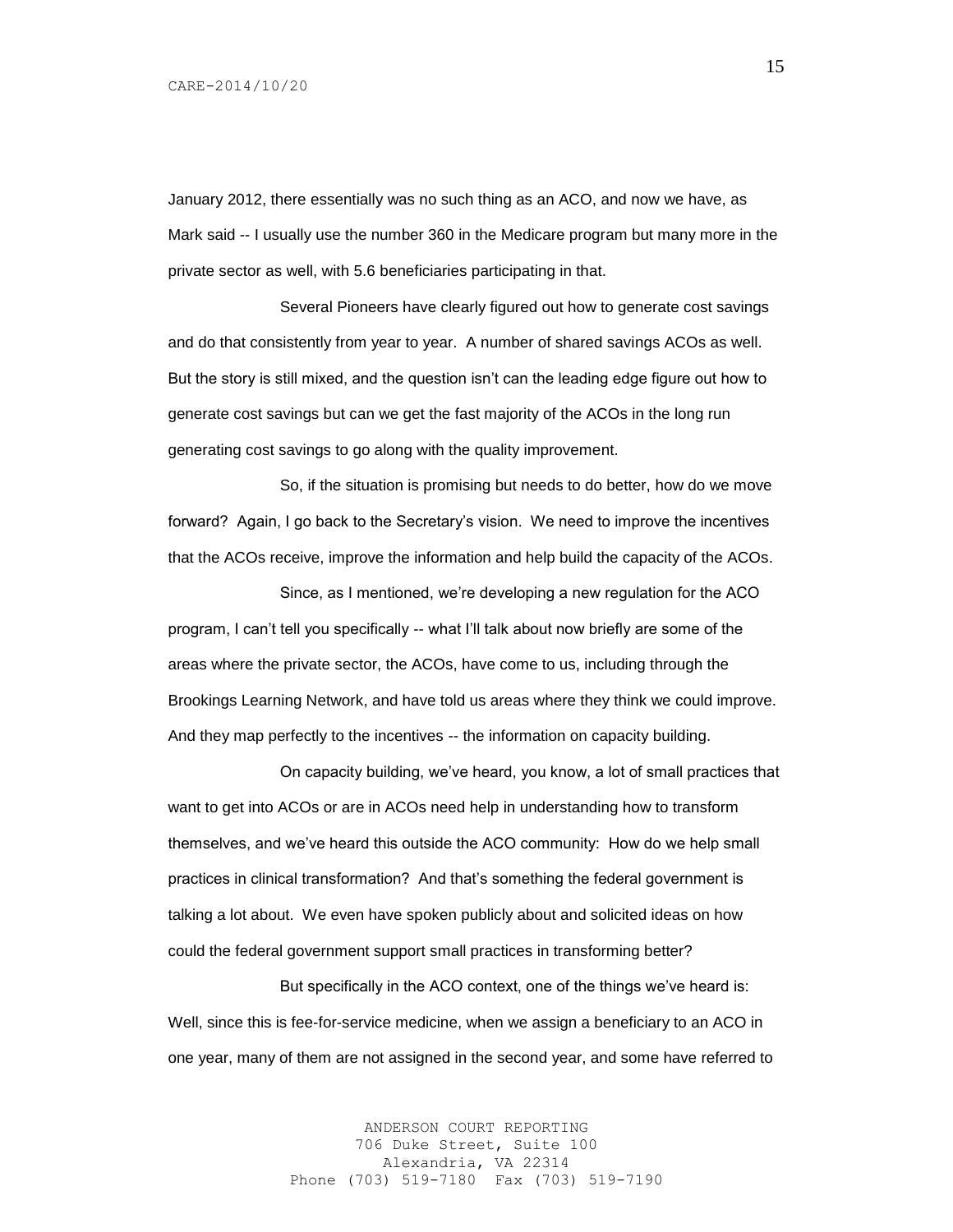that as the churn of beneficiaries. So, it's harder for the ACO to focus their interventions and resource investments on a beneficiary if they're not certain that they're going to have that beneficiary in the long run. And I think Mark made reference to some of the savings opportunities are in the long run.

So, we've been talking to many of the ACOs, and we've thinking long and hard: How do you get a more stable population for the ACOs? The challenge there, of course, is this is fee-for-service Medicare, meaning the beneficiary is not locked into a network in the current vision of what an ACO is.

And then, broadly, I think how you get a nonchurning is part of a broader category of how to get more beneficiary engagement. And I would say this is true, not just in the ACO context but in any context where a provider is trying to provide care better and in a different way: How do you get the beneficiary engaged in your care? So, they're doing self-care following medication adherence, those sorts of things.

On information, we've heard consistently that ACOs need better and more timely information from the Medicare program. We've been working hard to do that. We have a ways to go. I would say, though, on CMS's behalf, that two years ago we essentially were sharing claims data with nobody. Now we're sending monthly claims fees to over 300 ACOs every month with data of over five million beneficiaries. This hasn't been an enormous change for what the house CMS saw as its role, but I think it's been a successful one. But it has a ways to go, and I think working together we can figure out better ways to share information.

And then most importantly we've heard quite a bit of talk from the ACO community about changing the payment rules for the ACOs. One of the things we do is we don't pay on the first dollar of shared savings, because there's a lot of variation year to year in Medicare spending, so we created what are called minimum savings ratios and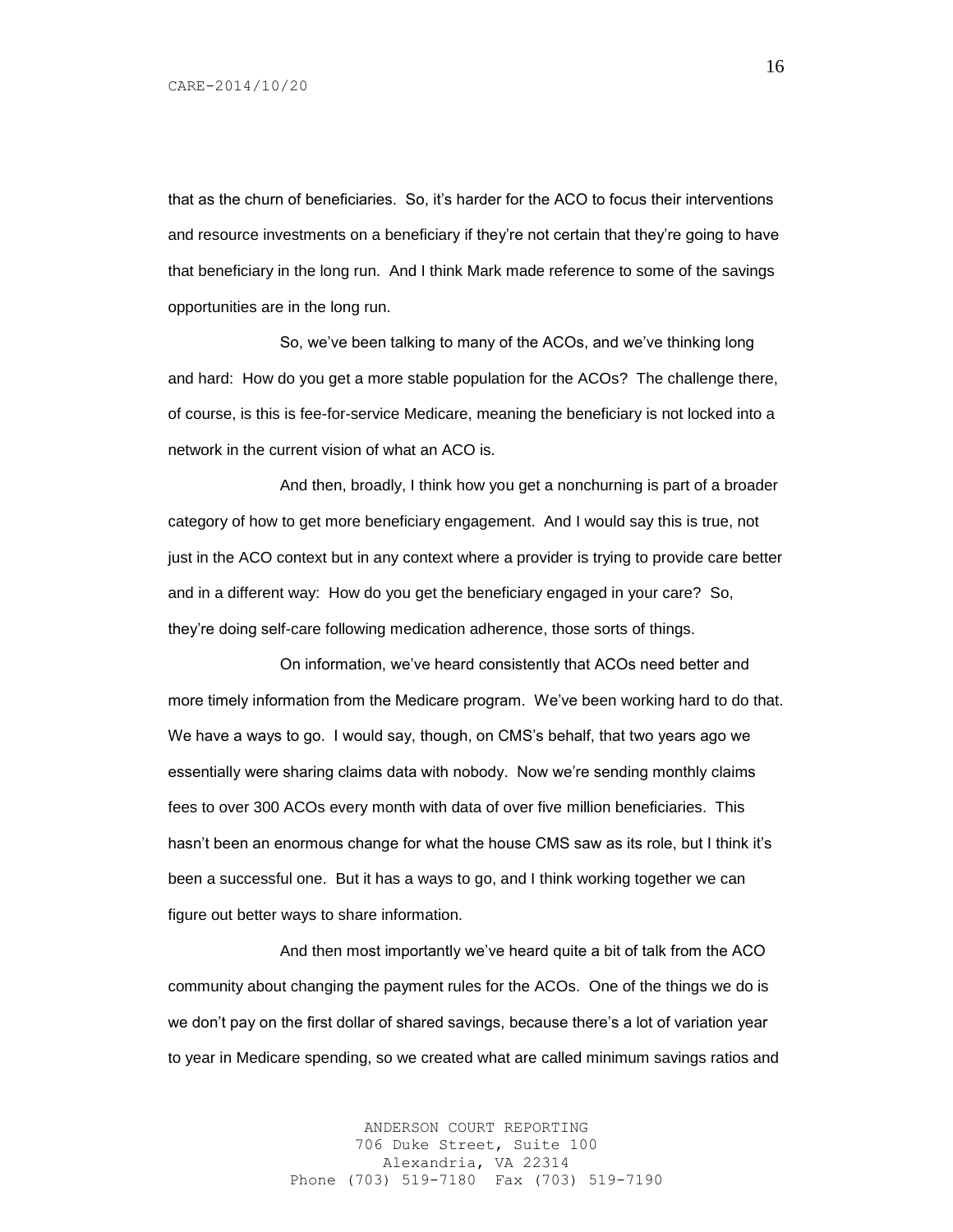minimum loss ratios, which is the first couple of percentages considered just statistical background variation. Many ACOs have balked at that, feeling like they did generate change, it wasn't a statistical anomaly, and they'd like to be paid for that.

One of the things that's implicit in all the numbers marked share on who generated cost savings is what is the formula for what is a cost savings. The Shared Savings Program followed the statute in the Affordable Care Act of using a national benchmark, meaning you start with the cost of your own beneficiaries historically, but you trend that forward based on what happened nationally in the Medicare Fee-for-Service Program.

A couple of things to observe about that. One is it's an interesting time to have started the ACO program, because the Fee-for-Service Program has essentially been not growing at all. So, that's a very difficult benchmark to meet regardless. Two, a number of ACOs have said, well, I'm in a community where costs have been growing much faster than the national average, and it's not fair to only give me a benchmark that grows by the national average. The only thing I would say is we've been listening very closely to these, but this was the point of contention in the drafting of the Affordable Care Act. It was very delicate regional balances that come out in those discussions, so. But we are hearing quite a bit about whether the benchmark and methodology is the one we should stay with.

We are proposing that ACOs that generate savings over a number of years and then continue in the program, that they would do something called rebasing, which is we're using a historical-base period; we've rolled that base period forward. Some ACOs feel like if we keep rebasing them over time, the opportunities to generate savings will be diminished. So, we're hearing a lot of ACOs asking us either to not rebase or to approach it differently.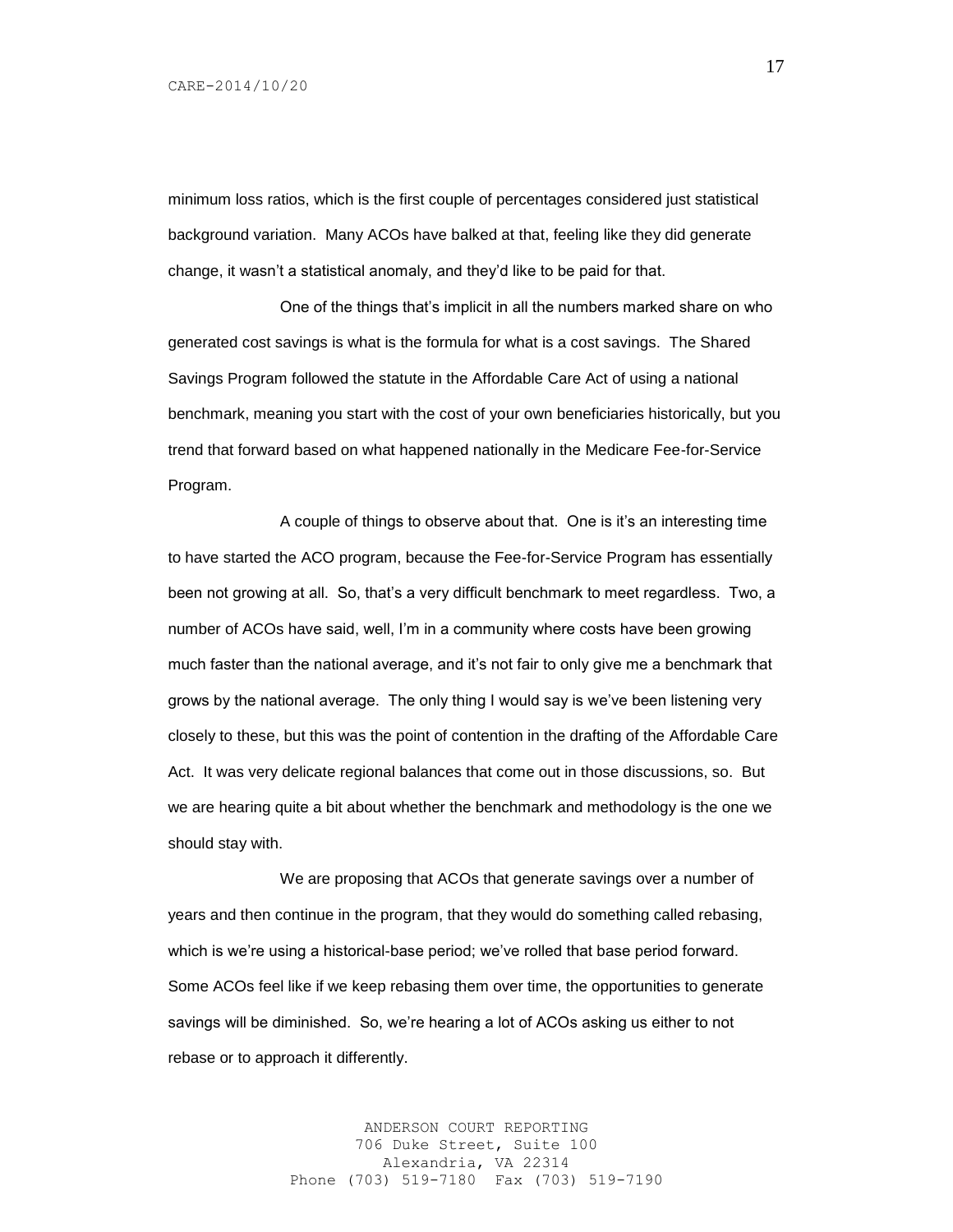Mark made reference to -- a lot of ACOs want to provide care differently in ways that aren't paid for by the Medicare Fee-for-Service Program. And they can do that, but they're not paid on a fee-for-service basis when they do that, so essentially they're investing their own funds. So, we've been asked by the ACO community for a number of waivers, meaning they don't want to have to follow the three-day prior hospitalization rule in Medicare. They want more generous access to the home health benefit.

And then finally, and probably most conceptually tricky, is, as Mark said, many of them want to not be paid during the year on a fee-for-service basis but would prefer to be paid on a capitated basis. And that would free up the dollars for them to do a lot of innovative things.

As I say, it raises some conceptual challenges, which is would the ACOs then be like an MA plan, making payments to other providers? Would it imply that there's a network?

But these are all interesting ideas, and they're ones we're taking very seriously and considering as we propose a new rule. We're hoping the new rule will be out shortly so that the public can comment on it. We will go through the normal public comment period. This will be a proposed rule. We would solicit comment and adjust the rule as appropriate to public comment and hopefully have a final rule early next year.

But again, in conclusion, this is a major part of our strategy to continue the improvement on controlling costs in Medicare and improving quality. It's part of an array of strategies that range from Medicare Advantage all the way to our fee-for-service payment systems, but it is one of the keystones and one we're looking forward to working on with all of you.

So, with that, I will pause and take any questions, and I'm almost right on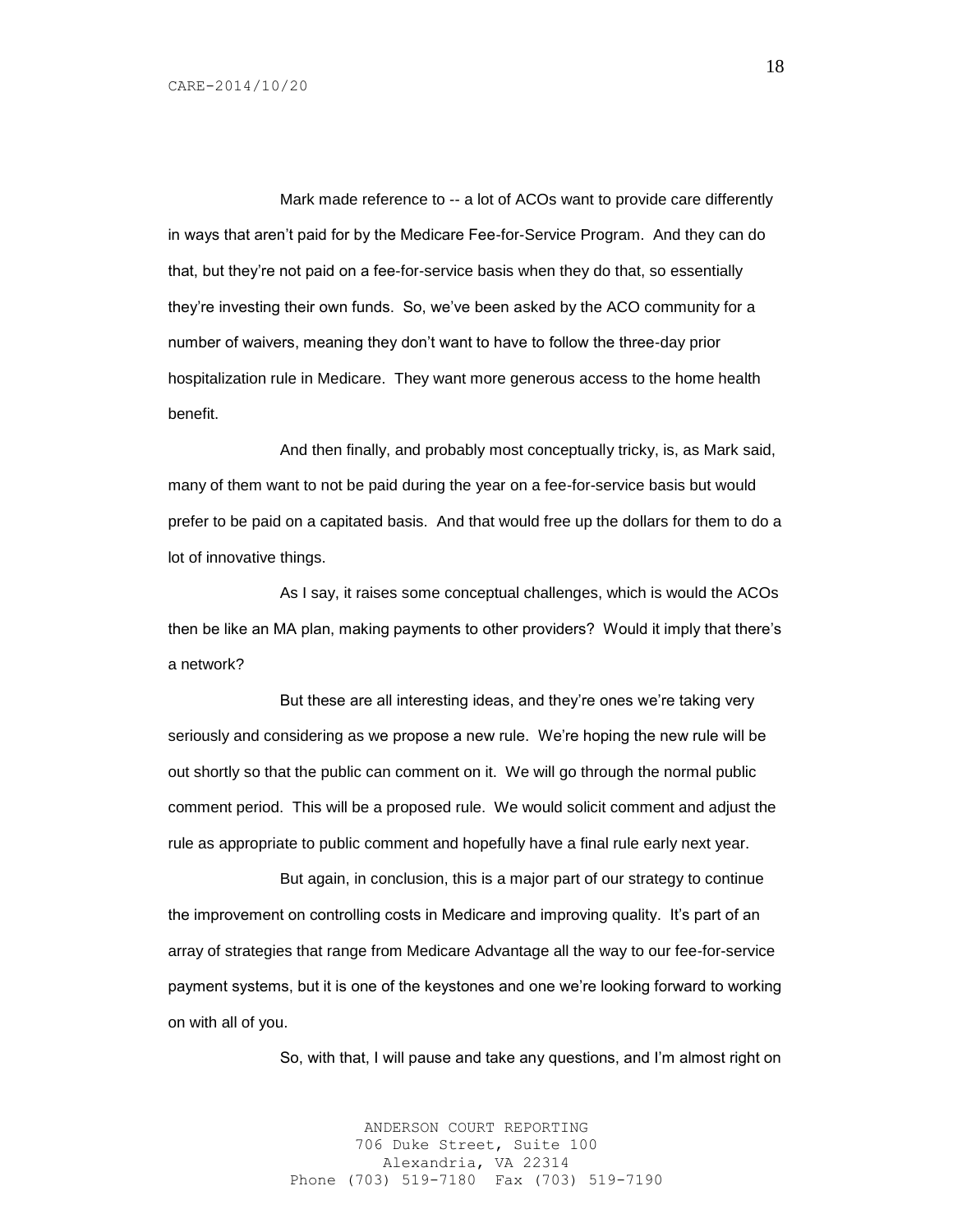time.

MR. McCLELLAN: So, while Sean's getting situated, there's a little microphone he can clip right on there. I'll just start with framing the first question.

Sean, you did a very broad overview of fitting the ACO program into a wide range of payment reforms taking place in the Medicare program generally and CMMI in particular. One of the things that you highlighted was basically how important it is to think of ACOs as not just about a payment model, that there are other changes that are needed, too.

You talked about a lot of the regulations and Medicare payment systems on things like no requiring a three-day stay at a hospital before going to home health or a post-care facility, uses of home health services. Typically, they're limited because of the restriction, because of the fee-for-service nature of Medicare payment.

And you also talked about the need for further steps, especially for smaller accountable care organizations or smaller provider groups to be able to get off the ground in these kinds of big payment reforms. I know that more of this is going to come up in that regulation, which is coming out soon?

MR. CAVANAUGH: Soon. Soon. My official position. (Laughter)

MR. McCLELLAN: Great. (Laughter) But you have made some other announcements recently from CMS, and the administration has, that pick up on some of these other issues -- for example, just recently an advanced payment program for rural ACOs. I wonder if you'd talk more about that, maybe about recent announcements from the Office of the Inspector General, I believe, on extending programs to give ACOs and some other providers that are participating these new kind of payment arrangements, a bit of a pass from some of the restrictions on sharing money across providers, and the like, and sharing resources across providers that, again, are intended to block some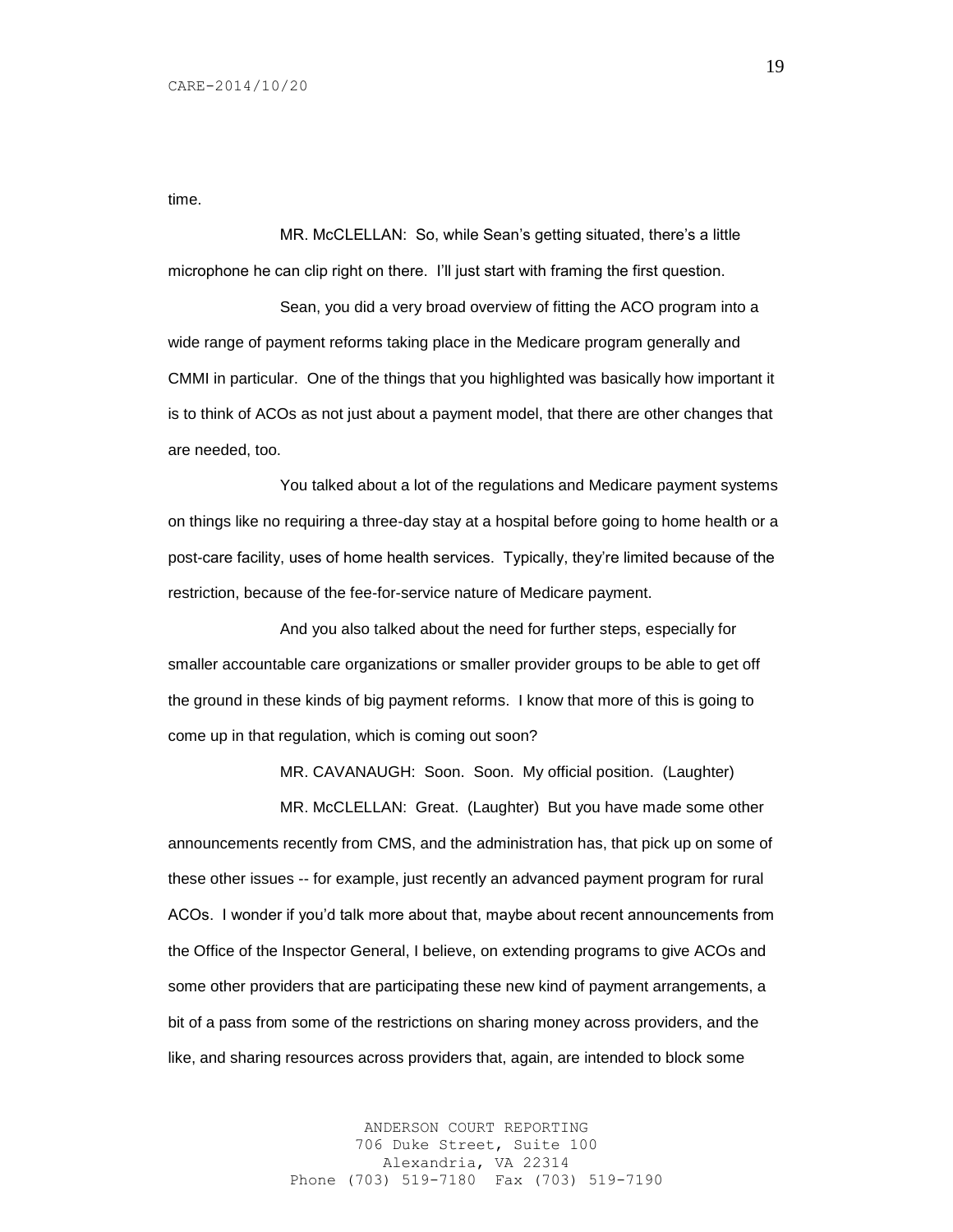challenges and fee-for-service that may be less of an issue in these coordinated care approaches.

I wonder if you could talk a little bit about how you see ACOs in the context of some of these other policy changes and where those might be headed as well.

MR. CAVANAUGH: Sure, and thanks for that question.

And, again, just part of what I was trying to say in my remarks is ACOs are important, and they're big and they're a growing part of the program, but they're part of a broader strategy to improve care and reduce costs. On the specific topics you raised, we had, as some of you might know, created at the start of the Shared Savings Program something called the advanced payment model. This was to recognize that there were a lot of providers who looked at Shared Savings Programs and said: I get it, I think that's the right direction for us to go in; we can do well by our patients; we can improve the quality of the care but we see that it requires an up-front investment but we're just a group of small physicians, our rural hospitals, we don't have the capital to do that initial investment, and so for want of that initial investment we won't be generating savings for years to come and improve quality.

And so to help some providers get over that hump, we provided what's called "advanced payment." The name was chosen very carefully, because what it meant was this is an advance on future shared savings you're going to generate. So, we gave it to 40-some ACOs and said: Here's some money to help you through the beginning to hire care coordinating nurses, to maybe beef up IT system, so you can improve care; but when you generate shared savings, you will pay this money back to the federal government. It's been very popular. Some of them did very well in the early rounds of the shared savings program, but we also heard that we left some groups on the outside when we designed the original one.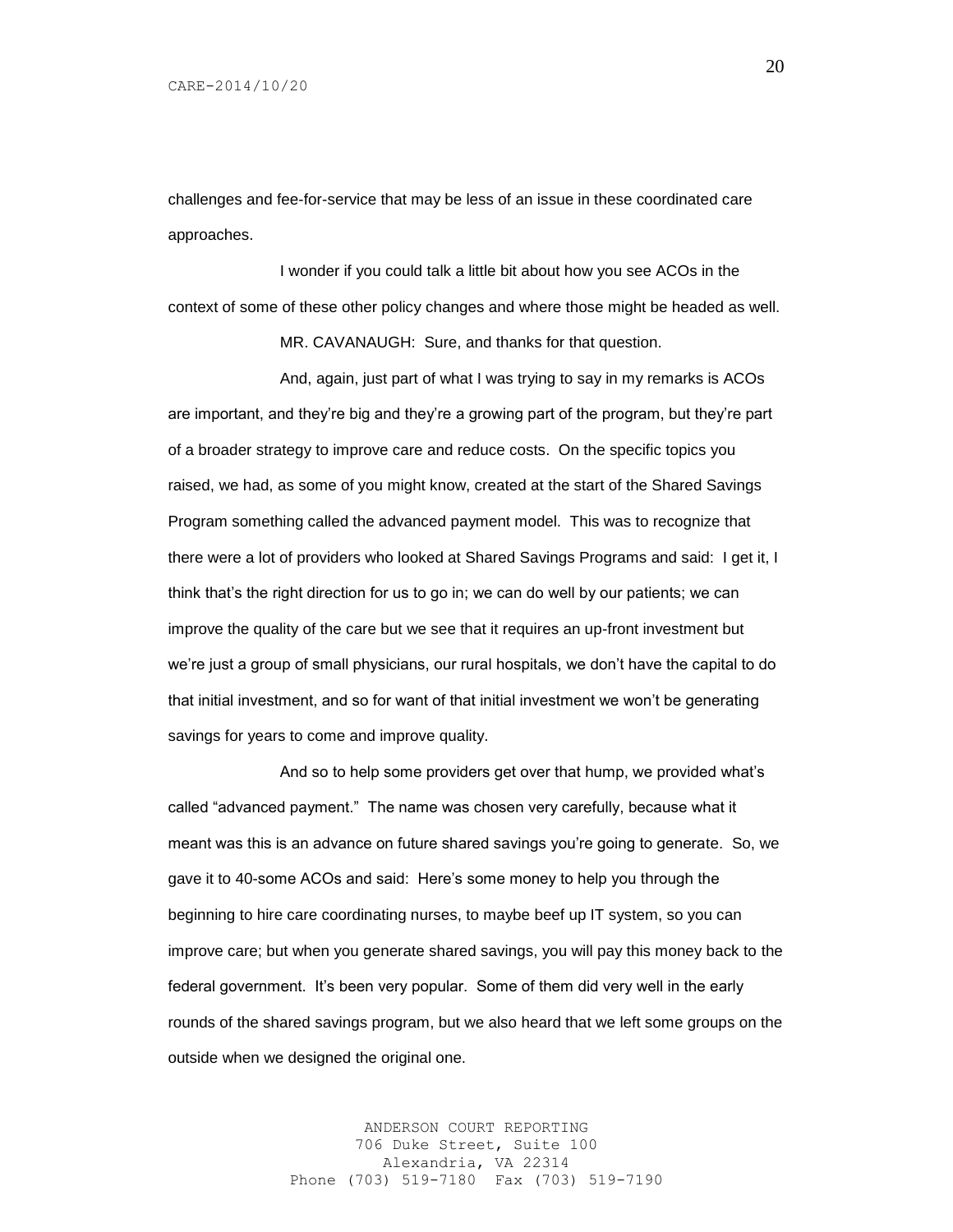We also heard that some shared savings ACOs were able to get into the program but weren't sure they could remain in the program without some help. So, we tried to design the new round of advanced payment to capture some who were in who wanted to stay in but needed some help, but also rural hospitals. I think we really didn't define it right to get rural hospitals, particularly critical access hospitals.

On the waivers you were referring to when we created the program initially -- I mean, if you can think about the Shared Savings Program, these are often not already integrated health systems coming together. These are independent practices and FQHCs and providers who are coming together for a common purpose. But oftentimes when they do that, they run up against some existing fraud and abuse laws about how much they're allowed to cooperate.

So, the original program included some waivers from fraud and abuse laws. Those waivers were due to expire this year and the office of the inspector general has extended them for a year, and I think once we come out with the new rule and show where the program might be headed, I imagine everybody will go back to the drawing board and decide do these existing waivers still fit the new program?

MR. McCLELLAN: But that sounds like a longer-term commitment to making sure that the fraud and abuse protections are appropriate for the payment systems being used.

MR. CAVANAUGH: Yes, I think you'll see continually, as the program evolves, continued re-evaluation of have we tailored these waivers correctly to the way the program is operating and to what providers need and what the current government is comfortable with.

MR. McCLELLAN: And also quickly in the same spirit of reinforcement of the basic ideas in an accountable care payment arrangement, we're seeing in the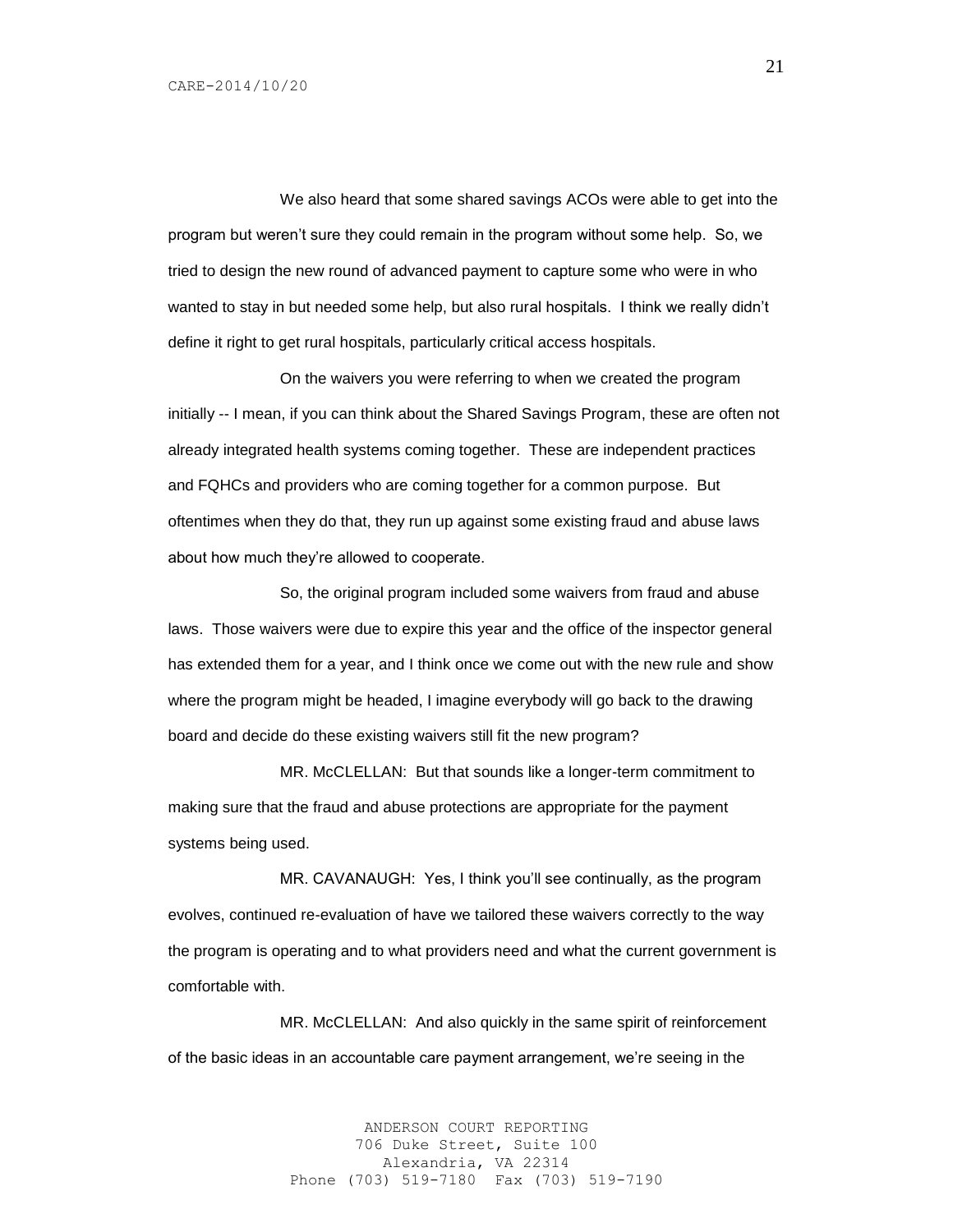University.

private sector a lot of insurers putting in a number of different reforms at the same time, so not just ACOs with shared savings or two-sided risk but also medical home payments, bundled payments for special services and more advanced care, a number of payment reforms that all can be reinforcing. It has to be a little challenging when Medicare is trying out some of these new payment models and trying to figure out what the effect of each one is. I think what many of the private payers are finding is they can get more mileage by putting them all in together. Is that something that you all struggle with in terms of --

MR. CAVANAUGH: We do, but as you know the Innovation Center is testing many different models. We've tried to allow participants to participate in multiple models, including the Shared Savings Program.

There is one statutory prohibition, which is the provider cannot participate in more than one model that involves shared savings. So, we try to be cognizant and enforce that. But certainly medical home models that don't involve shared savings and other models we think could be complementary; it does pose a challenge, as you say, for the proper evaluation of, if you see a positive result disentangling, what contributed to that result. The one promising thing there is the creation of the Innovation Center. We have much more robust evaluation budgets than we've ever had in the past. So, we'll do better. It will still be very much a challenge though to disentangle its effects.

MR. McCLELLAN: I'd like to open this up to comments from some of you here in the room. We have microphones. If you would put hand up and then wait for a microphone. I'll try to get to as many people as possible.

> Over here, had their hand up first. I'll wait for -- just a second. MR. ANDERSON: Thank you. Jerry Anderson, Johns Hopkins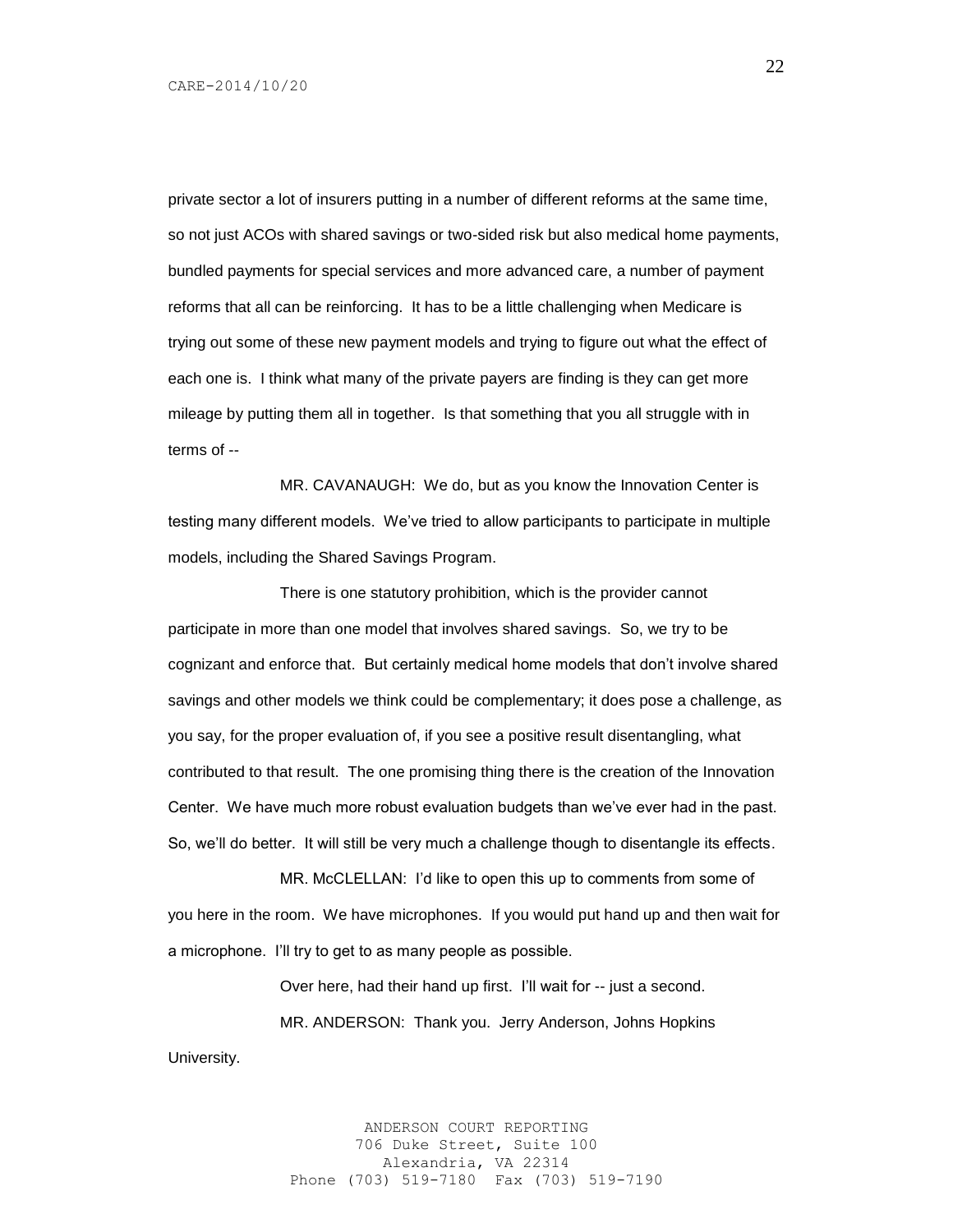Sean, you mentioned the evaluation budget. So, you've got a whole series of evaluations ongoing at CMMI. Some of the programs are working; some of them are not. What are the commonalities of the programs that are actually saving money?

MR. CAVANAUGH: So, first of all I'd say -- I think I'm being rewired. I think it's too early to say. I apologize, but, you know, Innovation Center first models went up January 1, 2012, so to see measurable results, best case scenario would have been, like, this time last year. That's if they had immediate substantial impact. And even then it would be limited to the Pioneer ACOs and the Partnership for Patients, which was a big quality improvement. But the bundle payment for the care improvement initiative is really just getting off the ground now. Some of the medical home models -- actually we have some early results.

Speaking qualitatively from what I've seen and not applying the level of rigor that you tried to teach me at Johns Hopkins (laughter), I think what you see is it's providers who were in this mode long before the Affordable Care Act passed, meaning providers who saw the problems with fee-for-service medicine but were pursuing the right form of care, communicating well with other providers, staying close to the beneficiaries, focusing particularly on the high-risk beneficiaries long before all of our payment systems might have caught up to that seem to be the ones who got going right out of the gate and did well.

Those of whom are responding to the new incentives, I do think there's a learning curve. I think (inaudible), and that's why when we talk about the shared savings ACOs, I think you have a mix of those. I think you have some that are coming in saying: This is great, this is what I always wanted to do and some saying: This is great, this is what I've always been doing and now I'll get rewarded for it. And so I think early on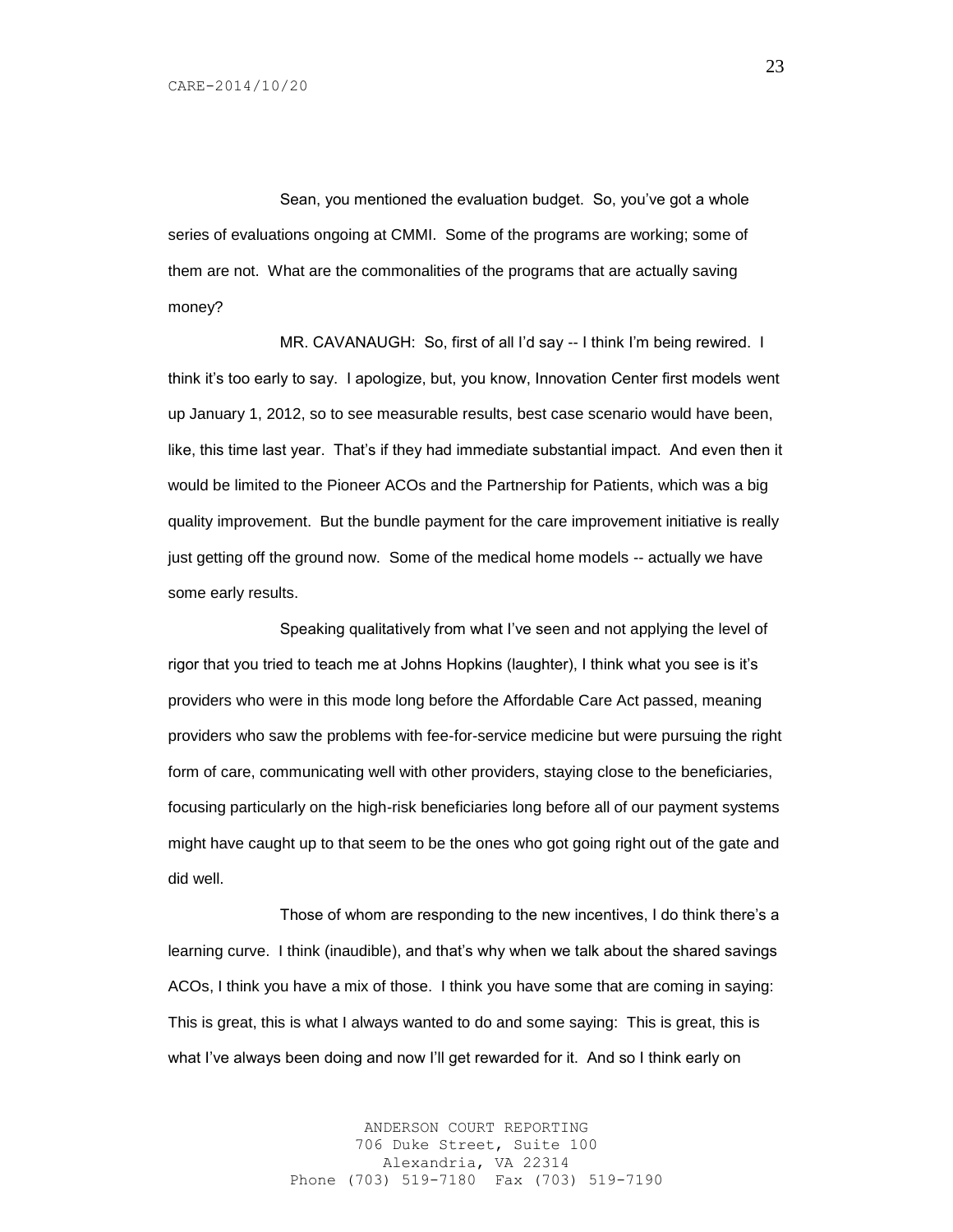you're going to see that diffusion of performance, but the hope and expectation is the big middle will catch up.

MR. McCLELLAN: For those early -- those organizations that were committed early to this kind of approach to care, it's still important, though, to be able to have a sustainable business model to do that.

MR. CAVANAUGH: Absolutely.

MR. McCLELLAN: And do you think the Shared Savings Program is enough to get there? Is your sense from many of those that they'd like to do more in the way of payment reform?

MR. CAVANAUGH: Again, I think there's a huge diversity out there. There's certainly a leading edge of ACOs that want to move as fast as possible to more financial risk, meaning almost capitation -- though, they tend to want to get away from shared savings, meaning they want a budget, a perspective budget; they want capitated payments based on that budget; and they want to, you know, let the government take a couple percent off the top as a discount, and then they're on their way. I would say that's a small minority but very large, sophisticated organizations.

I think there's a larger group that are still feeling out what is the business model and what do they need exactly. But many of them clearly want better upside potential with less downside.

MR. McCLELLAN: Time for another question. Here on this side.

MIYUM: My name is Miyum, and we talked about evaluation of this (inaudible), whether it is budget or whether it is care, I have a very strong concern about it based on my research, my hospital (inaudible), and based on personal observation.

I just wonder if you can address the issues on accountability and the record and the (inaudible) patient care. (Inaudible) they say if we want to compare the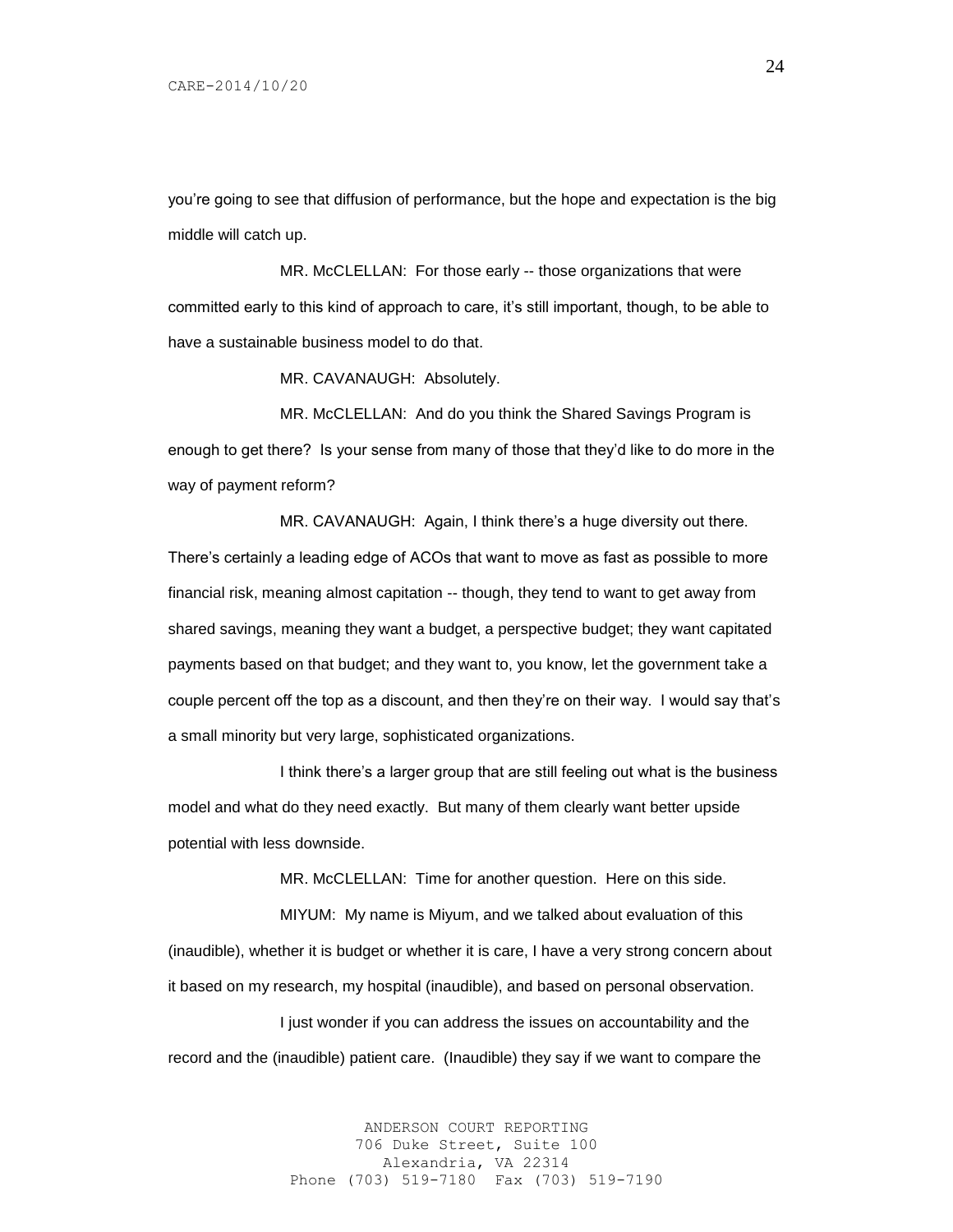(inaudible) workable, and in writing the response is totally absurd. And then you had a lot of views and unnecessary visualization whether there is a, you know, (inaudible) or anything like that or even mental care. They had a proved patient rights advocacy. They were paid by the hospital, but they are really absurd. They can even run the patients. So, if you don't address these types of issues, the whole thing is meaningless. So, could you --

MR. CAVANAUGH: Yes. I think you're making what is a point that I should have said at the beginning, which is our focus on cost containment needs to be matched by our focus on quality improvement. And I think we've tried to do that, but you're right, any time you create a new payment system -- every payment system has incentives, whether it's positive or negative, whether they're moving in the right direction. But when you create payment incentives to increase efficiency, you need to have some confidence that your quality measures are making sure that efficiency doesn't come at the expense of the patient.

With that, I would say, you know, the results, at least so far in the Shared Savings Program, are very promising. Patients are happier; seem to be getting better care. But whether it's the Shared Savings Program or elsewhere, I think our measures of quality have a long way to go, and I think -- they've come a long way, but I think there's a long way to go to make sure we're really measuring things we care about and (inaudible).

The other tension I would say is there's a tension in the Shared Savings Program between those who would want to measure everything, meaning we don't want any possibility something adverse is happening to this patient versus the ACOs who are saying don't drown us in reporting and measurement, allow us to focus on things that really matter, that are just a handful of really salient measures. And I think that tension hasn't been fully resolved.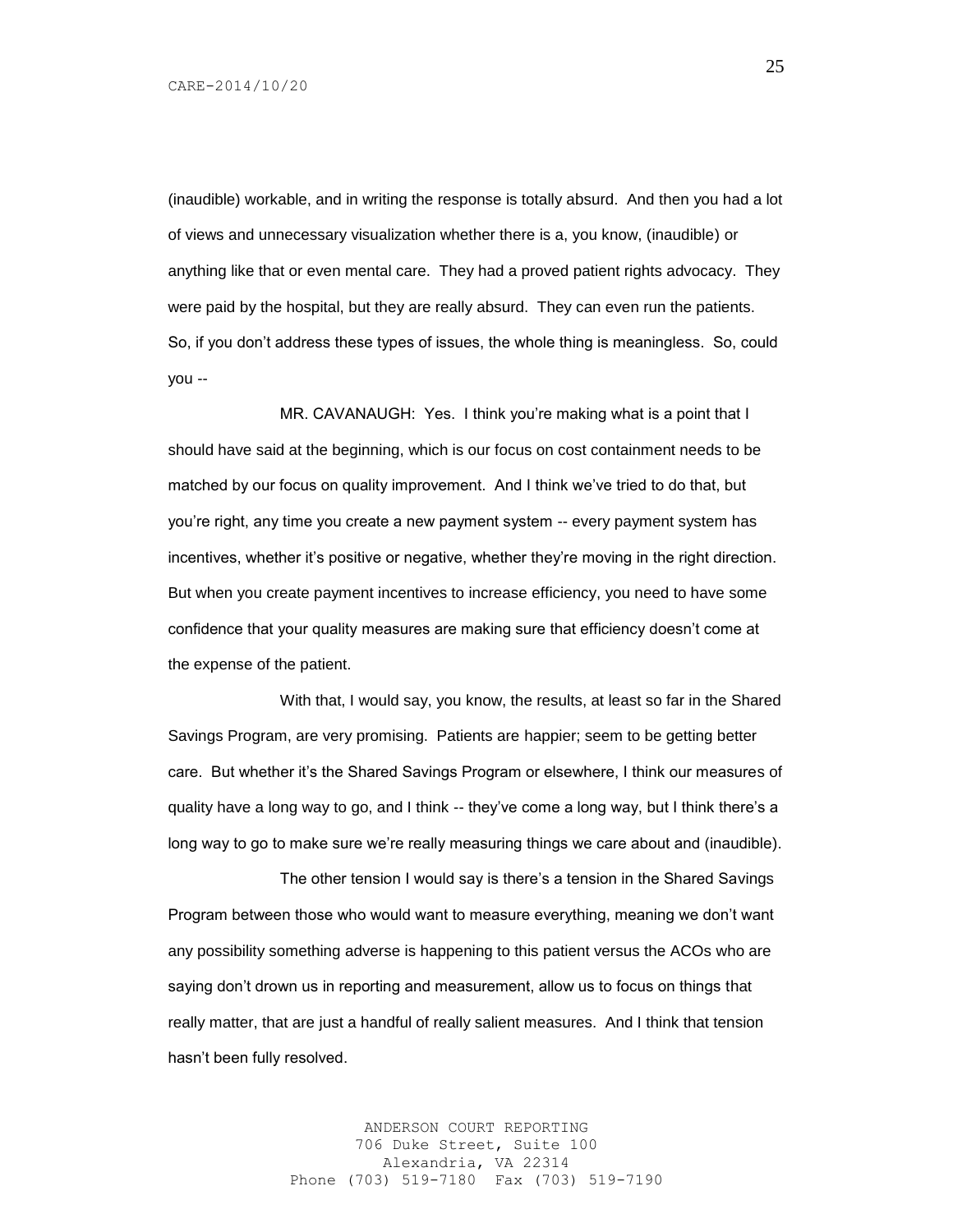MR. McCLELLAN: Right, and one that is -- I think part of the reason why you're doing so much work to try to expand out the scope of measurement while still reducing a burden on providers.

I would just point out that there are a lot of aspects of patient safety where it's very much aligned with the reforms and accountable care. So, preventing rehospitalizations, avoiding costly medical errors that lead to complications -- all those are steps that accountable care organizations, just like the hospitals that you mentioned now that the payments for remissions are being reduced -- those organizations have stronger incentives to address.

Are there any particular areas, though, where you're worried about the other direction, that the higher-quality care may actually be more expensive maybe for some special conditions where there are expensive treatments needed? Any particular area standout there? I know you're generally trying to pay attention to these issues.

MR. CAVANAUGH: Yes, what I'd say about that is we've had some technology firms, some medical device firms come and say, you know, all this new payment is wonderful but you're going to squelch innovation. And what we've said is, you know, we don't want to squelch innovation. One, there's a type of innovation that I just said reduces cost, but even the ones that may increase cost but that are lifesaving or life enhancing. So, we're trying to find ways to measure that.

We've been working closely with those industries to try to see if our payment system should adapt and allow -- you know, they've asked for a pass-through, meaning if we come up with something new, don't include it in the reconciliation whatsoever. We're not willing to do that. But we're continuing to focus on that to make sure, as you said, that that particular type of innovation isn't being (inaudible).

MR. McCLELLAN: I'd like you all to join me in thanking Sean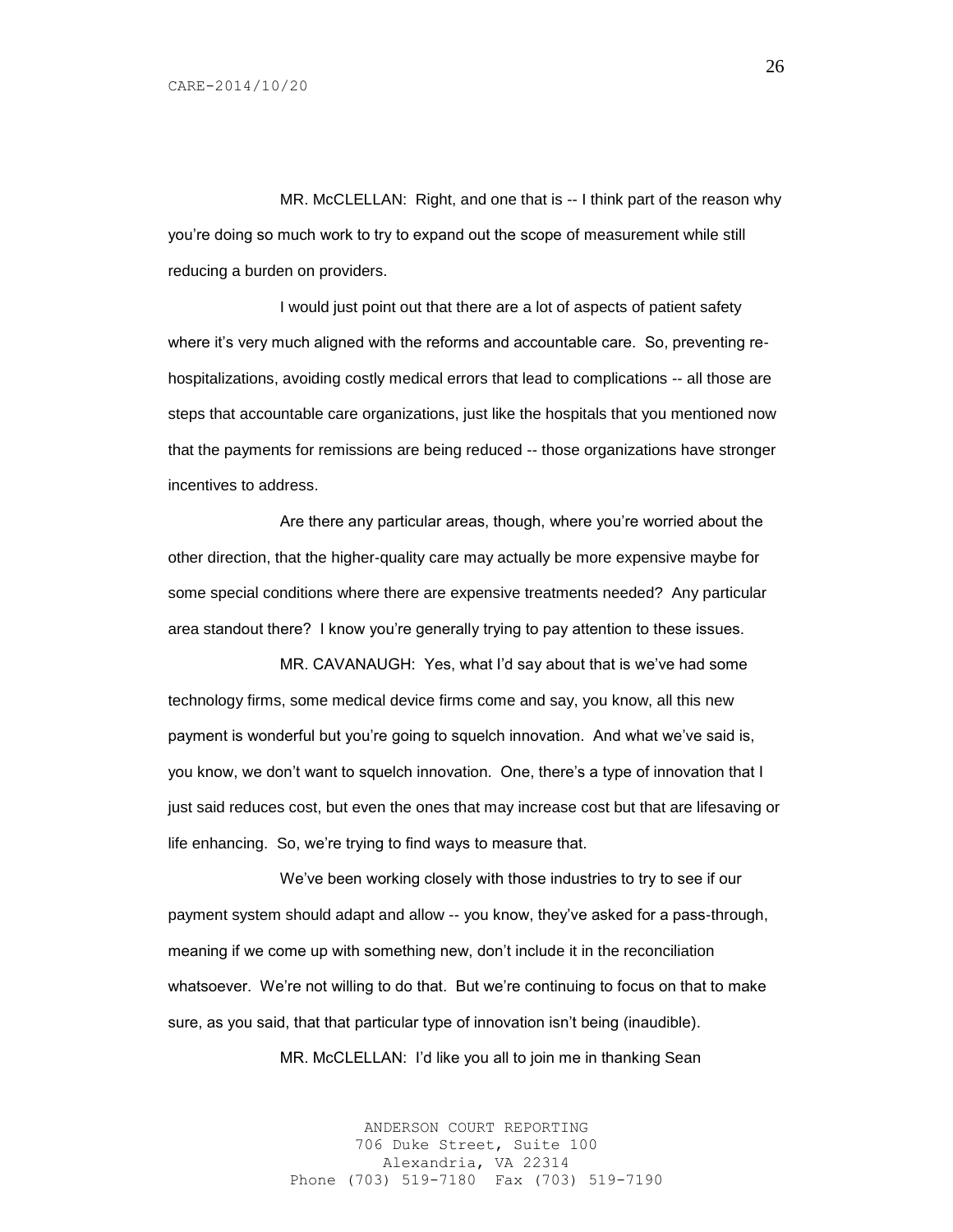Cavanaugh for joining us here this morning.

Sean, thank you very much.

MR. McWILLIAMS: I'd like next to go straight into our next panel and ask our panelists to come on up to the stage. We're going to talk now about, in terms of the state of accountable care, what we know about ACOs so far. So this panel is going to explore in a lot more depth the kind of evidence that you heard about briefly in my introduction and in some of Sean's comments, the evidence on ACO implementation, practice, and results.

While our panelists are getting seated, I'd like to introduce them. They include Michael Randall, the vice president of clinical innovation for Advocate Physician Partners in Chicago. Randall previously served as manager of business advisory services and hospital operations for the Camden Group, a consulting group that provides support on strategic and business planning, financial advisory and compliance, and hospital and physician services.

Next I'd like to introduce Marcus Zachary, the senior medical director for quality and population health at Brown and Toland Medical Group in California. He's primarily responsible for the strategic and operational oversight of medical services related to the ambulatory care network at Brown and Toland and the ACO portfolio, which includes their Medicare Pioneer Program. Within Brown and Toland, Dr. Zachary helps design and drive initiatives linking quality, utilization, and information technology in pursuit of the triple-A goals of improving quality outcomes and reducing costs. Before being at Brown and Toland, Dr. Zachary was lead physician working on implementing electronic records and informatics for Dignity Hospital in San Francisco.

Next, J. Michael McWilliams, glad you could join us today, too, down from Boston. He is an associate professor of health care policy and a practicing general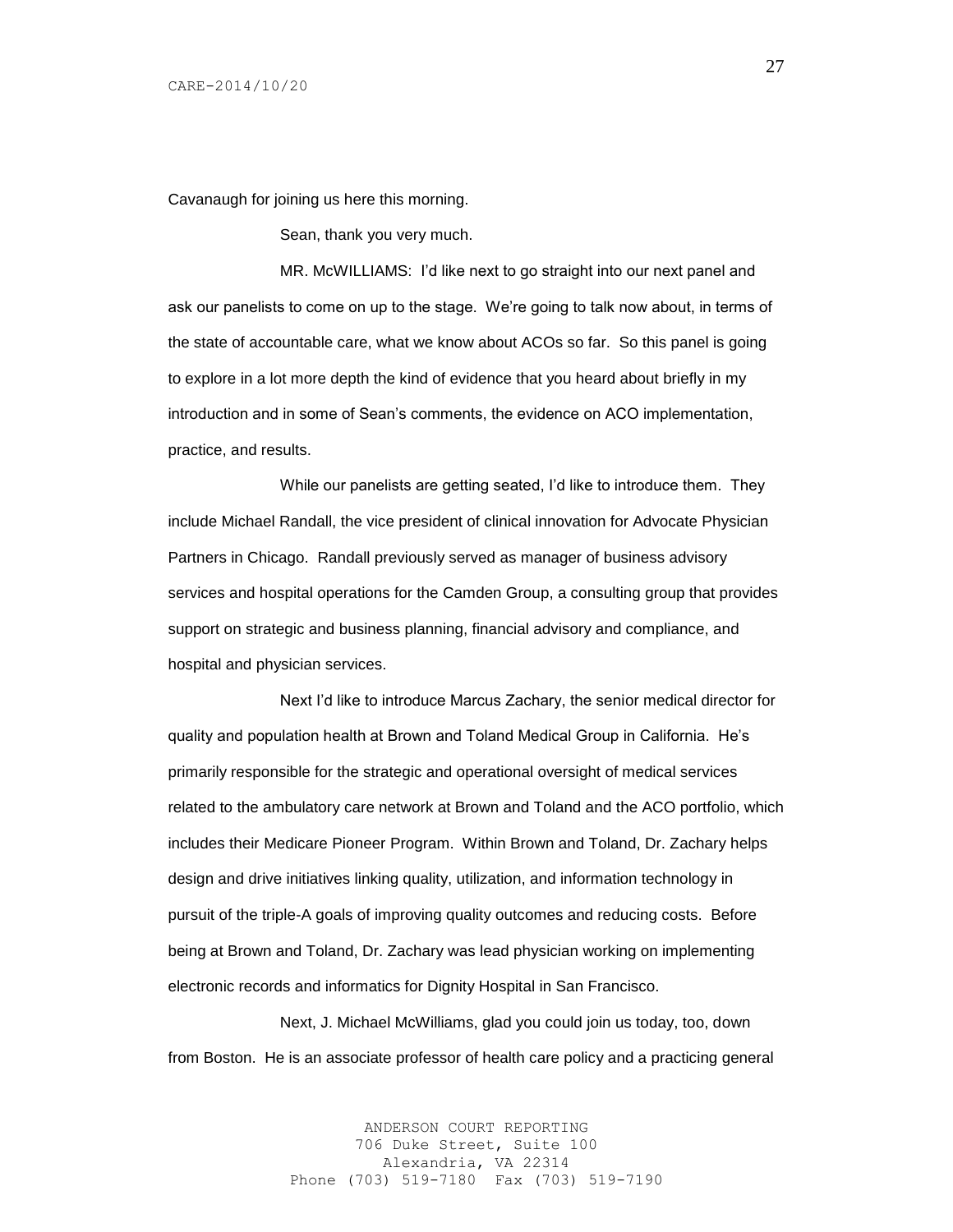internist at Brigham and Women's Hospital. His research -- he's an M.D. and Ph.D. - focuses on health care spending, quality access, and disparities in aging populations with chronic conditions. The overarching goal of Michael's work is to inform the development of health care markets, delivery systems, insurance coverage, and regulatory and payment policies that support value and equity in health care and particularly in Medicare. Much of his work relates to evaluating accountable care programs, including the Massachusetts Blue Cross Alternative Quality Contract.

And, finally, David Muhlestein is the director of research at Leavitt Partners. It's a health care intelligence business where he oversees the firm's quantitative and qualitative evaluation of the changing health care landscape. He studied the growth of accountable care organizations extensively with the Center for Accountable Care Intelligence at Leavitt, and he leads the firm's study of geographic variation in health care markets. His research interests focus on applying a legal and legislative framework to evaluate the evidence of health policies for the benefit of government and private policymakers.

Now, I've asked each of our panelists to start out with some opening comments for this session on how they see the evidence on ACOs emerging, any particularly challenging areas -- notable findings, what they'd like to see happen next - comments along those lines. Then we're going to have some discussion across the group and then with all of you here today. So if I could start with Michael Randall, please go ahead.

MR. RANDALL: So first to start, Advocate -- we're excited to be here to share our journey with you. I lead many aspects of Advocate's strategy and operations. In total we serve about 600,000 lives. This includes commercial, Medicare, and Medicaid lives.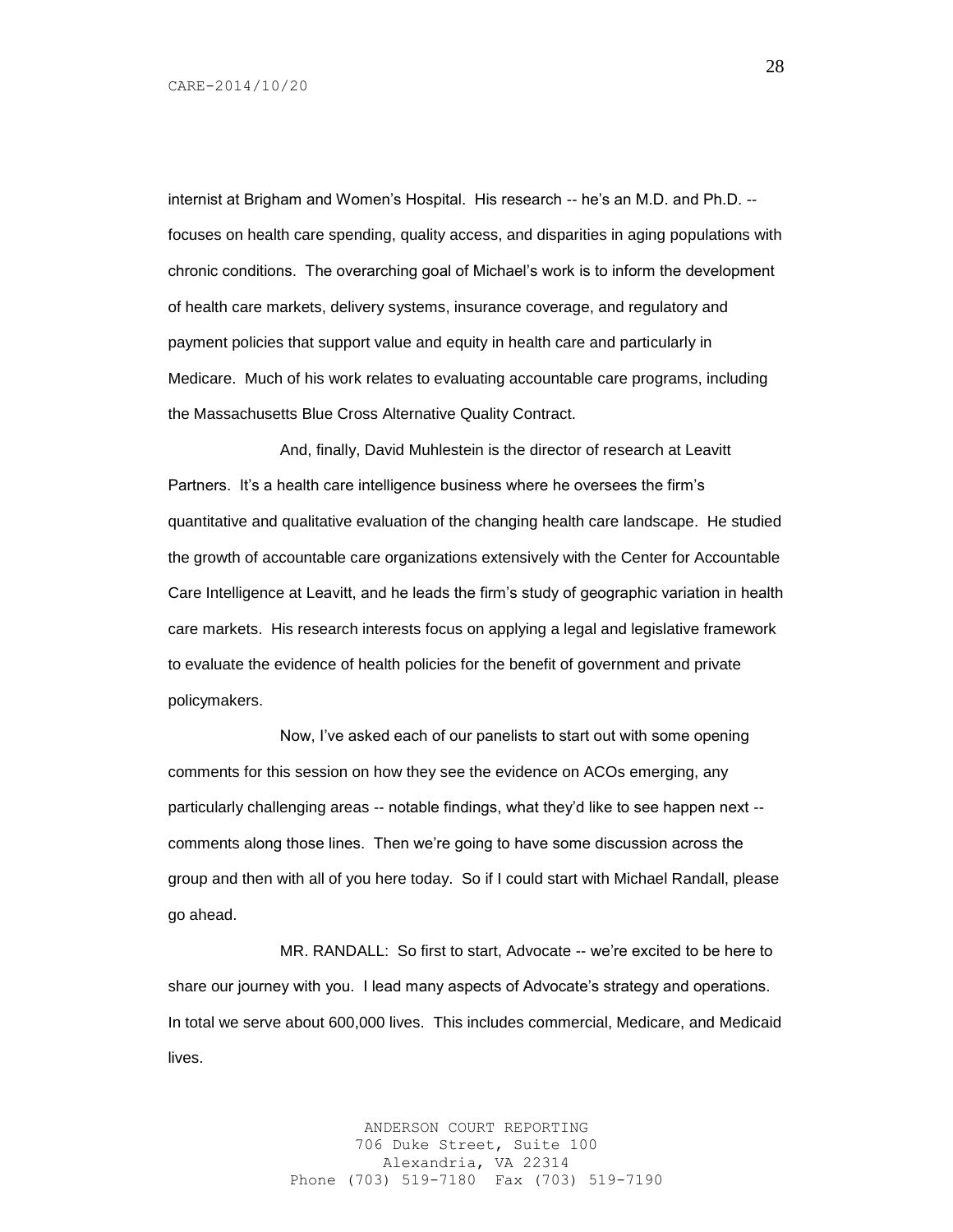In terms of how we make the model more sustainable, I think you've heard some things that Medicare's looking at; I think commercial PERs are also looking at. How do we design a model for shared savings that is able to support provider organizations to have funds available to invest in information technology and care model design?

Before I get into those aspects in particular, I just wanted to share some of our results both in the area of quality and also cost savings. So first in terms of quality, on the Medicare shared savings side, we had our estimated total quality score. We saw that increase in 2012 from 79 to 86 percent in 2013. Of the scored measures, 21 of the 27 improved during this period of time. On the commercial side, we're also seeing improvements in quality. We tracked eight key indicators for our HMO populations; six of those eight improved in 2012. We're still finalizing results for 2013, but overall a net positive improvement. 2013 was a baseline saving year for our PPO population.

On the cost side, our results mirror that of the national experience for the commercial plans, both HMO and PPO. We're seeing a year-over-year improvement of about 1 to 3 percent. For Medicare shared savings, a little bit less. But our first performance year was a .2 percent improvement ahead of the national benchmark, all of which came in the last six months. So that equates to about .6 percent improvement or about \$3 million in net savings to the Medicare trust fund.

To make the model more sustainable, we believe there are two areas of focus. One is information technology and the second is care model design. So in terms of information technology, it's very helpful to have the claims information. It gives us a glimpse into the total care that patients are receiving, but it's not enough. And so for us we're focused on marrying up the clinical and claims information. One example of that has been our partnership or collaboration rather with Cerner where we developed a new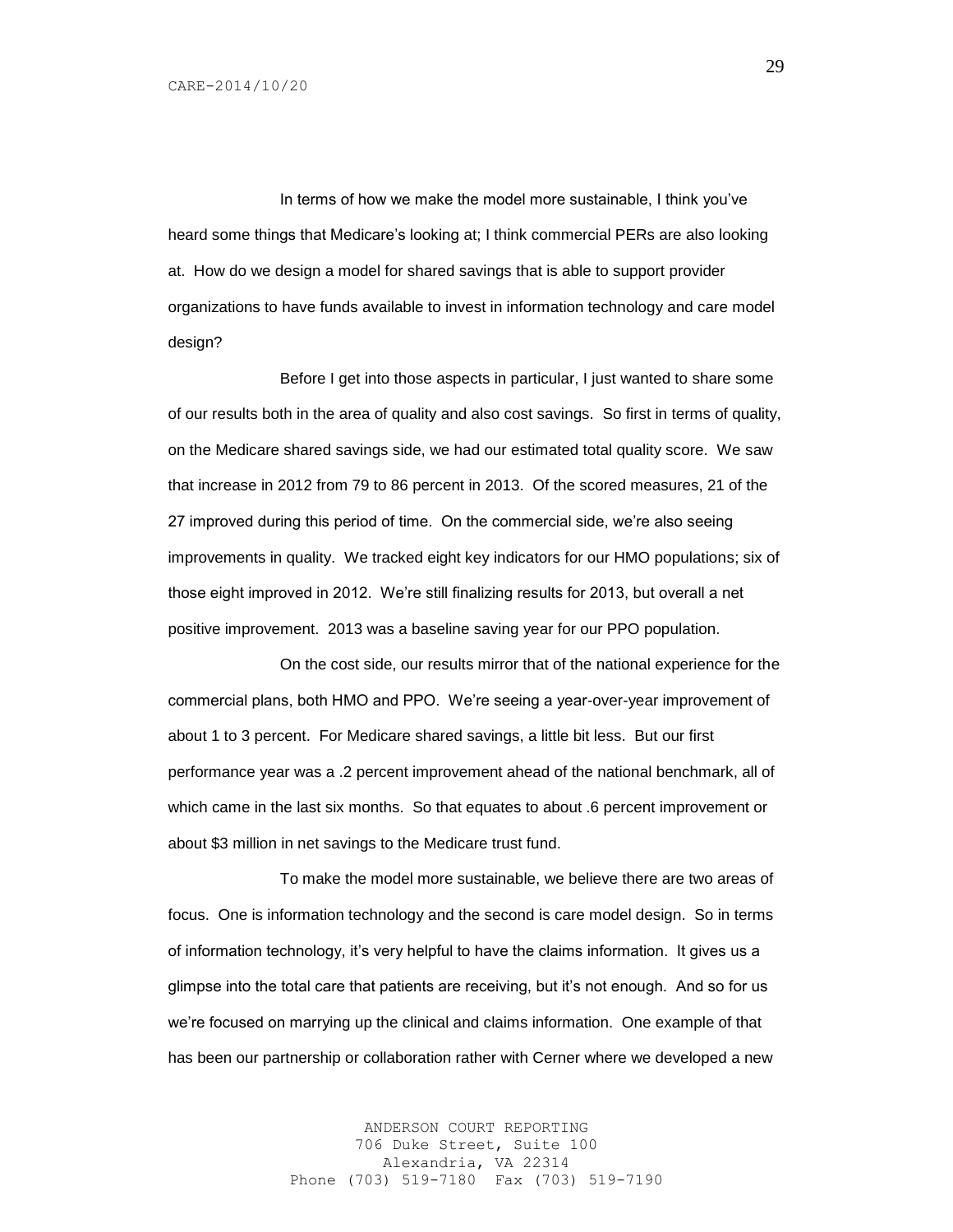hospital readmission risk tool that has a predictive value that's 20 percent better than anything else on the market today.

A second example of how we're trying to merge clinical information and claims data is our support of the development of a regional health information exchange. Advocate has supported this through leadership as well as investments of funds and in the model design of the regional information exchange. We're anticipating about 50 percent of the area hospitals will be participating in this by the end of the year, starting first with the exchange of admission, discharge, and transfer data with clinical information to flow about the middle of next year.

The second area to address is care model design. Like other organizations, we started by focusing first on our high-risk population. We designed an outpatient care management program today that employs over 100 care managers working in the field with our physicians to coordinate care for these patients. A second key program was investments in post-acute care services, development of a network. Advocate only owns one skilled nursing facility, yet we refer business to over 100 independent skilled nursing facilities throughout Chicago. And so for us to be successful, we had to identify those organizations that shared a common vision to improve quality and lead to greater efficiency.

Looking forward we recognize that we need to go deeper into the population triangle to engage not only the high-risk, but the moderate-risk patients as well. We've done some of this through our patient center medical home implementation. We have implemented this past year three new pilot programs, one of which is a community health worker program. And as we look at 2015, we will be making additional investments in pilot programs. I think for you in the audience that have the ability to influence public policy or commercial development efforts, supporting the efforts to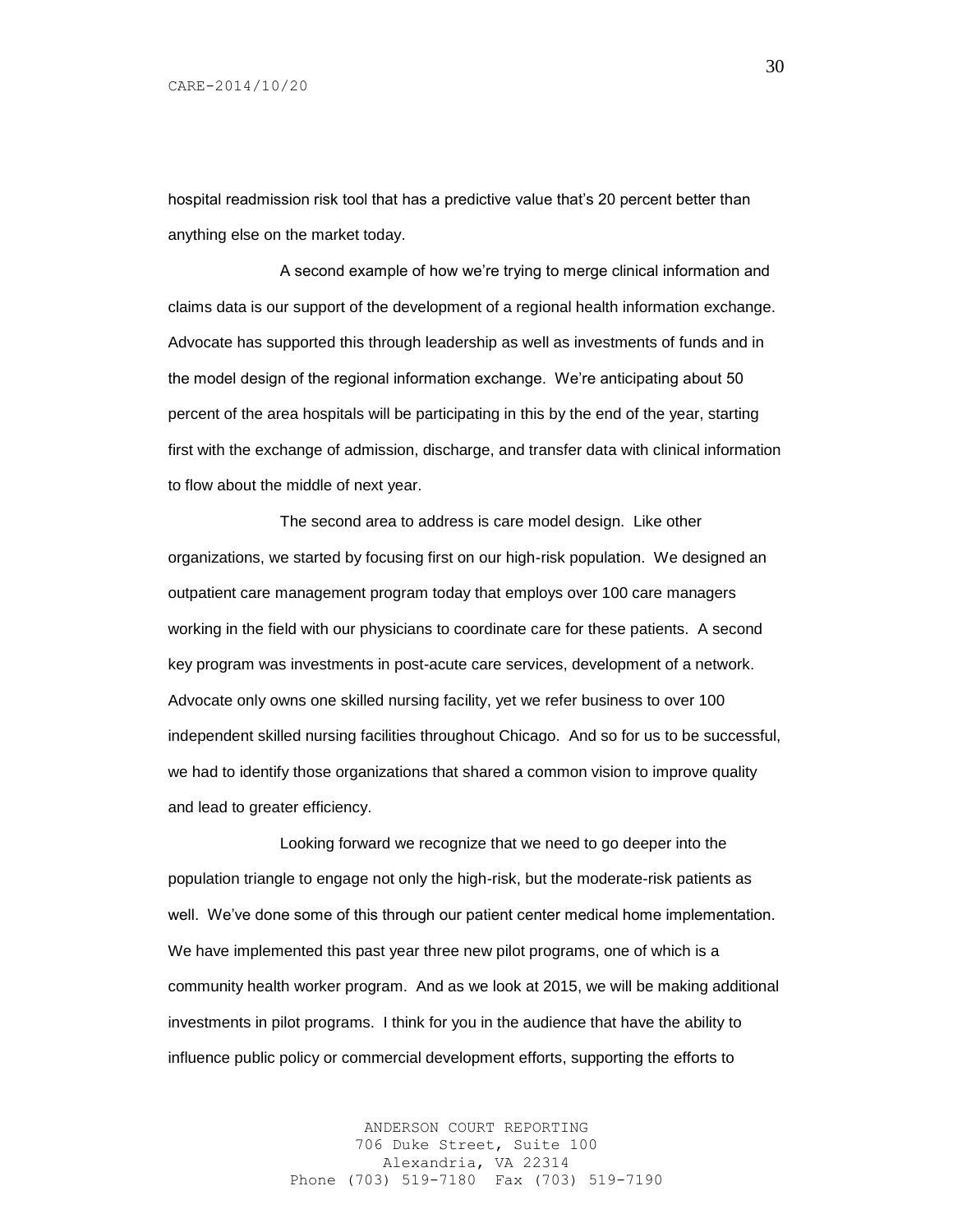promote interoperability of data and the exchange of data as well as research to understand what truly is having an impact and what's working, would be the areas of focus.

Thank you so much for your time.

MR. MCCLELLAN: Great. Thank you very much, Michael. I'd like to turn next to Dr. Zachary.

DR. ZACHARY: Thanks for having me. So I'm Marcus Zachary. I'm from Brown and Toland. I'm having a disconcerting moment that I'm the gray-haired guy up here on this panel. I guess I've reached that age.

So for those of you who don't know because there's not a lot of folks from California here, Brown and Toland is a fully physician-owned and operated independent physician association, the largest in Northern California with over 1,700 docs. So we are truly hospital agnostic. We have no private equity partners. We have no hospital financial partners. We have a long history of managing mostly professional risk in a capitated environment. We, like Sean was saying, are interested in taking more risk. And so with payment reform that was happening with the ACA, we jumped right in. So we have shifted about 100,000 lives over the last three years into some form of risksharing program and that runs the gambit of alphabet soup. So we've got HMO, ACO, PPO, ACO. We've got a limited key for taking first dollar of Medicare Advantage patients. And then, of course, we're Pioneer participants and happy to say we were one of your red dots up there where we've achieved savings, significant savings actually, in the first two years of payout with good quality outcomes and we're very proud of that.

I think on a high level what we'd like to see, I think one the things is that I have worried about from the beginning is that if the payers' attitude is what have you done for me lately, I think we're going to be in trouble. We're coming from double-digit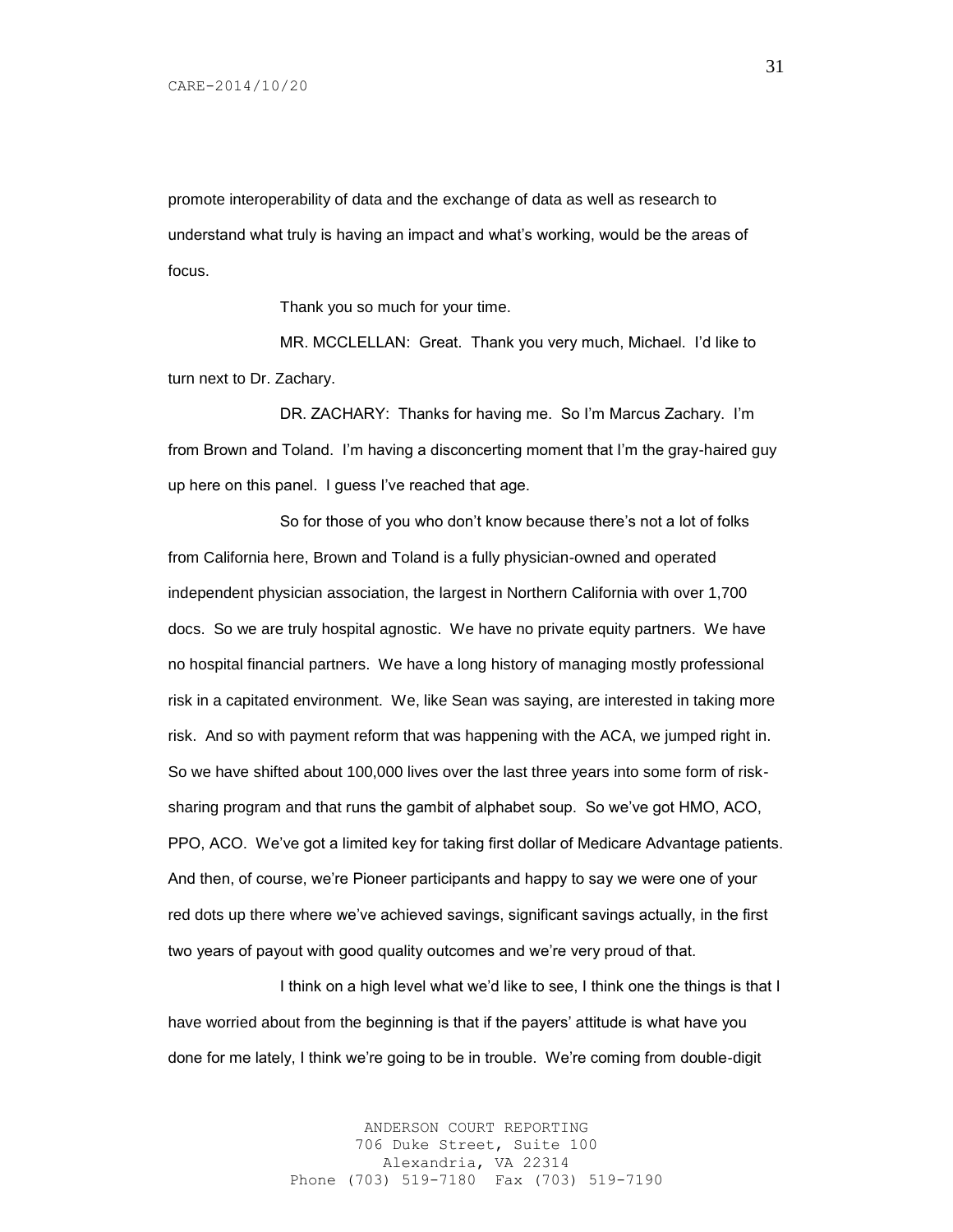inflation in the health care space and now we're talking about actual savings. And there are a lot of inefficiencies and there is a lot of opportunity to raise the sea level, but at some point it's only going to go up so much. We will have to, I think, accept the fact that there will be some growth for inflation, also taking into account -- again, Sean was actually quoting the exact figures. We know the Baby Boomers are really going to put a stress on the health care system financially and resource wise. So I think there has to be some dose of realism that the remarkable performance that we've seen early on, at some point that's going to regress to the mean to some extent. It doesn't mean we have to go back to double-digit inflation, but something realistic.

And then I think the other thing -- and this is just from Brown and Toland's perspective because we have been managing risk and our docs are used to it - is we definitely would like to see the continued evolution for the opportunity to take on more risk and to get at that first dollar, which I think Sean was sort of alluding to. And it's not going to be for everybody, and I would caution anybody who was thinking about it to really understand your organization and your ability to handle that risk because it's not easy. When we get into questions, I'd be happy to talk about tactics and strategies that we're using -- sort of more into the weeds -- that seem to have been important to our success. But I think I'll leave it there for now.

MR. MCCLELLAN: Great, thanks very much, Marcus. So we've heard about results to date from the standpoint of a couple of the major organizations that are participating in ACO efforts in both the public and private sectors. And now we're going to hear from a couple of the experts on looking at the bigger picture across all of the ACO experience in the U.S. so far. So next up for that I'd like to turn to Michael McWilliams. Michael?

DR. MCWILLIAMS: So I'll speak more from a research and policy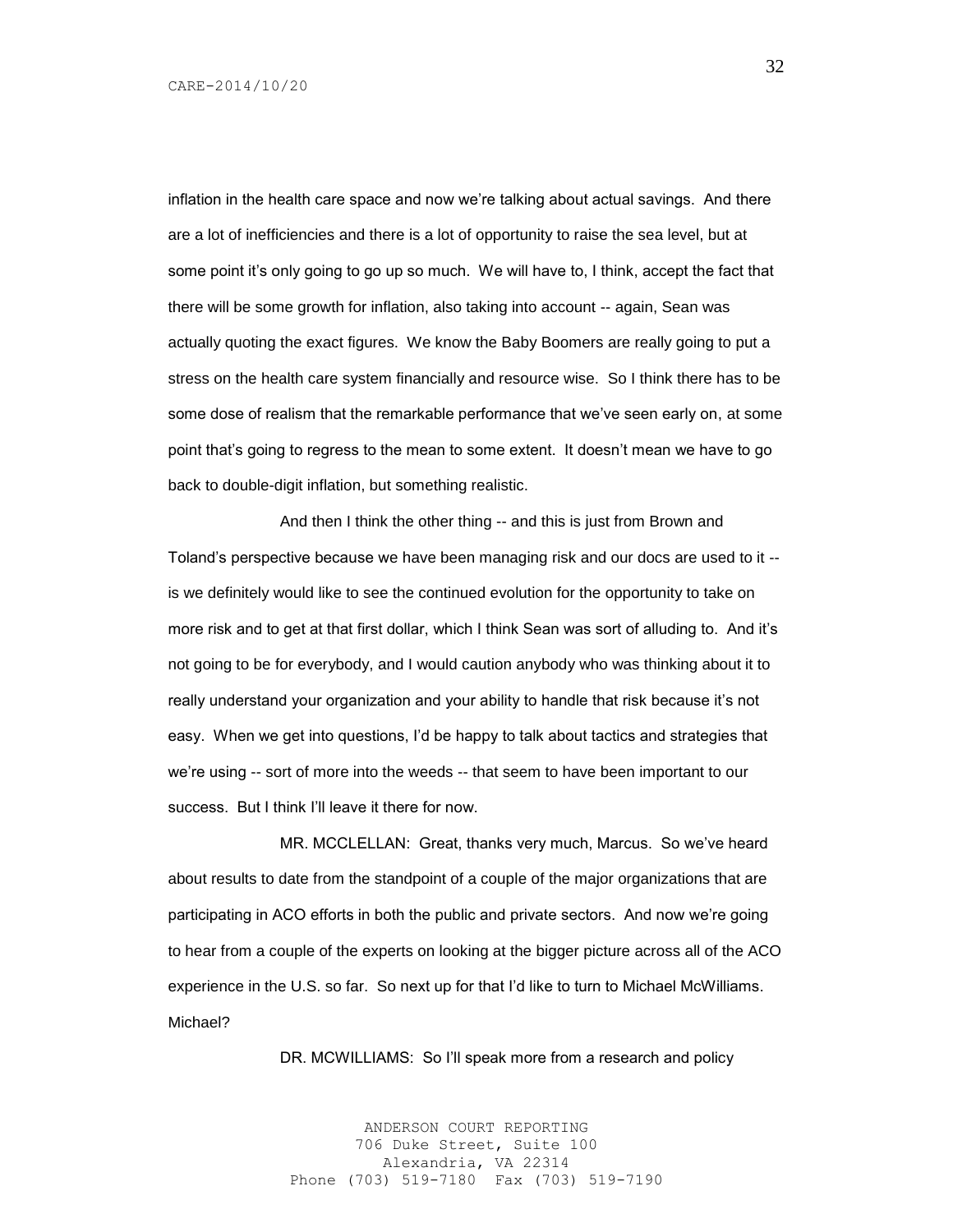perspective, as Mark said, and I'll comment on three things: Two challenges and one as far as results go.

I think one of the key challenges ahead from a policy perspective is getting the benchmarking methodology right, the spending targets for ACOs. Under the current model, the incentives for ACOs to generate savings are quite weak, particularly because of the rebasing that's implied by the current rules. So if an ACO achieves spending in one contract period, carrying the current rules forward would mean that their spending target or benchmark for the following contract period would be lower by that amount.

So to give you a sense of why that really diminishes the incentives, if you think about an ACO increasing spending during a contract period -- a Medicare shared savings Program ACO, for example, that isn't facing any downside risk -- they are penalized for doing that. It increases their benchmark for the following contract period and then they can receive a shared savings bonus for doing nothing. Under the Pioneer program, they are penalized for doing more, but, again, there's that offsetting effect by the benchmark going up in the subsequent contract period. So for Pioneer ACOs the incentives are more akin to fee-for-service with a lag.

Then thinking about the fixed costs of investing in systems to actually control spending, the rebasing is that much more of a problem because it may be hard for ACOs to recoup their investments of investing in the right systems. So that is one challenge. I know Sean and his team is working hard on a revamped proposed rule for the shared savings program.

Another challenge that's related is that unless ACOs have more control over where patients get care in the ACO programs, it diminishes the incentives further. To give you a sense of that, we analyzed outpatient care patterns at baseline among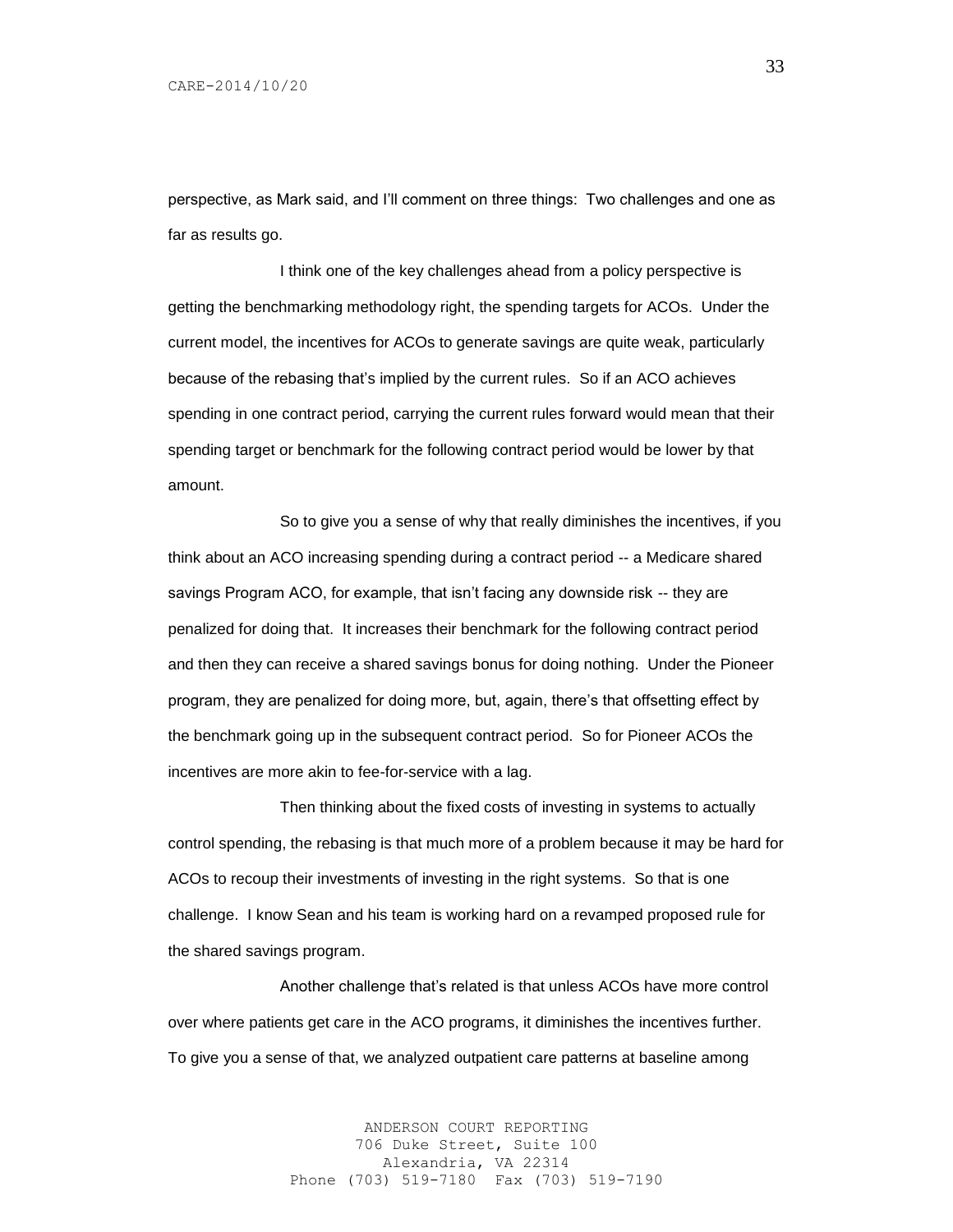ACOs and found, for example, that only 80 percent of patients that were assigned to one ACO in one year were assigned to the same ACO in the next. That's just over a two-year period. Among the high-cost patients, that number was even lower, about 75 percent. So that instability, that churn in the assigned population, suggests diminished returns on investing in specific patients. A lot of specialty care leakage, so even among the most specialty-oriented ACOs, we found that over half the specialty office visits were occurring outside of the ACOs.

And then something we termed contract penetration, the proportion of outpatient care revenue that's devoted to the patients under the risk contract, was only 40 percent in our study. So that suggests very weak incentives to roll out or implement changes that might spill over onto other Medicare patients. And we think that those spillovers are probably, likely -- for example, we found spillovers in Massachusetts from the Alternative Quality Contract, which is a commercial ACO contract sponsored by Blue Cross Blue Shield onto the Medicare population. So those are two challenges that require some rule changes, if not some developments, in the market like Medigap Select Plans oriented around ACOs to help sharpen the incentives.

And then thirdly, despite those weak incentives and the constraints that ACOs face, the results have been quite positive. I think there've been some fairly convincing reports of early savings. We have some results coming out soon demonstrating a positive impact of the Medicare ACO programs on patient experiences, including improved or more timely access to care, better overall care ratings among the complex patients that are more likely to be targeted by the care management programs, as well as patients perceiving their care to be better coordinated.

So from my perspective, I think overall it seems like a good start, but some need for some changes and new developments to make the program a true win-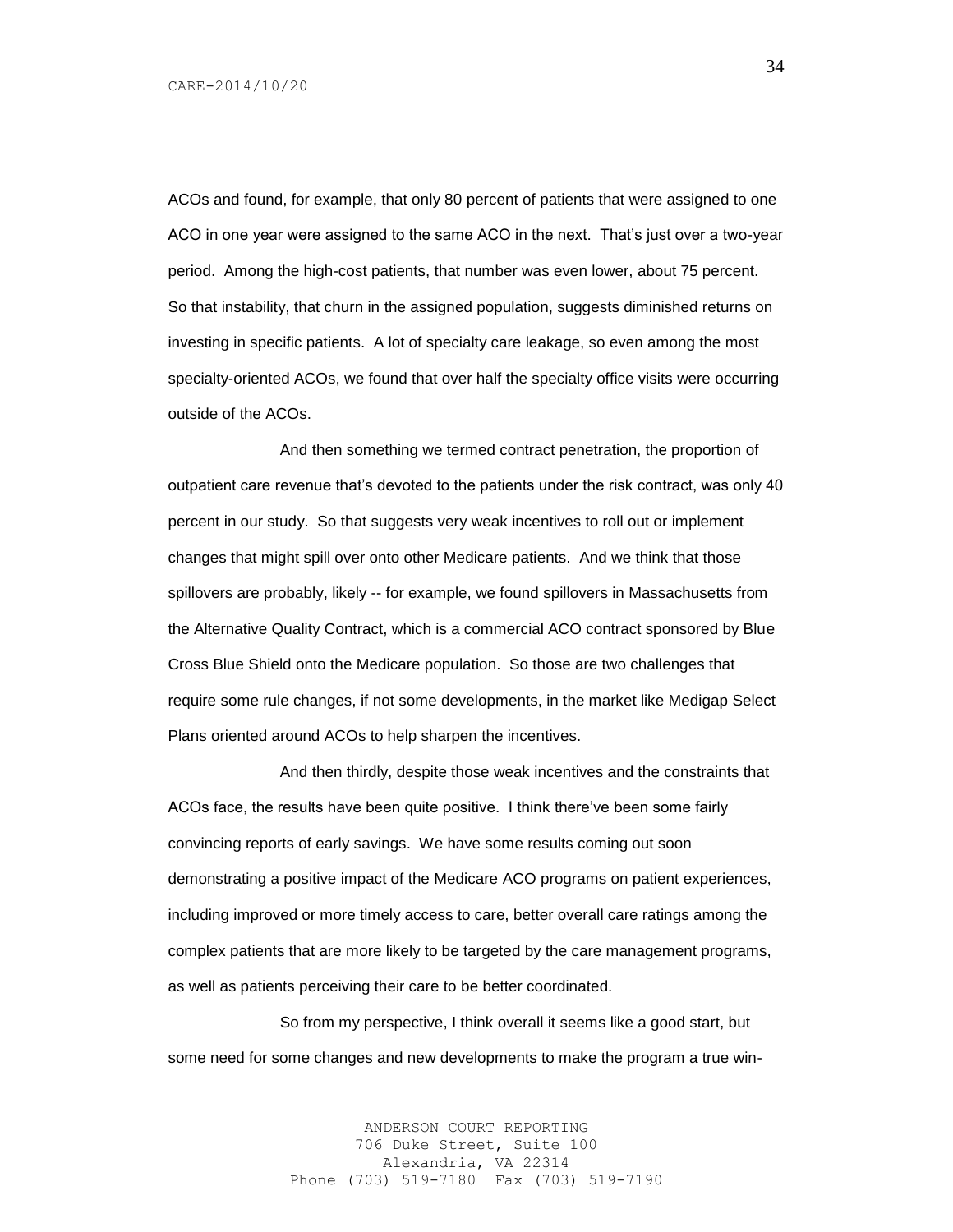win both for Medicare providers as well as patients.

MR. MCCLELLAN: Just one -- before going to David just one quick follow up. As stated as a research hypothesis, I think you're basically saying that if the new financial incentives created by an ACO program are pretty weak because of things like churn or shared savings and no downside risk and the potential for losing out on that contract in the subsequent year, you're not going to see very big effects. You have done some work as you mentioned with the AQC, the Blue Cross Alternative Quality Contract, which is I would think bigger in terms of those kinds of financial incentive measures. Have there been bigger effects there? Are you willing to say anything about whether doing more in terms of these kinds of strengths of incentives will lead to bigger effects? Is there evidence for that?

DR. MCWILLIAMS: So the AQC doesn't have that rebasing involved, so if an ACO is looking over a longer time horizon the incentives are certainly stronger. And I think that's true among most of the commercial ACO contracting. So there's a negotiated budget and it will stay there or there's at least no rule saying that it will get ratcheted down every time savings are achieved.

The AQC is rather interesting in that it was implemented in a very broad HMO network, so there are no restrictions or financial incentives for patients in the AQC to go to the participating AQC provider groups. There are, however, mechanisms because it is an HMO plan for providers to deny care outside because the patients need to have primary care doctors and PCPs can approve or deny referrals. Anecdotally, it sounds like the AQC groups, the provider groups, have successfully without those financial incentives been able to sort of corral care in and contain it within their provider groups. Many of those groups are quite large relative to --

MR. MCCLELLAN: And more effects on savings as well as quality?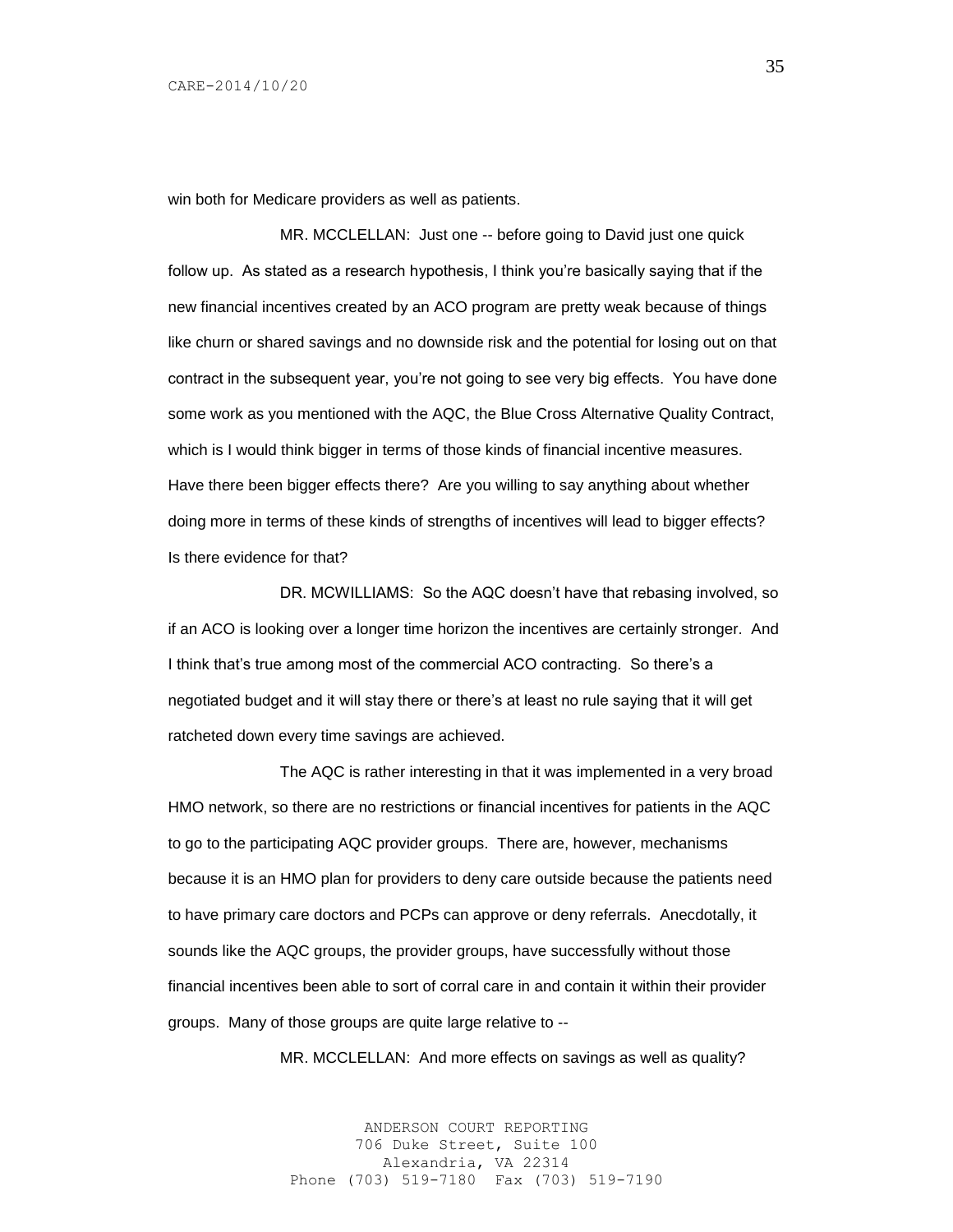DR. MCWILLIAMS: Right and so the other thing you see is real savings effects and real improvements in quality. So whether that's related to the stronger incentives or not I think just remains to be seen. It's Massachusetts, so that's also a potential difference.

MR. MCCLELLAN: Well, still need more research and I know, David, you've been doing a lot of work around the country on this. I'd really appreciate your perspective on what the research has shown to date.

DR. MUHLESTEIN: Sure, so I want to focus on three different areas. The first is the variability among ACOs. So when we talk about accountable care, it's often referred as somewhat of a homogenous group of providers. But, in fact, there's a lot of variability among them. There are ACOs that have 30 physicians and there are ACOs that have 30 hospitals. And as you can imagine, they have very different needs, concerns, and approaches to managing a population. And so what we're starting to see is that when you talk about accountable care, it needs to be subdivided into the different aspects of the providers that are participating. And the reason for that is because they really have a different glide path. They have a different opportunity to progress toward achieving the same common objectives. So if we want to provide better care, we want better patient satisfaction and lower costs, it can be achieved but with different provider types that are going to focus on different things. And they really should prioritize different things from day one. So one of the challenges is that many of the ACOs are focusing on Topic A when really given their individual structure, they should be focusing on Topic B.

The second area talks about the real challenge of becoming an ACO and managing populations. There are two, kind of core, broad groups of ACOs. Some of those have been in effect ACOs for a long time. They've been managing populations. They have relatively integrated services. They have somewhat developed HIT. And then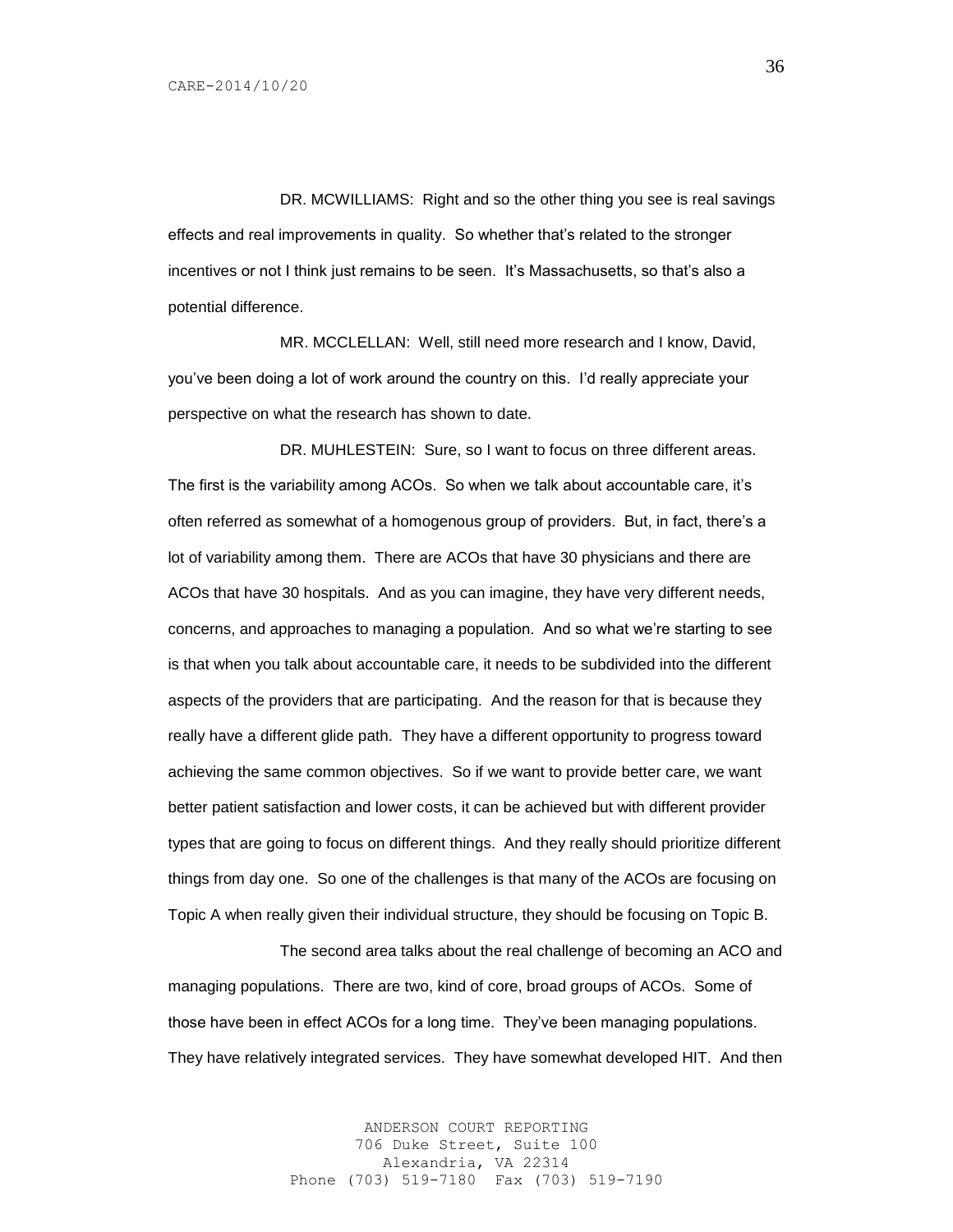there are those organizations that have been strictly fee-for-service shops in the past and they're trying to make that transition.

What we found is that it's a long and hard transition to become a population-focused provider group. And so it's not that we expect organizations to make that transition over the course of the first year. It's not even something that's necessarily going to happen within three years. It's going to be an ongoing challenge. Some of the big challenges that they mention are obviously the HIT, what they should invest in and when. But probably the biggest challenge is just getting the provider buy-in. So you can imagine if you have a group of physicians that have been working on a fee-for-service basis for the past 20 years and you say now we need to focus on a population, getting them to change their practice patterns, getting them to work more as a team, getting them simply to change their referral practices, is a challenge and it takes a lot of time and effort. And so while we'd like to see results in the first year and have a good indication of whether ACOs are going to work or not, one year really isn't enough time if we're trying to evaluate the organizations that are trying to make that transition.

The third thing to talk about is the strengths of the different types of accountable care programs -- so Medicare, Medicaid, and the commercial. Medicare I really view as an enabling program. It has a relatively low threshold to entry, so a lot of providers are able to go in and start to manage or start to focus on population health in the short term. Also if you only have -- if there's no downside risk, there's not a huge financial barrier or disincentive to enroll. And so while there are startup costs, it's really a way to enable a lot of providers to start to bear risk and experiment with this.

On the commercial side we think of this as a program that allows additional resources to the ACOs. A lot of the large commercial PERs out there have a series of different contracts that they work with providers on. So initially they're not in a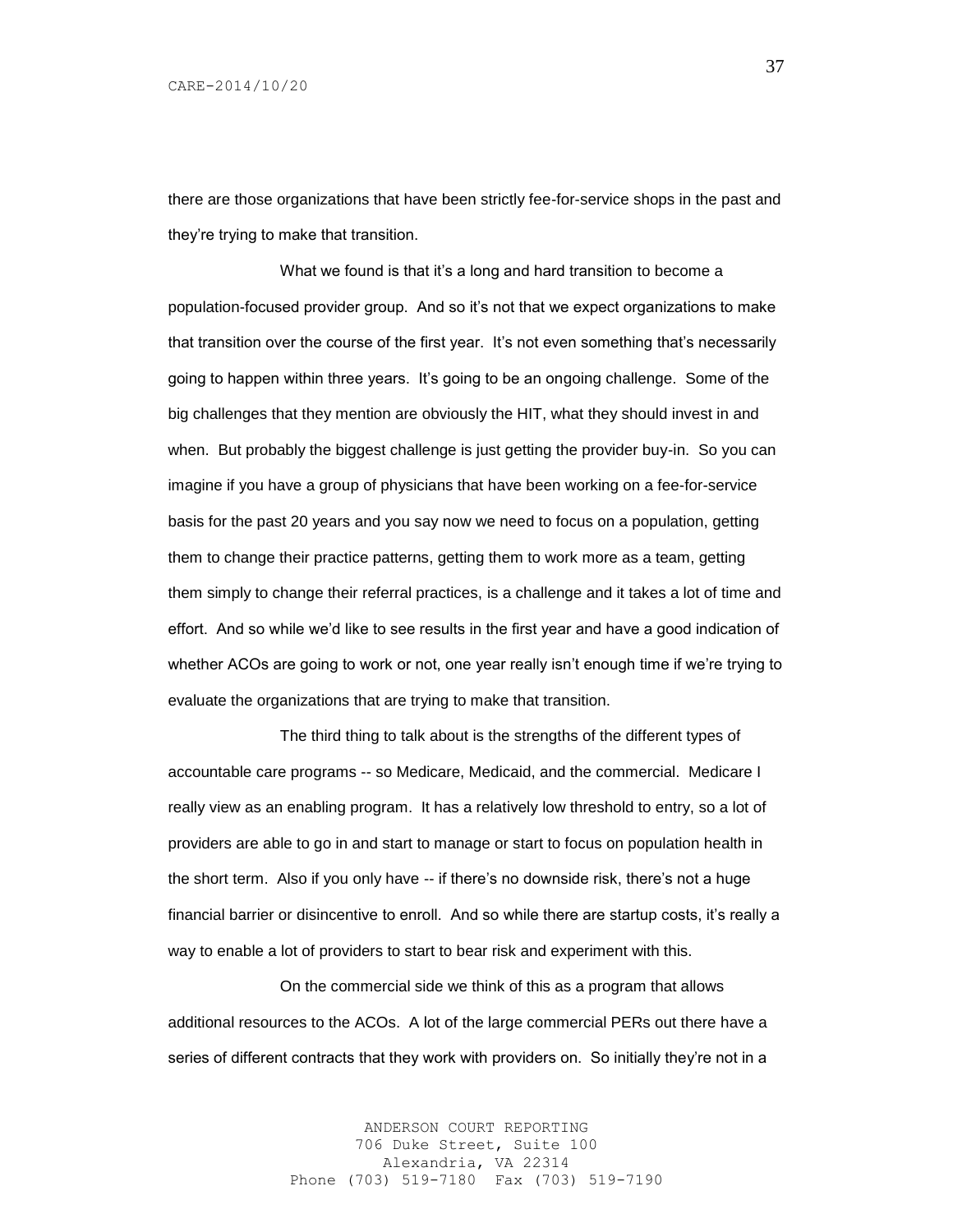full-risk bearing contract. They're not a full-blown ACO, but will do pay-for-performance bonuses. But it's a stepwise progression where over a period of years they help train the providers in the skillset necessary to manage a population. And so it's really a longer term track as opposed to just jumping in and being an ACO right away.

On the Medicaid side, this is really where I see there's a lot of opportunity for states to push the accountable care movement. And the reason for that is that they have a disproportionate ability to force providers into bearing risk. And so where we've seen these states that have a strong focus on accountable care, we're seeing a lot of activity both within the Medicaid space and also outside of the Medicaid space. As providers are being forced to consider becoming an ACO for the Medicaid program, they'll want to look for other opportunities to experiment. And so those where they're afraid that the Medicaid program will move that way, the providers, for example, are more willing to just enter into the Medicare program.

The last point that I would make is that ACO growth within a market does not happen by itself. There's very much a lot of strong market dynamics at play and you don't see an isolated ACO. When there's one ACO, all of the competitors in the market either form an ACO right away or create an ACO plan over the next few years. And so within individual markets, there's a lot of overlap in terms of the different providers that are participating and it really is happening at a market level, not just at the organizational level.

MR. MCCLELLAN: David, thanks for summarizing a lot of evidence and experience quickly. I'd just follow up on the point about states and Medicaid programs. So you mentioned a lot of activity, including some fairly significant reforms away from feefor-service payment. Anything you can say about the actual results from some of those programs so far? They are pretty early.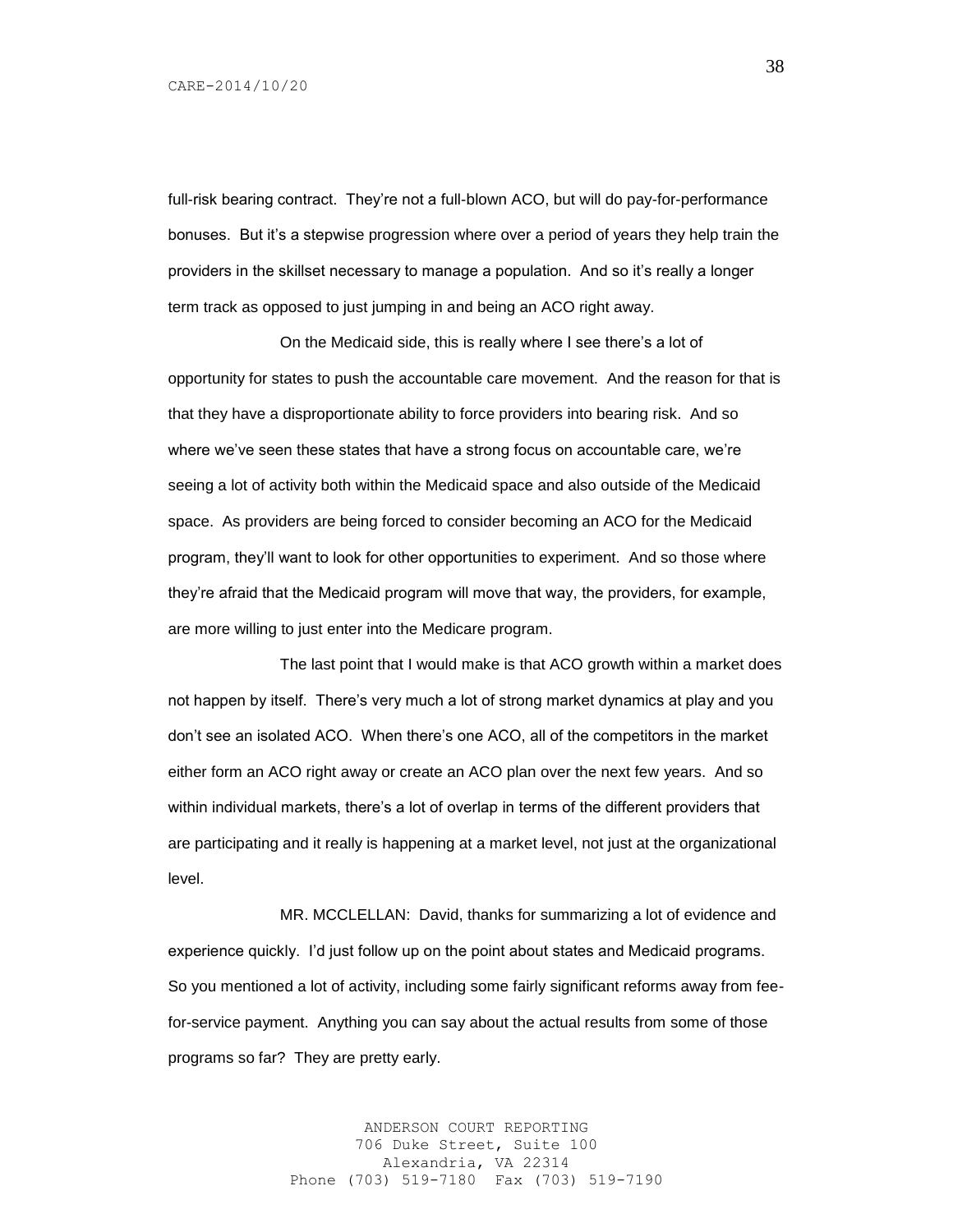DR. MUHLESTEIN: Sure, the one good example is Oregon. They have what we would consider to be the most aggressive tactic of moving their entire Medicaid population to CCOs or Care Coordination Organizations. They have seen generally positive results. They are mixed, but they are somewhat positive. There are a number of other states that are just starting this year to move their population or next year or even over the next few years and so really preliminary results, even earlier than the shared savings program.

MR. MCCLELLAN: I'd like to thank both of you for those research presentations and maybe go back to Marcus and our other Michael to get a follow-up sense from you about whether that overall summary of the national experience with ACOs to date fits with your own. You all are obviously not at that early basic stage of just starting to get provider buy-in and making some of the initial investments. You all are both organizations that have been at this kind of approach to patient-focused care delivery for a while, but you're different kinds of systems. Advocate has a hospital base involved and, Marcus, you highlighted that Brown and Toland is a physician group. Any comments on what you heard or points that you'd like to especially emphasize or clarify?

DR. ZACHARY: I think particularly that point about the fee-for-service transition and it being a painful one. Spending a lot of time in California I think sometimes you get a little bit isolated. We're surrounded by groups that have been in capitation, managed care, heavily so for a long time. And then when I have the opportunity to come out of the state and meet folks who really haven't managed risk, you really begin to get a sense for what that really means. You don't have any of the infrastructure that any typical organization, provider group, that I would encounter in California in other states where there's just fee-for-service or heavily fee-for-service. They've never had to adapt. They're never had to develop these services. And so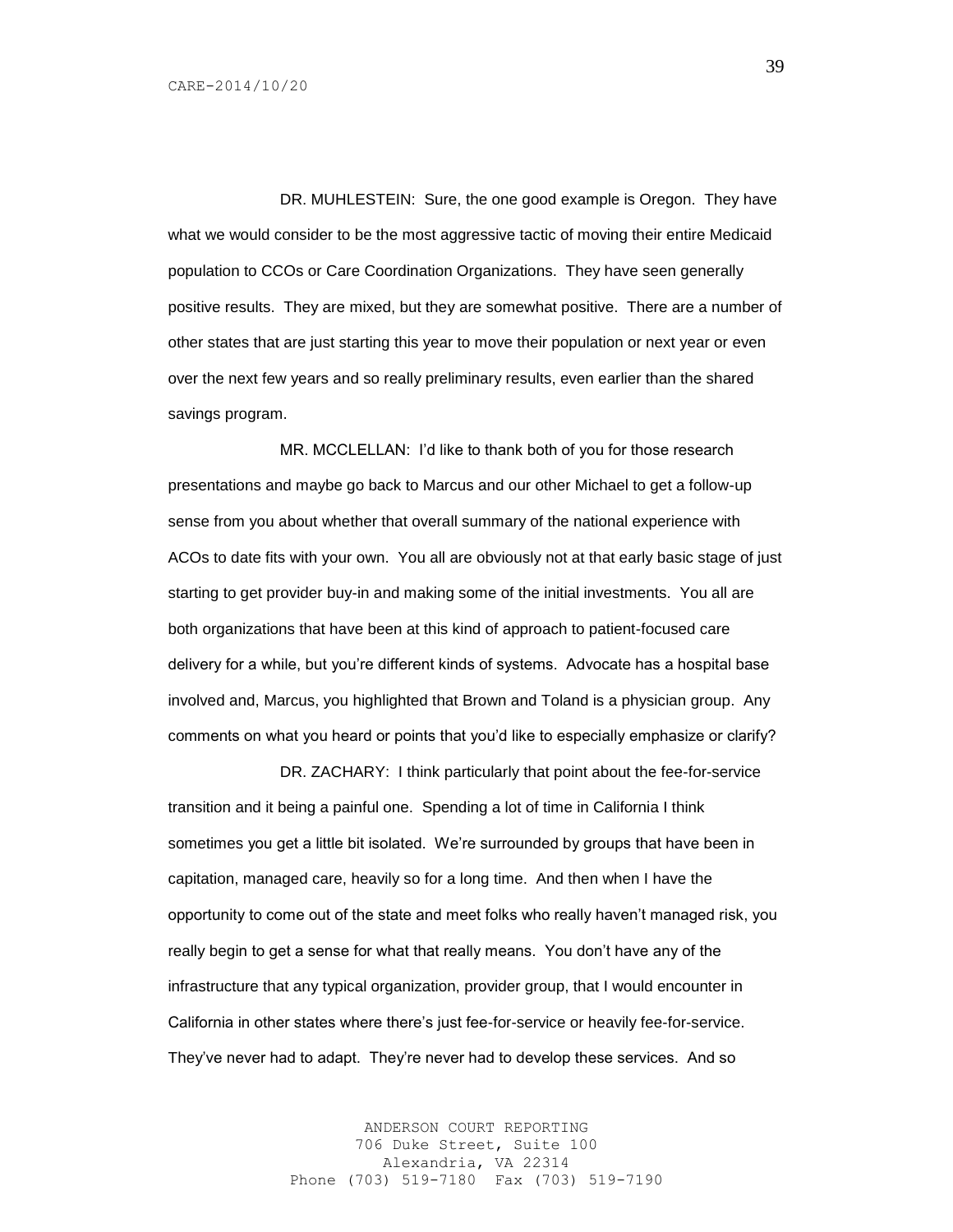beyond what happens at the provider mentality level, for the organization that's supporting them there's a lot of work to be done and that takes a lot of time and a lot of investment.

But one point I do want to make, which I think is important, is as a physician one opportunity that I hope is not squandered in this is that the fee-for-service churn is so misaligned for the patient and the provider. There really is an opportunity here where folks can get the right care with the right person at the right time. Physicians, if they're willing to give up a little bit of their autonomy and work in a team-based approach, will be able to spend more of their time working to the top of their license and most importantly, spend a lot of time talking to the patients who really need them the most. I mean that's what really drives me, what really motivates me, to see this work through. And I'm fortunate that we've got a great group of physicians in our provider group. I think that more than anything has to do with our success, but that's what I really work towards.

MR. RANDALL: I'd just like to build on that, you know, David's comments on what does it take to change culture of an organization. So you've heard some examples shared in terms of physician culture. We, too, while we've had ten years of experience working with our physicians to improve quality to our clinical integration model, it's been a shift for our organization to now take a perspective outside of the four walls of our hospital. And to do that we created what we call an advocate care index, population-based measures that all of our senior executives down to the director level as well as on the physician side create alignment for the organization to move towards improving overall quality and cost of care, regardless of where that care is delivered.

And the physician office, the points about patient center medical home, supporting staff to practice at their top for a license, a cultural shift for our organization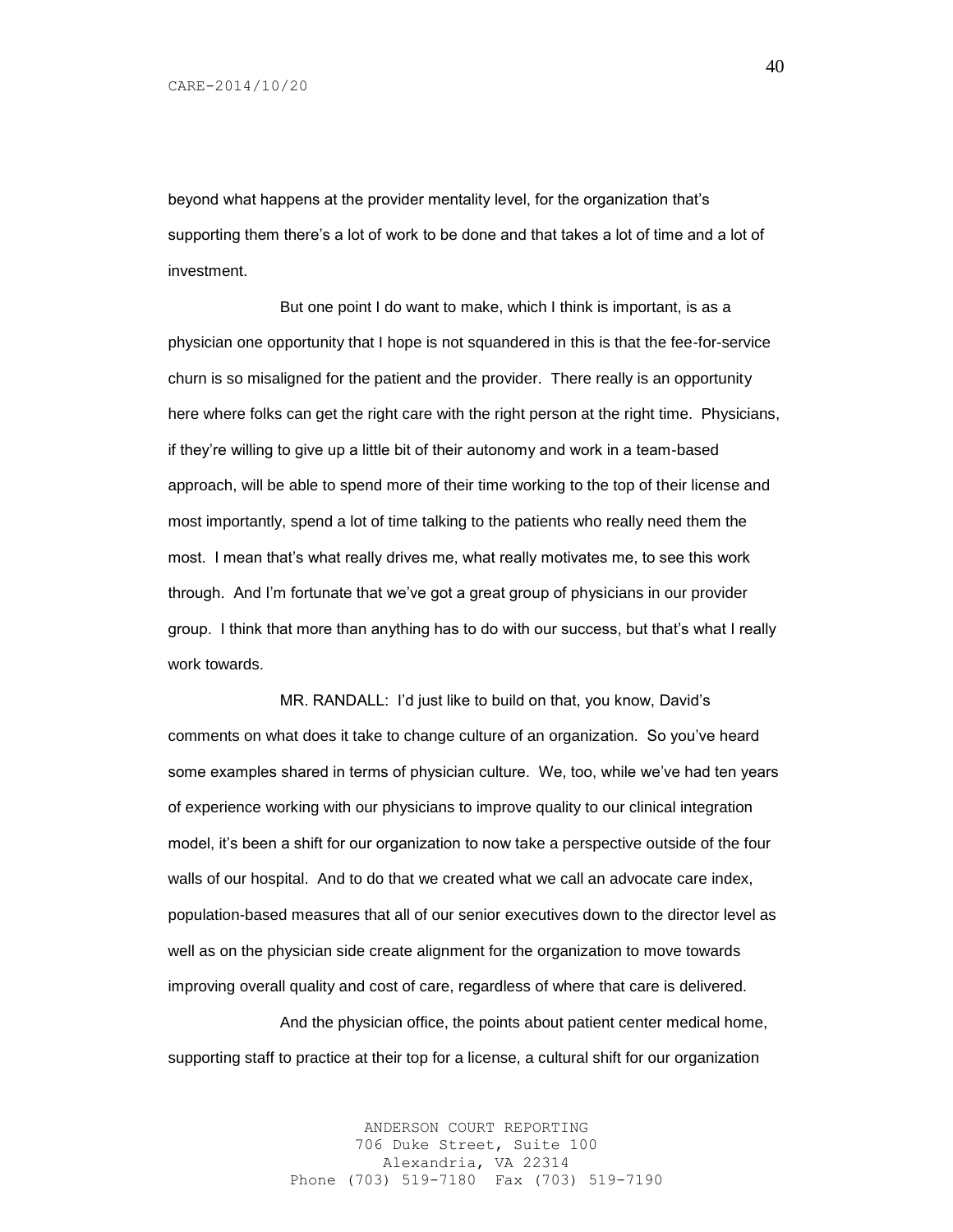has been actually physically placing care managers that we hire into independent physician offices. So that's a big shift in dynamics in that office space environment.

MR. MCCLELLAN: And back to Michael's comments about the shift in your financial support to make those kinds of business models sustainable, I expect there's some challenges around especially being a hospital-based system where a lot of the revenues have come from the kind of procedures that Michael was highlighting is maybe that revenue getting in the way of making some of these changes. How have you dealt with that?

DR. MCWILLIAMS: Clearly the model needs to move towards taking costs out of the system and that is through -- I think there was a comment earlier about evidence-based practice, reducing unnecessary use, so that's a component of it.

There's also a component of how do we achieve greater economies. Part of that is scale in terms of an organization, but also looking at greater efficiencies in terms of systematic change, marketing services, human resources, those types of aspects, supply chain. So we're on a three-year journey to take out about 2 percent of operating costs each year to make sure that the model is sustainable.

MR. MCCLELLAN: I'd like to open this up to discussion from the audience as well. So there's a question in the back.

QUESTIONER: Hi. Josh Seidman from Avalere Health and the Avalere Center for Payment and Delivery Innovation. Dr. McWilliams, I was interested in the comments you were making about beneficiaries of experience of care. I'm curious if you, also the providers from the groups, have any insight into whether some of the incentives in the sometimes critiqued CMS approach to beneficiary attribution and assignment are having an impact on how you're engaging beneficiaries.

DR. MCWILLIAMS: So it's hard to know from the empirical analyses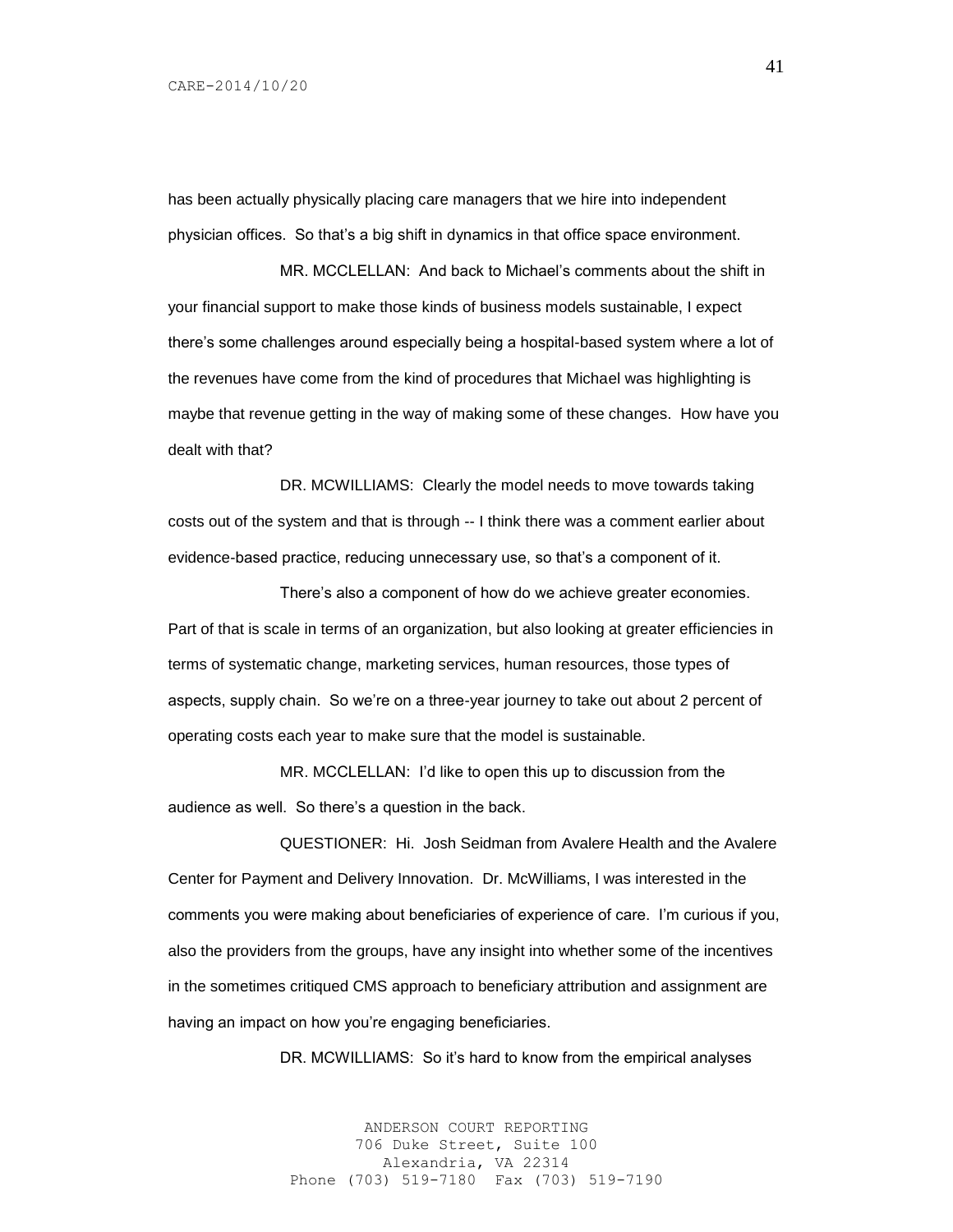we've done what's specifically mediating the changes in patient experiences that we observed. As far as the mechanisms for patient engagement go, I doubt they're playing a big role. My understanding is that most Medicare beneficiaries are unaware that they're even in an ACO. They get this letter about data sharing that some are confused by and some throw away and some opt out of. But the patient experiences that are in the quality part of the ACO contract are very much more along the lines of CAPS measures, overall ratings of care and physicians and how access to care is -- whether physicians are interpersonally connecting with them, whether they think their care is coordinated. Those are things that I think the ACOs are probably impacting more through the systems that they're putting into place, whether it's new scheduling, referral access systems, care management programs that are really focusing on the needs of the complex patients, rather than anything going on between Medicare and the patients.

Now, this does beg the question, though, how will patients view the Medicare ACO programs. I think certainly one concern is that if patients do not like the brand of care that ACOs are providing, then that would not bode well for the programs because they are voluntary and that could lead to market share losses and maybe discourage groups from staying in the programs.

MR. MCCLELLAN: Michael, Marcus, how much do your patients know that they are a part of accountable care arrangements or are they just experiencing care differently for other reasons?

DR. ZACHARY: I think it definitely varies and there's truth in that there are beneficiaries who probably don't realize that they're in the program. Patient engagement is definitely a key element that needs to be executed on to be successful, and we also participate in some other CMMI innovation projects like IOCP. So I've had a lot of discussions with other provider groups and it's interesting. The Medicare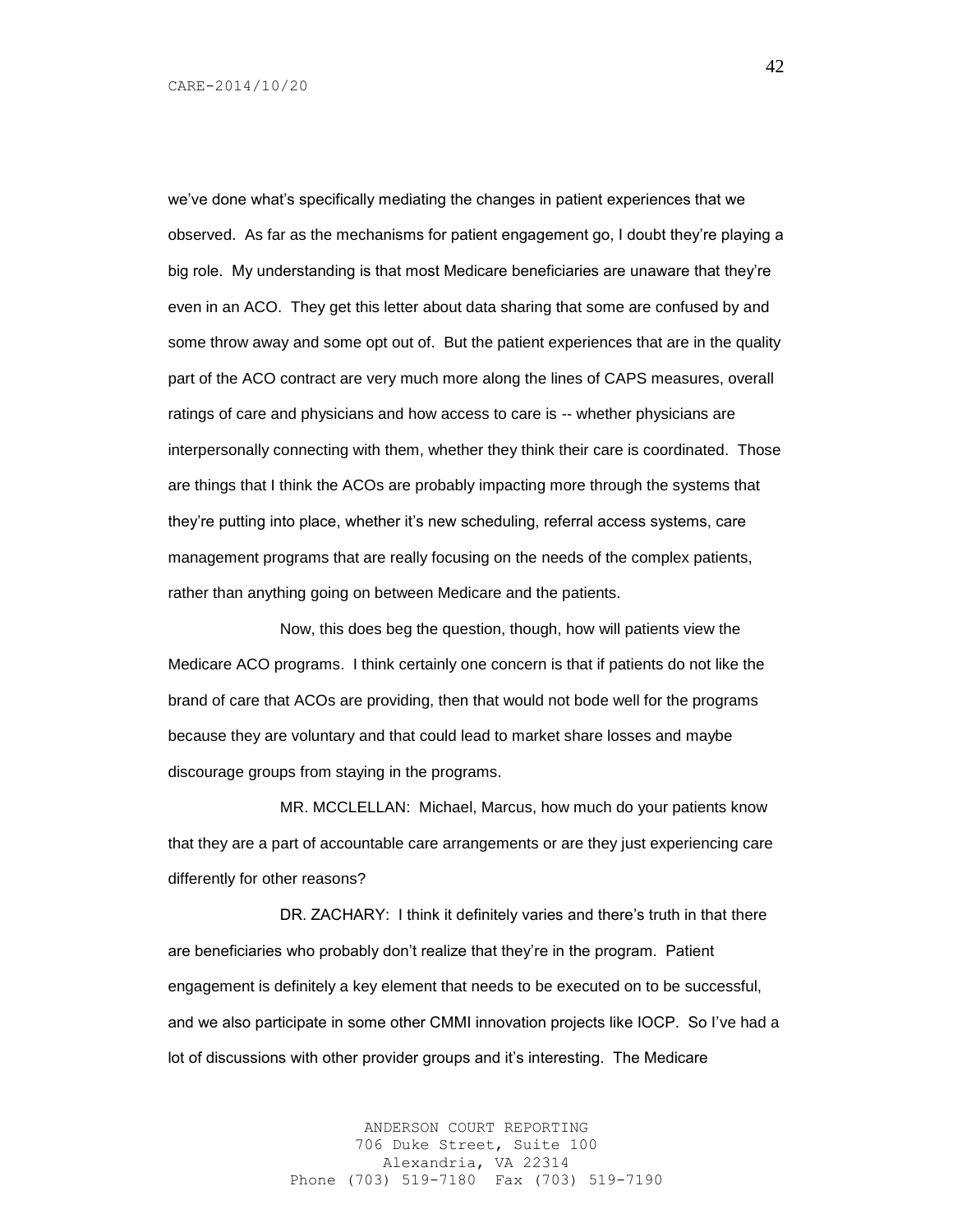population is not one-size-fits-all, that there is regionalism even down to the level of certain cities. So for our group, reaching out sort of cold-call style to beneficiaries was not well received, whereas in other communities that was acceptable and they were able to get patient engagement. So we've generally had to kind of circle back around to our providers and work through those offices to get to those patients.

I think to your comments as far as patient experience goes, I think that we have put a point of emphasis in the provider groups for patient satisfaction. They get scorecards every quarter. It's part of their bonus incentive program. So there has been some attention and some improvement there, but a large part is, as you were saying, you're creating a large organization behind the providers and the patient experiences all of that and that is generally good. So that's a good thing that's coming out even if it's not directly coming from Medicare or directly coming from the provider's office per se, the patient is still benefitting.

MR. MCCLELLAN: And, David, you highlighted the different types of ACOs and how that might mean different steps that they should take to achieve some of their goals, presumably better patient experience is a key goal for all of them. Any comments about differences that you're seeing in how they're approaching the challenge of more effective patient engagement and experience?

DR. MUHLESTEIN: One observation is that I agree with Michael that there is not really that focus on telling them that they're part of an ACO, but it's really that benefit that they view by what is the provider serving. So they say we're going to provide additional care coordination. We're going to provide enhanced access with primary care. But it's not saying you are part of an ACO now, so that's not the marketing strategy.

Across the groups it really does vary, and it also varies across organizations. Some really don't put the patient engagement as a high priority. Others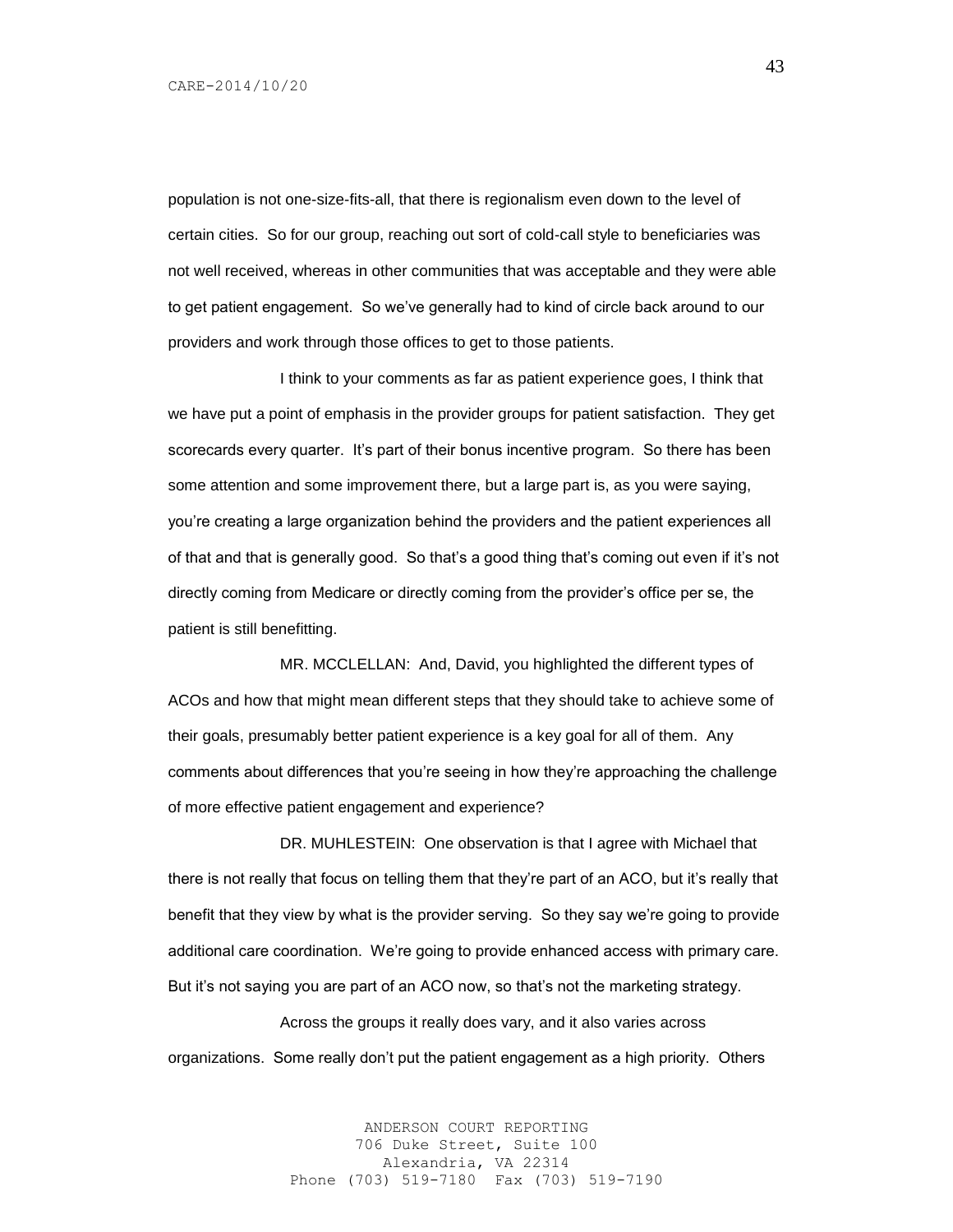are trying to build their entire strategy around that, so a lot of variability across organizations.

MR. MCCLELLAN: Thanks, next question up here and then in the back. QUESTIONER: I'm Dr. Caroline Poplin. I'm a primary care physician and an attorney and this is actually a follow-up question. I'm perplexed by the fact that the ACOs, many of them, are getting high satisfaction ratings and you're also having trouble with churn, that people are drifting outside the ACO. And usually sick patients who are happy with their care -- what they're concerned about is being forced to change their provider rather than -- they want to stick with providers who know them and that they know. So I would think that would reduce churn relative to a sort of wide open fee-forservice, and I'm curious about who is drifting away and if you've looked into why.

DR. ZACHARY: I can address that. So what we're talking about is the attribution methodology and the joke I have is that attribution is the longest four-letter word in health care right now. It's an evolution in terms of how much data is being used into the methodology and the logic, and I think that fundamentally is the issue at hand. And so what we experienced at Pioneer over the first two years is about a 30 percent turnover rate between people going out and people coming in.

And I get, Doctor, the question that you're asking, and it's not as simple as that and it's not just about the relationship between the patient and the provider. It depends on, for instance, what doctors you put into the attribution model. So, for instance, we have 1,700 physicians in our network, but only 300 of them are part of the Pioneer ACO and that was a strategic tactical decision that we made. So that's one aspect of it.

There were some rules in the beginning about visits, how frequently they were occurring and if they weren't occurring, you would lose the attribution. So that plays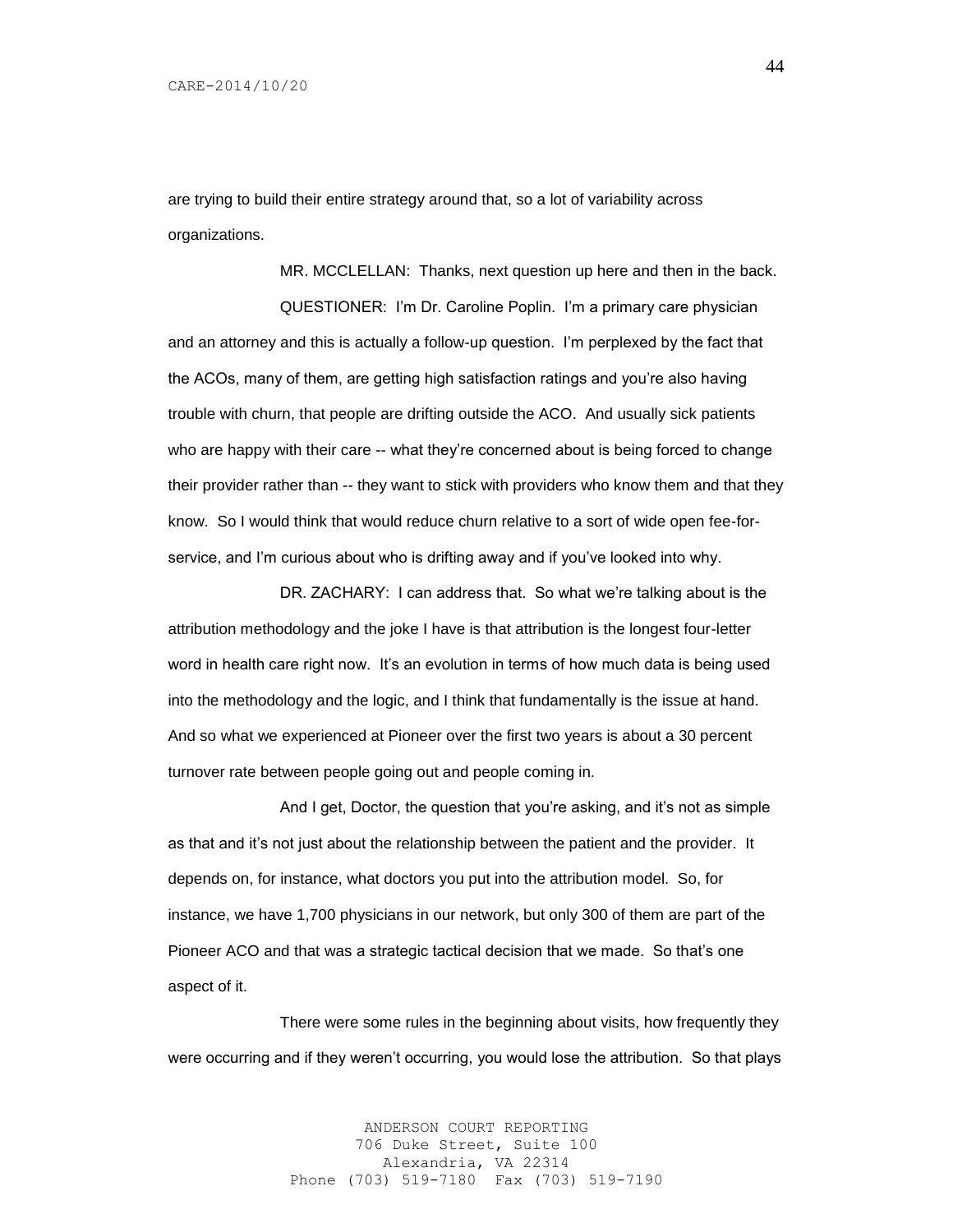a role as well. And actually we found that for folks who aren't technically attributed to us, they're still going to see our physicians. They're still connected in our network. And that's not going to be true for say, Orange County, where there's a tremendous amount of competition, more provider groups competing. The Bay area, San Francisco, is a little more concentrated. So there are a number of factors that go into it and I wouldn't take what you're hearing as an indication of dissatisfaction from patients. It's more about the attribution methodology.

MR. MCCLELLAN: Other comments on this? I know the attribution methodology and this issue of relationship to churn and the relationship of churn to beneficiary dissatisfaction is an important area and I know all of you have thought about this.

DR. MCWILLIAMS: I might just add that if there is increased satisfaction, then it may very well decrease the churn. I don't think we know that. We don't have a good handle on that, but there may be a sizeable effect from that.

And I'd make one other point, which is that I think sometimes the kneejerk response is to fix the attribution methodology, but that probably won't accomplish a whole lot without addressing the fact that beneficiaries assigned to an ACO have unrestricted choice of providers without any incentives to direct them back to the ACO providers. And we just know that there's tremendous care dispersion among beneficiaries in part for that reason and that's sort of what the ACOs are up against.

MR. MCCLELLAN: Other comments on this? Okay, great. We have a question up here. I haven't called on the front of the room much yet.

QUESTIONER: Hi, Morey Menacker from Hackensack. I heard Sean discuss very, very briefly information and his comment was that monthly they were supplying claims data to the ACOs. But we all know that the claims data from CMS can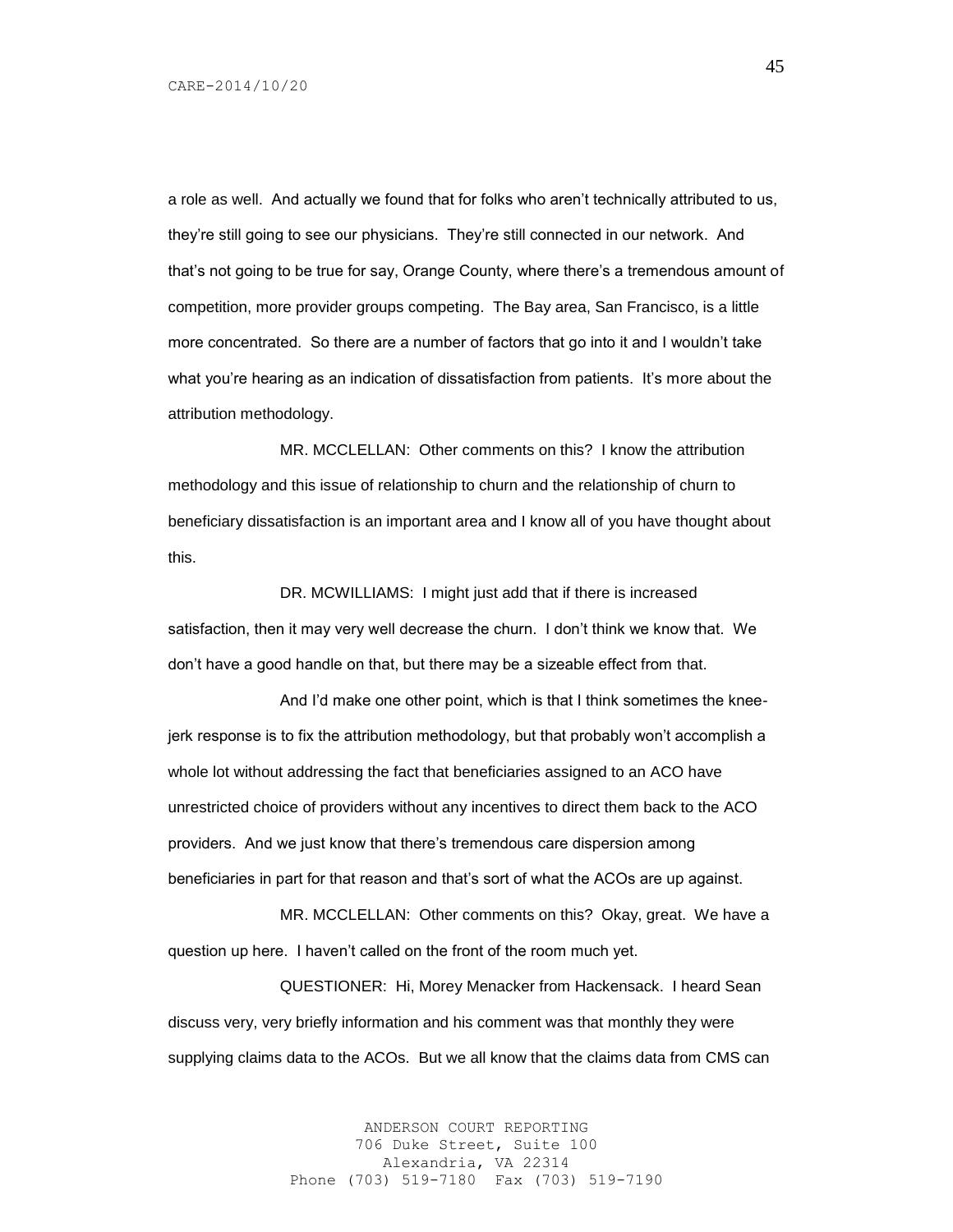be up to be 12 months delayed. So even if you're getting it monthly, you can't accurately predict what's happening with your population and make changes.

Now, we've had some brief discussions about health information exchanges and data sharing, but it seems clear to me that the successful organizations, either ACOs or not, are able to share clinical data and be able to make appropriate decisions based upon that information. But yet the government, with all its regulations, has absolutely no regulatory oversight over electronic medical records and transfer of information and it sort of left that to the private sector. And the question is is there a mechanism that we can utilize to improve data sharing to be able to really change our ability to quantify best practices and minimize wasteful spending?

MR. MCCLELLAN: I do think we're going to come back to policies, new policies, around information technology and data sharing later. I would like to ask -- both Michael and Marcus emphasized the importance of information technology in everything that they're doing, but what is the state of the research evidence on the extent to which better access to data, whether it's through health information exchanges or other areas, translates into greater success of the ACO efforts, or is that just another area where the research is limited? I'm asking David and Michael to start on this one.

DR. MUHLESTEIN: So this is more observational data. The first is that information technology is still very much a work in progress with most organizations. Most of them have an EMR that works. They're able to look at patient-level data. Being able to aggregate that to a population and track that overtime is more challenging. There's a lot of investment right now going into predictive analytics and care management platforms, but, again, whether or not they're choosing the right platform or they're doing it at the right time is still to be determined. So there's a lot of kind of push and pull among ACOs about how they're going about this.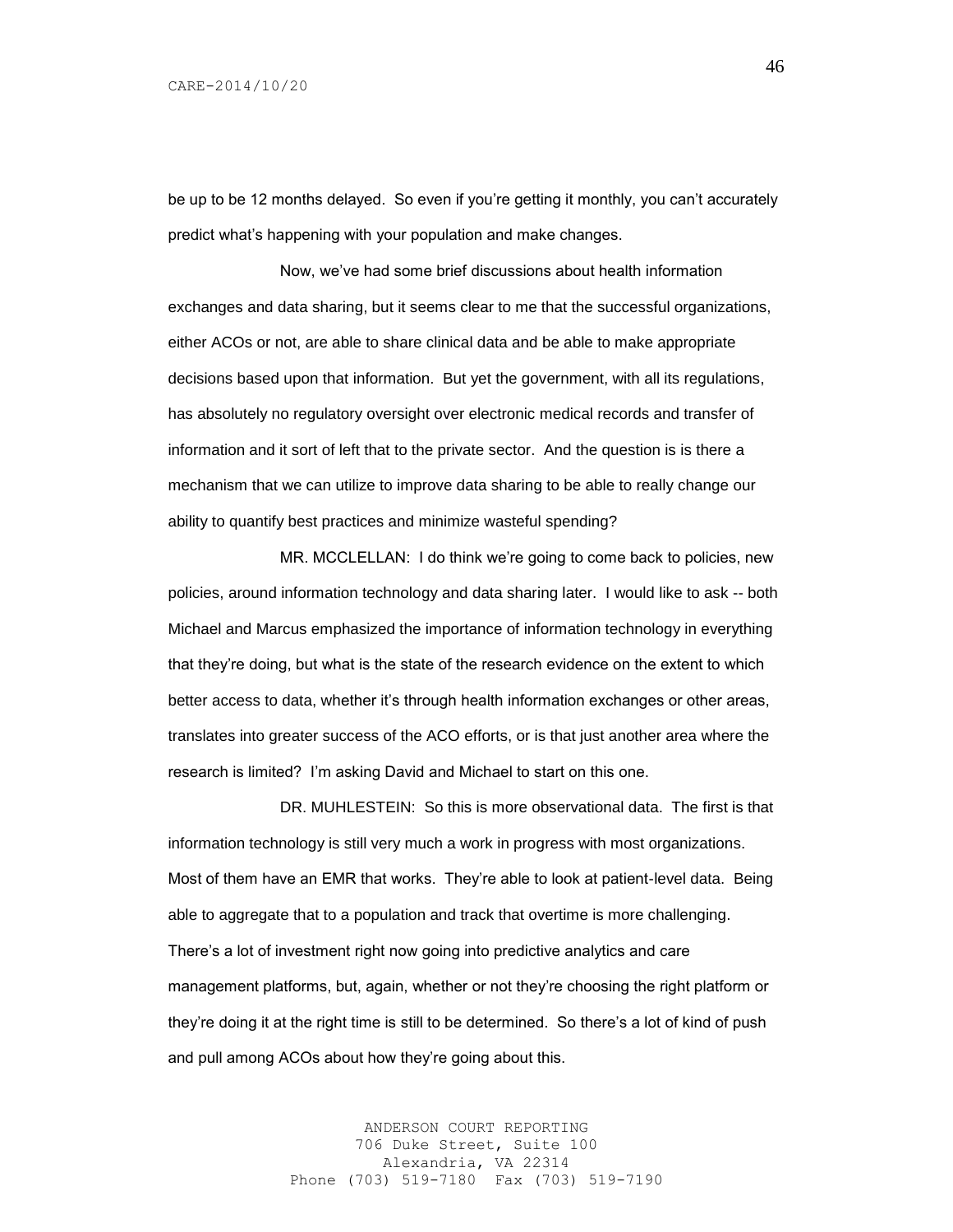One other observation about information exchanges is that the primary focus of the organizations is sharing information within the organization as opposed to sharing between organizations. The focus is trying to keep people in network and communicating between people that are "on the same team." And so the focus right now is how do you make sure that your outpatient is talking to your inpatient, particularly when you might be on different EMRs? We know of ACOs that have over 20 different EMR platforms that they're just trying to integrate and speak amongst themselves, let alone trying to bring in all the other outside platforms.

DR. MCWILLIAMS: I would just add quickly that it's a major research challenge. I think the data that David's group, for example, is collecting will be a major contribution to allow really rigorous analysis on that front.

MR. MCCLELLAN: And Michael and Marcus, any final thoughts on working effectively with CMS data?

DR. ZACHARY: We've spent a lot of time working with their actuaries trying to sort of solve the black box.

I think one last closing comment I would want to make is value-based purchasing is here. There was a lot of handwringing back with the election and the Supreme Court case. But by that point, particularly with deals like what DaVita did, it's very clear the marketplace has spoken. Folks that are doing fee-for-service now have got to start changing their ways because this is coming. It's in Medicare fee-for-service, it's in commercial now, and so it is imperative for their survival really that they start making the changes we're talking about here today.

MR. MCCLELLAN: Any other final thoughts from the panel? It is a fastmoving area and fast-moving attention around value-based payment. It is a very challenging area for the research to keep up. We very much appreciate the discussion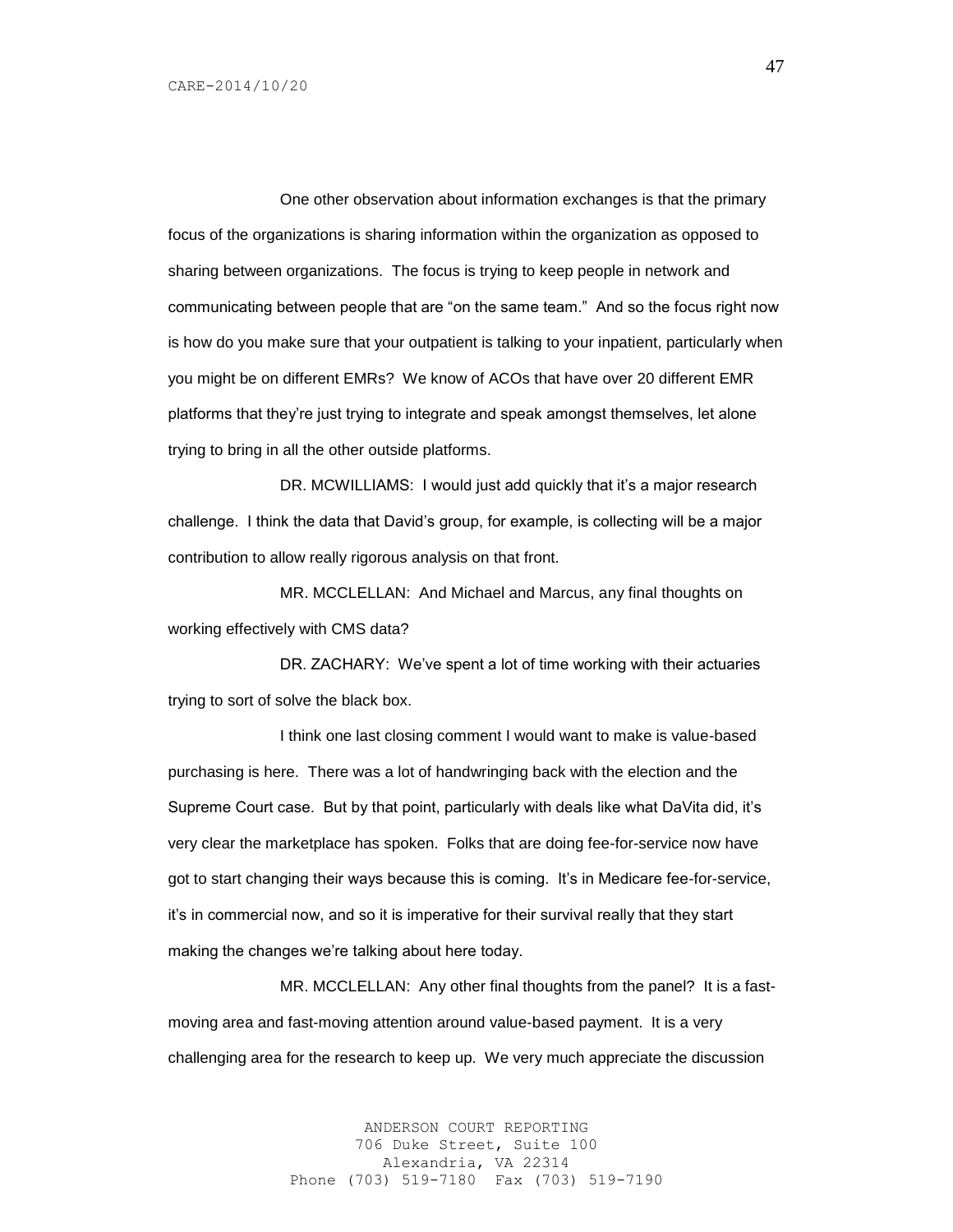that all of you had about the state of that research and its implications for further steps with ACOs

So I'd like to ask all of you to join me in thanking our panel for an excellent discussion. We are now going to take a short break until about 10:45 when we're reconvene with our next panel on big issues for ACOs going forward. As you can tell, there are a number of them. Thank you.

MR. MCCLELLAN: All right. I'd like to welcome all of you back to our event here at Brookings on The State of Accountable Care. We've had a chance to hear this morning already from Sean Cavanaugh, a CMS perspective on where accountable care is headed, and a panel of expert researchers on the evidence so far about accountable care. We're now moving into our next panel which is more an on the ground look, an on the ground set of perspectives on big issues for ACOs going forward. So we've talked a lot about the national context, what we want to do now is turn to some of the major challenges on the ground for existing and new ACOs as they implement changes in practice, as they move forward on engaging and activating patients, as they take steps towards the culture change around improving care and a focus on value as you heard in the earlier remarks this morning. In those panels there's a big emphasis on patient experience and patient engagement, about some of the challenges to that based on both the way that Americans have historically gotten their healthcare and the challenges related to the fee for service payment system. On the other hand patients are and have been a bit skeptical about being engaged in payment reforms that are in the name of improving quality, but too often end up seeming more focused on reducing costs through reducing access. So the set of issues around challenges for ACOs success are definitely focused on some of the challenges around effectively working with patients in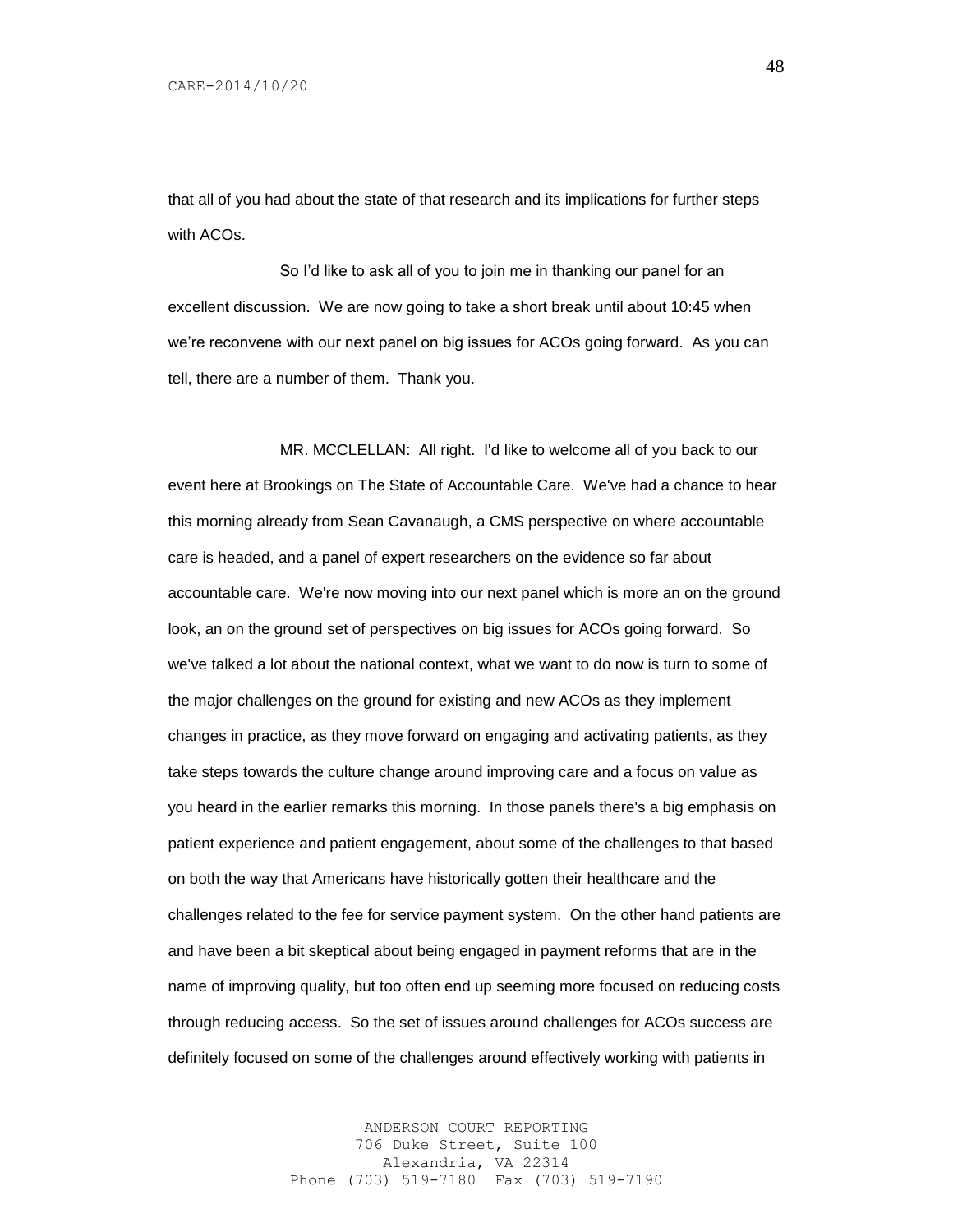new ways, in these new kinds of care models.

Just briefly I've highlighted engaging beneficiaries as a key challenge facing accountable care today. Related to this are issues with payment formulas, paying based on quality and cost is different than paying based on volume and intensity. As you heard earlier the methods are evolving and may not be aligned as well as they could be with some of the key goals of better care for patients at a lower cost. We talked about bearing financial risk. On the one hand the advantages of moving from shared savings to more of that first dollar ability to redirect resources to improve care and lower cost, but also some of the concerns about skimping or access to care that come along with those kinds of larger shifts. Managing start up costs has definitely been a key issue. We heard about some of the new steps underway to help address those challenges for organizations that especially are smaller and don't have a lot of resources in house. Better data and performance measures, ways of combining accountable care reforms with other reinforcing payment reforms like medical home changes and other kinds of value based payment reforms. And then finally identifying best practices for clinical transformation. This is hard work as you've heard and the best step forward for a particular organization depends very much on its market circumstances, its own characteristics, and the best opportunities for improvements with their patient population.

All this makes being an ACO a challenging task to undertake. And we've got a panel to discuss some of these key issues related to accountable care organization success going forward. This includes -- I'll introduce them now then we're going to hear from them -- Jennifer Sweeney, the Vice President of the National Partnership for Women & Families where she works with foundations, Federal government leaders, healthcare providers, community based organizations, consumers, and others to develop and implement strategies for improving the quality, safety, efficiency, and patient and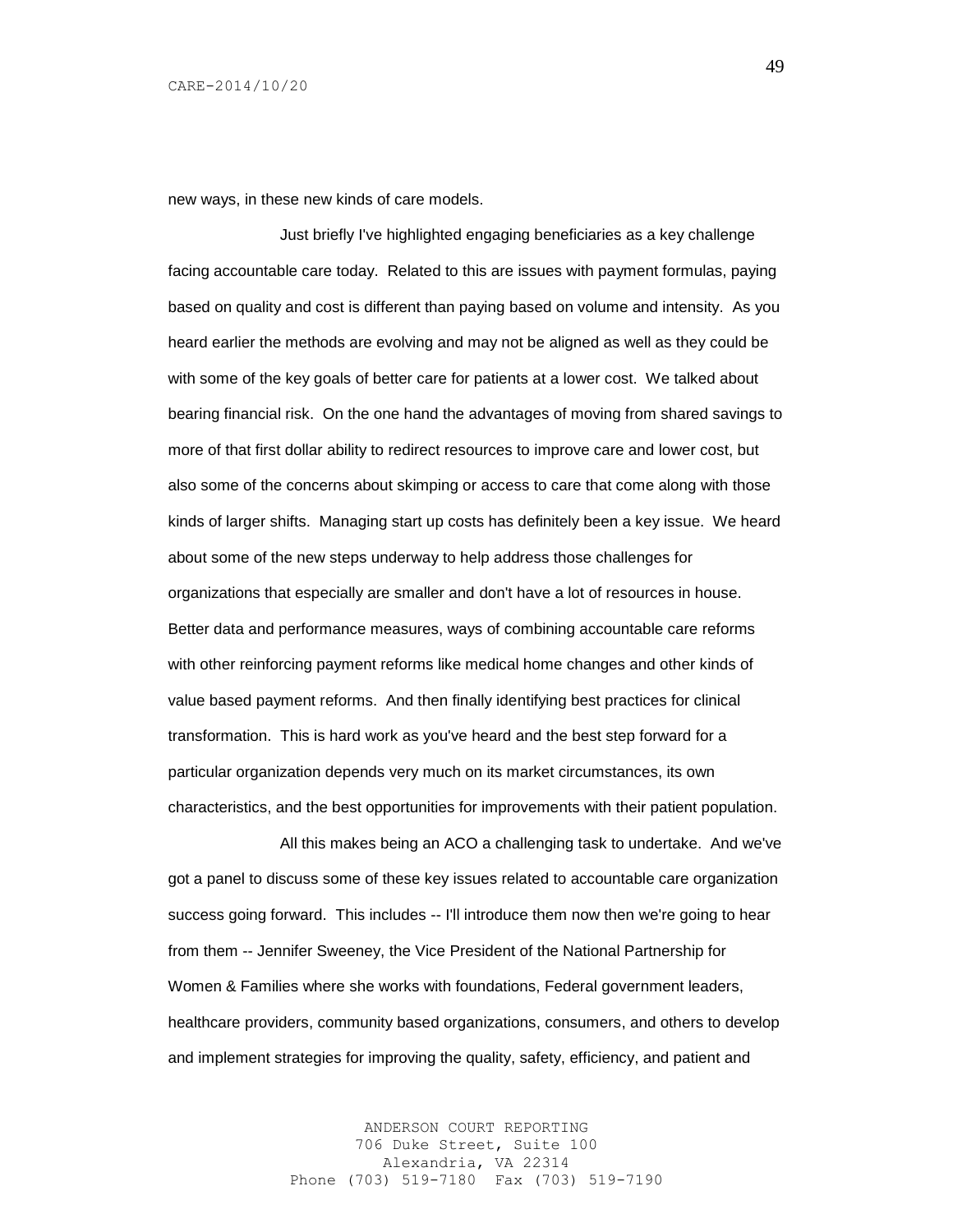family centeredness of the healthcare system. Jennifer has extensive experience with multi stakeholder engagement in processes intended to achieve these goals and a deep knowledge of delivery system models and quality improvement strategies aimed at more patient centered high quality healthcare. Next is Kelly Taylor, the Clinical Director of Quality Improvement for Mercy Clinics in Des Moines. She received her BSN and MSN from the University of Iowa. She's nationally certified in case management with over 15 years of case management and disease management experience. And there in De Moines she's getting some firsthand experience with some of these challenges and opportunities around not only case management and disease management, but engaging patients more effectively in their care. And finally Morey Menacker, the President and Chief Executive Officer of Hackensack Alliance accountable care organization. Morey's been a member of Forest Healthcare Associates since its inception in 1997 and he worked there on implementing a comprehensive multidisciplinary approach to help patients become partners in their own care and wellness and is very much engaged on the ground in trying to implement some of these ACO reforms.

So I'm going to start out as we did with our last panel asking our panelists to make some opening or framing comments and then we'll have a back and forth discussion. Jennifer, I'd like to start with you please.

MS. SWEENEY: Sure. Thanks for having me. I enjoyed this morning's presentations. So I work for the National Partnership for Women and Families who are here in Washington. We are a consumer organization and we've been around for more than 40 years working on healthcare issues including system deliver reform. And as a consumer organization we have historically been supportive of new delivery models that have the potential to lower costs, to improve outcomes, and to improve patient experience. So I think from the beginning we've looked at ACOs as a potential benefit to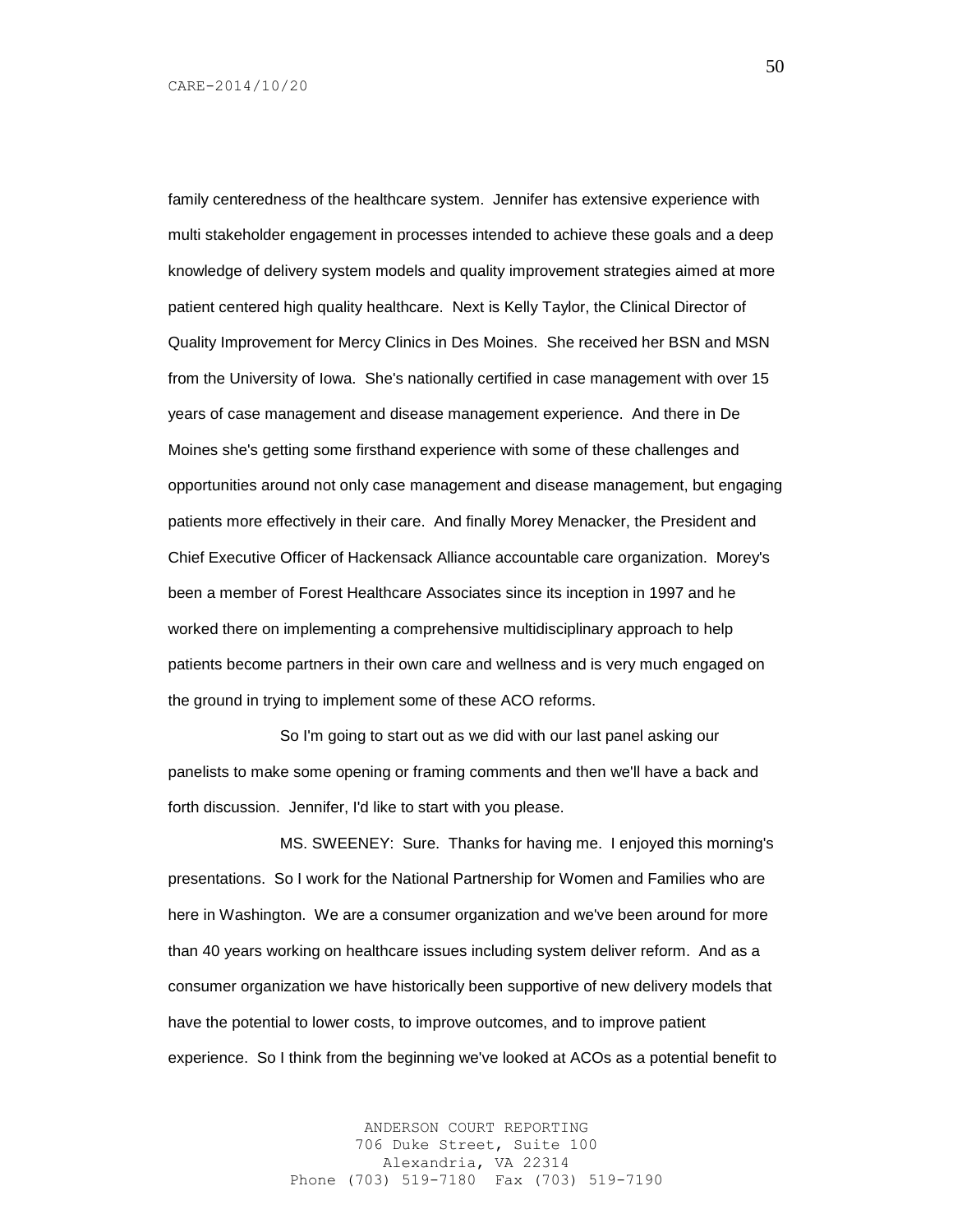consumers and to patients.

I think though like the provider community, from the beginning we've also had some concerns about ACOs and you touched on some of them, Mark, in you remarks. I think the two biggest concerns we've had is that this would sort of devolve into just a financial mechanism instead of ACOs taking the opportunity to really transform care clinically. I think the second concern we've had is on the issue of patient engagement. Sometimes when people talk about patient engagement it sounds like what we're really looking for is patients to be better patients versus looking at an opportunity for healthcare providers and ACO leaders to really partner with patients at multiple levels. And I'll go into that in a minute. So as we look across I think today's landscape of ACOs, some of the other speakers on the previous panel talked about the variability. We see variability as well in terms of those two areas. We think some ACOs are really looking at this as an opportunity to transform care clinically; some are really looking at this as an opportunity to partner with patient versus getting them to be better patients. But my sense is that a lot of ACOs have also sort of shelved those two issues. And I understand that I think to some degree. You know, there's a lot of challenges in starting up a new business model, the financing, the measurement, the attribution, but as I look forward into the future in my mind representing consumers and patients this model won't realize its potential without the focus on the clinical transformation and the patient engagement.

So I'll just take another couple of minutes to talk about the patient engagement piece. I think, you know, there's four levels that we see patient engagement. First is at the direct care level in things like shared decision making. Second is at the governance level. And it's interesting to me when I talk about this with ACOs about, you know, including beneficiaries on the governing bodies of ACOs as a way to help the ACO understand what it is patients need and want from an ACO I think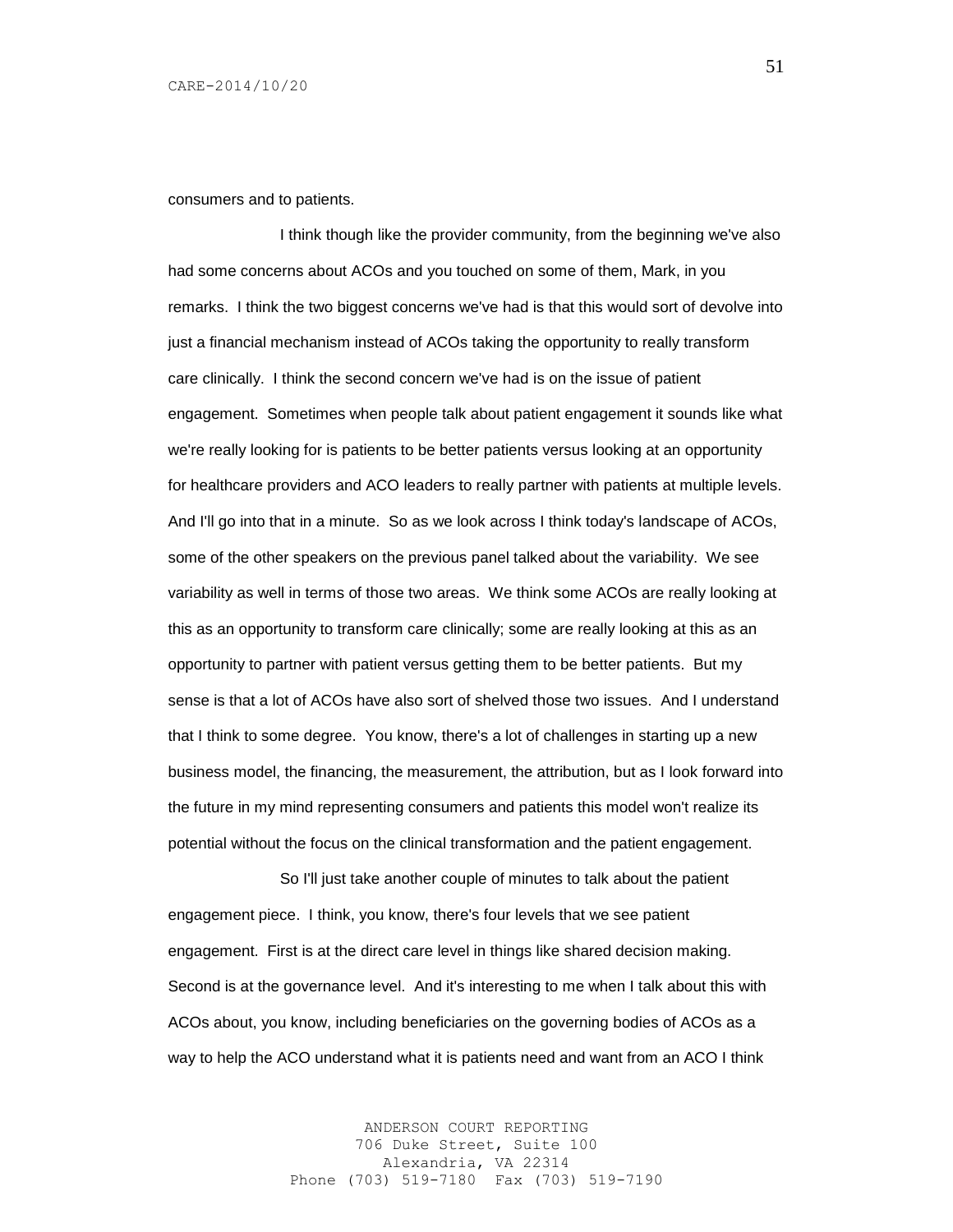I'm seeing a lot of confusion about that and frankly lack of interest which is concerning to me. The second piece is partnering with beneficiaries and patients at the design level. So we know that some ACOs are doing a really good job of not just surveying patients about their experiences in the ACO, but then they're forming patient and family advisory councils and working with those council members to co-design care that really meets their needs. And then the other level I would say is also the community level. I think in my experience ACOs, but healthcare providers in general don't partner with community based organizations like Meals on Wheels, like the Area Agency on Aging. Those are critical to doing transitions well, among many other things.

The last thing I want to speak to is this concept of, you know, whether or not patients will stay in an ACO and how we help them understand that they're in an ACO. And one of the things I'm hearing recently is this concept of marketing to patients about an ACO. And I really think that's a misguided approach. I really think we need to take a building awareness and an education approach instead. This isn't a sales pitch. Patients don't need to be sold on ACOs if they're getting that patient centered care that they need and want and if they're being partnered with at all four of those levels.

So I'll stop there.

MR. MCCLELLAN: Thanks very much, Jennifer. Kelly?

MS. TAYLOR: Good morning. My name is Kelly Taylor and I'm now the Director of Quality and Care Management for the Mercy ACO. So Mercy Clinics has traditionally for the last 12 years really worked on care transformation, focused at the primary care level. In February of 2012 we became an ACO and on 1/1/15 we'll have over 200,000 patients and about 1,800 providers. So we've had rapid growth and that's one of the big challenges I think to really sustaining this. We have been successful as an ACO, surprisingly so. I think one of the things the data puts you on is this rollercoaster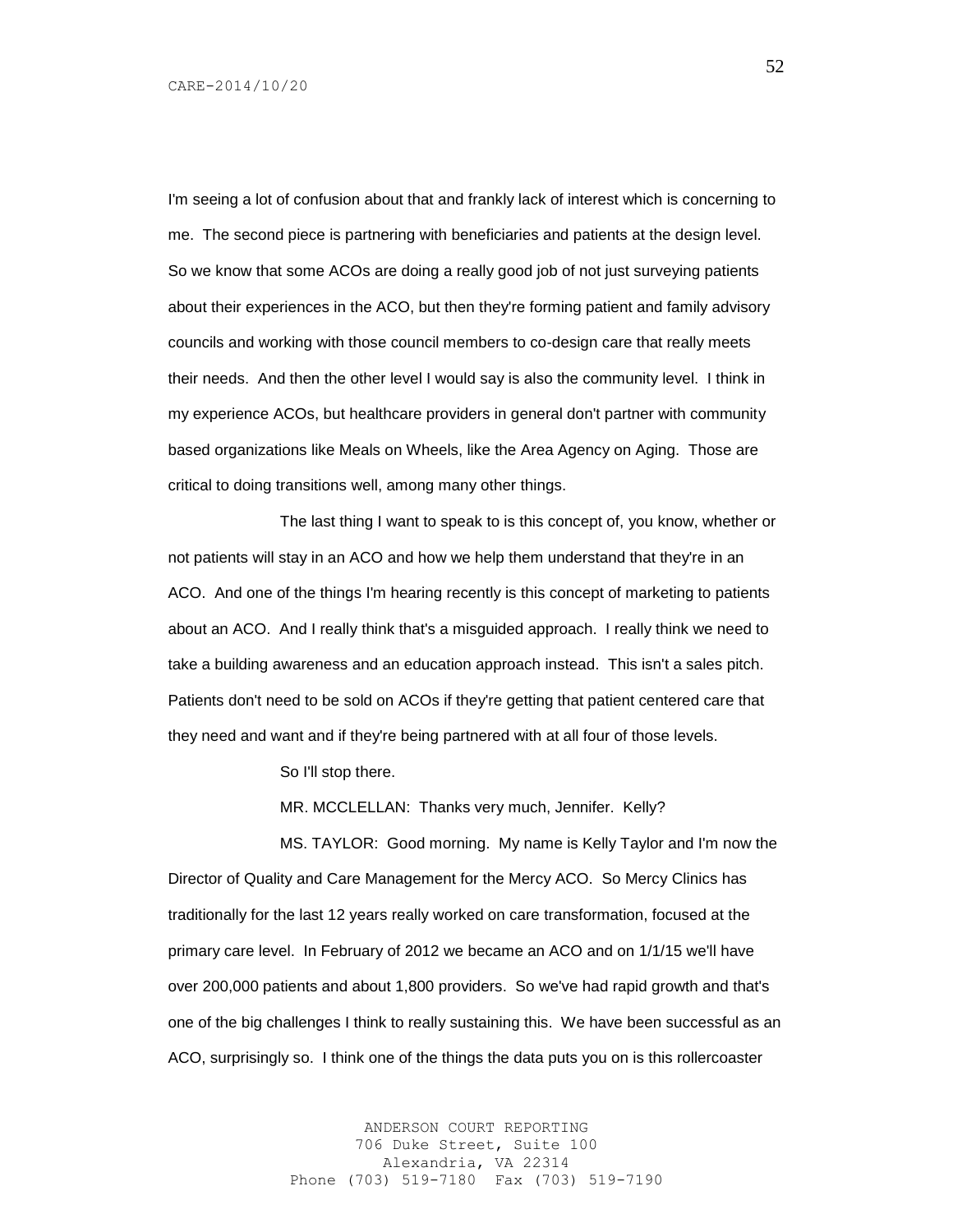because in our interim report we did not save enough monies for Medicare. In our final we did by a lot. And so with that it kind of was the accumulation of a really good year for us both in the commercial setting, the governmental setting, and then also with our own employers, our own employees. So we have a big initiative in working directly with employers now going on as part of this work.

I think part of the reason, kind of taking off on your comments, doctor, about that this is here and it's here to stay, I think one of the reasons we were successful is we've kind of been saying that my leader, Dr. Dave Swieskowski, who many of you probably know, has said that for 10 years. We've been planning and working towards this for 10 years. And I would just add to it that for those of you that are in 100 percent fee for service world like we are in Iowa you don't have to wait. You can do it now and you can make it work in a fee for service world as well. Ten years ago we did some fairly inexpensive things in terms of implementing disease registries which are a heck of a lot less expensive than EMRs and you can get an immediate return on investment with them. And we embedded health coaches in our primary are clinics. And in a fee for service world that more than paid for itself. I didn't have to have a growth strategy for health coaches because once the providers realized that this was good care, they could be successful and pay for performance and they made a little money on that, you know, in a fee for service world. And no the same group of wonderful nurses are leading us into the value world. So the same things that they've been doing all the time, working with patients, focusing on quality, working with them on the issues of medication adherence, of self management support, finding out from them what's important to them, what do they want out of their healthcare, and helping the reset of the care team then implement those importances and desires has really been I think what has made us successful and I think is going to take us a long way into the future as well.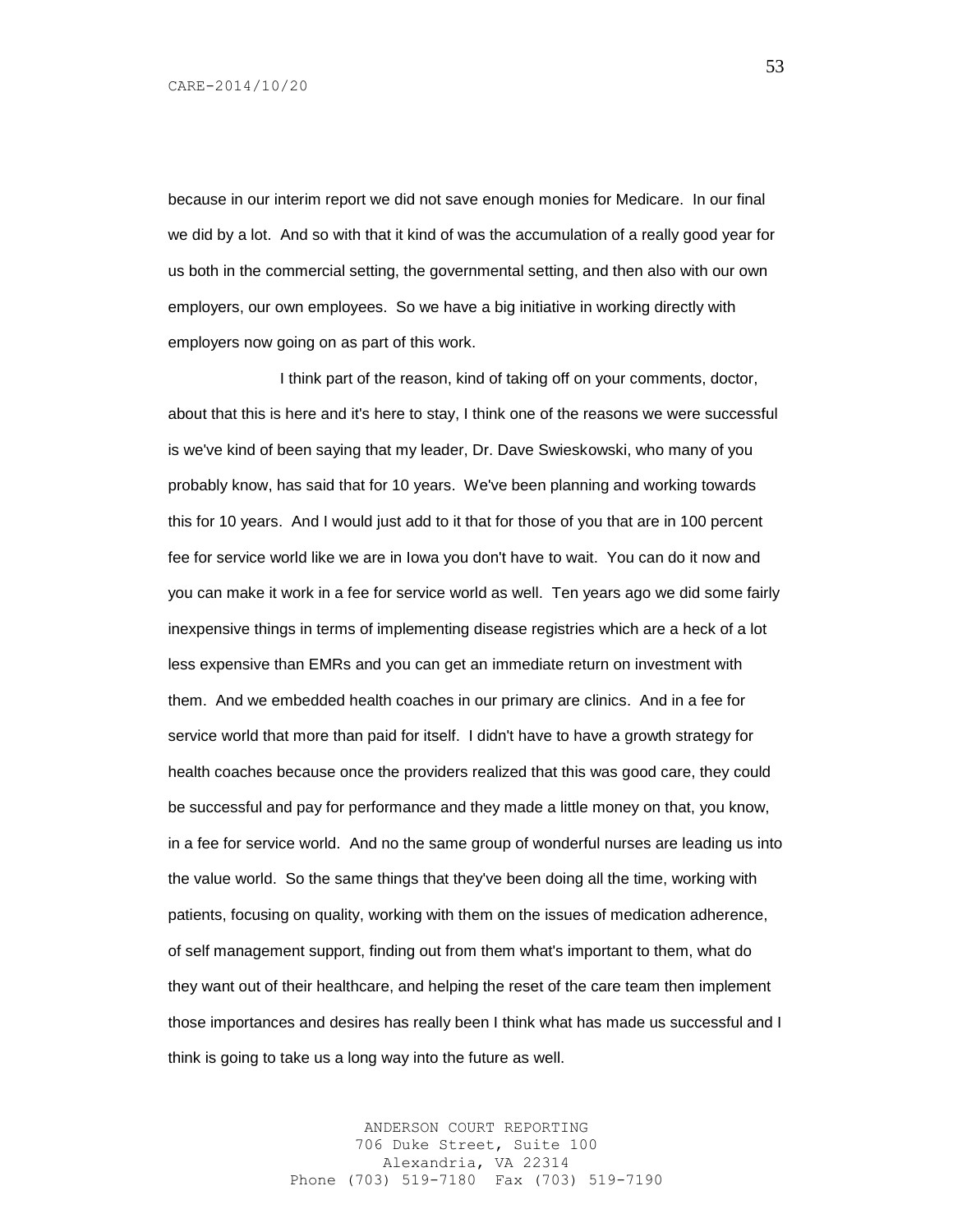## MR. MCCLELLAN: Thanks, Kelly. Morey?

MR. MENACKER: Thanks for inviting me today. A little bit of background. I've been a practicing internist for about 30 years and also the Director of Population and Health for Hackensack University Health Network. In that role I initiated and was assisted by the hospital in developing our ACO. We were in the first group in 2012 for the MSSP program.

We looked at it a little bit differently. Our philosophy was we're going to use this as a clinical laboratory; we were jumping into the value based reimbursement scheme. And so we decided to limit to primary care physicians, to mandate patient centered medical homes for all of our primary care offices, that we bore the cost of all of the training for the patient centered medical homes. We mandated electronic medical records and we purchased a relatively strong population health electronic health system which EMRs fed data into. This was all up front monies that the hospital surprisingly enough was willing to invest in this organization. We started with a little over 12,000 MSSP patients, with a little over 50 physicians, and I'm happy to say we saved in excess of \$10 million on those 12,000 patients.

Now I also agree that this model is not the model for everyone and that there are many models out there. The end result is what counts and we all want to get to the same point, and clearly our paths will all be different. We chose somewhat I guess we consider to be innovative projects, demonstration projects which helped fuel our success. Number one is we invested heavily into nurse navigators. We embedded them in each of the practices. Therefore they were there to see the patients during their visits, to develop a relationship with the patients that the physicians may not have had time to develop, to call the patients on a regular basis, especially the high risk patients, and to intervene when necessary as the first line of defense when one of the patients wasn't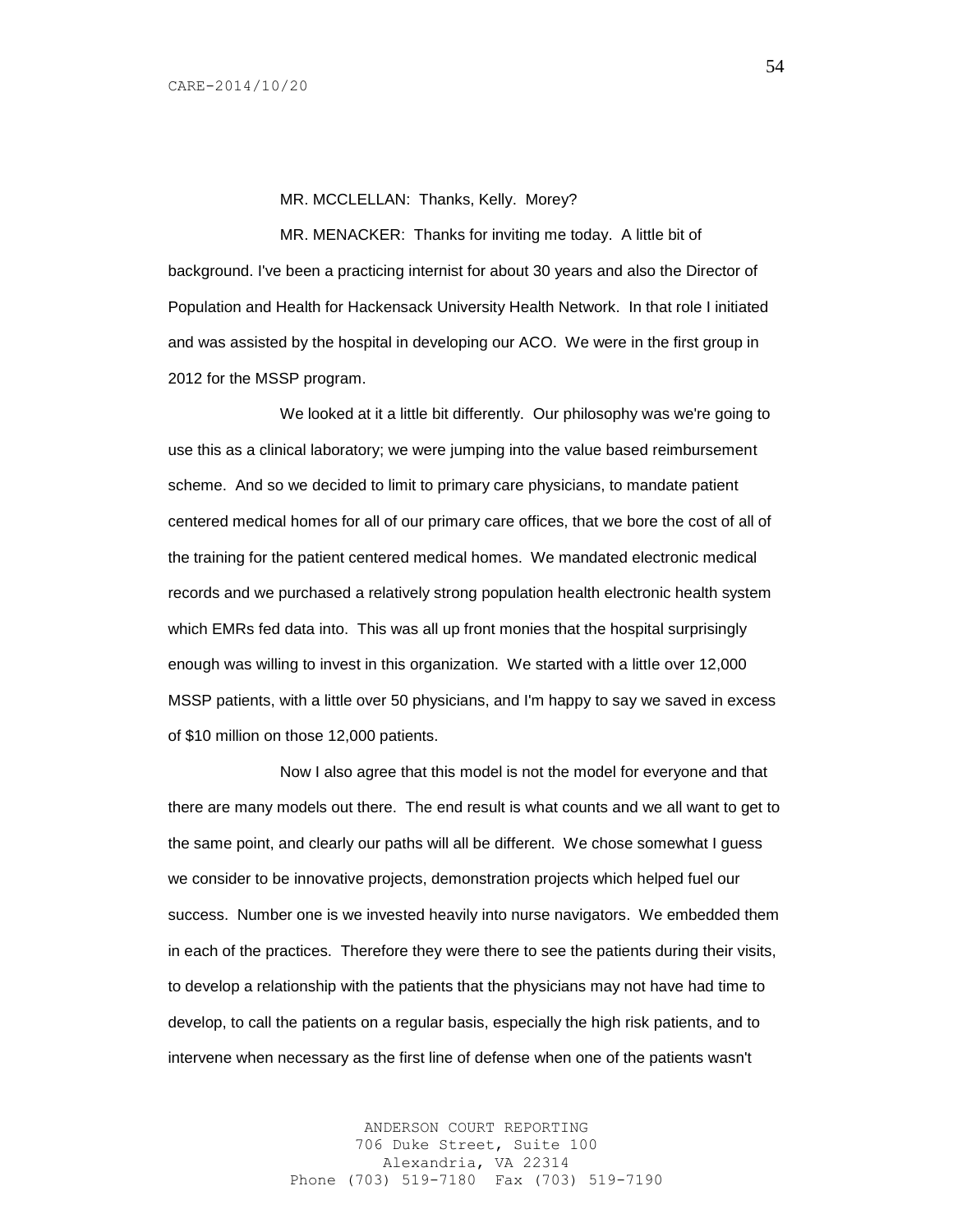sure which medication to take or should they go to the emergency room, et cetera, et cetera. We were able to cut down our readmission rate dramatically; we were able to cut down our emergency room rate dramatically. The only thing that went up in our database was primary care visits. And once again not necessarily perfection, but I think as a clinical study it was shown to be effective. And once again the reimbursement and the savings bears out that case.

We also initiated some relatively interesting demonstration projects. We identified our congestive heart failure patients who were having problems with frequent readmissions. We did something very simple, we put scales in their house that automatically sent their weights directly to the doctor's electronic medical records. Not a very expensive proposition. As soon as it was greater than a one pound change in each of these patients they got a phone call to find out what had changed and whether or not they were being non compliant with either medication or diet or what changes had occurred. And in patients who routinely would have four, five hospital admissions in a year, we were able to keep them out of the hospital by intervening at that level rather than waiting for the patient to identify that they were in extremis and then the doctor would say go to the hospital. And we also started a demonstration project with electronic tablets for these elderly patients preprogrammed with their medications as a medication calendar. So the tablet would give a ring when the patient was required to take their medication. The patient was required to press the button on the tablet that they took the medication. Once again directly connected to the physician's electronic medical record so we could monitor compliance on patients that were taking multiple medications on a basically a daily level, not waiting for claims data to come back from CMS.

And we also initiated a program where anytime any of our patients, the ACO attested patients, would arrive at any hospital facility, inpatient, outpatient,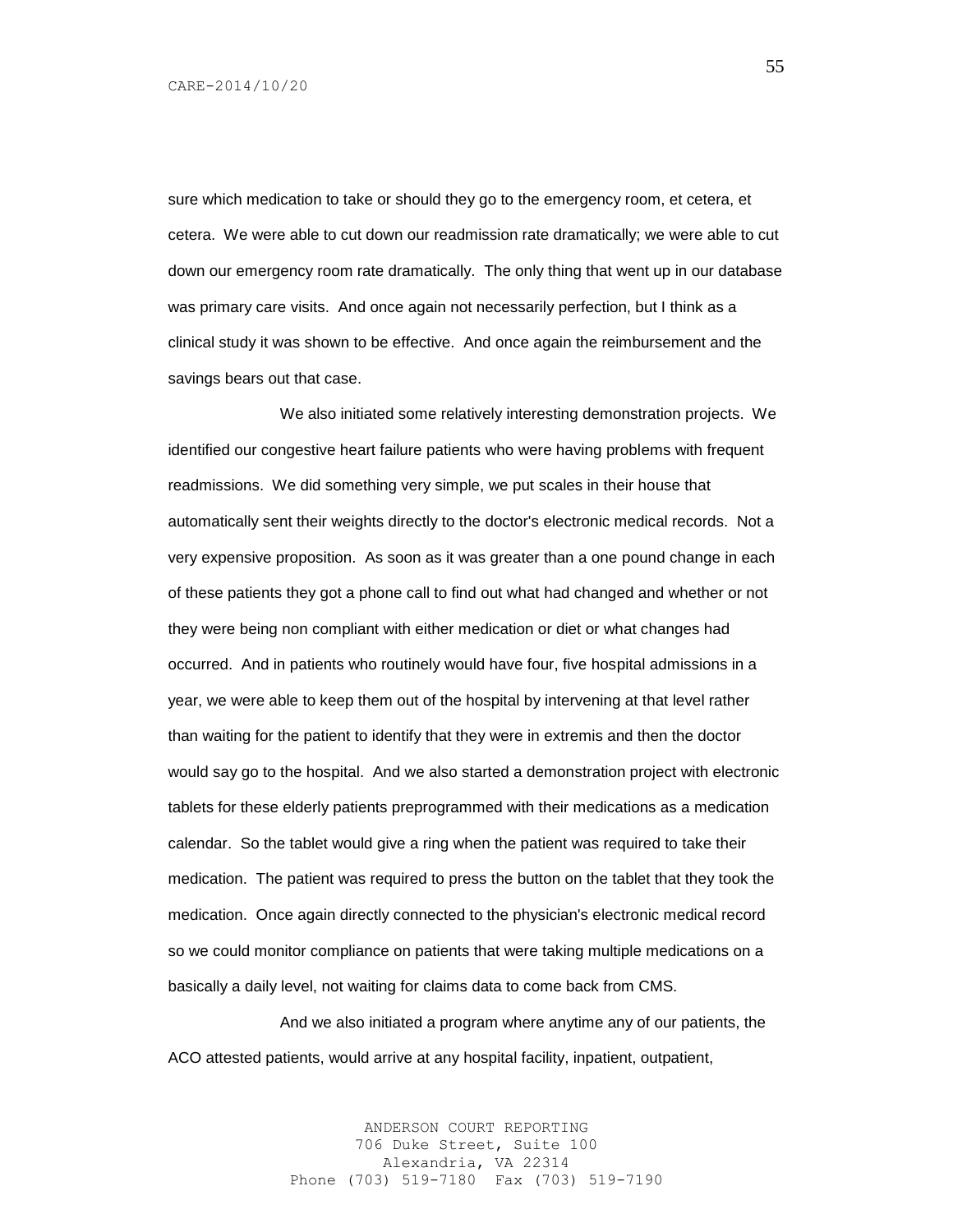emergency room, urgent care, an automatic notification went to the nurse navigator. So they became aware that the patient was entering the system. So if a patient shows up at midnight on Sunday on the emergency room and the emergency room doesn't have access to the patient's medical history which is on the EMR that doesn't connect to the hospital, the nurse navigator can contact the emergency room, hopefully know the patient or has access at home to the electronic medical record, and sort of navigate that patient through the system or contact the physician to intervene. These were small demonstration projects we did with a few hundred patients that once they became successful the hospital network said let's roll this out entirely.

One other thing that we did which was hugely successful was that every ACO patient upon discharge from the hospital received all of their medications prior to discharge. We have an outpatient pharmacy as well as an inpatient pharmacy at our hospital. Patient is given all the bottles of medication, instructions, told to go home, throw out every pill that they have in their cabinet, start with the new medication, see their doctor in 48 hours. We believe that this had a major effect on limiting readmissions based upon confusions, patients not filling their new prescriptions, patients not knowing to take the new medicine, the old medicine. And we've rolled that out to our entire hospital which is 750 beds after we'd shown the benefit through the ACO. So it's sort of the partnership that the ACO has with the organization and trying small demonstration projects on a local level and then rolling them out to our patient network in Northern New Jersey.

MR. MCCLELLAN: That sounds like that's continuing to move forward. Both of you actually it sounds like you've had fairly positive experiences with accountable care efforts so far.

I'd like to connect that back to some of the comments earlier today in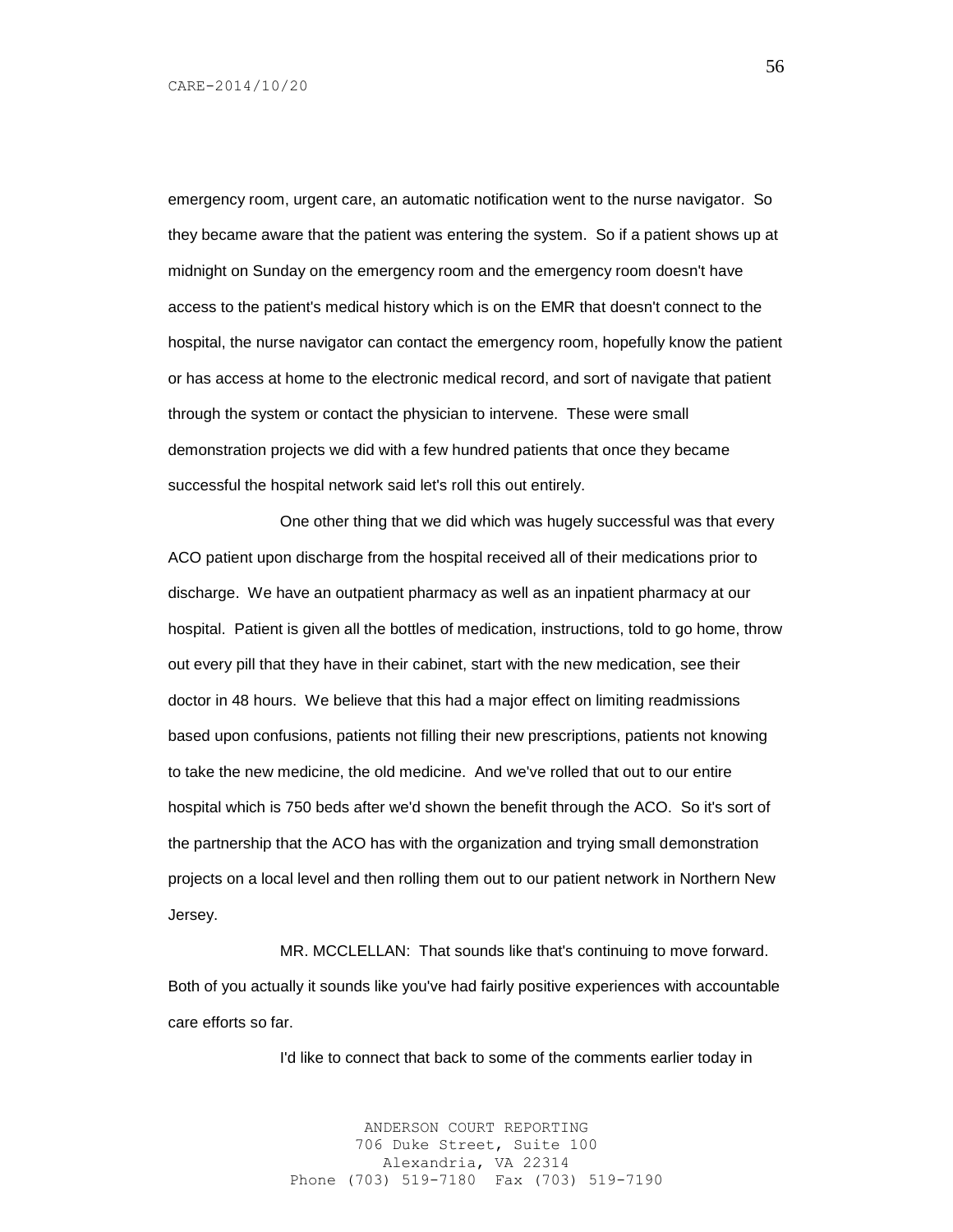Jennifer's opening remarks. As we discussed earlier the evidence does show some mixed results, especially when it comes to what people might characterize as true care transformation. And, Jennifer, I know you expressed concern about ACOs just being a financial model and not really being the facilitator getting to truly better patient center and care. There are some organizations though that seem to be moving down that road and I think we've got a couple of examples here with us this morning. Just to push on your comments a bit more how can we best support real changes in care delivery, real systematic changes in how patients are part of these potentially beneficial care systems and separate that out from the organizations that may just be putting a toe in or not really getting it yet?

MS. SWEENEY: Well, I think it goes back to the four levels I talked about earlier with really partnering with patients and beneficiaries at those four levels. So a couple of more examples. We've seen where some ACOs have actually gone and done home visits with their higher cost patients to understand the barriers that they're experiencing at home, whether that's to fill medications or to get to appointments. You know, I think that's really key, that's really getting at that patient centered cared that patients need and want. I think going back to what we talked about earlier with sort of helping patients understand the benefits of an ACO -- and I know this is a little bit more complicated in the Medicare space but, you know, I think there's a lot of documentation you can send to patients, you know, a welcome packet, a frequently asked questions document. But the ACOs who we think are doing the best job are the ones who assign care coordinators and case mangers to have actual conversations with patients about what the ACO is, you know, what the benefits are for them, what care will look like for them in this ACO. And that's taking it that step further than just sending home a piece of paper. I mean we all -- you know, we all have too much paper in our lives. I think we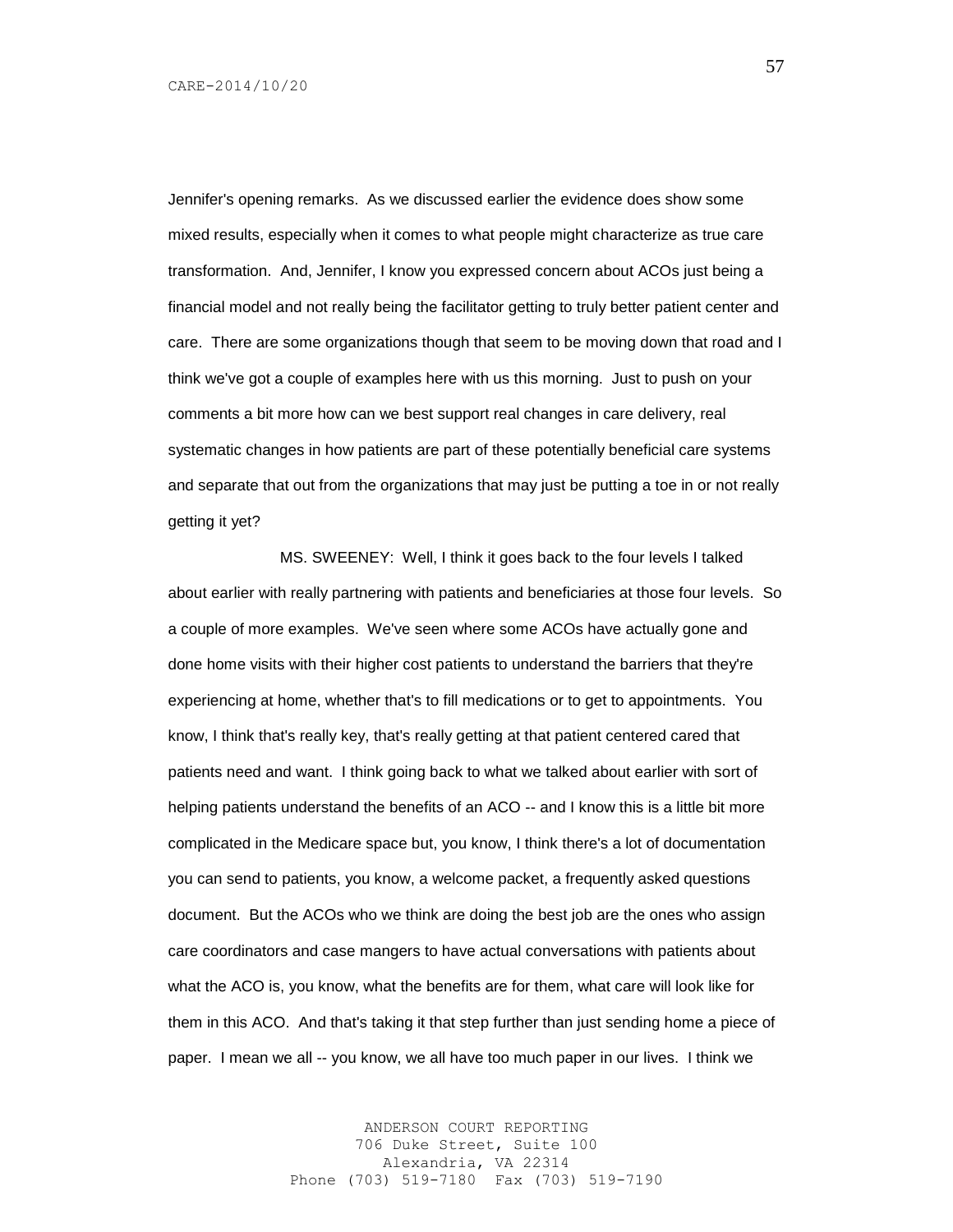need to have more conversations in healthcare. I think also it's -- you know, it's all the things that we know patients care about. It's materials written from the health literacy perspective, it's starting discharge planning at admission, it's really connecting patients with the services in their community that they're going to need to rely once they've left the ACO. And those are just some of the examples that we're seeing that ACOs, you know, who are really looking at doing a patient centered job of this are spearheading.

MR. MCCLELLAN: Now the evidence base is starting to get better on what kinds of interventions can be undertaken feasibly by ACOs to get that kind of progress with patient engagement, but, you know, from your comments and Kelly and Morey, your comments as well, I mean this sounds like hard work. There are a lot of things that could be changed for the better. You've got limited time and resources and, Morey, even though your organization -- I guess, you know, Hackensack essentially fronted the funds necessary to try out these specific reforms and expand the ones that work. That makes a lot of sense as a model, but it does suggest this is going to take some time, there are going to be some failures and bumps in the road along the way. Are there steps either through better evidence sharing or other policy steps that could accelerate that? That could make the work that you're doing or trying to do go more quickly, maybe happen at a faster pace?

MR. MENACKER: I think that you hit the nail on the head. And that is we once again started with a small group, basically a clinical laboratory. The question is where's the benefit to jump into the pool rather than just sticking your toe into the pool? Hospital organizations, very large physician organizations, are dependent upon the fee for service dollar right now to pay their bills right now. And there needs to be enough of a carrot at the end of the road to make organizations willing to sort of hit that tipping point and say we're going to jump in whole hog on value based. Now for example, you know,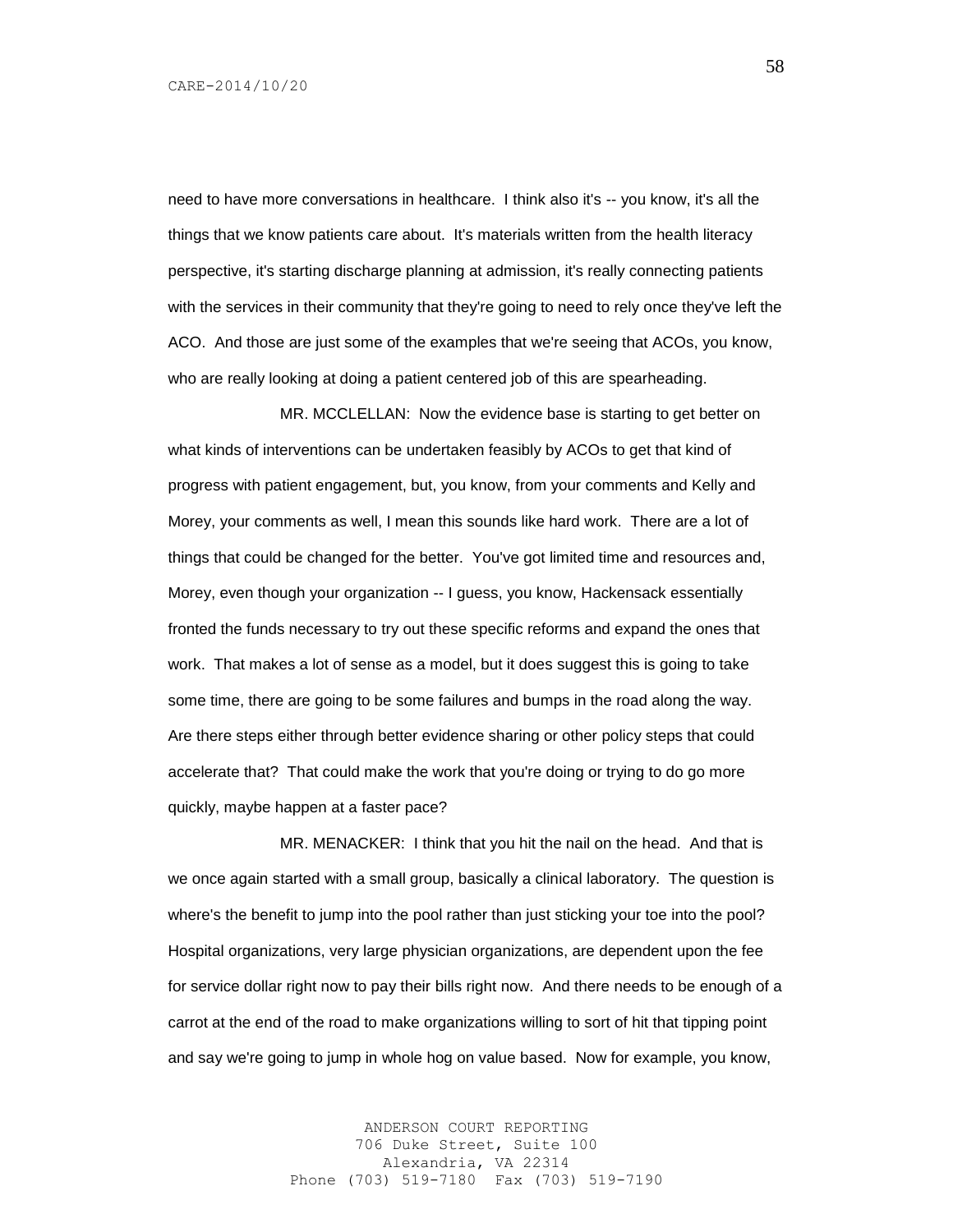there are certain sticks that CMS is using such as, you know, the decreasing reimbursement or the penalty for not hitting certain quality metrics for hospitals, but the carrot at the end isn't there. And I think we've already had discussions about that, how from a standpoint of the shared savings program there's not enough benefit on the back end to really make a concerted effort to drive everyone into a value based system. And I'm not sure how we're going to get to that tipping point, but I'm not sure it's even going to be an ACO. It's going to be something, whether it's the bundled payment program that we're doing, the ACO program that we're doing, Medicare Advantage. You know, we talked about that. Medicare Advantage has a fixed benchmark that you're working against. If you're going to sit there and say I can either put my patient in Medicare Advantage or put them in the MSSP, where am I going to get more bang for my buck, I don't know what the answer is but it most likely is going to be Medicare Advantage today. We're waiting to see what Medicare comes out with with the new regulations. And so I think that that idea has to pervade a lot of the decision making here I Washington because the idea is great, we've got to move in this direction, but the devil is in the details.

MR. MCCLELLAN: Kelly, anything you'd like to add about how to make more progress faster?

MS. TAYLOR: I don't know that I have the answers, but I can certainly tell you that's the world we're living in right now. Having two feet in both worlds is very stressful as an ACO. Having had success in it I think has helped us leverage at least getting in the room and getting to the meetings and talking to people more about it, but it is very difficult. And the fact that it took us until now when we started in July of 2012 in MSSP to get to this point. In the meantime we've had to cut some staff, you know, we've had to level set. We keep talking and we keep pushing forward and I think that's just kind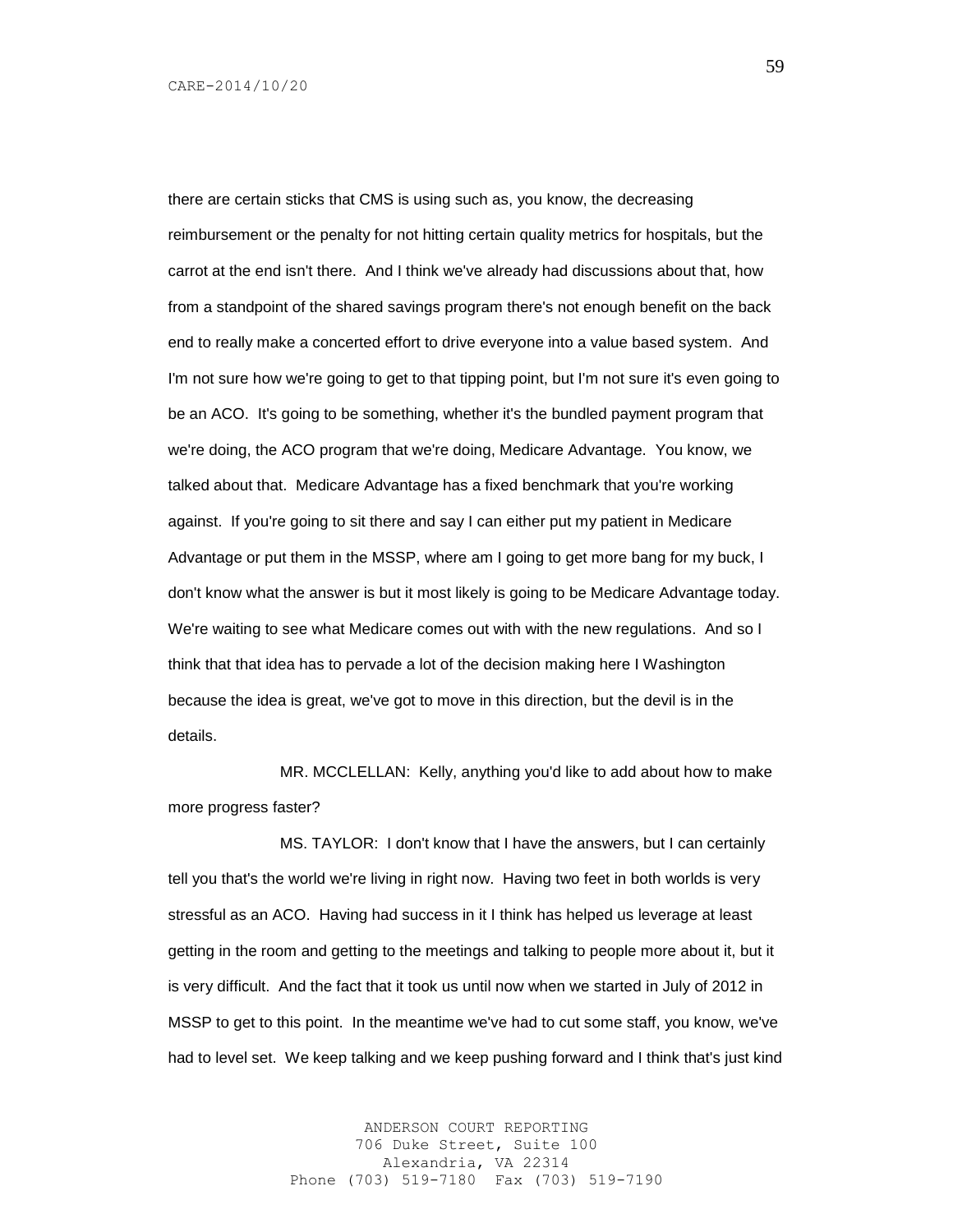of the culture and the philosophy that we have had at least in the quality department, you know, for a physician setting to always think that, you know, if I'm doing whatever is beset for my patient then I'm doing what's best for me and for our system. And so that's just kind of been the consistent message for a decade. And I think that that really makes a big difference and it certainly gives us reason to keep moving forward, but again I would say, you know, that this isn't something that you have to wait for to do. If you're in a fee for service world you can start to learn how to do these things and have a positive business case for doing that.

So I guess I'm more focused on that than I am -- I'll let other people come up with the answers.

MR. MCCLELLAN: Yeah, you definitely seem like a glass half full kind of person. Yeah, go ahead, Jennifer.

MS. SWEENEY: So one of the things that I'm not seeing with ACOs is a collaboration typically between consumer organizations and ACOs. And I think it's because you all are -- you know, ACOs are doing a lot of work right now and that makes sense, but, you know, consumer groups have expertise when it comes to communicating with patients and families. And, you know, my organization in particular has expertise around performance measurement and re-design from a patient center perspective. So I think one of the messages I would share is that we're open to working with ACOs to figure out some of these problems and to lend a hand where we might be useful.

MR. MCCLELLAN: And you're starting to get some experience in actually working with ACOs on some of these issues. You want to comment on that at all?

MS. SWEENEY: Yeah. Well, you know, we've worked -- I mean, well, one we've done a lot in the policy arena around patient centered criteria and then also we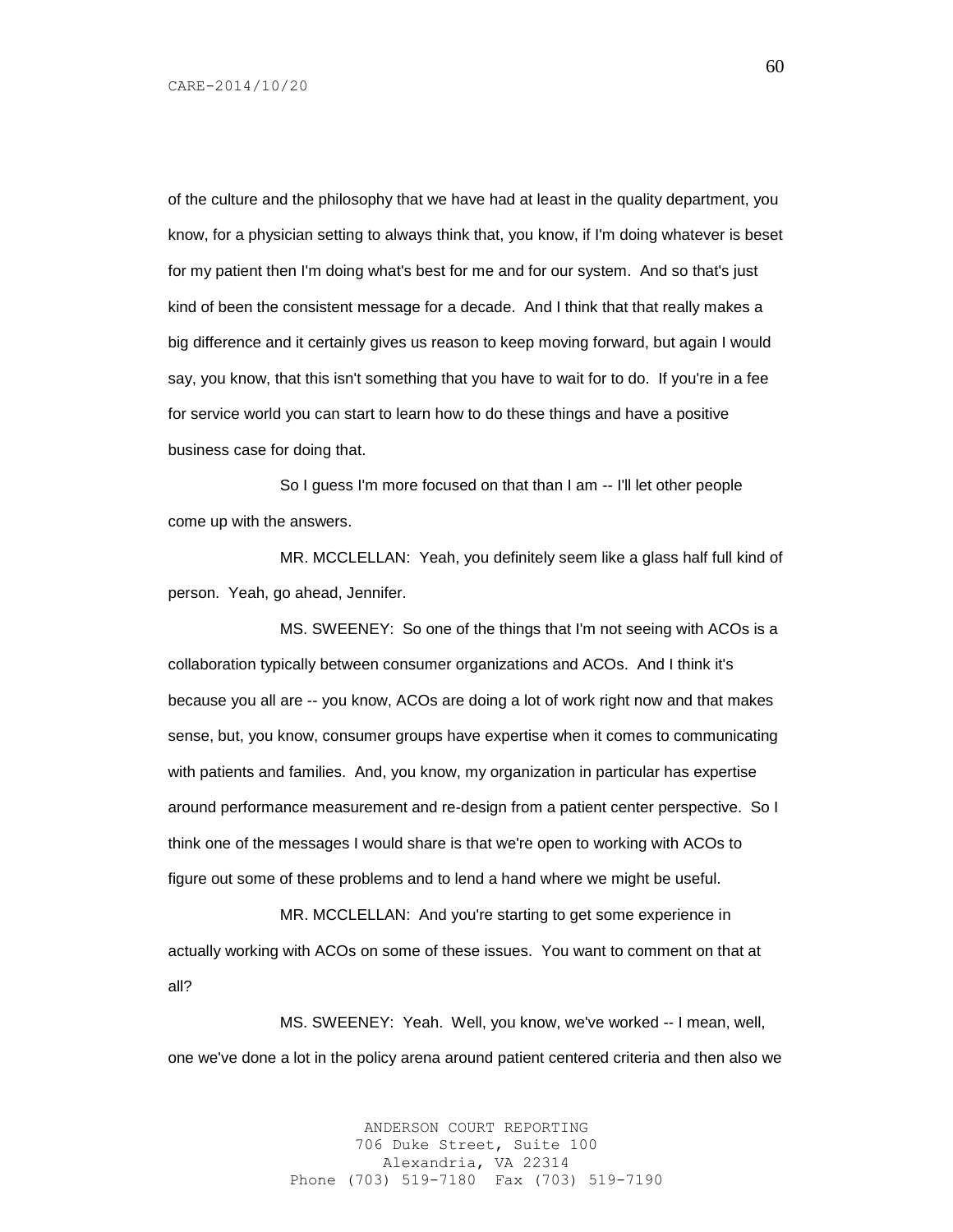have a coalition where we comment on anything that comes out of CMS. But we've also worked with some of the pioneers and others to help them to two things. One, find beneficiaries to engage in their governing bodies and then ensure that those beneficiaries engage effectively, but also we've helped some of the ACOs build patient and family advisory councils that they can then collaboratively design care to really truly meet the needs of patients and families.

MR. MCCLELLAN: Very interesting. I'd like to ask for those of you in the audience any comments or questions for the panelists? I'll start up here in the front.

MR. RABINOWITZ: Thank you. Very interesting. Davie Rabinowitz. And the whole issue of healthcare, and especially the Affordable Care Act, has been heavily politicizes. And I'm wondering if you're feeling any of the influence of these politics on your patients, especially their acceptability of ACO or whether they're even interested?

MS. TAYLOR: From a Central Iowa perspective I have to really admit that we have not done marketing of the ACO to our patients. We just try to provide them, you know, good care and high quality care. So we haven't really gotten into that perspective, but I think that for us we haven't really seen push back from our patients at all. There's always a few patients that don't want their information shared and that type of thing, but really the patients that I talked to, they are just focused on getting good care and very much appreciate the efforts. In our advisory groups this is what we hear. And I would love if we could do satisfaction surveys only on those patients that are worked with by our health coaches because it's always just, you know, a great relationship and they really feel -- they feel I would say like it's about time that they were taken into the picture. You know, most patients want to be part of what's going on in their life and I think it's a big reason why we've had issues with low medication adherence or low quality outcomes.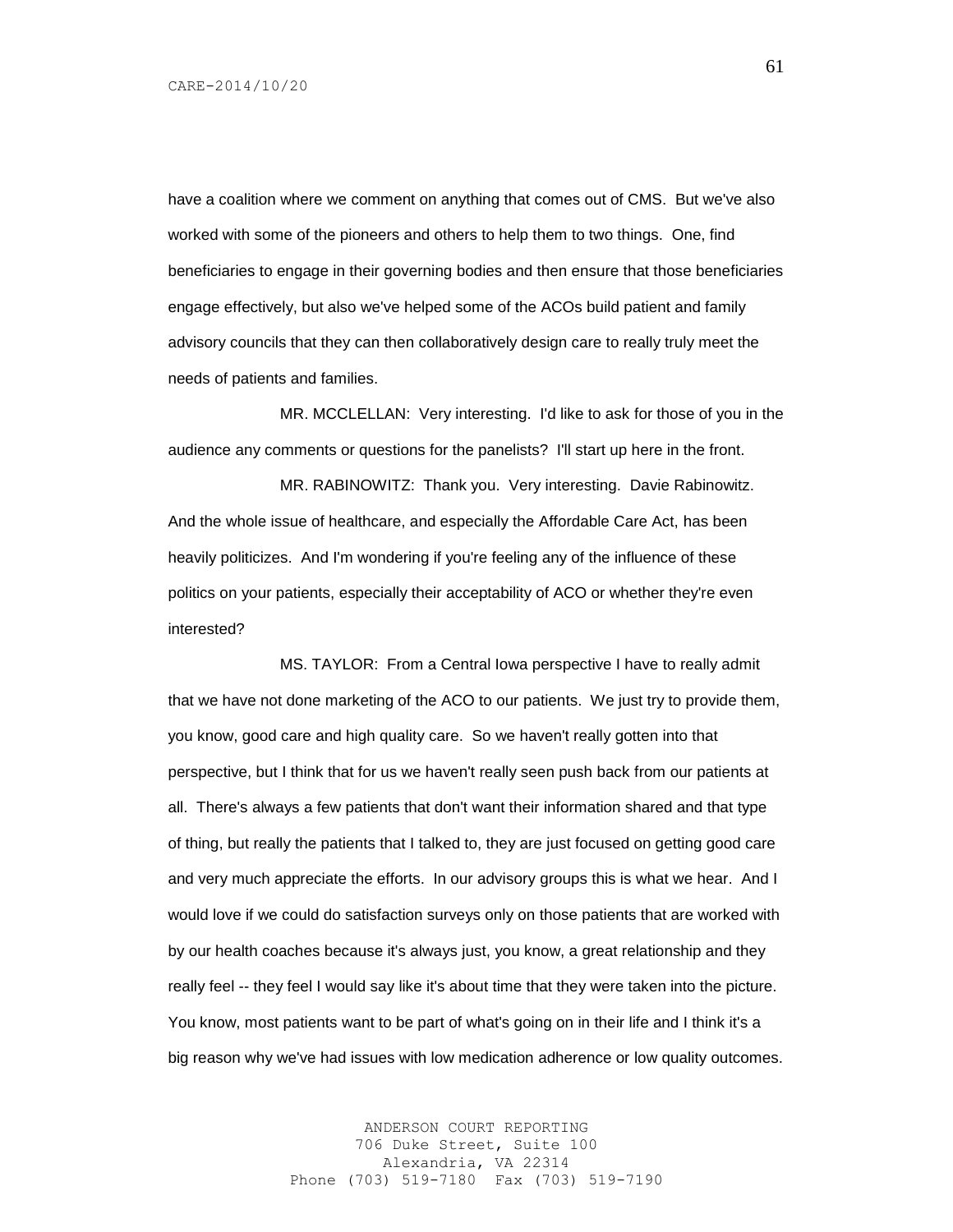The patient is really the missing piece in this.

MR. MCCLELLAN: Kelly, you are living in one of the definitive political battleground states --

MS. TAYLOR: Yes, yes.

MR. MCCLELLAN: -- this year and it sounds like that hasn't really had a direct impact on -- for all the controversy around the Affordable Care Act it hasn't really had a direct impact on the steps that you're taking and the reforms that you're implementing.

MS. TAYLOR: Yeah. I would say that initially the push back was more from the physicians and other folks in the healthcare in our organization that, you know, didn't really think this was going to stick, was just, you know, another project that, you know, Kelly was working on type thing. And others, not just me of course. But, you know, it is now to the point where I think most of the leadership in our healthcare system really does believe that, you know, this is where things are going. And the nice thing is that being part of a catholic institution, you know, this fits right with our mission and our values. So now finally we can talk the talk in terms of mission and values as well.

MR. MCCLELLAN: Morey, you've got a pretty well known governor and a pretty blue republican governor (laughter) and a pretty blue state, but New Jersey has actually been taking some I think fairly bipartisan steps towards accountable care and its Medicaid program and the like. What's your experience been with the politics of this?

MR. MENACKER: Well, interestingly enough I think it's working the other way around in that as the data came out from CMS showing the successes of certain ACOs the politicians tended to gravitate towards those organizations to sort of show their interest in the healthcare debate. And it's given us an opportunity to educate our elected officials to the problems and to what we thought would be some potential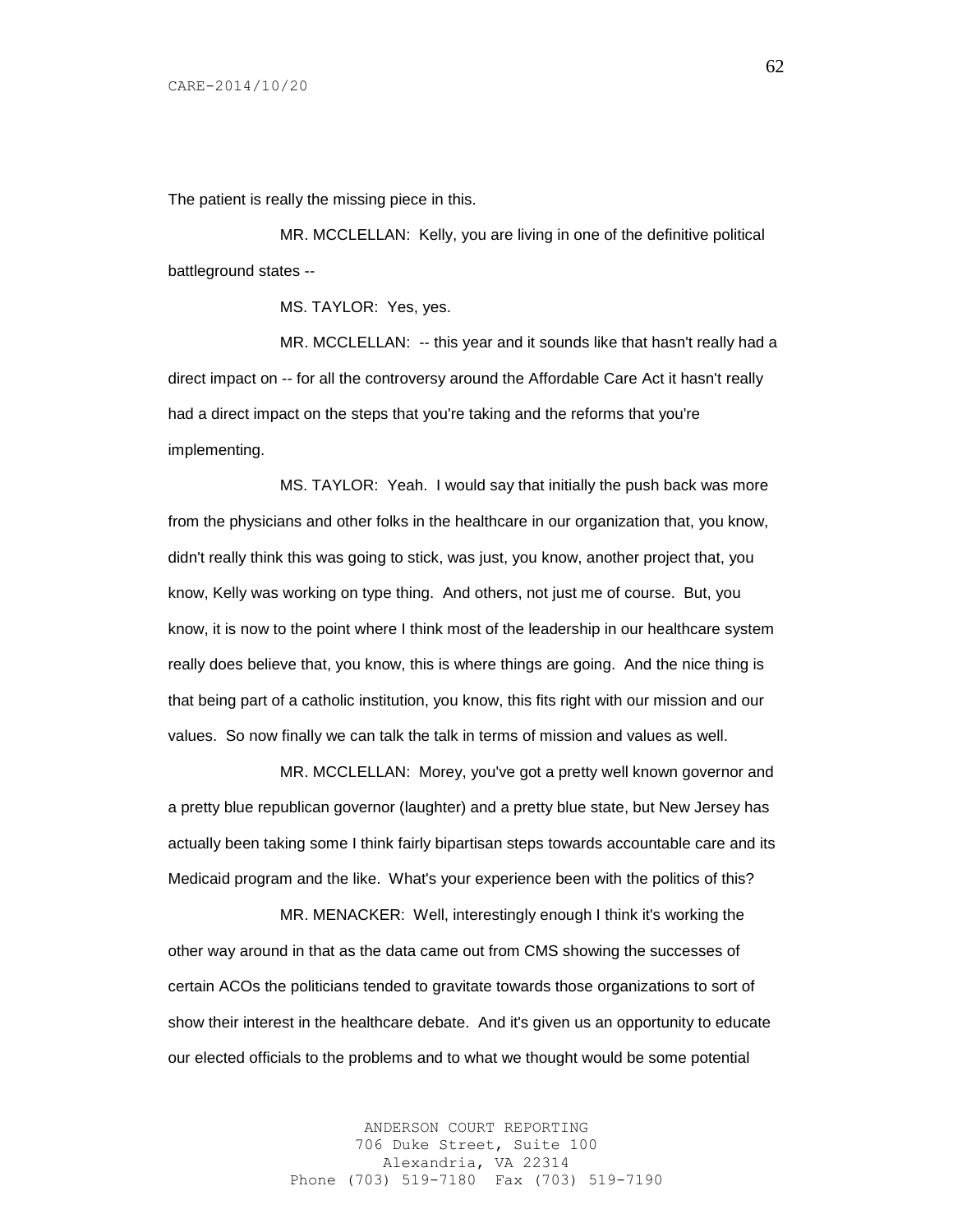solutions. So I think that the publicity is a good thing because it's putting it on the front page as opposed to deals being made in the back door and those of us who are actually the providers of care having to deal with decisions that were made without anybody's input.

MR. MCCLELLAN: Other questions? I think in the back here.

MS. HEINRICH: Thank you so much. This has really been very interesting. I'm Jan Heinrich; I'm with CMMI/CMS. You all mention some very interesting approaches that are focused more on team delivery of care and my question is how are you paying for it? So we heard about the nurse navigators, you have health coaches, we're bringing the patient in as part of the team, in the prior panel we talked about community health workers. And is there an effort to really document how we're using our workforce differently? But really important, how are you paying for it?

MR. MENACKER: I'll start with that. And basically our hospital network is fronting the cost as they would for any other new program. Now the question becomes, you know, how do you determine whether or not there's appropriate profit on the other side of the ledger? I mean clearly there's benefit. The question becomes, you know, can you show that it's worthwhile in the long term. The problem is that there are very few hospital organizations that run a cost based healthcare accounting system. A physician's office, a physician organization can tell you where every dollar is spent because every dollar is valuable. If you walk into pretty much any hospital in the United States and ask them what it costs to perform a gallbladder surgery because you want to pay cash plus 20 percent nobody will be able to tell you. They'll tell you what they charge but they won't be able to tell you the cost. So my argument to the administrators were this program is going to be successful and you have to, you know, let us run with it. Now what we did as an offset because of course the bean counters didn't just take my word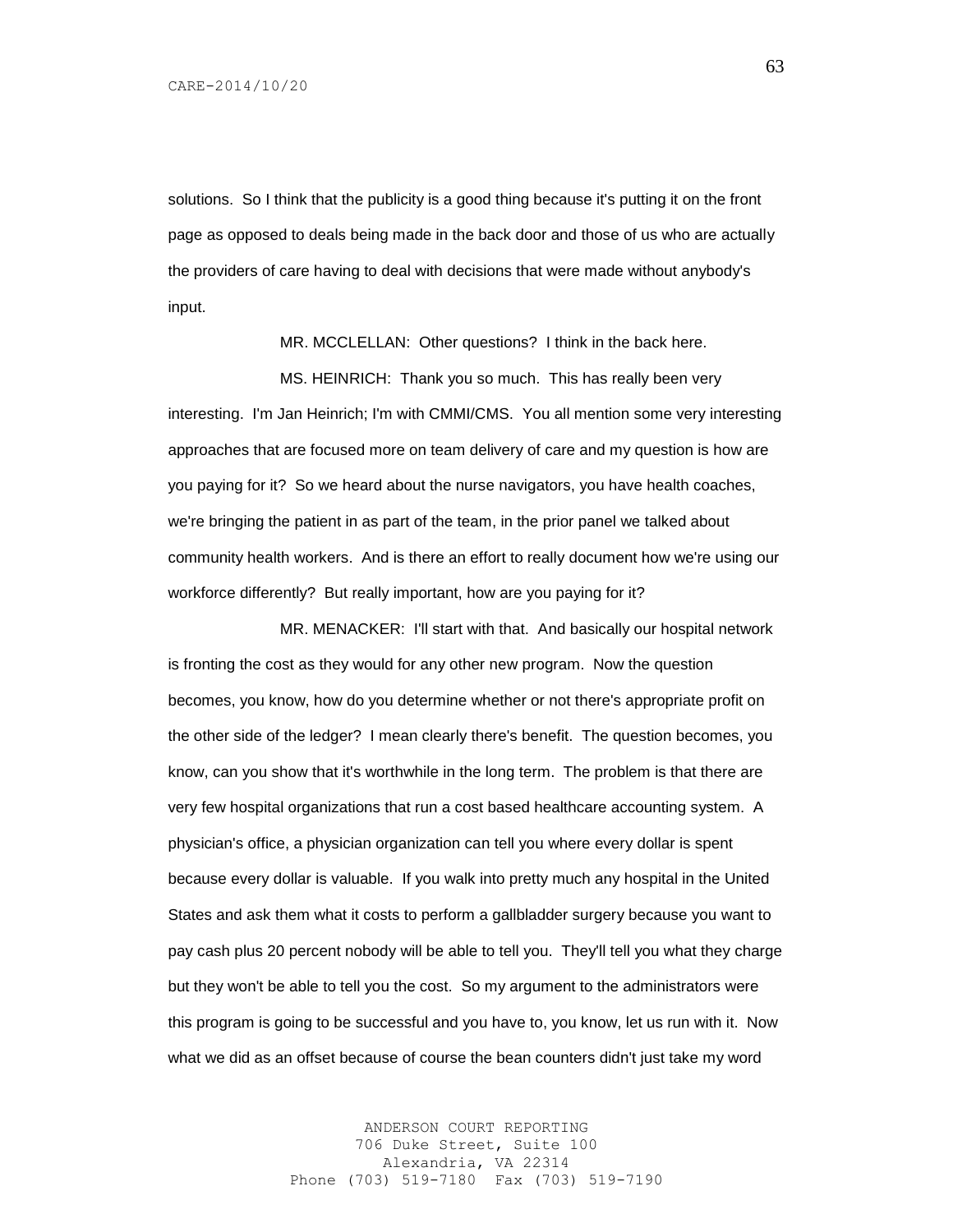for it, was that we involved our employee health plan and we created a management structure for our employee health plan so there was cost savings on that side as well as the bundle payment program. The bundle payment program which was initiated by the hospital required an infrastructure for management. We actually are participating in more bundles than any other hospital in the country. And so therefore I said to them I'll also do the clinical management of that as well. So, you know, the short answer is this is being privately funded by our institution. The long answer is I think in the long run there's an awful lot of benefit to the hospital and even just the PR that they've received from us, you know, saving money in the MSSP program is money well spent.

MR. MCCLELLAN: Kelly, any thoughts on this topic?

MS. TAYLOR: Yeah. You know, kind of the same thing. Our hospital has made the initial investment in our ACO and we are projected to have losses for a couple of years. We were really honest about that. And, you know, didn't quite turn out that way. We're having some good success. One of the things we've done it the past is partnered with other people. We've aggressively gone after grants. We just got a grant from CMMI to spread health coaches and disease registries throughout all of rural Iowa in our critical access hospitals and rural primary care networks. So, you know, we try a lot to try and find different things like that that then can help us build the case. That coupled with I think in our market knowing our competitor was jumping right in was a big reason of course to do it as was talked about earlier today. And then again just kind of going back to mission. You know this is really what our Board of Directors -- this is how they directed us. They absolutely jumped in with two feet and have supported it ever since. And I think in the long run it will be -- I mean again it goes back to if you're doing the right thing for patients you're doing the right thing for yourself. Whether that's at an individual physician level or at a, you know, statewide ACO level.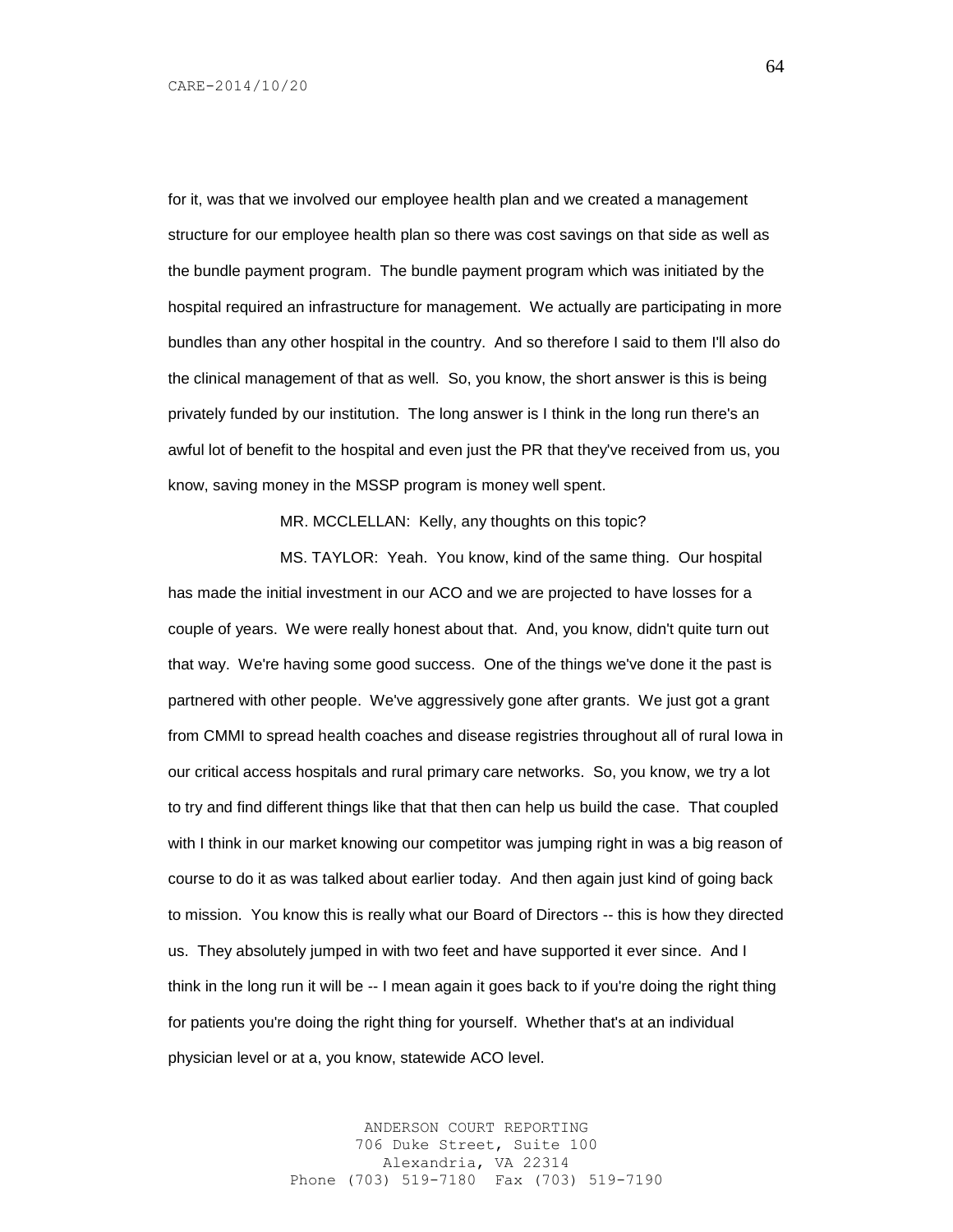MR. MCCLELLAN: Let me ask you if you all feel like I guess the quantitative business case is getting clearer and better for these kinds of reforms? I mean I get -- and we hear this a lot around the country, especially at organizations that are committed to this goal of better patient experience and more person focused care and hopefully getting savings at the same time, are just going ahead with what they think are the best opportunities to do that and they're either funding it themselves or if they can get a CMMI grant or a foundation grant, they're taking those steps. But that by itself is not really a sustainable long-term business model. I mean you heard Dr. McWilliams talking earlier about a kind of conceptual approach to think about for specific areas of care. You know, what the implications for net revenues would be of different kinds of payment reform models. That's hard to calculate across the board and not only that as you pointed out other healthcare organizations just aren't set up to calculate cost versus new revenues this way because they haven't been paid this way. But is it getting better? Are you finding it easier to make the business case? Do you have better data that you're actually able to bring now compared to several years ago or is it more still in the realm of well, you know, we've been doing this for a few years now and so far it's turned out okay so let's just keep doing what we're doing? Is it getting more systematic?

MR. MENACKER: Well, I'll tell you from our perspective it's a multilevel answer. Number one is we can't keep doing business the same way we're doing it. That's clear. Number two is if we're successful -- and I'm not talking about us, I'm talking about the healthcare system, is successful, there are going to be less hospitalizations and more than likely less hospitals. And so hospitals are going to have to think about their business and their business model in a different way. So a hospital like mine which was willing to make that investment, was basically looking and saying how are we going to be able to change our business model? Is this a direction that's going to make us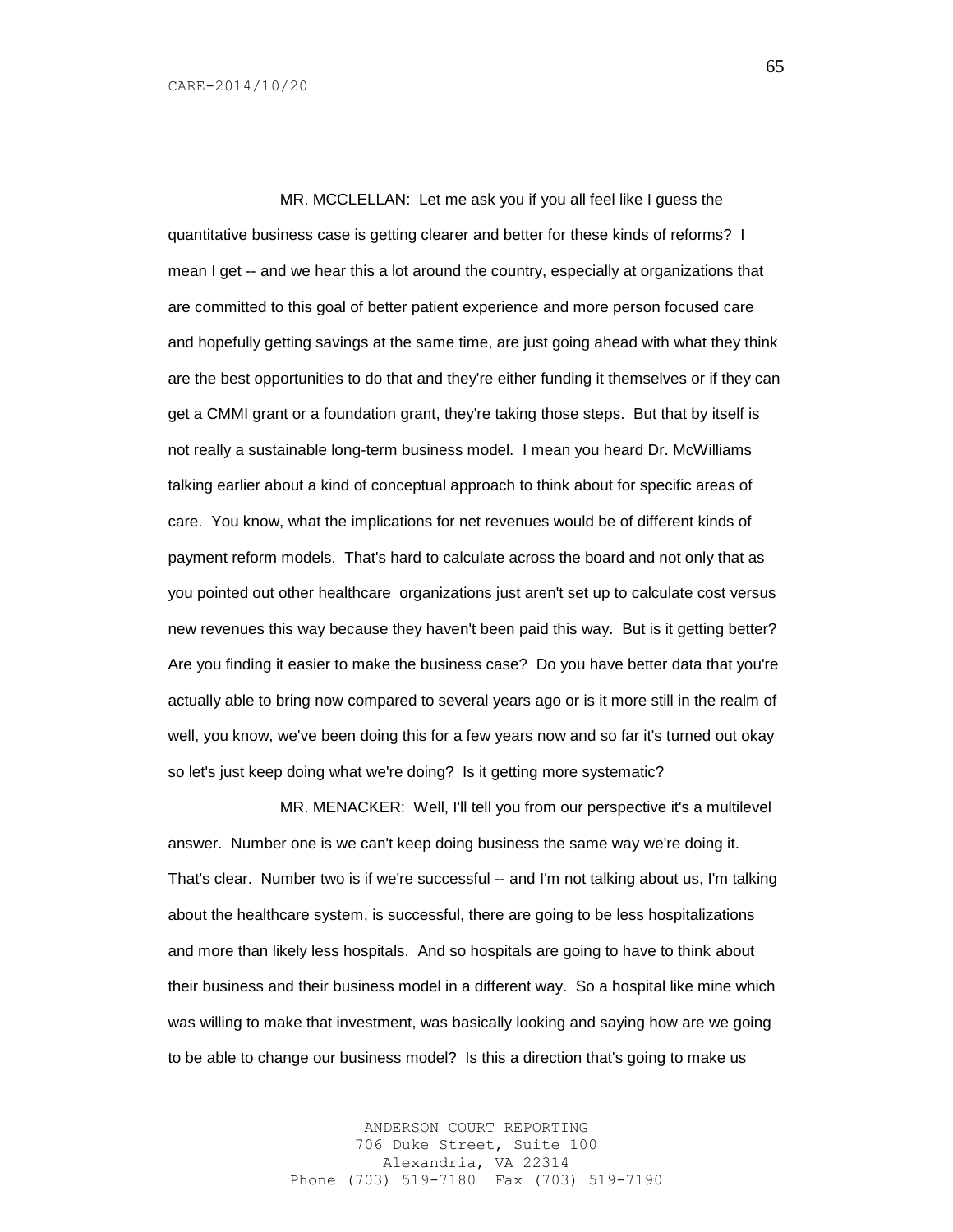successful in the future? And I can't speak for administration, but so far they've been very supportive of every effort that we've made, not necessarily just with the ACO, but in population health as a whole, changing the way that we provide care. Quick example, I requested a computer program for appropriateness documentation for radiology procedures in the hospital. As we all know anybody on the outside that's not a Medicare patient needs to get an authorization for a significantly expensive diagnostic test. The result is doctors admit patients to the hospital and do every diagnostic test they can possibly think of while they're in the hospital regardless of diagnosis. We just purchased a program which sits on our EMR that basically blocks orders of anything that's not indicated based on the American College of Radiology. Now this is not something that is going to be an upfront win for the hospital, but they see it clearly as a long-term gain to them and I see it as a benefit because it's going to change physician practice patterns and therefore is going to bring doctors more in line with population health thinking.

MR. MCCLELLAN: Thanks. I think we have time for one more question back here. We want everybody on line to get the benefit as well so hang on just a second.

MS. O'KEEFE: Hi, I'm Teresa O'Keefe. I'm CEO of My Body Count and we've created a consumer health score. So I'm very interested, and, Kelly, I thought you said that you work with employer populations? Because a lot of what I'm hearing -- and my orientation is employer population health -- is things that seem to be working are already happening the employer sponsored healthcare. And so I'm interested in the differences -- and I've already kind of played some out in my head -- but are you also considering incentives for your populations or have you got to thinking that far?

MS. TAYLOR: Yeah. Actually our hospital system was really our first test case to try to prove this point and so we've worked really closely with them. And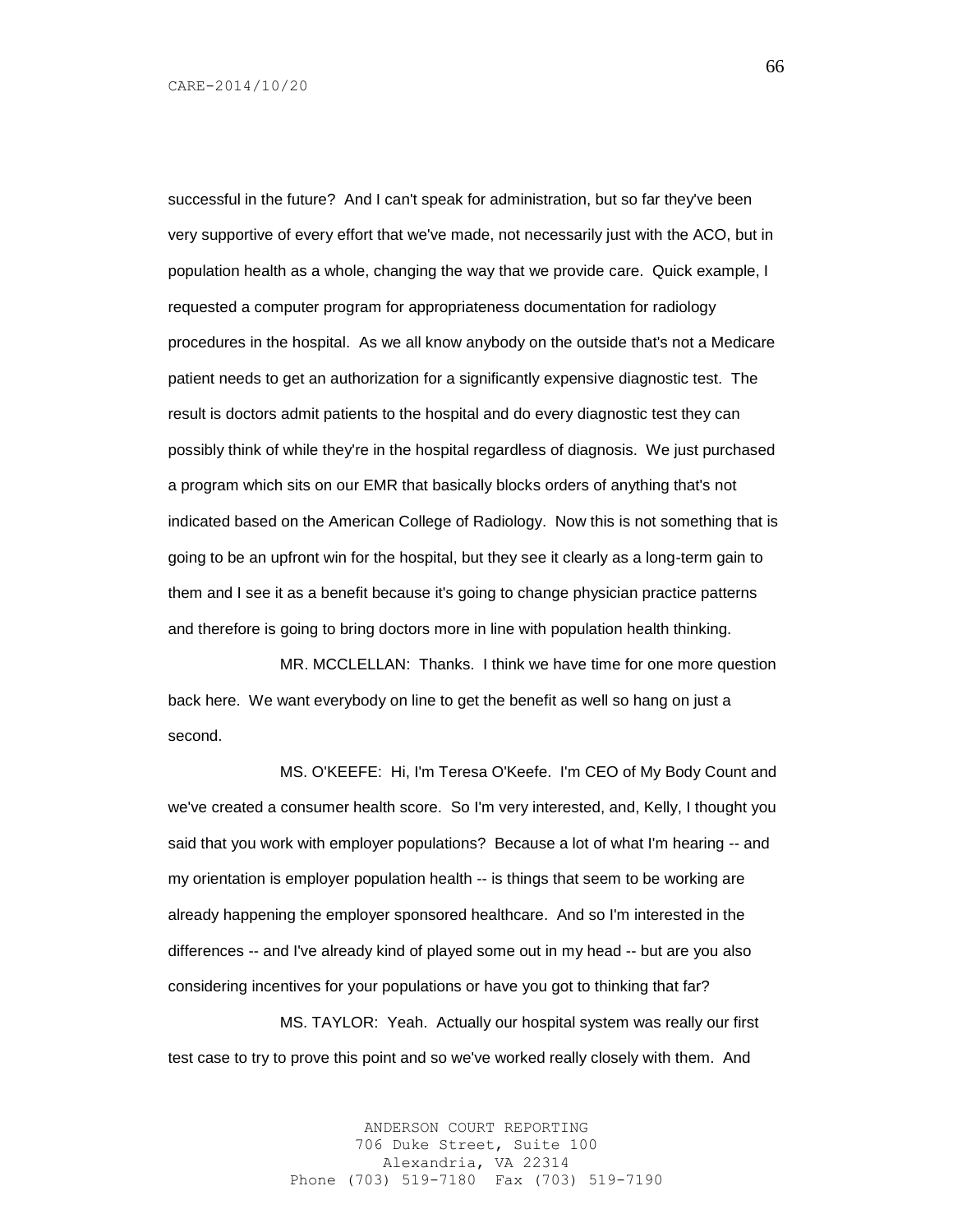there are patient incentives that have been built in to work with health coaches on lifestyle changes, to work on self management support, and, you know, those types of things. And we've learned from it. You know, it hasn't been perfect. The first year all you had to do was have three sessions with the coach and you got the benefit. And, you know, that was a HR designed thing and then we were able to come in and say, you know what, it's really an ongoing relationship and so they've kind of spread it out so that, you know, you get the incentive but you maintain that relationship with your medical home. And so, you know, I think there's lots of opportunities that way and I think there were -- you're right, there's already a lot of things that are working and I think adding care management, you know, kind of as an overlay to that is probably what has led to the success that we've had. You know, we've decreased hospitalizations, we've decreased ancillary usage, you know, all those things, with healthcare workers who traditionally are high utilizers. So, you know, I think it's a combination and again, just another idea of partnering with people, what are other people doing, you know, leveraging that and working together and having that same consistent similar message. It's really led to lots of employer groups within Central Iowa coming to us and saying what can you do with us, what can we do with you.

MR. MCCLELLAN: Jennifer, with employers concerned about the cost of healthcare and the quality of the coverage that their employers are getting as well as with the health of their employees, I expect you all have seen some examples where employers can work to support these same models of more effective patient, person, family engagement and care?

MS. SWEENEY: Yeah. So we also co-chair the Consumer Purchaser Alliance at the National Partnership. And, you know, what I thought was interesting with what you said, Kelly, is that there was, you know, an initial uptake, but then without sort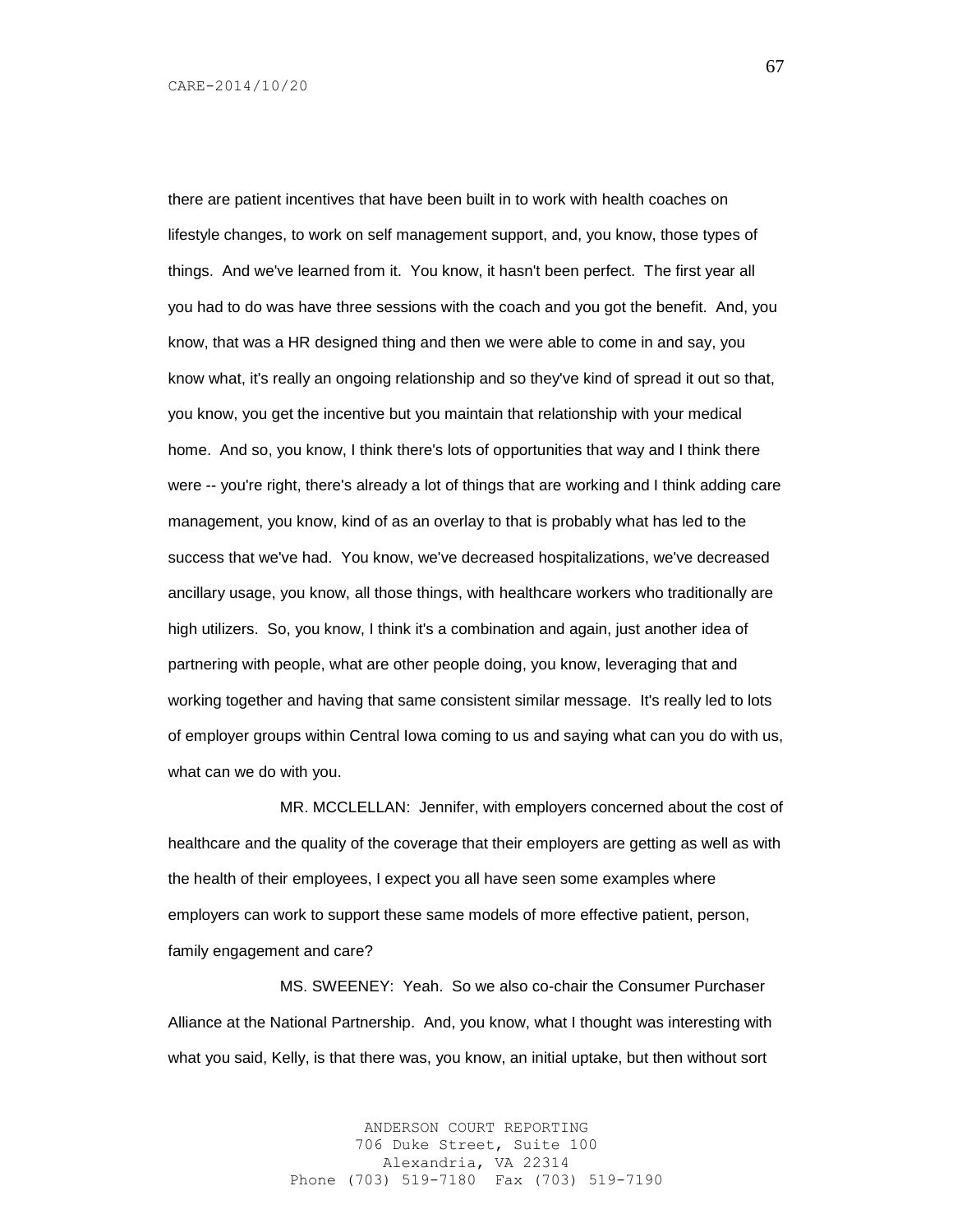of creating that relationship it wasn't going to work. And I think that's our concern as a consumer organization is we don't want to just want to give people gift cards and just say okay, great, you know, everything's take care of. That's really not -- that's a quick fix, will not be sustained over time. We want to change the way clinicians and patients partner together to get the results we all want in healthcare. So it's really about that relationship and understanding what it is patients need and want, and then working collaboratively with them to design it.

MR. MCCLELLAN: Great. Thanks. And I think this point about no quick fix is as illustrated by the goal of some fundamental changes in how patients work with their healthcare providers in achieving care transformation is a good point to end this panel on, illustrating that this is hard work, but clearly some opportunities to make progress in improving care, lowering costs, and especially by thinking outside of the traditional approaches to healthcare.

As you all continue to work through this I'd like to give you a round of applause for the great presentations on this panel. Thank you very much. (Applause)

MR. MCCLELLAN: All right. And we're going to move right into our next panel, and while they are coming up to the stage, I'd like to talk about some of the big issues for ACO policy going forward. I'd like to introduce the topic of big issues for ACO policy going forward.

Some of the main topics that we're going to discuss here build on the discussion that you've already heard. We've heard about the state of the evidence on Accountable Care, and about some of the key issues and challenges facing Accountable Care organizations on the ground. Now, we're going to turn to the potential policy and regulatory reforms to help address these challenges.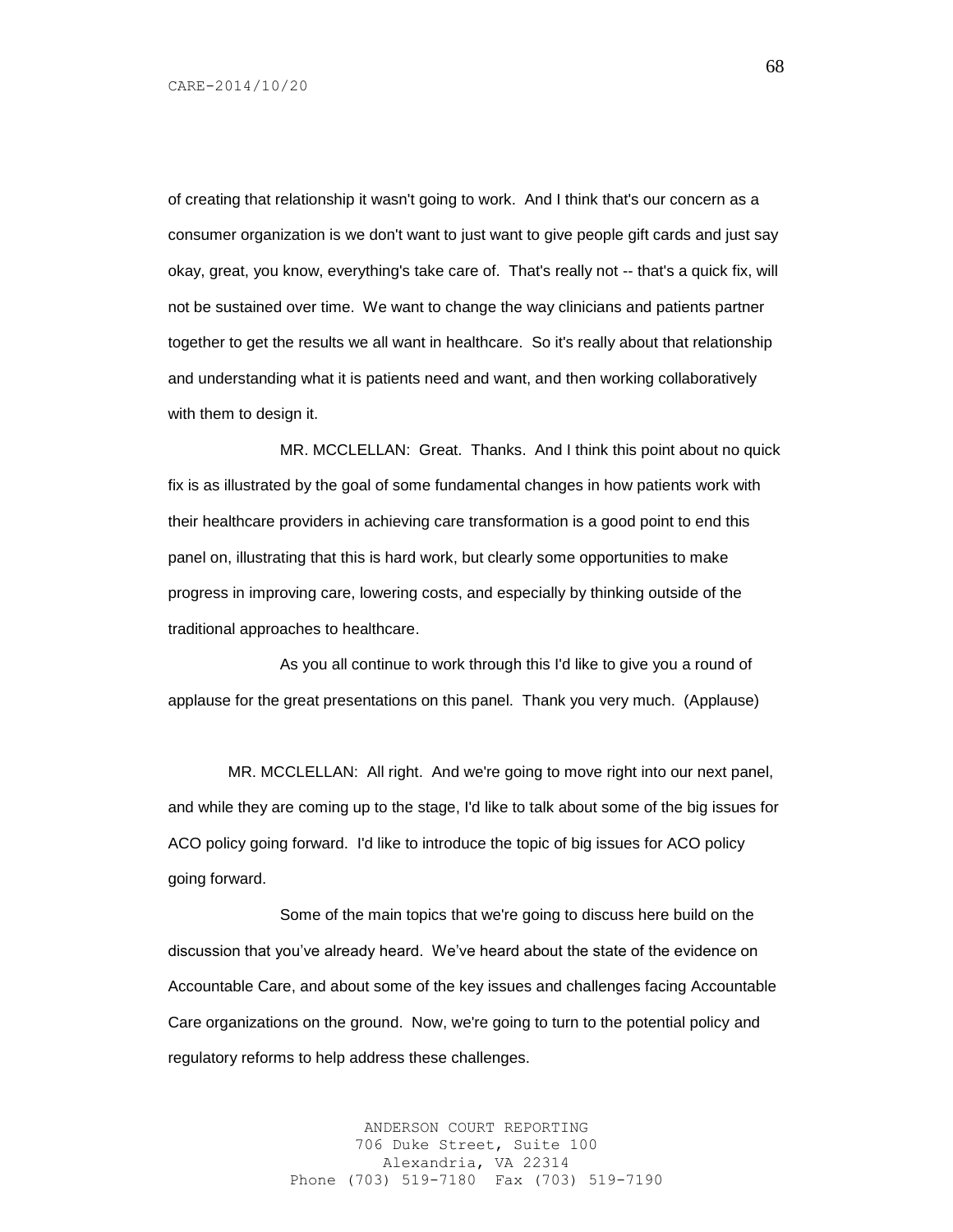Obviously, some of these topics have already come up today, but just to help get the discussion going, I wanted to highlight a few. One of them is the issue of the benchmark and payment systems. We've heard about some challenges around how the benchmarks are calculated, whether those savings are retained over time or go into a new base; how attribution works.

We've talked about transitioning to more person based payments; payments that are more at the person or capitated level -- that means more significant financial risk, but it's something that many ACOs seem ready to take on. We've talked extensively on this last panel about steps and policies that could support increased beneficiary engagement. Issues related to performance measures have come up, both performance measures that are less burdensome to report, but also, measures that could be more meaningful for capturing issues like underuse of care and more meaningful patient reported outcomes and the like.

We've heard about challenges related to data availability, since timely, comprehensive data is really critical to many of the steps to improving care being targeted and having an effective impact. We've talked about some of the other payment reforms going along with Accountable Care organization payments that can potentially reinforce their effects.

We've talked about steps to overcome startup costs through things like bonus payments and other incentives, and we've highlighted the challenges of actually implementing effective reforms in clinical care, and how opportunities to share experiences and research on what really works to improve care and lower cost in particular kinds of healthcare settings and markets today can be very important.

So, plenty of opportunities for further discussion, debate, and hopefully, constructive next steps on the policies affecting the ACO programs in the country, and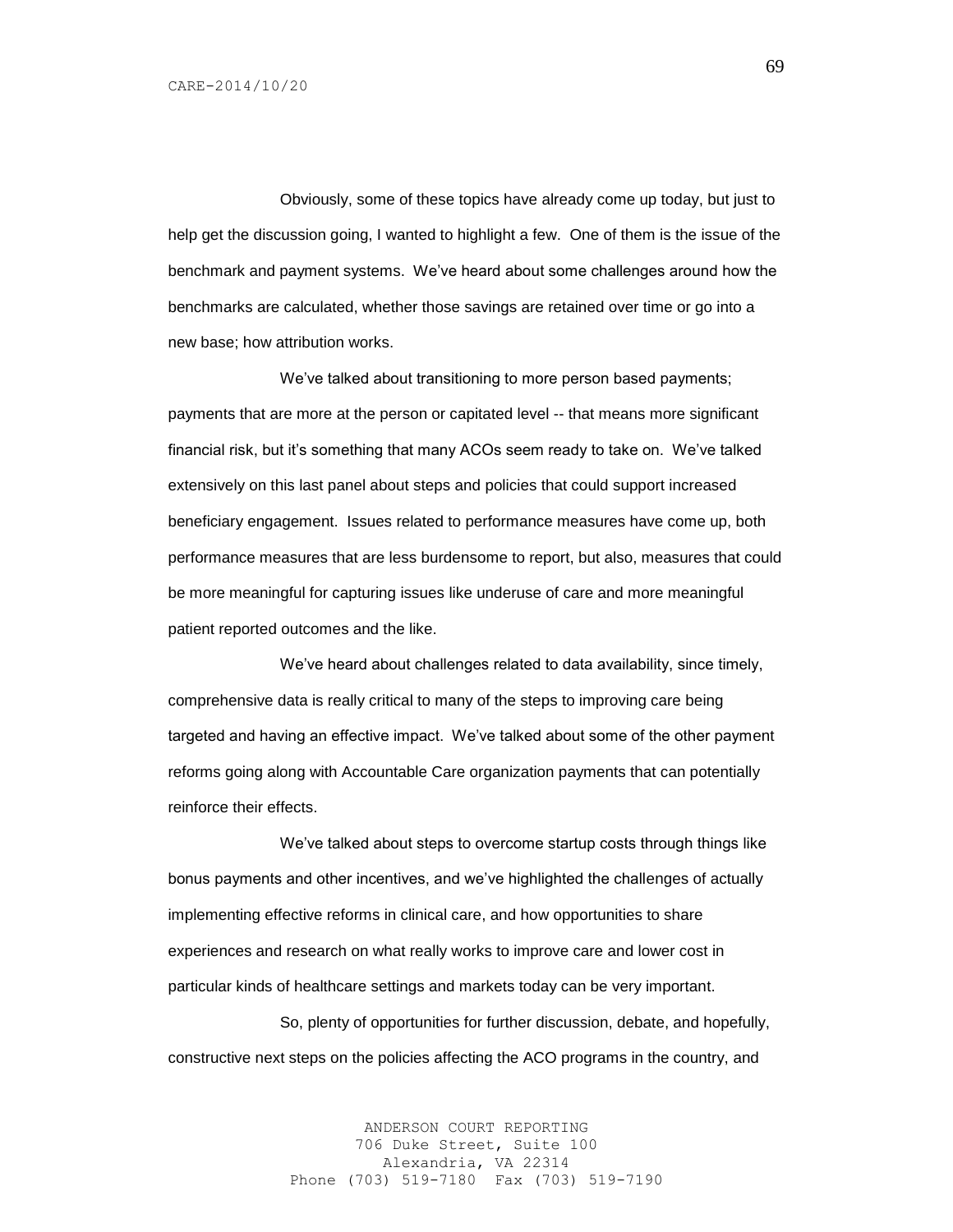particularly the Medicare ACO programs -- a very timely issue right now with the upcoming regulations and payment -- and further payment and regulatory reforms that are coming.

And we've got a great panel to discuss these issues, so I'd like to introduce them briefly now. Starting on the far end is Mark Wagar, the president of Heritage Medical Systems, which is an affiliate of the Heritage Provider Network that serves over a million patient members and integrated population based programs through medical groups and independent practice associations in California and New York and Arizona.

Heritage Provider Network also manages one of the largest pioneer ACOs in the United States and one that seems to be doing quite well so far, in the pioneer program. Next, I'd like to introduce Joe Damore, who is vice president for Population Health Management at Premier. Joe has extensive experience in leadership roles for successful hospital and health systems including 19 years as a hospital and health system CEO.

He has successfully developed several integrated health system and his expertise includes strategic planning for hospitals and integrated care systems, financial and operational management, governance and leadership development, business planning, quality enhancement, health insurance plan and ACO development and physical hospital integration. No shortage of skills needed for success in these kinds of healthcare reforms.

Next, I'd like to introduce my longtime colleague, Mark Miller, the executive director of the Medicare Payment Advisory Commission. MedPAC is a nonpartisan federal agency which advises the U.S. Congress on Medicare payment, quality and access issues. Mark came to MedPAC in 2002 -- has it really been that long -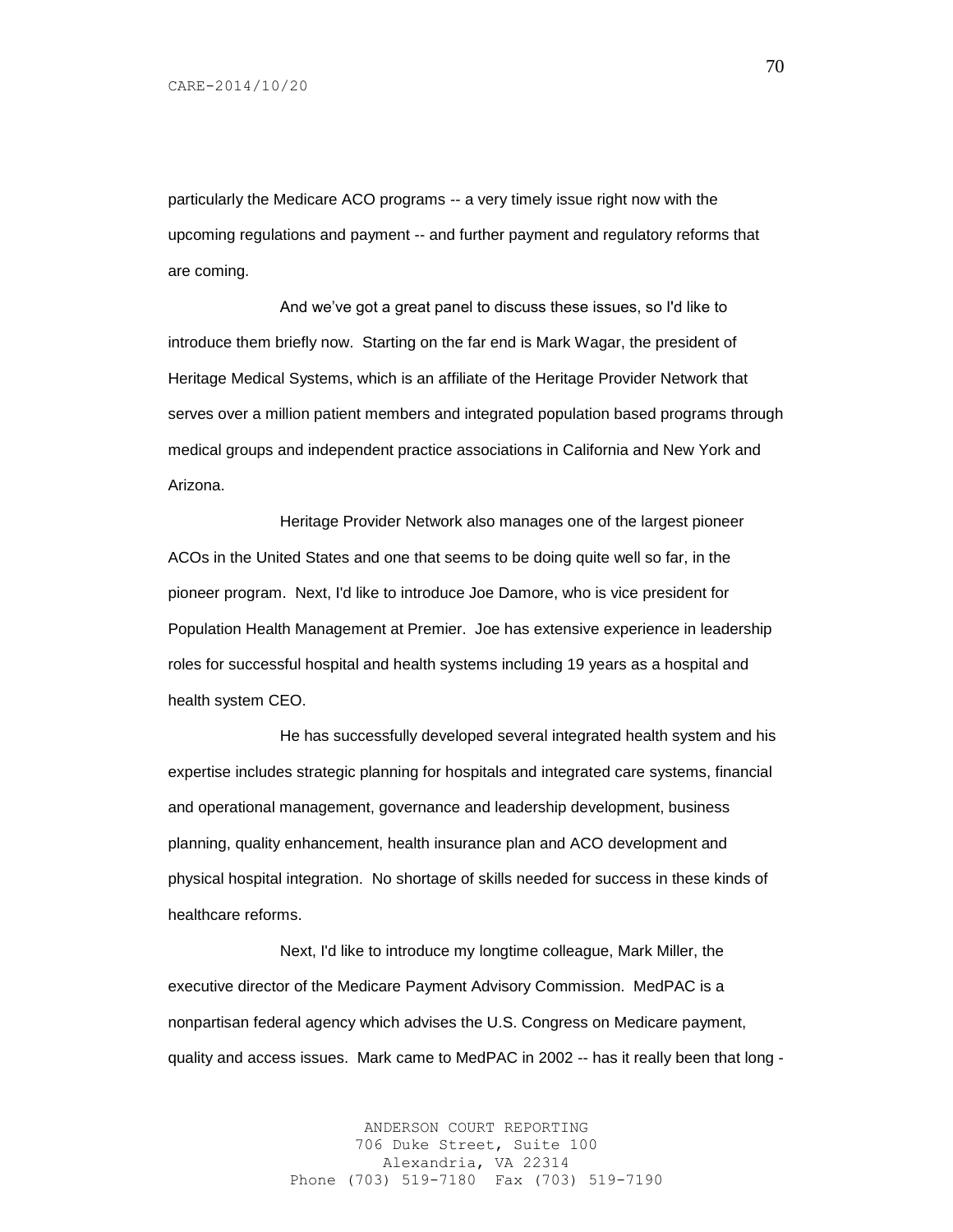- where he previously was at the Congressional budget office as assistant director of the Health and Human Resources Division. And before that, Mark Miller was the deputy director of health plans at the Medicare program.

And last but not least, I'm very pleased to introduce Paul Ginsburg. Paul is a Norman Topping chair in medicine and public policy at the University of Southern California, and also, a fellow here at Brookings. From 1995 through the end of 2013, he was president of the Center for Citing Health System Change, and prior to founding Health System Change, Paul served as the founding executive director of the Physician Payment Review Commission, now part of the Medicare Payment Advisory Commission.

As with our last panel, we're going to start out with some opening comments from our distinguished panelists, and then, turn to a further discussion of some of the policy issues and potential solutions on the horizon. So, Mark, let me start with you.

MR. WAGAR: Sure. Thank you, Mark. Heritage is probably at the other end of the spectrum for many people in the audience and participating in the ACO program. So, of our million patients, 800,000 are fully delegated, completely capitated. We pay the claims. We do the care management. We have almost 3,000 physicians in medical groups that are employed. We probably have 30,000 contracted physicians, primary care and specialty in independent practices that surround those.

So, we try to focus on concentrating in markets and presenting a delivery system that can actually produce differentiated results. Our success in the pioneer, I think, is primarily driven by that experience that was referenced earlier, so Dr. Merkin has been at this since the '70s -- been through all of the ups and downs of different versions of managed care.

And we were able to extend in the pioneer ACO program all of the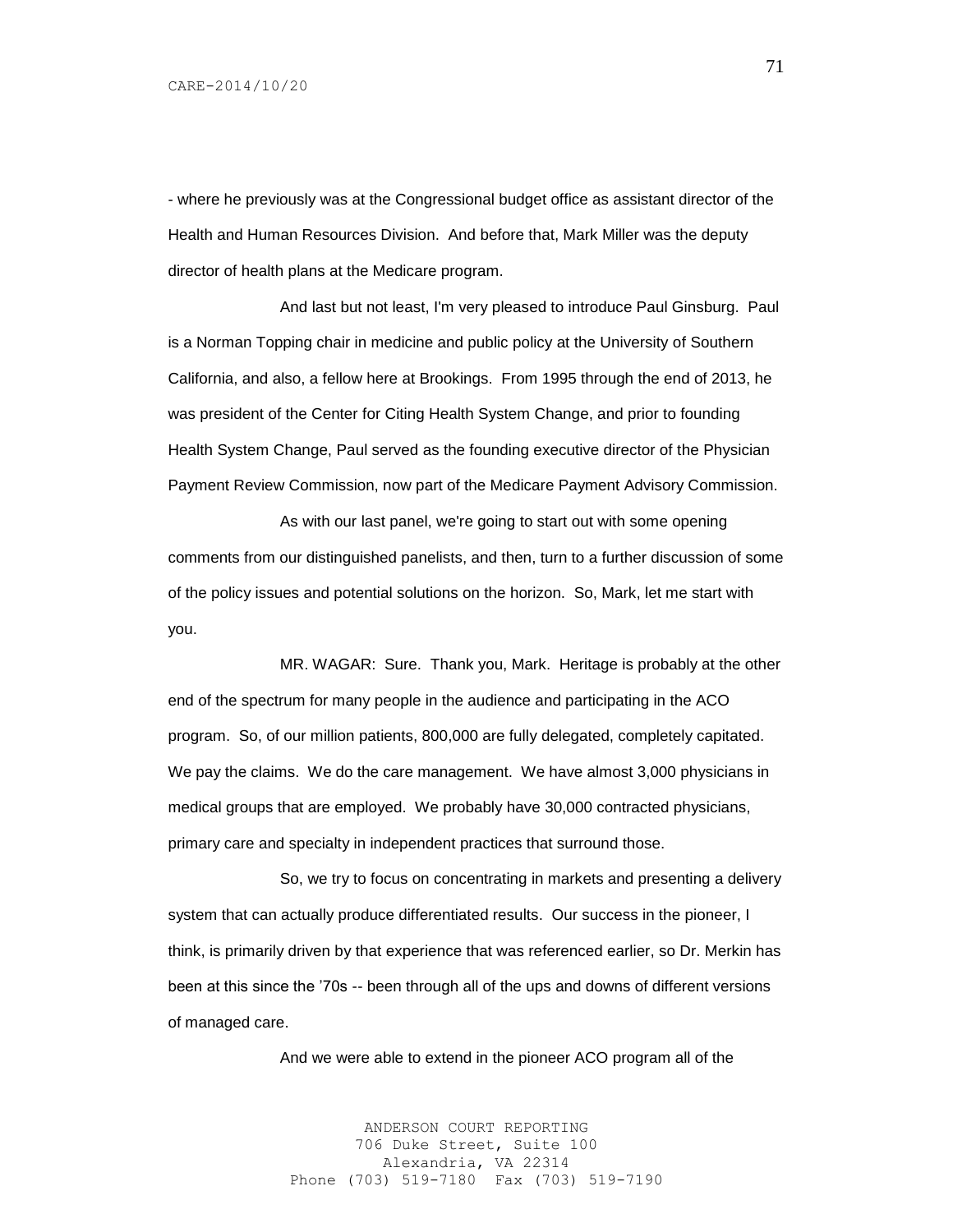internal things that we do for those prepaid populations. So you know, the independent practice that was a first timer to the ACO, you know, gets the social worker who is going to work with the family; gets the community care worker, gets the Meals on Wheels.

I was pleased, by the way, to hear the conversation about consumers, because we have about 30 percent churn. Does that sound familiar to a lot of people out there? And number one is how do you financially survive that? But number two, what we're finding, given that we've had some success and we've taken the education road with consumers, so we found they didn't know a thing about it, didn't understand they were in it. So we had group meetings not to market -- they're already in the program. But we're a part of your physician office.

If it's the patient or the family member who often accompanies them, here's what we've added to your physician's office capability. Then, when they get moved by whatever attribution mechanism, they're calling back and saying, well, why am I moved? You know? I liked the social worker who was working with us (Laughter) and take care of mama, what have you. So, that's a challenge.

I think you know, the secret draw of success, like the Hackensack system, we spend money that we make elsewhere to try to demonstrate that this program will work. It ultimately, like all of the organizations that are participating, if we don't evolve the payment mechanism to something more population based, it will run off the cliff.

So, the big organizations like us, we may -- and our hospitals systems or what have you, other big medical groups, we may have the staying power to stay with it a while longer, but if you don't end up doing something other than like the rural thing, effectively what was done when you give money in advance for providers who don't have it and then you have to give it back out of your savings, that's reverse capitation. Okay? That's what we have in advance.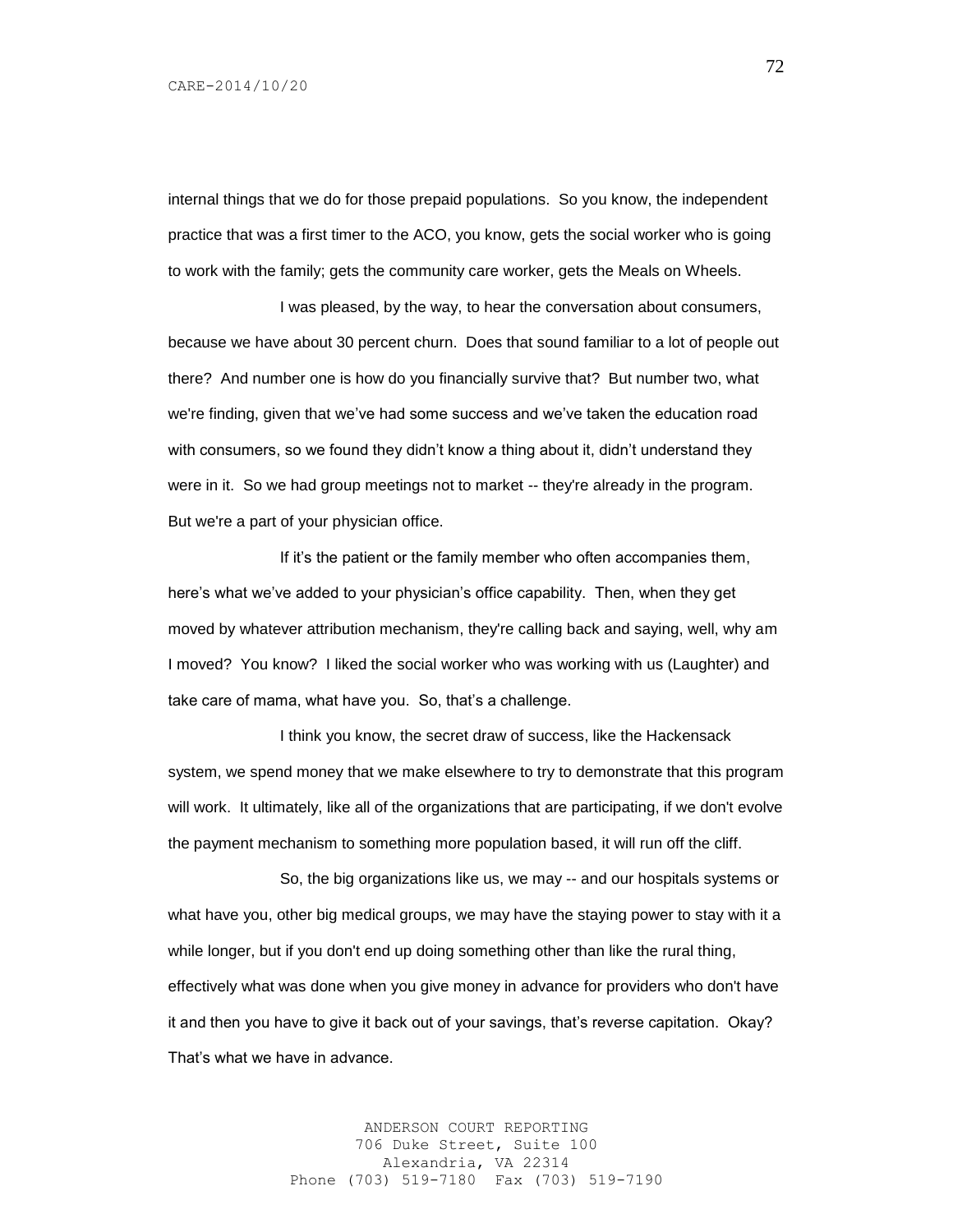And we don't have any argument about whether or not you need an air conditioner or whether or not you need a ramp. We don't have to look up the benefit design. You know, the answer to access is could you come in this afternoon? If you can't come in and you don't have anybody to bring you, we'll go get you. If you can't come at all, we'll send somebody to see you. You know?

We think we -- with all of those providers and hospital relationships we have, we're great at taking care of people when they present and need care. But more importantly is, can you find them before they present and they're sick enough or injured enough to fall in the door, so maybe they don't need care? Or they need a different kind or it's not as intense. So, we think the program is a great learning ground. I think we've proven that with the independent practices. But you know, we want to see what happens next and be an advocate for the change that's coming.

MR. MCCLELLAN: Great. Thanks. And please, go ahead, Joe.

MR. DAMORE: Great. I work with a team of people in population health management who work all over the country. We've worked in about 150 markets in the last three and a half years helping organizations transform into population health. On the Medicare side, we've worked with Pioneers and MSSPs, probably over 50 of them. On the commercial side, we work with a lot of the major commercial payers of Blue Cross plans across the country to build new models.

We work with Medicaid programs, for example, putting in district programs across the country. So, we work across the entire continuum. And what I'm going to try to do is just summarize, how do our people feel about -- including with Morry's organization in Hackensack. And I would just add that one other thing. Our organizations that we work with have done much better than the national average in regard to hitting savings rate, you know, like Hackensack. They've done a great job, and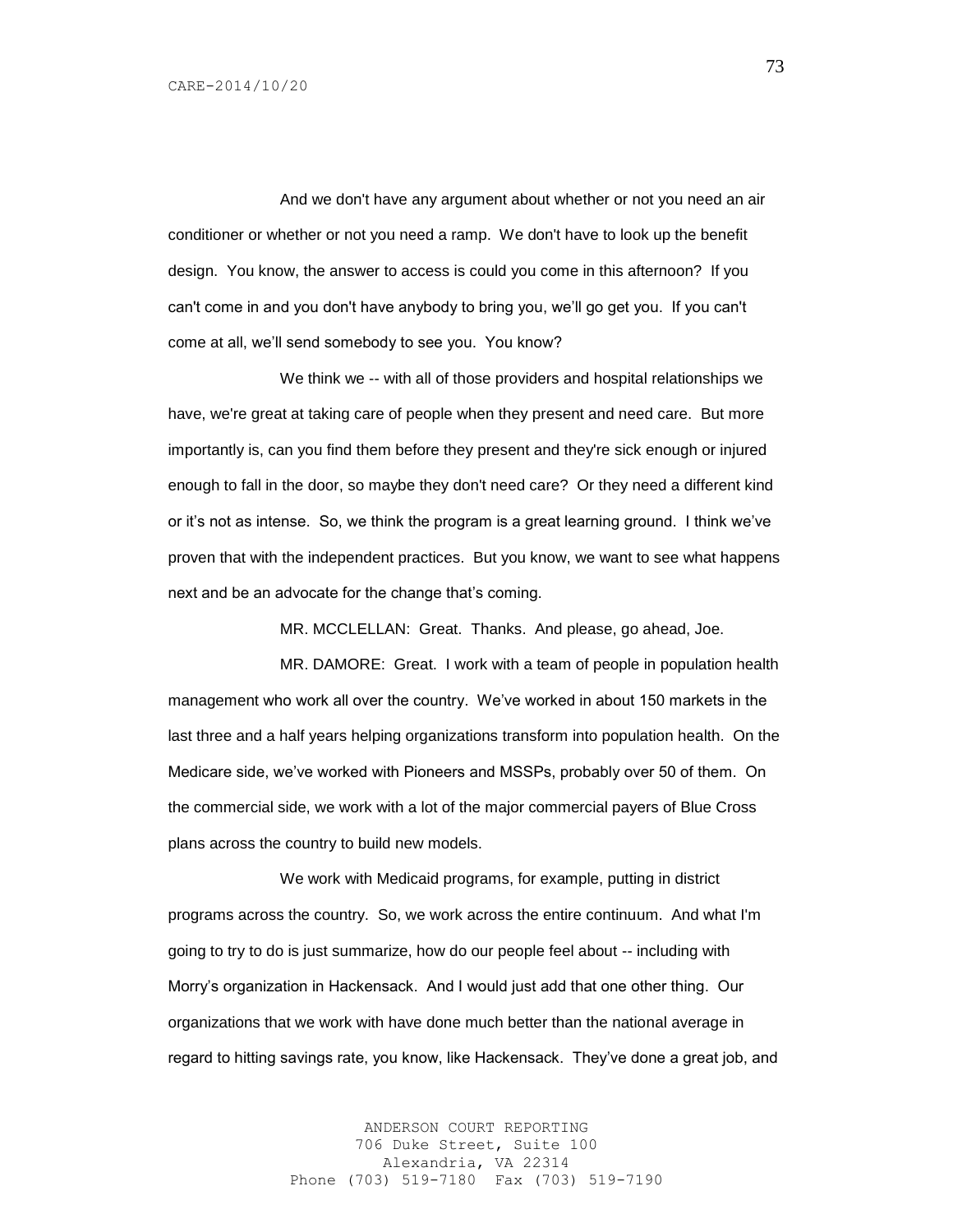we've got a lot of others that have done well.

I think almost 80 percent of the organizations we work with hit their minimum savings rate in year one. So, not all of them got shared savings, but a really high percent hit their minimum savings rate. And we'd like to think it's because the exhaust from the success we share with each other. We have a collaborative that allows us to share with organizations what's working.

And then, the second thing we really try to do is stage what you build, because what we find is many organizations try to do too many things too early. And what we've learned is, stage them over time. And there is a staging process that we think works. So, our experience has been that number one, on the MSSP and pioneer side, people need accurate, timely data, and we're still not there yet. And it's kind of like flying a 747 without an accurate instrument panel.

If your attribution changes 30 percent in a quarter, it's really difficult to get an accurate denominator on all of your quality metrics, your financial metrics. So, we've got to fix that. We have to fix that attribution issue in this next round. And then, on the top line, if we don't have accurate claims and timely claims, you really can't manage on a day in and day out basis. So, we need to fix that. So, data is really critical to be successful going forward.

Second is, there's a number of areas in the economics that need to change. For example, the minimum savings rate issue. As I said, we have so many organizations that hit their minimum savings rate. But what happens next year, it's dialed back to zero again. And that doesn't make sense. So, somehow, you should be able to take a credit for the success this year and carry it over towards your target for next year.

It seems terrible to say, well, you did pretty good this year, but you didn't hit the minimum savings rate. But you're going to start all over again. That doesn't make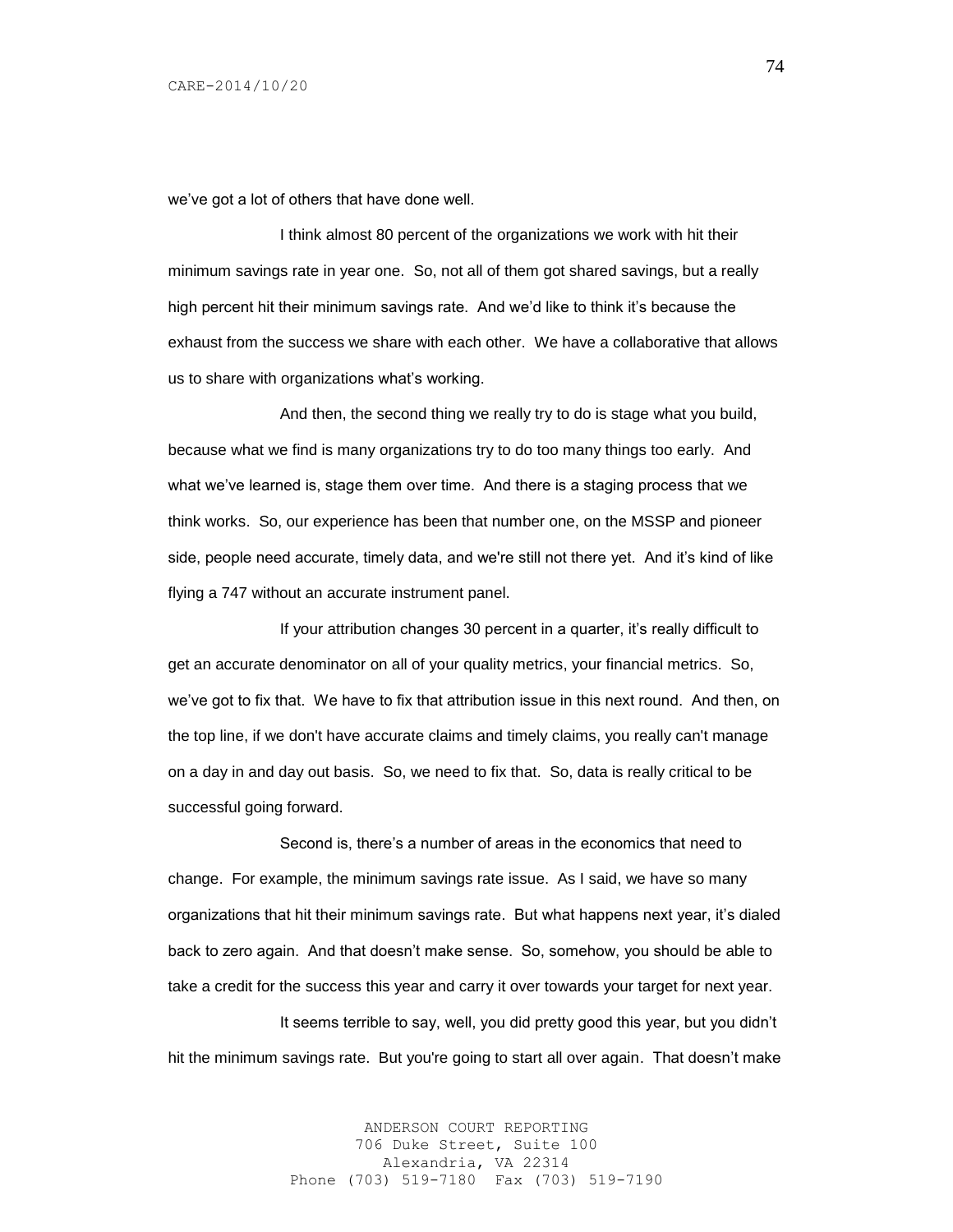sense. So, we think those kind of things need to change, and I can give you more and more like that; the risk adjustment process is not really sound, in our opinion. The benchmarking and the metrics need to be realistic in setting in their targets, rather than saying you've got to hit a hundred percent (Laughter) of some of these metrics, in order to get full shared savings.

The third area would be, where do we think we need to go? So, number one, we think we need to allow organizations to continue the one sided risk model for several reasons. One is that if they don't have totally accurate data, I don't think it's appropriate to go to two sided (Laughter). That doesn't make sense.

But also, there are organizations -- and I think that there was a great summary earlier about the types of organizations in MSSP. There's a lot of organizations that are in risk for the first time, and I think it's too early for them to go to two-sided risk, is our experience.

Second, there are organizations that are ready to phase into two-sided risk, and they should be given the opportunity in that model to maybe go to track two and phase it in over time. The third is, we do have a small number, as Mark pointed out earlier, of organizations that want to go to full capitation or a full global payment, and they should be given that opportunity.

And the fourth, we've got a couple that would like to go into full capitation plus part D. So, we see those four options as a prudent way maybe to offer the current MSSPs the ability to stay involved, make decisions that fit their market and their organization. So, we're hoping -- we're hoping that CMS will come through with something like that. So, I hope that makes sense to you.

MR. MCCLELLAN: Joe, thanks for the comments. Mark, in you know, MedPAC has extensively analyzed these issues, and he has a number of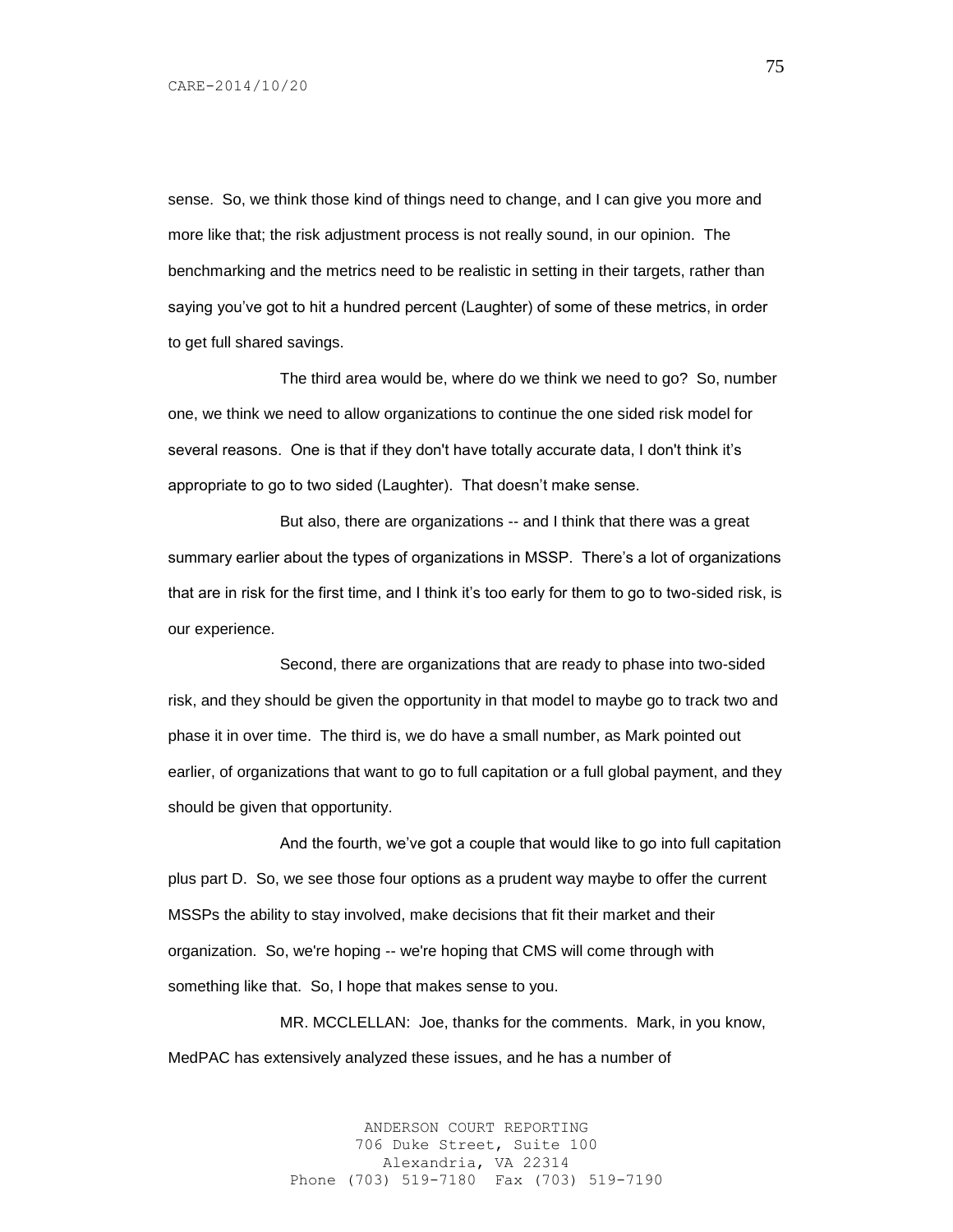recommendations already, and I'm looking forward to hearing from you.

MR. MILLER: Yeah, and I think there is some overlap with what you -- MR. WAGAR: We have talked in the past (Laughter) and we were --

MR. MILLER: Yeah, so we've met. So, there's a couple of things. We spent the last year or year and a half talking to ACO's -- site visits, case studies, surveys, and lots of people who rolled through the office to talk to us, and we put together a set of short run comments which I'll go through. And then, we started talking about what the direction is for the future.

There's two products -- you know, I have to mash it into five, seven minutes here, which I will do. But there's two products you should keep in mind. There's a June letter that we wrote to the administrators -- and obviously, we're always writing to the Hill staff when we do this, and that's up on our web site. And then also, our June, 2014 report talk about some of the future stuff.

From the comment letter, we were trying to make comments based on things that we had heard from the field that we could also reconcile with the, you know, taxpayer and beneficiary interests on the Medicare side. And we made a series of recommendations for the next round of the ACOs. And on the issues of attribution and the prospective benchmark, which is already -- or the benchmark, which has already been mentioned, we made the argument that both of those need to be on very clear and consistent prospective bases.

So, whether it is set up to be retrospective -- you know, your attribution changes during the course of the year or the benchmark changes during the course of the year, or whether there are methodological issues that effectively change the benchmark as you're going forward, that shouldn't be the case. The benchmark and the attribution should be on a prospective basis.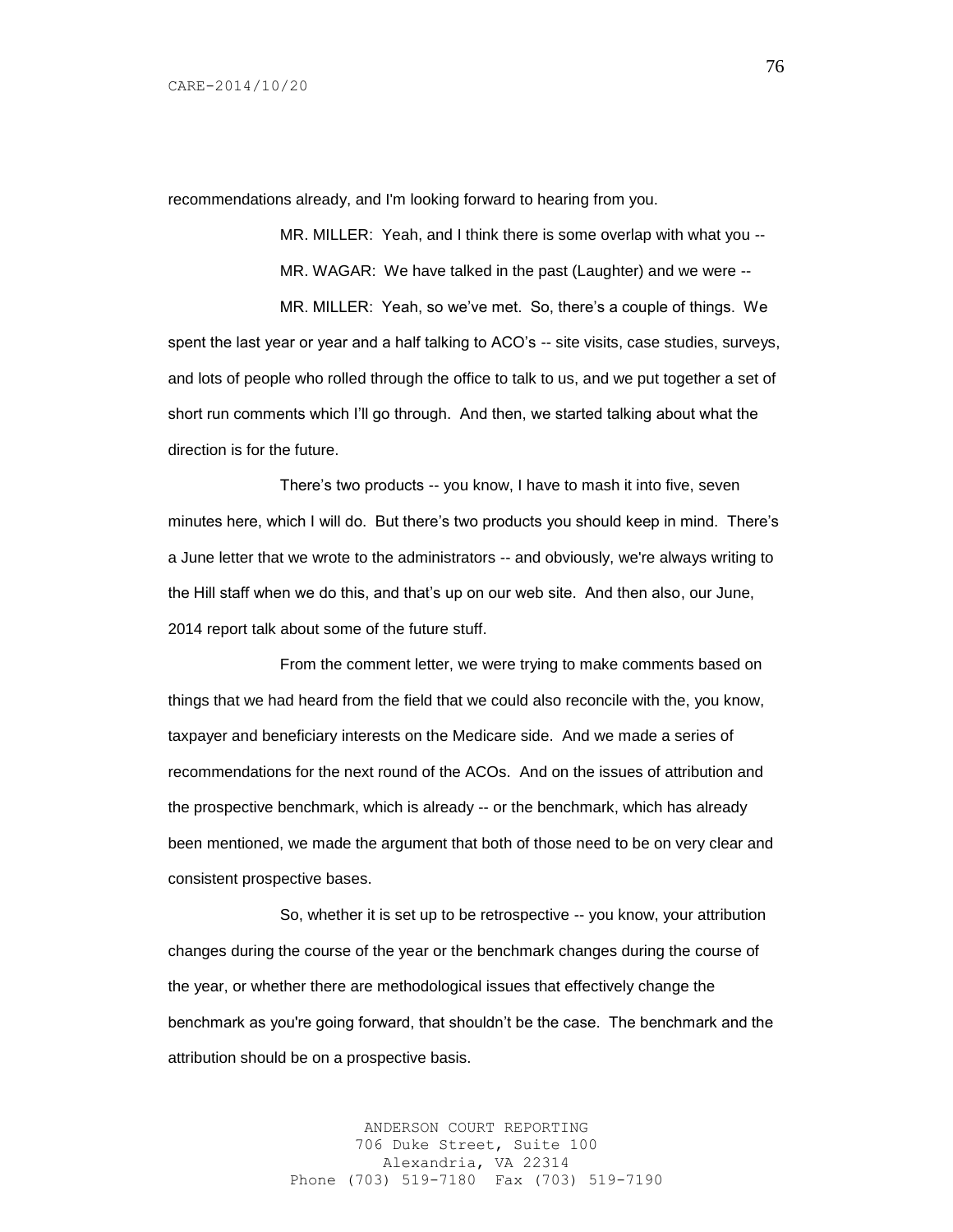There is a certain stability and just a predictability that we think will allow the ACOs to manage better under those kinds of circumstances. Now, there's much more detail in how to do that in the letter, but the basic issue is attribution and benchmark on a prospective basis. A legislative thought just on the side, but just to get it out, is, is that for attribution purposes, advance practice nurses, nurse practitioners, PAs should be part of the attribution process. And again, then that requires a change in the law. And again, I won't get into this, because it's much more complicated than five minutes.

But there is a specialty attribution process that we have talked about changing, and we would say the ACO should be able to designate certain specialists who are engaged in relatively primary care types of activities -- you know, like when you're going to your cardiologist because you have a heart condition and that type of thing. Again, there's more detail, but just to blow by it in less than five minutes.

The next thing is -- that I would say was a big deal in our comments is the quality indicators. Throughout this process, we made the point that there were too many, and that they weren't particularly the best ones, at least in our judgment, that should go. And we were concerned about the administrative burden and actually, just some of the measurement issues.

We heard very clearly from the ACOs that this ended up being a lot more resource intensive than they had anticipated. And we have argued pretty consistently through this process, not just in ACOs, but in MA and fee for service for a smaller set of population based quality measures. And so, we made that point. Again, there's more detail and more complexity, but you know, you can look at the letter.

We do want to encourage movement to two sided risk. We know that there is some reluctance and concern about that, but we do want to move to two sided risk, and there's a couple of connected thoughts here. One is, we heard a lot of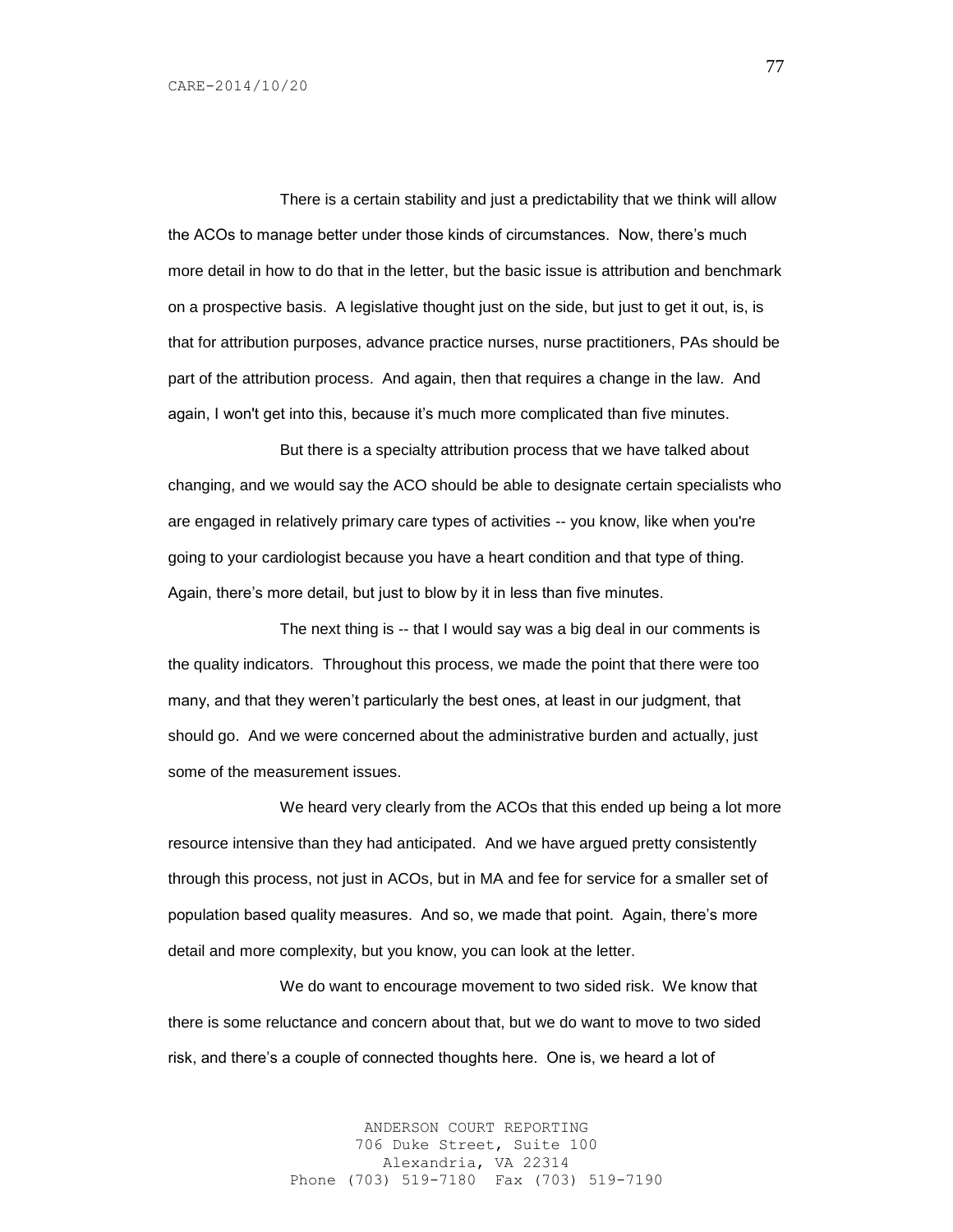concerns, and some of it was echoed in the previous session and right here about the notion of being able to engage the beneficiary better in order to kind of get the leakage under control, and also, just to engage the beneficiary in their care.

We made a recommendation that if the ACO is willing to accept two side risk, they should be able to forgive cost sharing for the primary care visit for the beneficiary. And this way, some of the way you explain the ACO is rather than explain here is an ACO, here is how it works, which lots of people -- it's hard to understand, is to say, look, if you go to your primary care physician, there's no cost sharing. You kind of get them in, and it's from that point. And there's people who should know how to manage from that point.

And then, the other thing we said is, is that if you accept two-sided risk, there should be some regulatory relief. That lots of rules and fee for service are about kind of curving the fee for service volume oriented behaviors. But once the risk shifts to two-sided risk and some actor has said, I'll accept the risk, then a lot of that should fall away. And we gave examples of where we, ourselves and the rest of the community should start focusing on regulatory relief to roll back.

We heard lots of comments from the ACOs who wanted to talk about an enrollment model, a capitated model, which I think involves more discussion, and also, on other ways to engage the beneficiary. And in wrapping up, the June, 2014 report talks about the future and how the ACO kind of fits in the large picture. Now, this gets a lot more complicated and a lot less clear, but the point that we're kind of driving to is the notion of a single unified benchmark that says for fee for service, ACO and MA, the government may have a support rate.

And then, within a given market, whichever model can dominate or be a strong player, that model can come forward. And some of our concern here, and this is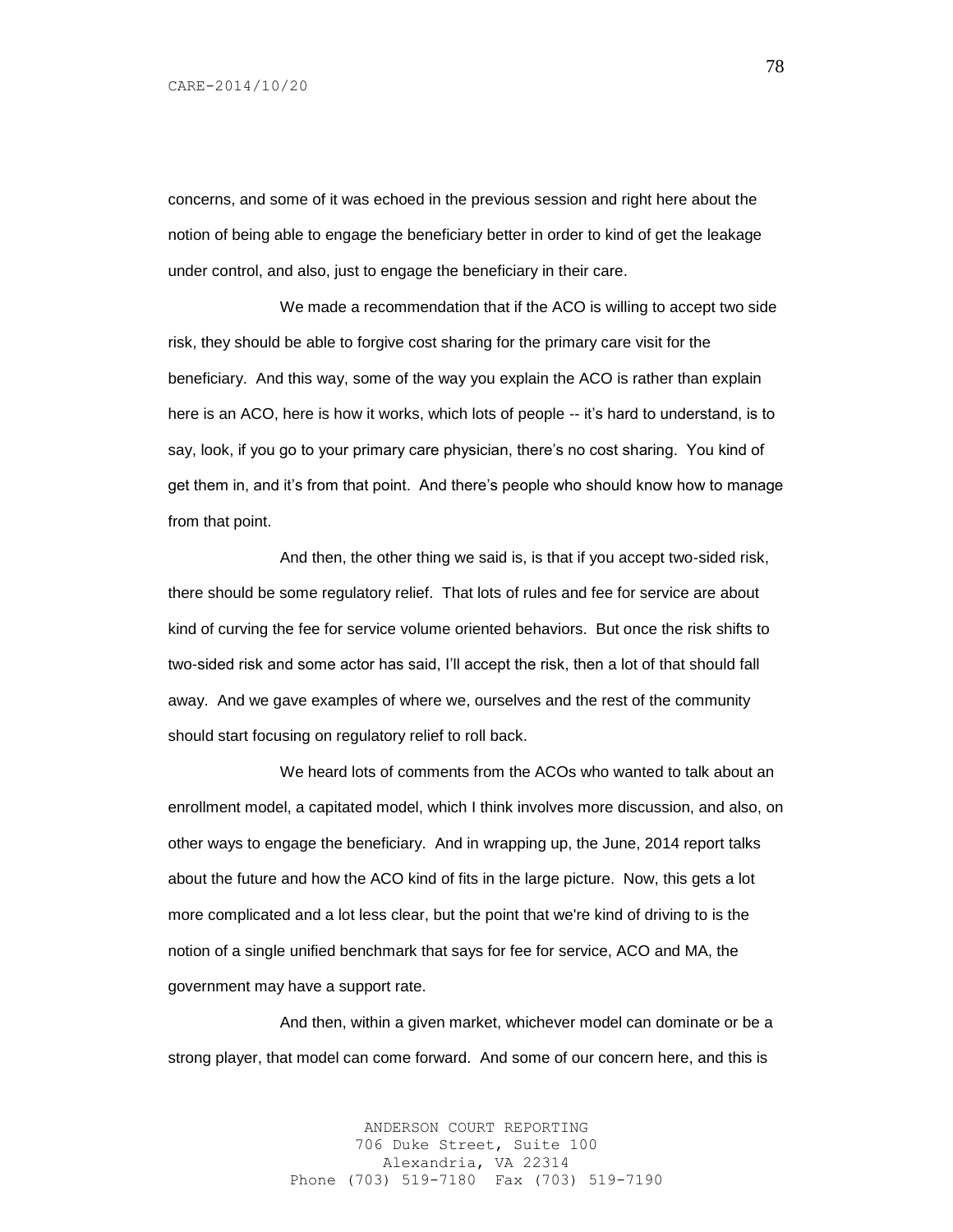the last comment, is MA plans have a lot of overhead. They have enrollment. They process claims. They do that type of thing, and you may not have enough utilization in a market to finance all of that and still make a profit.

And an ACO might be a model where you have thinner utilization, and you can capture one or two points and make that model work relative to MA and fee for service. And I know that's a lot to throw at you, but that may be a question -- we can talk that through, so --

MR. MCCLELLAN: Mark, thanks for covering a lot of ground in a few minutes, and also, giving people the references. Paul?

MR. GINSBURG: I'm going to try to avoid repeating some of the things said, which I agree with. But let me just start out saying I think the ACO is a very promising concept, and I see the concept as providers taking a moderate degree of performance risk to lower the trend in spending -- should be the beneficiary in its improved measured quality. But good concepts cannot overcome flawed details.

And the Medicare ACO models have been important catalysts for ACO's becoming a significant part of provider payments. And I think the shortcomings and the details are becoming better understood over time, and this is the time to fix as many of them as possible. My sense is that the ACOs have been tolerant of these details in the model, as long as risk is one sided.

But the prospect of two sided risk, which is important to get to, has really raised the pressure to resolve the problem. So, it's not just the organization's capability of taking two sided risk, it's their confidence in the model and whether they're actually risk willing to risk a loss on a model they don't really believe in because of the details. So, I think the nation needs an effective ACO model for its most important payer, which is Medicare.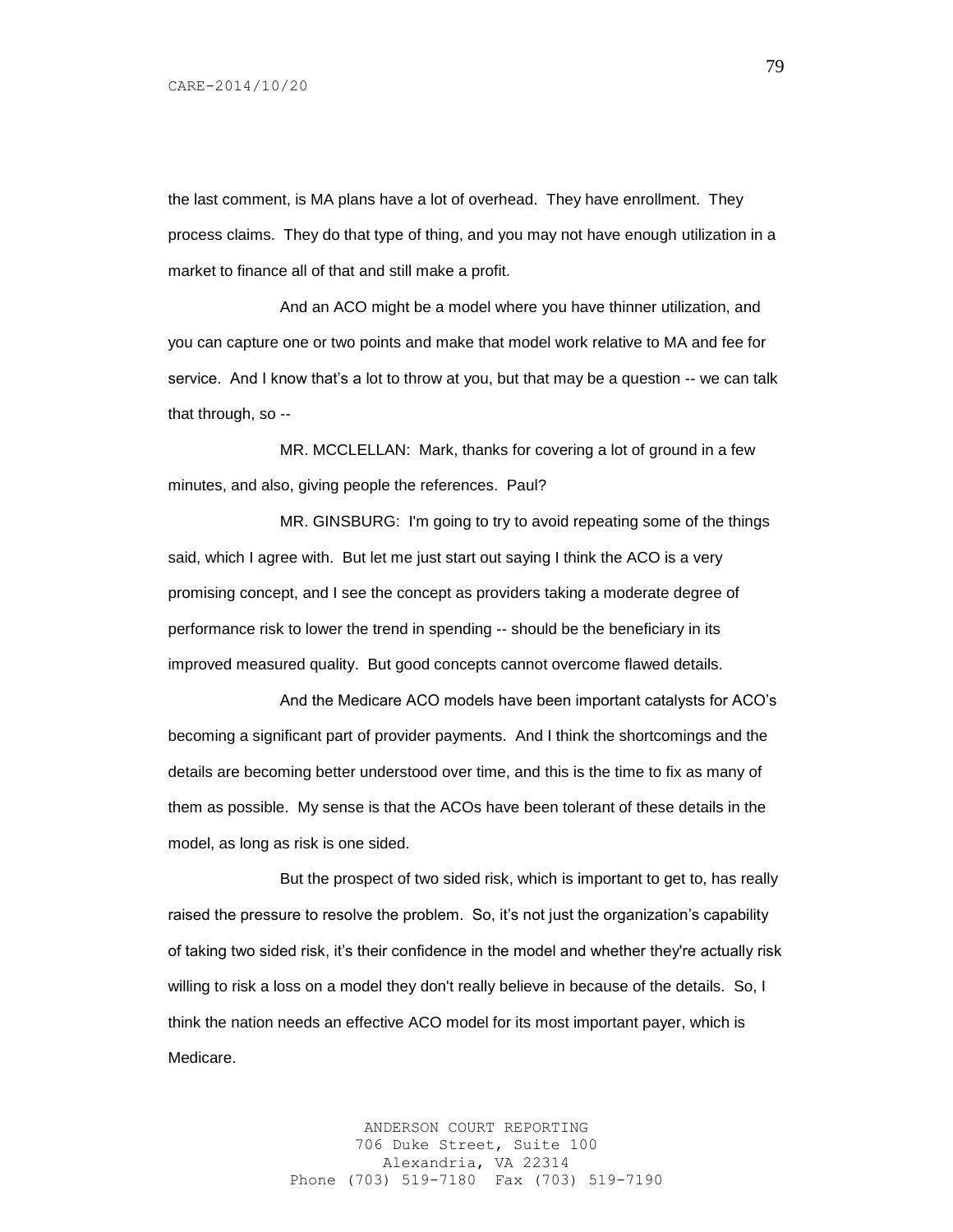So, I won't repeat -- I'm in agreement about the comments about patient attribution, beneficiary attribution that the ACO's need to know who they're responsible for, and they need the ability to reach out and engage them. I had a couple of thoughts that Mark started off about enrollment. I think in the long run, we need to develop an enrollment model ACO, and in fact, CMS could offer temporary reduction in the part B premium for enrollment as an incentive to go there.

An enrollment model would allow a network approach of lower coinsurance for network providers and higher cost sharing for others. And it's also a way of actually engaging more specialists in the ACO who may not be part of the risk sharing body, but in a sense, could have a network relationship with the HMO. I think if you're going to go to an enrollment process, you need to find one which is going to have very low administrative costs; as Mark said, a lot lower than Medicare advantage.

Perhaps, just involving attributed beneficiaries with a communication from CMS and one from the ACO they are attributed to of, would you like to enroll? Here are the benefits for you. It might be a way of getting into that model. I think I'd want to run the enrollments alongside the attribution model because of concern about the number of years it might take to get a critical mass of enrollees, and I wouldn't want to jeopardize the entire approach in that interim.

I think many of the reforms and the direction of patient engagement that involves incentive are going to need reform of Medigap or Medicare supplemental insurance. You know, we know that Medicare raises over all Medicare spending, and that overall reform in that has been overdue for decades. But basically, you cannot work with large proportions of beneficiaries having no point of service financial responsibilities.

A group I work with at the Bipartisan Policy Center in the 2013 report recommended that Medigap be limited to providing catastrophic protection and needs to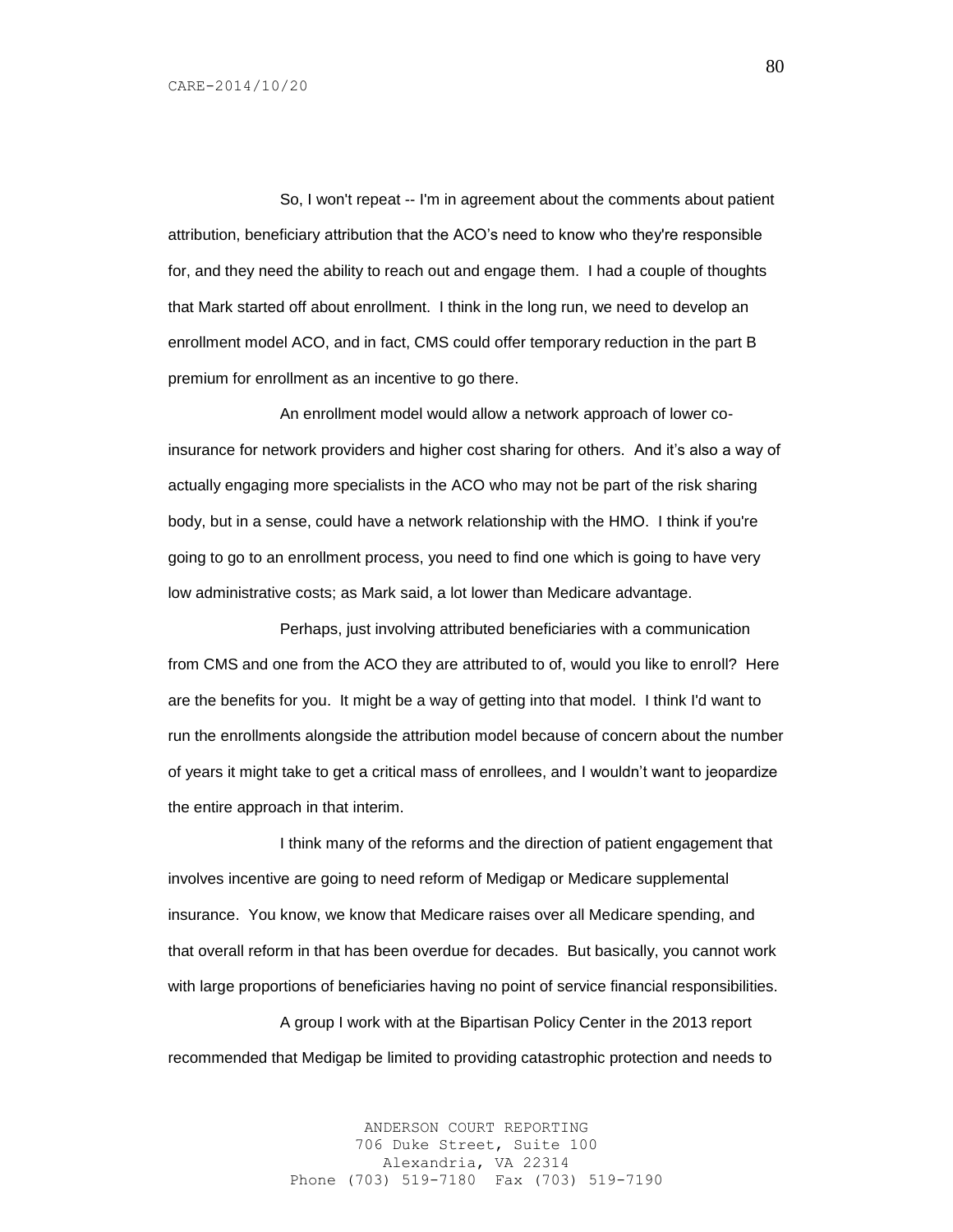leave at least half of the Medicare deductibles and co-insurance uncovered. And this is - it's particular important to design any reform so that Medigap does not cancel network incentives for enrolled ACO beneficiaries.

I also have some comments on benchmarks; that the benchmarks we have now are based on provider specific historical spending. I think it's the right approach to get started with. It's not ideal, but it -- we needed it when we have an essentially voluntary ACO program. Otherwise, Medicare, which has had enormous risk selection planned ACO by ACO against it.

The uniformed national dollar up (sic) amounts for updating helpful in blunting the worst shortcomings of this approach. But we're coming up to a critical decision about benchmarks for second ACO contracts. And I think rebasing to the ACO's most recent experience would substantially undermine the business model for ACOs, which was not very strong to start with.

I think the long-term path to better benchmarks involves higher payments before -- higher payments to incent physicians and hospitals and perhaps other providers to work in ACOs. And the tri committee built to fix SGR really takes this approach, when it created APMs or alternative payment mechanisms with strong incentives for physicians to get into alternative mechanisms. And so if you have some broad incentive to go there, then, you can start bringing community or countywide experience into your benchmarks with ACOs. And I think ultimately, we're just going to have to go in that direction.

Let me just talk briefly about some of the opportunities for ACO policy changes. Of course, the immediate focus is on the upcoming rules from CMS. But we should not write off the opportunity of legislative action for bigger changes. You know, we certainly don't have the greatest expectations for Congress addressing critical policy challenges, even where partisan divides are not that pronounced.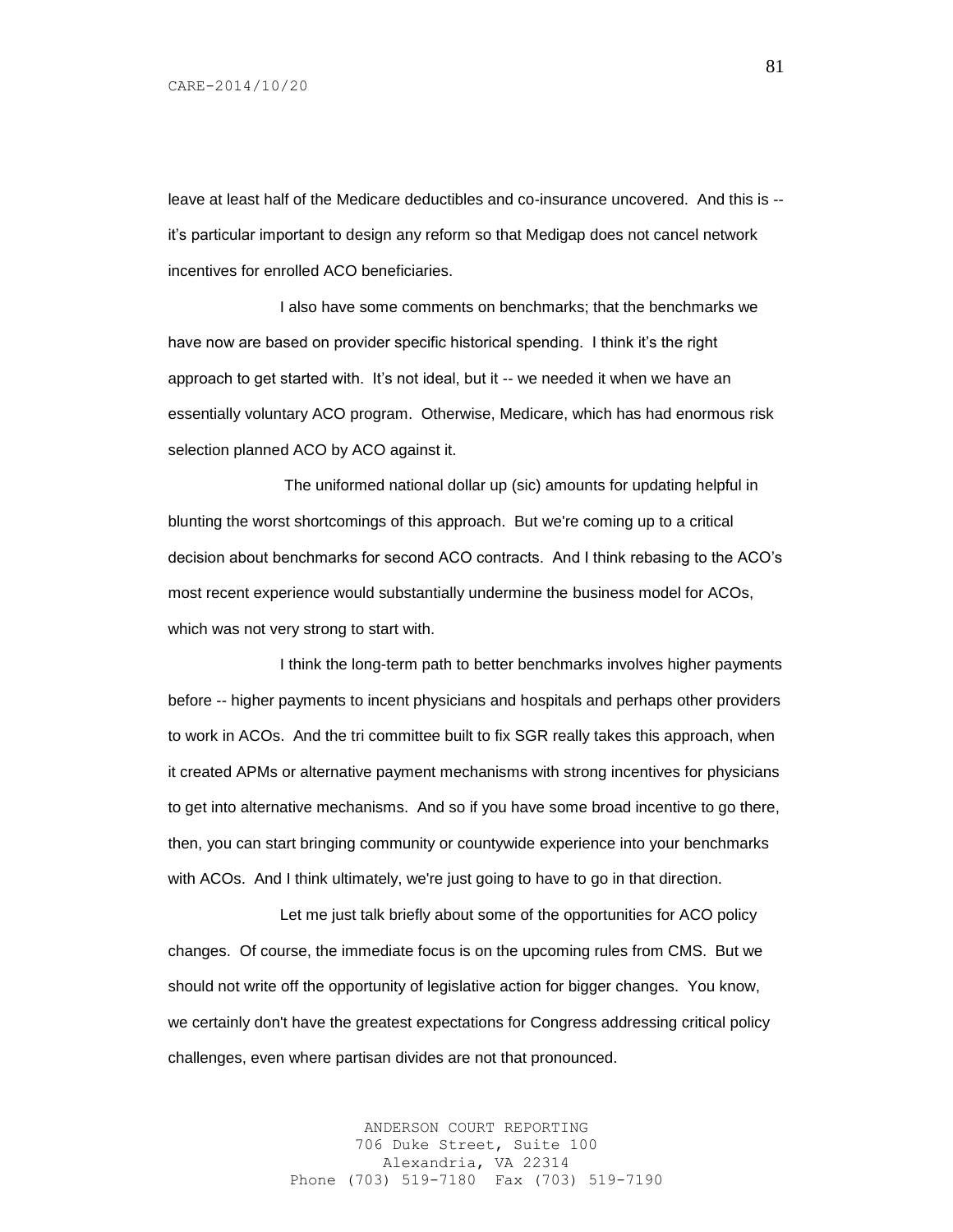We should take note of the far reaching changes in Medicare physical payment in legislation to fix the SGR that had unanimous support in all three committees of jurisdiction. I think a commitment to payment reform as seen in the incentives for physicians to participate in alternative payment mechanisms could perhaps, be brought over. Obviously, given the SGR fix, and you're waving at physicians the opportunities to get into alternative payment mechanisms, you want to make sure those opportunities exist, which really means it should be natural for Congress, if it goes past the lame duck in dealing with the SGR fix, to start thinking about some critical changes in ACOs and bundled payments to really assure that there will be real opportunities for physicians to engage in alternative payment mechanisms. Thank you.

MR. MCCLELLAN: Paul, thank you very much. And I want to thank the whole panel for -- I went through a range of each individually challenging policy issues in introducing this panel. I think you all hit on every single one of them and more. Beneficiary engagement, performance, measurement, data, reinforcing payment reforms, bonuses for transformation and better support and evidence on clinical transformation and other steps, as well.

You know, we heard from the earlier panels about people who are actually engaged in doing ACO work now, and Joe and Mark here, you're certainly among them about how, in many ways, this is sort of like building the plane out while you're flying it. So, there are lots of changes taking place on the fly, dearing (sic) care delivery with existing policies in place.

But also, what came through for many of these organizations is that they're anticipating things changes; that there is, because of market changes, because of changes in the private sector, payment systems and employers, changes in states, things are going to be changing similarly for Medicare, as you all focused on in many of your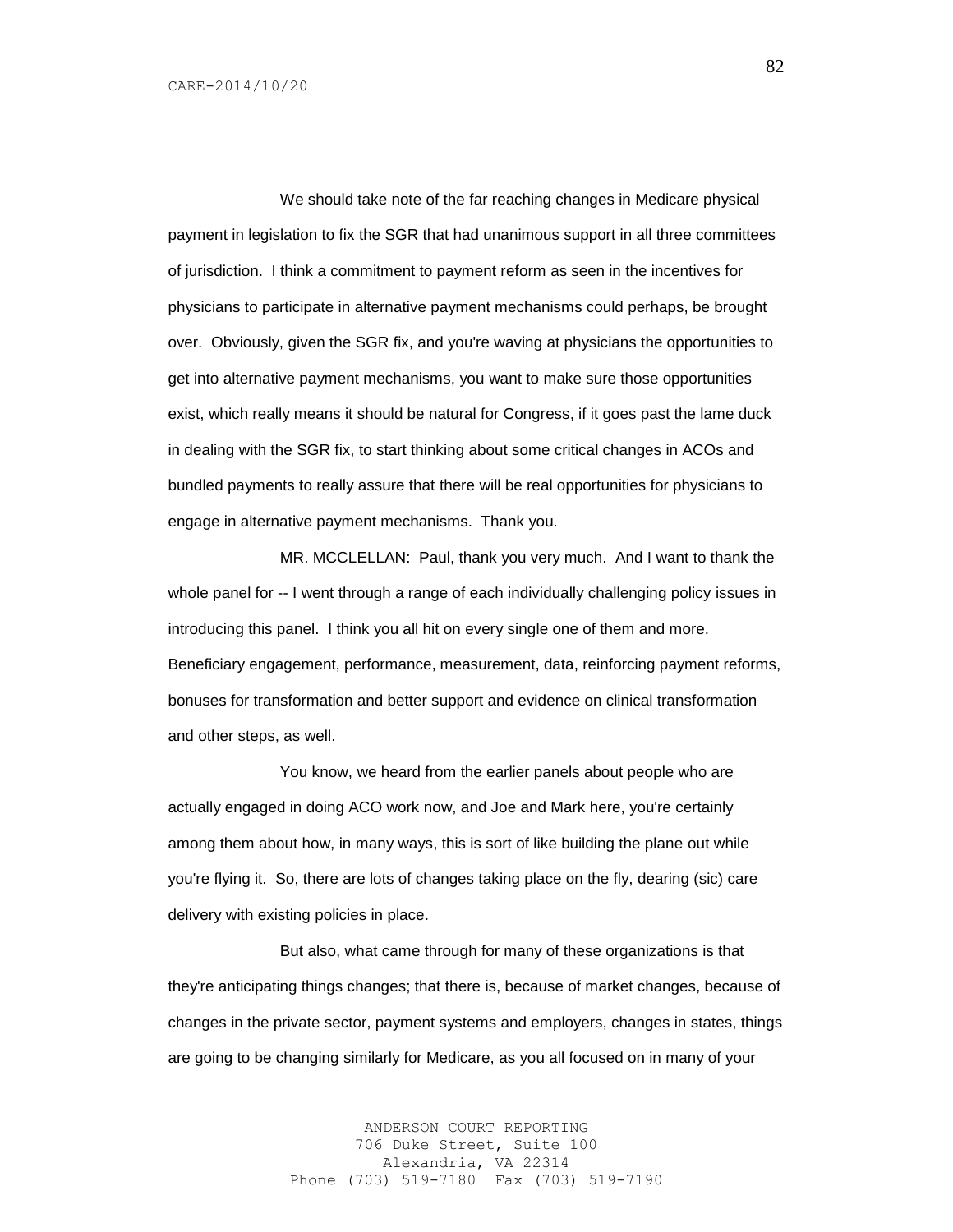remarks. And so, it seems like on the policy side, there's very much of the same business. I mean, we're sort of building the plane out as we're flying it; that hopefully, that refueling will take place in the air when you need it, even if those systems haven't been built yet.

We could talk a lot more about the details, but I'd really like to ask you about sort of the bigger picture of where the planes are flying to. Where are we trying to get? And Mark, you touched on this with your mention of the -- sorry, too many Marks on this panel -- but, Miller touched on this with his description of the long-term vision that MedPAC has laid out and at the Bipartisan Policy Centers, I had some similar kinds of long-term reform recommendations, Paul, and we've done some of the same work here at Brookings.

 But let me just ask you all, big picture, 5, 10 years from now, where would you like to see our policies collectively get us in terms of supporting the next rounds of ACO reform and implementation and the next rounds of care transformation. So, back to the bigger picture. Yes, there are a lot of important policy details that need to be worked out, but big picture, can you help with clarity about where we're trying to go?

MR. MILLER: I think population based is the key. Moving payment that direction. Again, we would have a bias toward the capitation side. I mean, just as some folks are terribly uncomfortable moving away from fee for service, when you inject fee for service into our system, it screws it up. It's, well, do we have to go hunting for it? Is this going to be paid for, or whatever? And we just tell our doctors ignore it. Most of the organization is paid the other way, and we'll figure this out. So, I think population based payment is key.

I think the enrollment idea that's described here is perfect. You know, these members are just old. They're not stupid. And if you don't deserve their business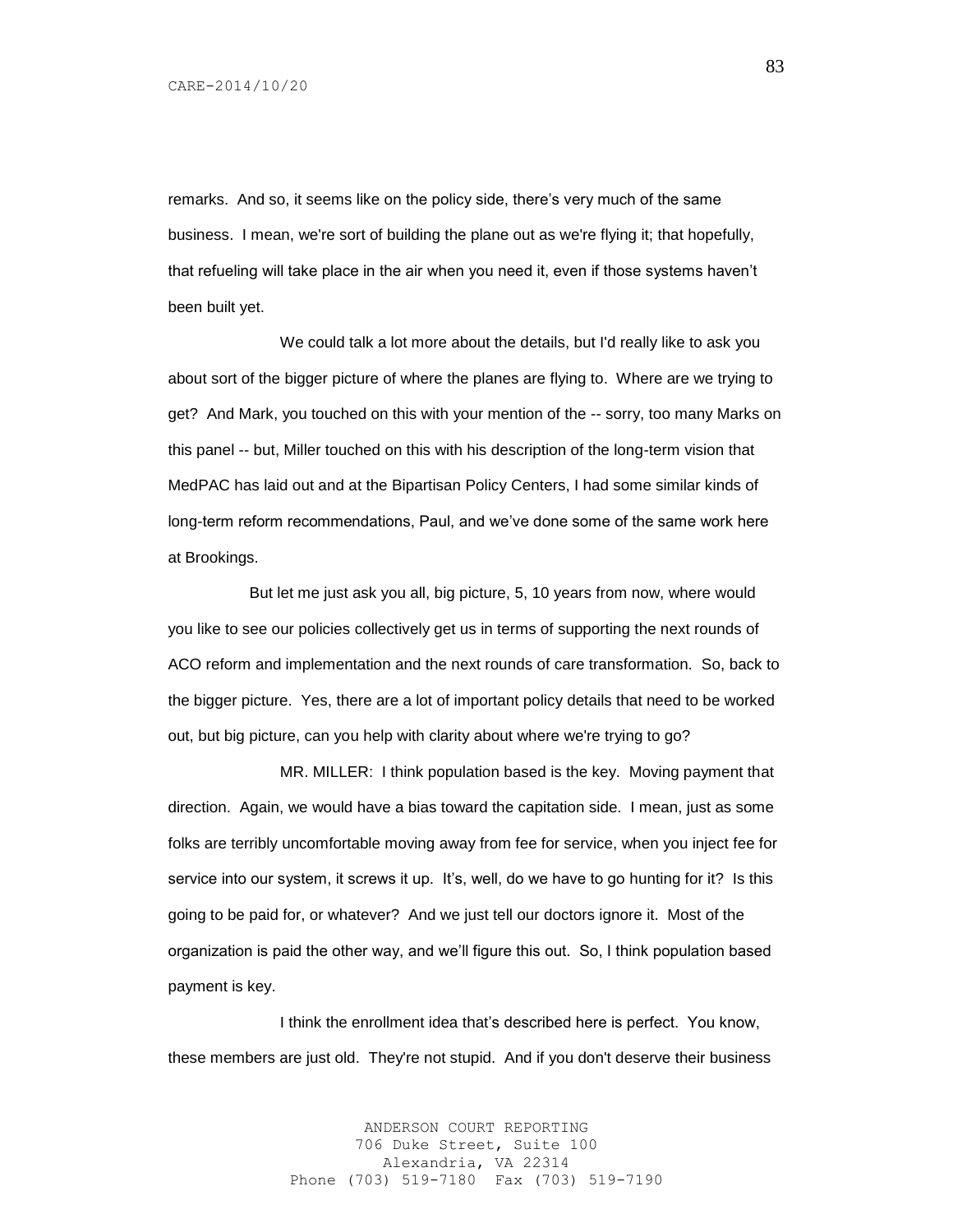because they would choose to stay with you even after an experimental period, you probably don't deserve the patient. And I think that's one of the things -- we'd want to create a set of incentives that makes sure that in every market possible, there are competitors. We don't want to be complacent as scientists or physicians or hospitals or health plans or anything else. You want people vying for -- I can do that better for you. I would like for you to trust me and help me work with you over your now lifetime of health status, as opposed to just when you're too sick and fall in the door.

So you know, those types of things. And then, I think the baseline - market baseline -- we want progress. So, every market in the country has different characteristics. I've spent plenty of time, as some of you know, on each of the coasts. We won't say which one is left and right. But you know, in New York, in the New York area, you know, when I went there in 2004, it was like rolling back the clock 20 years - you know, whether it was benefit design, whether it was behavioral practices of providers.

And the things that are routine in the Los Angeles basin or in the Bay Area are like you know, Communistic takeover of the parts of the greater New York market. Now, everybody now is moving that direction, because I think as it was pointed out earlier, the writing is on the wall. This movement is going to change things, so you have to move.

But you know, I think having your benchmarks set based on your market -- other than national clinical standards, I think you know, there's certain scientific things. But the benchmarks for cost ought to be market based, and you need to pay for progress. If you ask the actuaries at CMS or you know, Aetna WellPoint United, you know, how do they roll up to a trend of five versus seven, it's the entire thing moving. You can have 110 percent loss ratio segments of a plan, and if you improve those to 105, that contributes to those who are operating at you know, 87. And you're making progress on the whole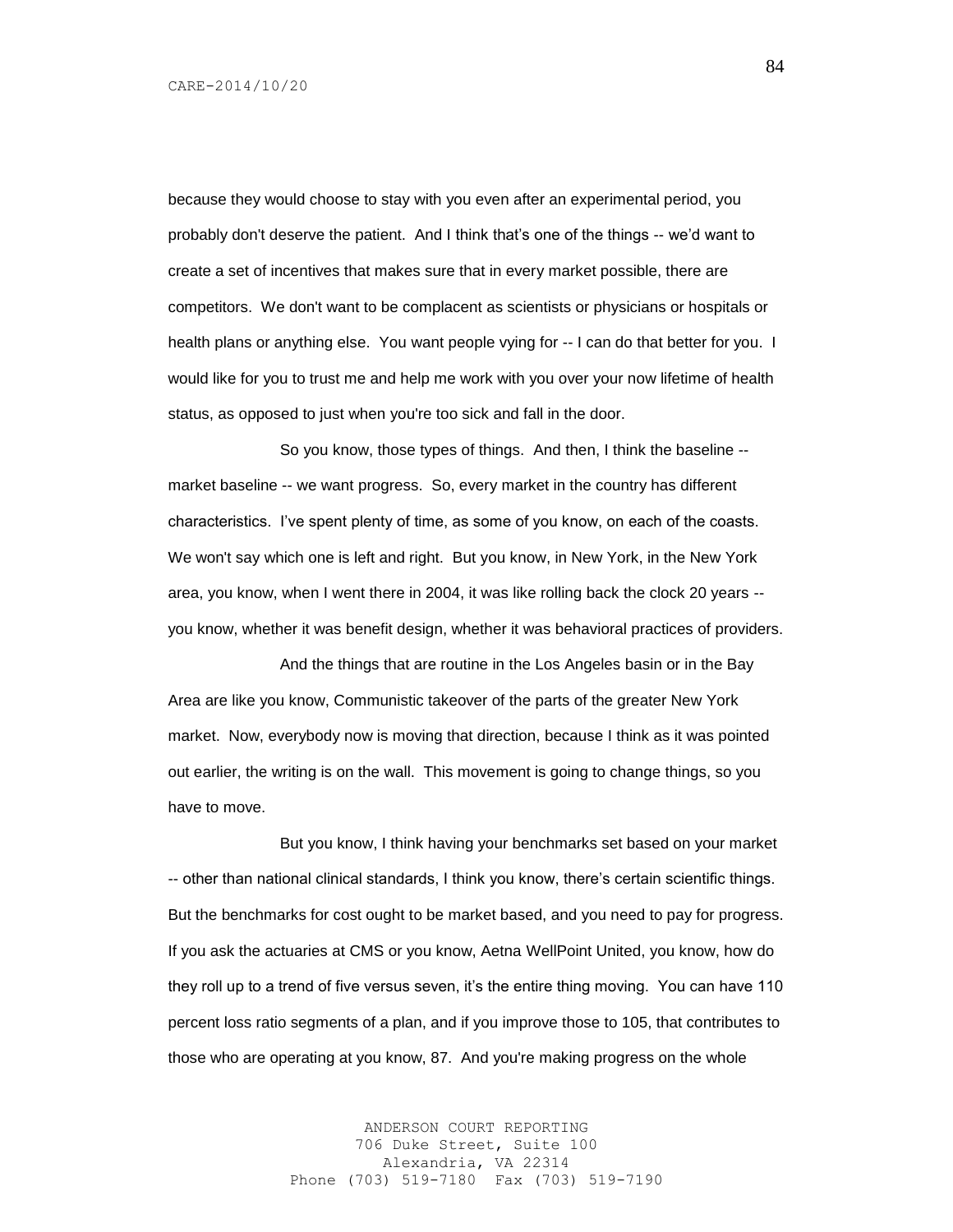book.

So I think, you know, let's focus on making progress in some of the gradual stuff that Joe was talking about, but not too slow. If you're too slow, you'll get sweeping government reform that will be blunt.

SPEAKER: Great. I like Mark's motto. And you know, we call it the end game, and a lot of our organizations that we work with, their vision of the end game would be to have a population based contracts with all of the major payers in their market; Medicare, Medicaid, all the major commercials. So, if I was the CEO of an integrated system that was doing that, I might have 700,000 people that I'm responsible for providing care. And I would have probably a per -- a global target of expenditures for each group.

And then, my bonus might be based on quality, you know, patient satisfaction, engagement, health status improvements. You know? So, that's kind of what we see as the end game, but there's some evolution that's going to have to occur, and that's what Mark was talking about, to get there.

And we're beginning to see that evolution. It's exciting. We are seeing the formation right now, in a number of markets of what I would call multi owner population health organizations. So, this is kind of the latest thing that we're working with, where individual organizations realize that they don't have enough scale, population-wise or capital-wise to be a really strong population health organization. So, they're coming together and forming a multi-owner population whole. And I see that as part of the evolution towards this model. So, I hope that makes sense.

MR. DAMORE: I think for the commission, I think we've been -- we've tried to be really clear about specifics in the short-run. We're starting to frame up what we think the longer run looks like. So again, I think these are comments that are subject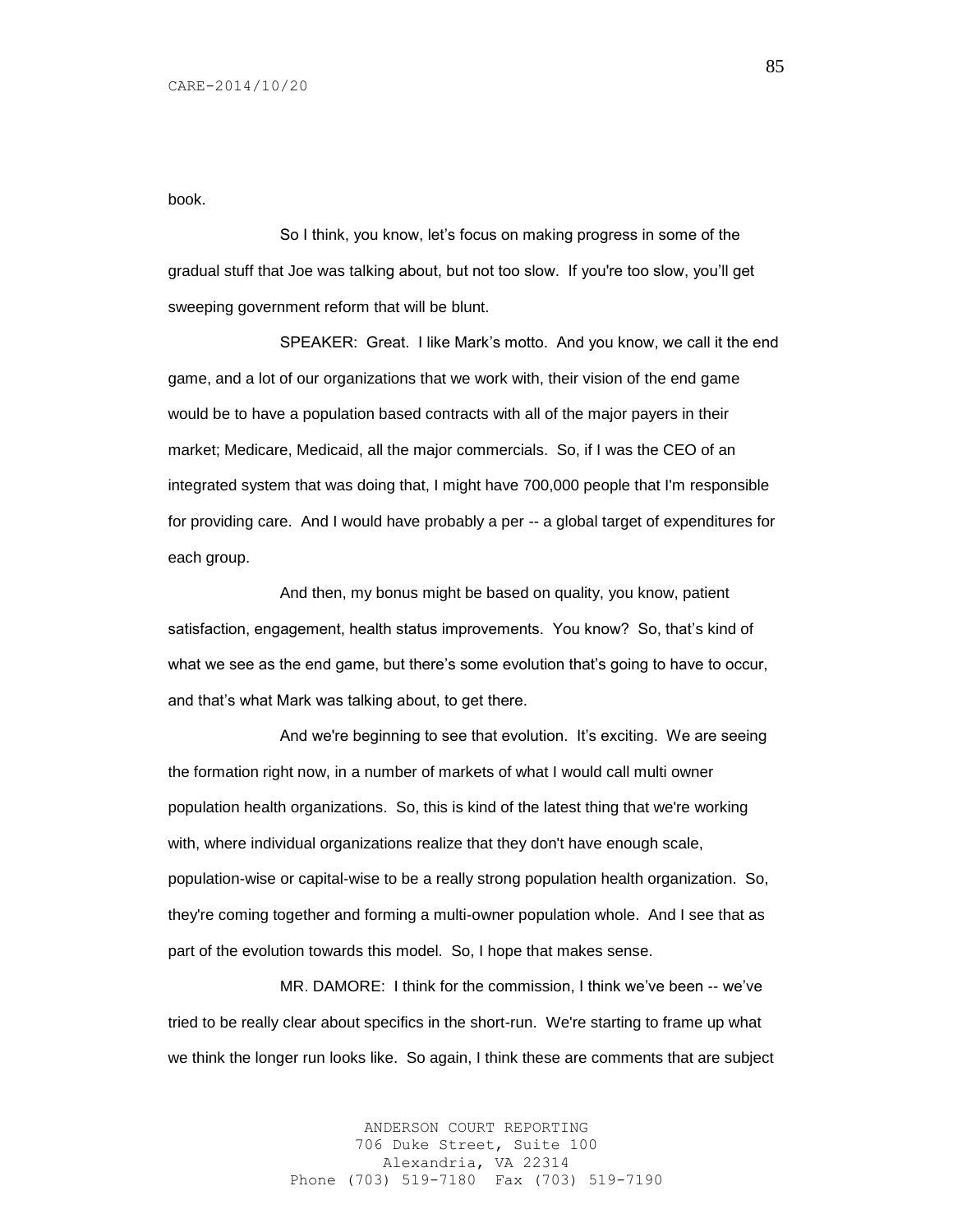to changes as the commission works through them.

And again, I think I probably garbled this, but I'll go through it a little bit here. You could view the world as this. You have fee for service, and you're probably going to have that for a long time. And by the way, there are parts of the country where fee for service is a relatively -- in a utilization sense, efficient type of operation. So, just keep that in mind.

At the other end of the continuum right now, you have MA. And MA pays its own claims. You know, it markets and enrolls people, and there's a relatively high set of overhead that goes with this. And then on top of that, they get their utilization reductions and they get a profit margin.

At the moment, I think the way the commission views ACO is standing between that. It's an attribution model, but I'll come back to that in just half a second. And its advantage is, is that it doesn't have that overhead. The claims are paid by CMS. Enrollment is done through attribution, so they're not incurring those costs.

So in a sense, maybe they perform well in markets where you don't have very high utilization, but you have some high utilization that an ACO can extract a point or two, and because they don't have the higher overhead, can be a competitive model there. And I think the commission's view is, you don't pick a model. You set a payment system that allows whichever model can perform to emerge in a given market, as opposed to saying we should be here or we should be there. And at some markets, those models will be MA. At some markets they'll be ACOs, and at some markets, it may be fee for service. Now, there's a whole quality conversation that needs to happen, but for the moment, I'm just going to lay that to the side.

Now, attribution, in addition to having the low overhead has this element to it, which is if you want your patient to stay with you, you have to make them satisfied.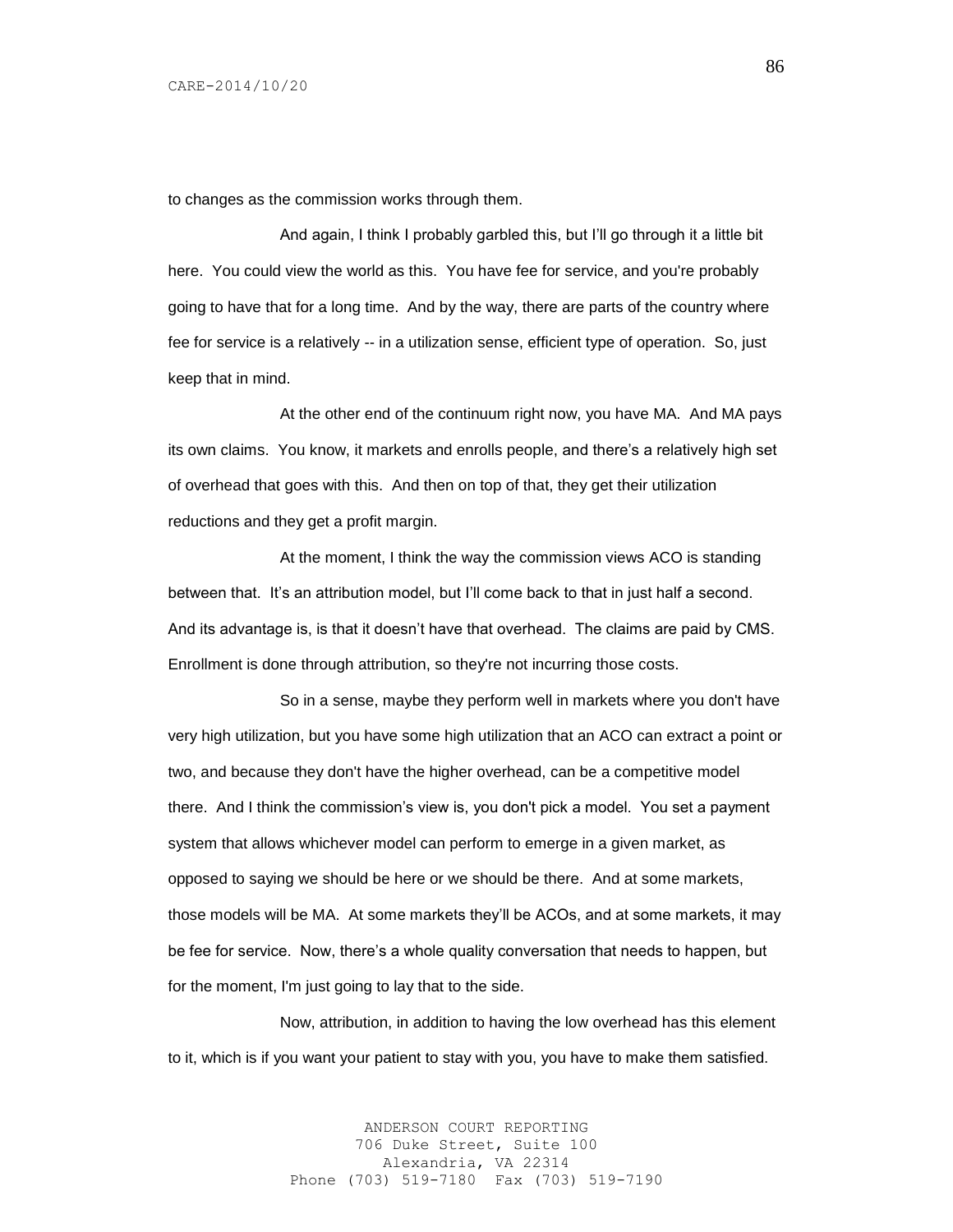And in an HMO, they enroll, but they're in there for a year and then they can switch out. But in attribution, they can wander around. And so, you have to keep the patient satisfied, and that's an important element of what the attribution model requires.

Now, having said all of that, I don't think the commission is inherently against an enrollment based model, but to the extent it takes on all that overhead and you're enrolling people off the street, you have an MA program -- and one question is, is why would you replicate that somewhere else? And I think Paul made some important comments of, but wait a minute; if you've been attributed this beneficiary, you've got him for a few years, and they're willing to actively make a decision, that might be a road that could be discussed.

And the last thing I'll say is, and he made this point, so I think it's pretty important to keep in mind that you need enough end to make these critical -- you know, make them workable models. And if you had strictly an enrollment model -- I'm not sure a lot of ACOs would be able to get enough people in them, at least currently.

MR. MCCLELLAN: Thanks a lot. I think as far as your comment about flying the plane, Mark, it really is -- I mean, I've sensed, first of all, pretty broad consensus in the delivery system financing and policy makers that you know, fee for service should strike, and that you know, whether it's in Medicare, whether it's Medicare Advantage or ACOs or bundled payments, you know, hopefully, we'll be -- because more important over time.

I think the real challenge to getting there is both; you have to put out a policy. And then, I think the policy process has been appropriately attempted to the experience of those that are engaged in these programs. And so, there's a lot of productive discussion about how to change (audio skip) think that will keep going on back and forth. I think probably the biggest challenge is the readiness of different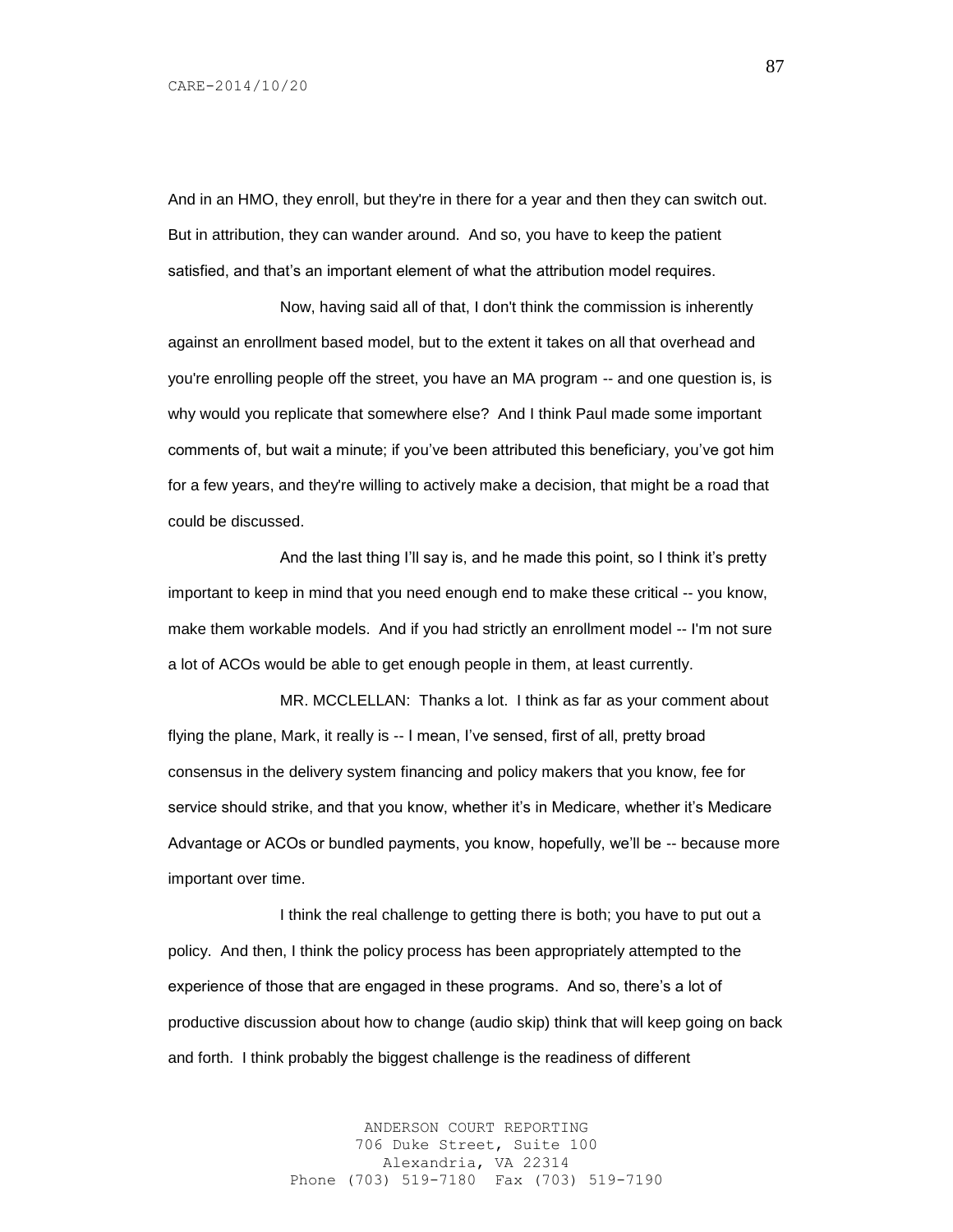organizations to go different steps of the way towards population health.

I just wanted to mention specifically that the comment that Joe Damore just made about the multi owner Accountable Care organizations. That's a direction that I hope we see a lot more of, because my concern is that so much in the way of scarce management resources as well as money is going into mega mergers, where I think coming up with multi owner models can actually accomplish as much, if not more, in improving delivery without getting to those resources, and we're not raising these provider concentration issues and (audio skip) --

MR. MCCLELLAN: Thank you all very much for the comments to that very broad question. I'd like to open this up to questions from the audience. Back in the back there?

MS. CRUZ: Hi. Claire Cruz from the Deloitte Center for Health Solutions. A couple of the panelists spoke about specialty positions, and I was just wondering if you could expand on that, talk about the role currently and where you see that evolving.

SPEAKER: I'd be glad to speak to that. You know, some specialty physicians like cardiologists, you know, tend to be fairly involved in ACOs, but there are a lot of specialists whose care is not that integral with care management, primary care, that really, the ACOs have no reason to engage that.

And so, this means that you have a lot of the dollars out there really not being part of the ACO. And I think the problem is the need for a network model in ACOs to get the specialists more engaged. And I mentioned that you know, I think some political needs of providing opportunities for specialists to be involved in ACOs could happen with the SGR fix that we've seen.

MR. MCCLELLAN: Other comments on this? Yeah?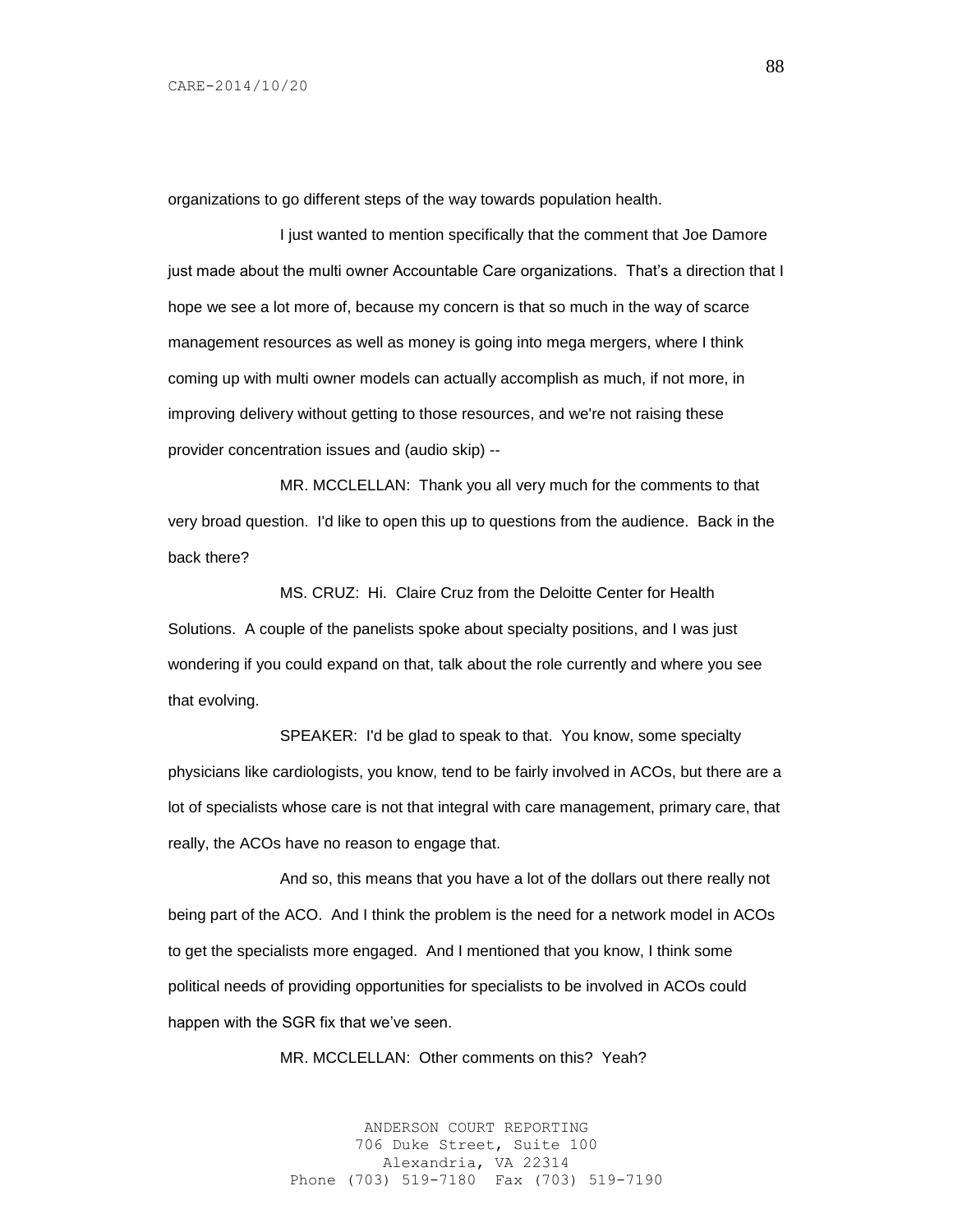SPEAKER: Yeah. I think you know, one of the things that presents this evolution is big challenges for the organizations that have absorbed a lot of them. So, if you're a big multi-specialty group or a hospital system that, because of the way the system works, your incentives were to collect these providers and make sure that you enabled them to do as much as they could for everybody that they thought they needed it. I'll be polite about that.

You know, this is very different. You know? Hospital systems in particular that are going to move into accepting risk, all of the sudden, you know, how long can they afford the subsidization of the losses they take on the big physician purchases they've made? They're very open about that. The model has changed. So you know, your estimates -- you know, maybe you sold bonds three years ago. Your estimates of you know, how many admissions, how many stents are you going to put in, how many whatever that's fueling your system currently, it changes if you implement every best practice that we know of. Now, we know that takes times, but it's a big economic issue in terms of how do you change a system, take that cost out and make room for the very best providers to still be able to participate?

Two things I'm seeing. One is, in one large organization, they've decided to develop models for three different groups of physicians. One is the primary care, and then the specialists who are sub-specialists that are really hospital focused or inpatient focused, and then, there's the hybrid group in the middle -- endocrinologists, cardiologists, who really do both. And so, they're looking at models for that hybrid group of cardiologists, endocrinologists, nephrologists to involve them more in managing their primary care loan.

The second model that we've been working with another organization is what I would call an episode of care model within an MSSP. So, this is an MSSP that's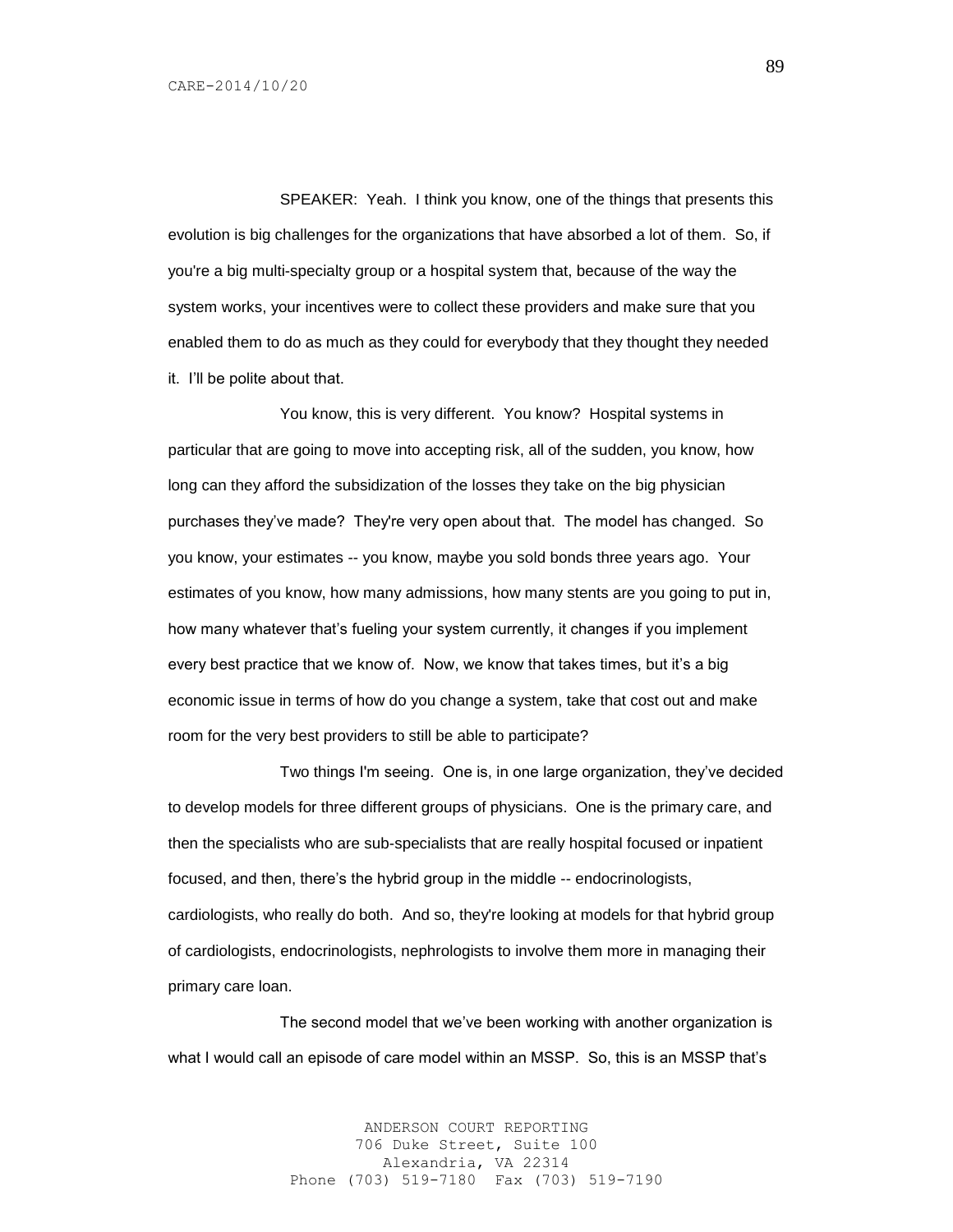been successful, and they want to further engage specialists in the MSSP, so they've designed an episode of care program within the MSSP for cardiologists, orthopedists and to look at setting a target with that episode of care, and then sharing savings among the MSSP and with those specialists. So, that's model to further engage specialists that maybe have not been as engaged in the past. So, those are a couple of models that we're seeing evolve in markets across the country.

MR. MCCLELLAN: Joe, for those second types of models, the ones involving specialists that are handling kind of more discreet, specialized aspects of care as opposed to the cardiologists and the endocrinologists who are very much involved in things like coronary artery disease management, heart failure management, diabetes management -- things that are part and parcel of the population based ACO performance models, are there some other quality measures that need to be developed in this area, too?

Is there thinking about conditions like cancer, rheumatoid arthritis, hepatitis C that is not well covered? And then, I want to go back to Mark's point, and the point that a lot of ACOs have emphasized is that look, the measurement and reporting burdens are too high now, so how do you reconcile that.

MR. DAMORE: And so, a lot of places are -- and I would imagine people most people in the United States are familiar with choosing wisely. And so, we're seeing the adoption of choosing wisely for appropriateness in sub special -- you know, in specialty and subspecialty areas, in large integrate -- clinically integrated in ACOs. So, that's a way to -- I think appropriateness is coming into play in those subspecialty areas, as one area. And I'll turn to Mark to comment.

SPEAKER: Well, one of the things that I was thinking about in particular, and I've got to get this out before I forget it, is as we experiment with sort of global case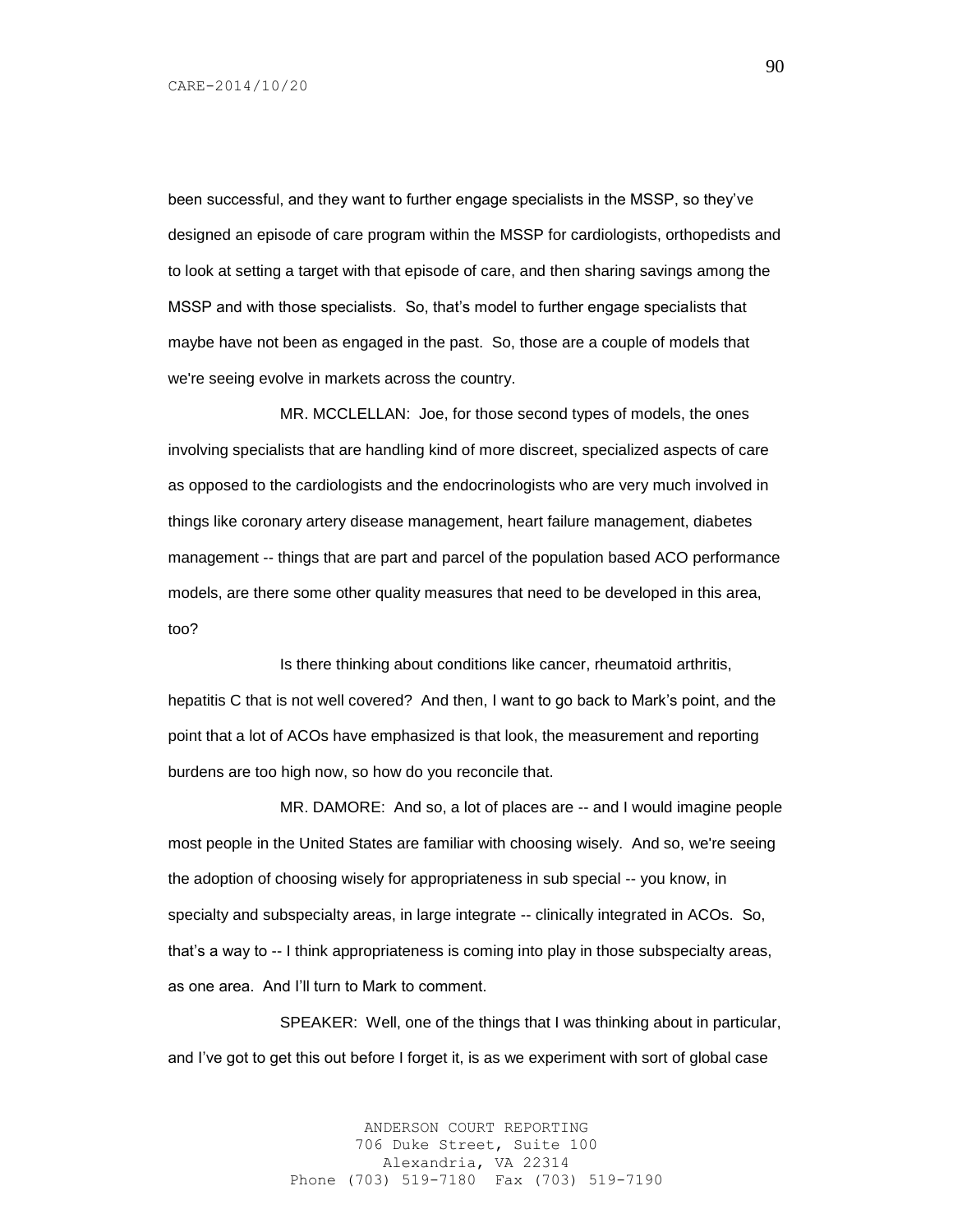payments and packaging everything up, with respect to specialists, we may want to be careful how much we lock that in.

So, if it ends up in law or a regulation that's so strongly defined you can't get out of it, I mean, some of the science is moving rapidly. So, the same cardiologist that you trusted to manage this big case, all of the sudden, they're going to be using an entirely different type of approach that doesn't involve the hospital, doesn't involve interventional procedures, involves other kinds of you know, genomic based kinds of treatments, and it's going to eradicate it. So, I'm sorry, but your follow up question I - because I was thinking about --

SPEAKER: That makes sense. But this was -- I guess maybe I can talk with this to Mark --

SPEAKER: Yeah, I think it was to this one. Yeah.

SPEAKER: -- about the measurement issues --

SPEAKER: Yeah, yeah. Subspecialties

SPEAKER: -- related to these areas of specialty care, orthopedics,

cancer, rheumatoid arthritis and so forth, that are not well covered in the full population ACO performance measures.

SPEAKER: And this is really nerve wracking with all of these Marks up here. (Laughter)

(Discussion off the record)

SPEAKER: So, a couple things that the commission has said in reacting to these comments. I think the commission's comments in its letter about the notion of letting the ACO designate certain specialist as attribution nodes is directly consistent with what Joe was saying for his first model. There are certain special specialists that are really more about the continuum of care and the coordination of care.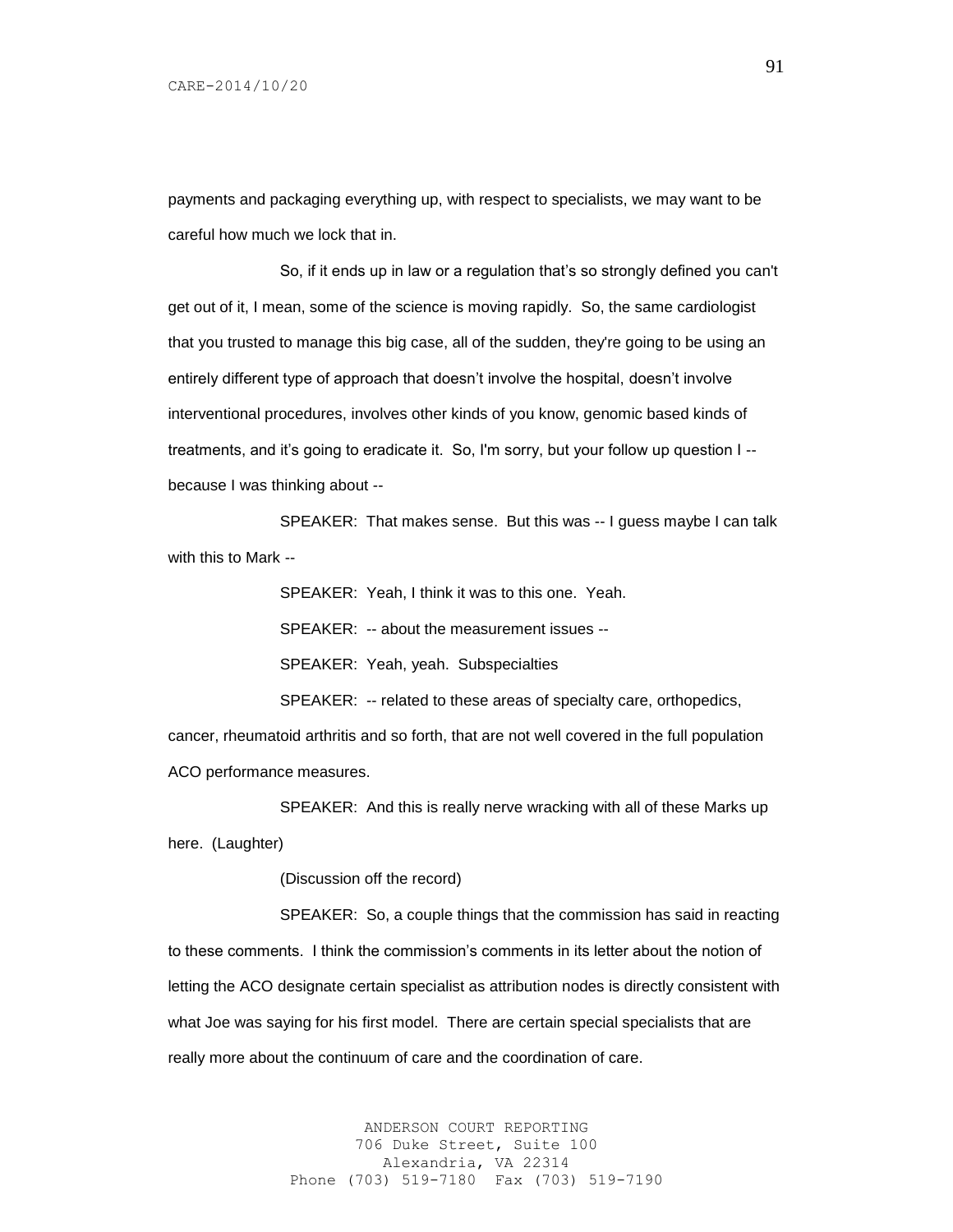And this wouldn't be all specialists, but there is probably a set that immediately rise to most people's minds where you would say that that's logical. Now, that was driven by some technical problem that was being created by a second stage specialty assignment, but that's not worth mentioning here. So, I would say our views are very consistent --

MR. DAMORE: That's right. Yes.

SPEAKER: -- with your first model.

To your point, Mark on quality (Laughter), I think there is real concern, and this concern is not just in the ACO space, but fee for service and elsewhere, that if we say, okay, well anytime we bring a specialist or bring in some other provider, we've got to develop a specific set of measures. And I know that there are disagreements on this point, where a lot of people say you have to be able to measure my thing and my thing well.

At least at this point, the commission's view is from a payment perspective, the view is more of a population based, small set of quality measures that money can be awarded or not, as the case may be, whether you're an MA plan or an ACO plan or whatever the case may be. And then the responsible organization can decide which metrics internally it wants to use to chase its particular model around, as opposed to a, you know, single set of measures you know, for all that type of thing.

And very great concern on the part of the commission that we're kind of over building on the individual measures. So, we have something of a different view there. The other thing I would say to this Mark, okay, is I almost thought you were making this point, and if you weren't, then you can disassociate yourself. I think you have to be very careful about building episodes around specialty care because of what he said.

And I think sometimes, there is -- some specialty groups are kind of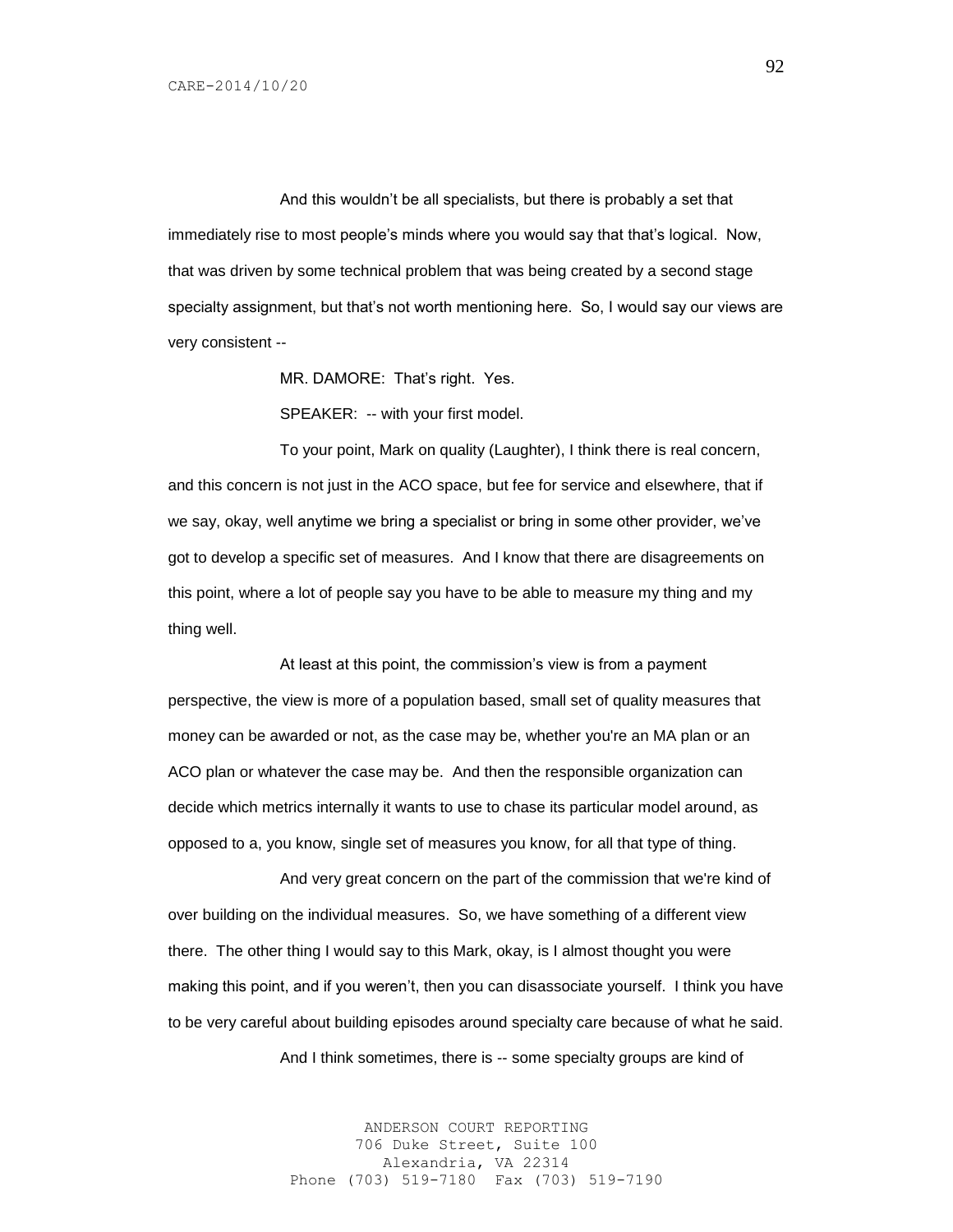waking up to this process and starting to enter and say, okay, you need to build an episode around my care. And I think in some ways, they see that as a way to preserve what they're getting currently. And I think we should all pay attention to that comment, which -- Mark's comment, because I think those processes could be changing. We should think very carefully about how episodes are constructed. Okay?

SPEAKER: Yes. That was the point. Yeah.

(Simultaneous discussion)

MR. MCCLELLAN: Great. Paul?

SPEAKER: Well said.

MR. GINSBURG: I just want to say something about the quality for specialty care. And I think what Mark Miller sketched out was probably fairly practical, but I don't want to give up on the fact that often, specialty specific measures are much stronger as far as outcome measures of quality than the general measures for a population. I was influenced by studying the calipers experience with joint replacement reference.

MR. GINSBURG: And you know, if you look at the very specific quality measures they have for joint replacements, you know, they seem to me to be much, much stronger than many of the general quality measures that you would tag, say for an entire hospital. So, I think it's worth thinking about some very strong quality measures that may only apply to a very important, frequent procedure and working that into the system at some point.

MR. MCCLELLAN: We have time for maybe one more. Back here? MS. MCDERMOTT: Hi. I'm Laura McDermott from CapG. You guys have all spoken about different changes to the ACO program, and I'm wondering of you could speak a little bit about to what extent you think legislation is needed to make those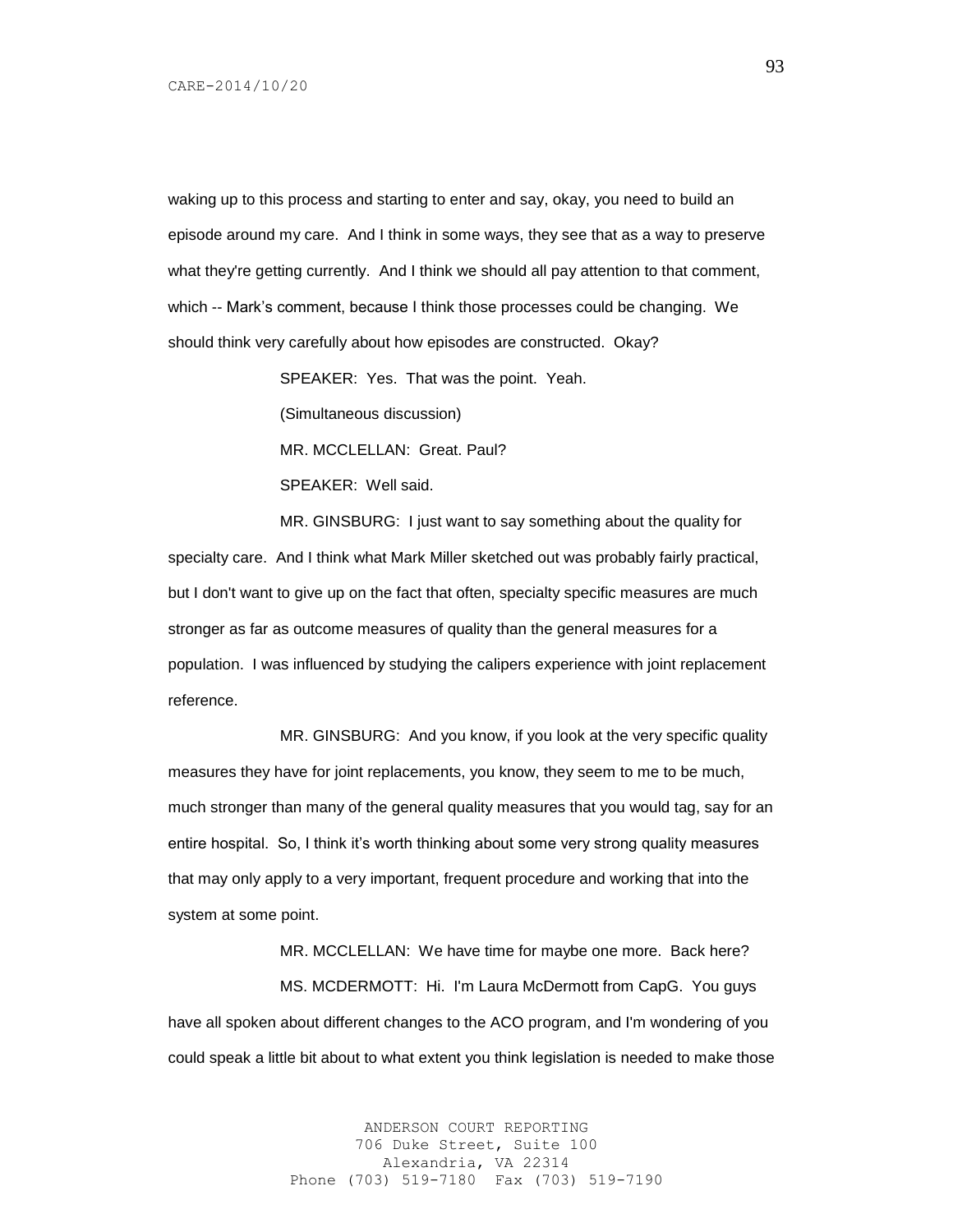changes versus what CMS or the innovative center could do to advance the next generation of ACOs.

MR. MCCLELLAN: (Laughter) I know why everybody is pointing at Mark. That Mark, but --

SPEAKER: Well, I think number one, since along with a lot of people, I was going around talking to both sides of everything. I think getting the SGR fix done, it is right minded. It's headed in the right direction. We have to get comfortable that some providers should get more money than others, because they are demonstrating participation in an organized system that's supposed to do better things for consumers. So, we need to get comfortable with that.

I think that you know, the -- I believe it takes legislation to solve the payment changes that are going to go off the cliff if we don't, you know, reset how things are paid and the baseline information. So, I think you do have to have that, otherwise, people who will identify we should change, but they won't have the legal authority to, from a regulatory standpoint, make a change.

MR. MCCLELLAN: Other thoughts on the legislative outlook?

SPEAKER: Well, I don't know about the legislative outlook, but I think a lot of the recommendations that we made in the June letter can be achieved regulatorily (sic), although there are things that clearly require legislation, and we tried to point that out as we go.

And then, I would also say that, particularly thinking about the future and going forward, there probably is a legislative change that needs to go along with this, and it's always clear if the Congress says, these are the changes I want, that you know, the secretary will then be much more likely to take those -- undertake those changes.

MR. MCCLELLAN: Any final comments from the panel?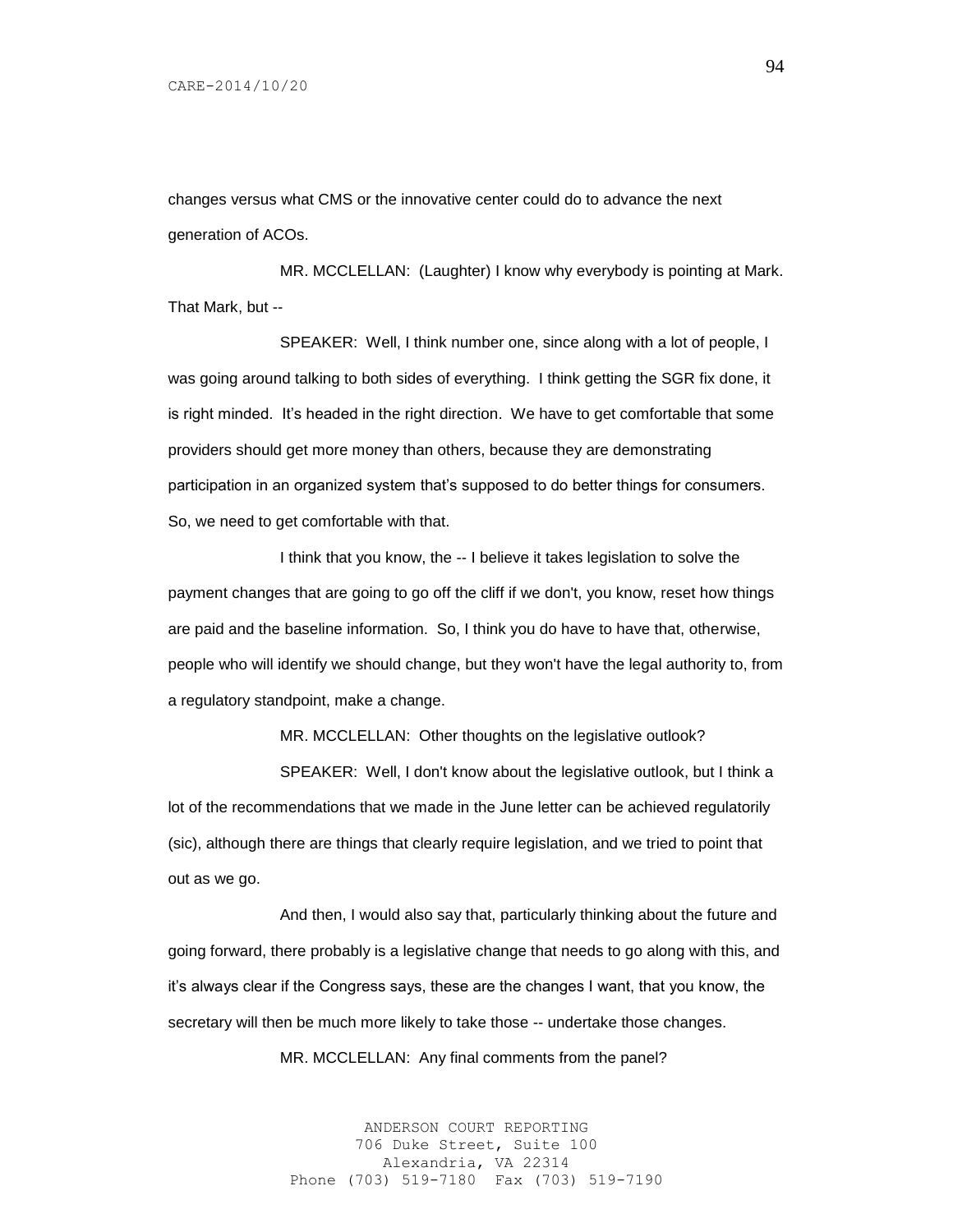I'd like to thank all of you for an excellent and wide ranging discussion about the ACO policy issues and solutions. Thanks for covering the short-term and the long-term.

> (Applause) SPEAKER: Thank you. SPEAKER: I always enjoy listening to you.

MR. MCCLELLAN: All right. We are about done. I want to thank all of our speakers today and all of you for participating in today's event. We looking forward to working with you on these issues in the future. Obviously, accountable care and the ACO experience is a work in progress with some notable results on quality, some important successes on costs in Medicare, in Medicaid, in private and employer kinds of plans. But obviously, a lot more work to do.

 We've talked about some of the research on what can succeed in terms of care transformation and public policies to support it. We've talked about some of the policy steps that can help people who are trying to engage in care reform on the ground, both provider organizations and patients and consumers and their families, to do that more effectively. But there's obviously more to come.

I just want to also give a quick thanks to our ACO learning network which made much of this event possible, both in terms of the technical expertise, the contacts with many of the experts around the country and people who are actually engaged in ACO activities and helped putting this all together. We have more information available on our ACO learning network, for those of you who are interested. And that's the contact information for it.

The Brookings ACO learning network is [aco@brookings.edu.](mailto:aco@brookings.edu) For right now, though, I want to thank you all very much for attending, and thank you for your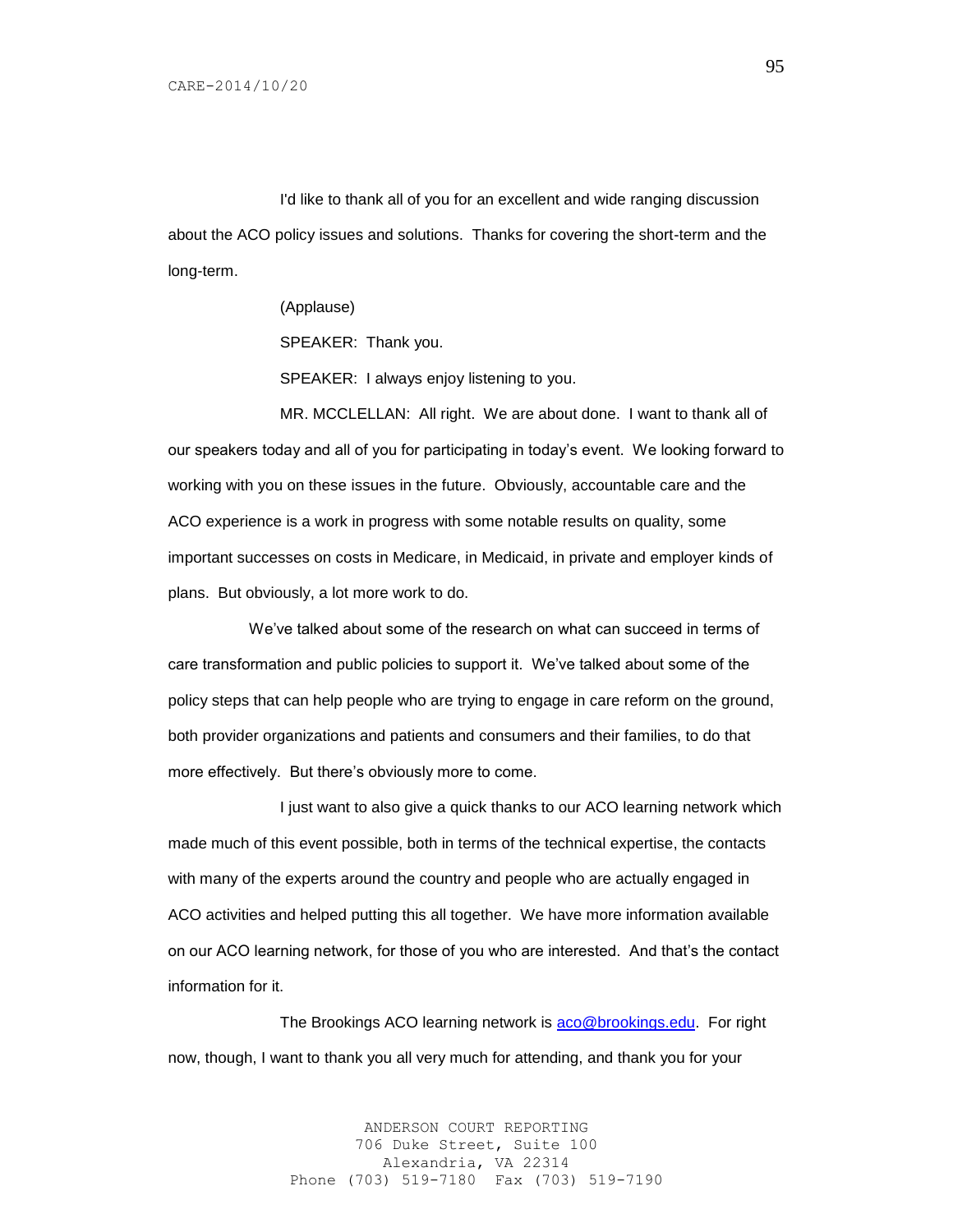concerns about improving the quality and addressing the cost of healthcare in the United States. Have a good rest of the day. (Applause)

\* \* \* \* \*